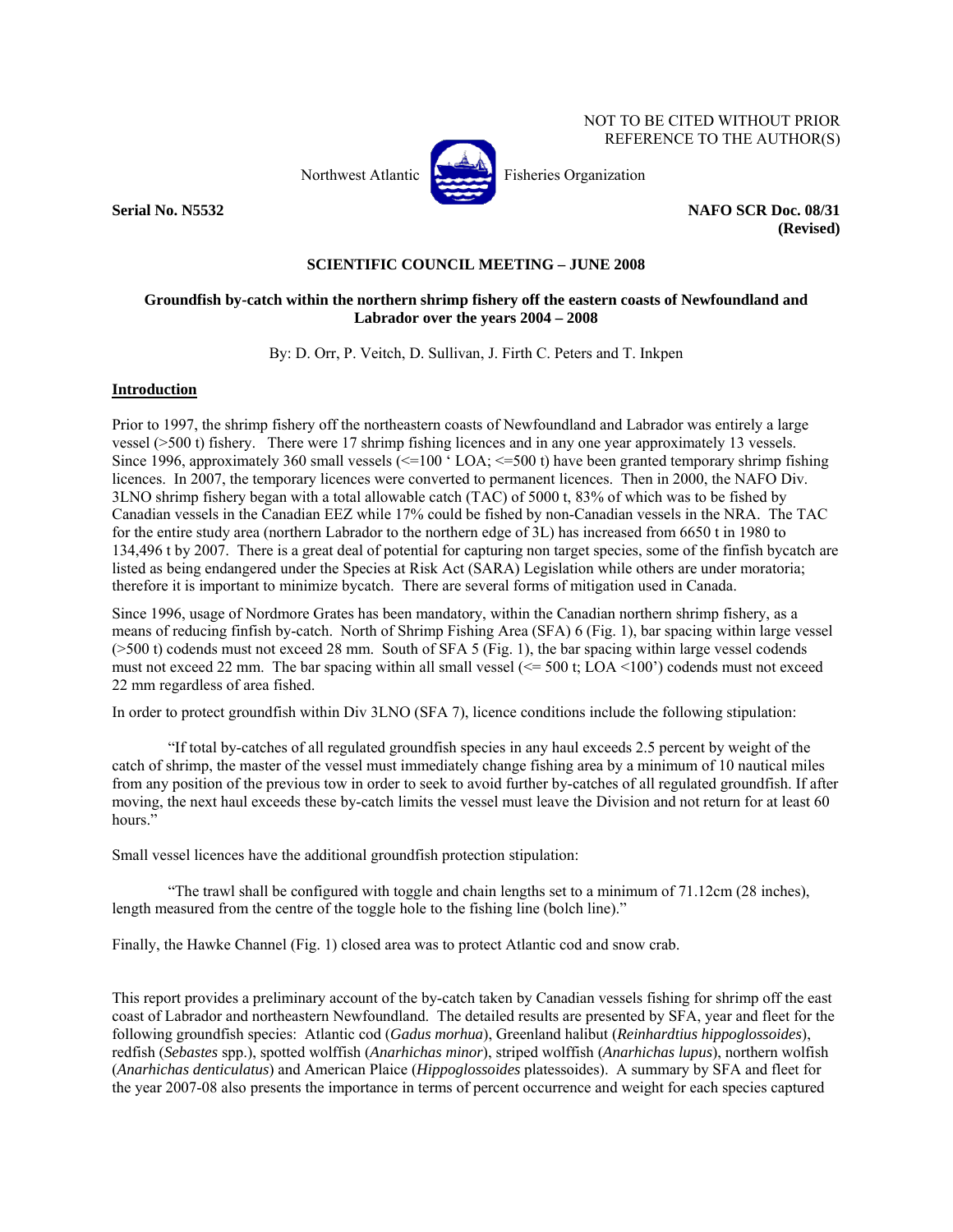by the shrimp fishing fleets. Data are also presented from the non-Canadian fleet fishing for shrimp in the NAFO Division 3L, NAFO Regulatory Area (NRA).

Beginning in 2003, industry was granted a change in management year from a calendar (Jan 1 – Dec. 31) year to a fiscal (Apr. 1 – Mar. 31) year for all domestic shrimp fishing areas (SFAs). Therefore, large vessel data is presented by fiscal year for SFAs 4-6. While the small vessel quota is managed by fiscal year, the catch is taken before the end of December; therefore the data are presented by calendar year. The NAFO Division 3L management unit (SFA 7) is managed by calendar year and all by-catch is presented accordingly.

## **Methods and Materials**

#### Groundfish by-catch within the Canadian northern shrimp fishery

There is mandatory 100% observer deployment on all large Canadian vessels (>500 t) fishing shrimp off the eastern coast of Labrador and northeastern Newfoundland.

However, there is a target of 10% observer coverage among the Canadian small vessel  $(\leq 500 \text{ t}; \text{LOA} < 100)$ shrimp fishing fleet. Since 2000, an attempt has been made to ensure that the small vessel observer coverage is representative of the fishery. This is accomplished by dividing the coastal areas of Newfoundland and Labrador into 26 port areas. A month X area matrix was created with the cells containing the percent catch landed in each area by month (Table 1). The number of observers assigned to port areas by month was prorated according to the matrix of catch and the funds available for the observer program. Much of the small vessel fishery takes place between May and October; therefore, the deployment scheme was restricted to that six month period. Please note that areas were eliminated if less than 1% of the average landings were attributed to that area.

This stratified deployment pattern was chosen because the licenses do not restrict fishers to particular NAFO Statistical Units. There is no reason to believe that a fisher from St. Anthony will always fish in St. Anthony Basin. By sampling various locations throughout the year, there is high probability of obtaining representative data. Additionally, the proposed pattern of deployment allows flexibility because each year the matrix is updated from past fishery performance. The continual updates are necessary because it is assumed that the fishery will change over time, as the environment/ distributions of shrimp change.

Upon deployment to a port, the observer is asked to make use of a random number table when choosing a vessel according to vessel side number. If a vessel is chosen during a deployment, it is removed from the next selection process. Deployment by lottery ensures that all vessels have an equal opportunity of being chosen. The only caveat is that the observer is not to choose a vessel that he/ she feels is not safe.

The observer database provides information used to determine the potential impacts that shrimp fishing may have upon groundfish species. Groundfish by-catch is recorded to 1 kg. precision for all observed fishing sets. Length frequencies are recorded to 1 cm. precision from randomly selected samples of commercial groundfish species. Using a ratio of species catch weight versus weight of fish measured, the length frequencies were corrected on a set by set basis. Length frequencies were added together on a species by species basis. An average length frequency distribution per kg. of by-catch was produced and then merged with the catch records. The frequencies were multiplied by the total by-catch weight in an effort to produce length frequency data on a set by set, species by species, basis.

The total catch weight of shrimp by Shrimp Fishing Area (SFA), year and fleet from the Canadian Atlantic Quota Report (CAQR) provided the logbook estimate of shrimp catch that was used as a multiplier (correction factor = logbook catch/ observed catch) to correct by-catch estimates when the observer records indicated that total shrimp catch was less than the logbook catch. In the case, of large vessels, a high proportion of the catch was observed and therefore the correction factor was always close to 1. If the total observed catch was greater than the total CAQR catch, the correction factor was set at 1.

Distributional maps of juvenile Atlantic cod (*Gadus morhua*), American plaice (*Hippoglossoides platessoides*), Greenland halibut (*Rheinhardtius hippoglossoides*) and redfish (*Sebastes mentella*) were overlain with plots of survey shrimp catches to determine the degree of overlap. The term juvenile refers to the modal length of a species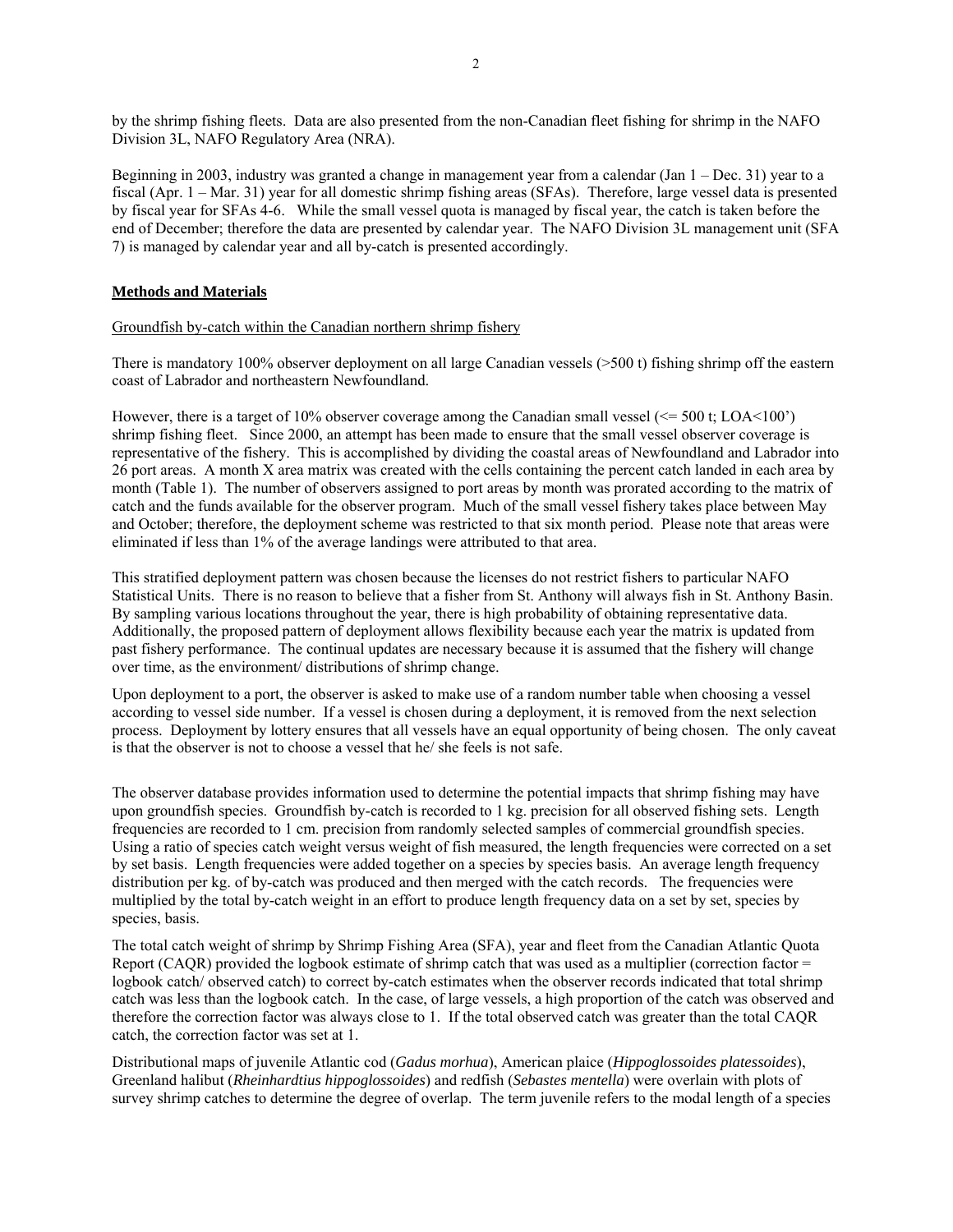$(LC_{50})$  passing through a 22 mm Nordmore Grate. The respective  $LC_{50}$  values for Atlantic cod, Greenland halibut, redfish and American plaice were: 19 cm (Hickey *et al* 1993), 24 cm (Nicolajsen, 1997), 14-18 cm (Hickey *et al.*1993, Kulka and Power, 1996, Kulka, 1998, Nicolajsen, 1997 and Skǘladóttir, 1997) and 23 cm (Orr *et al.* 2000). L50 values for Broadhead (*Anarhichas denticulatus*), striped (*A. lupus*) and spotted (*A. minor*) were not found in the published literature and therefore the default values of 20 cm were used in the overlay plots for all wolfish. The overlay plots are for SFA's 5-7 and do not include SFA 4 because groundfish length frequencies are taken on an opportunistic basis only for that Shrimp Fishing Area. Potential for impact was assessed through observations of these plots and previously discussed by-catch analyses using observer datasets.

All statistical analyses were completed using SAS version 9.01 while all plots were created using Surfer 8.09 (Golden Software, 2008).

#### **Results and Discussion**

Tables 2-13 provide the details of the year, fleet and species by-catch. The correction factor (logbook catch/ observed catch), percent of by-catch sets with measurements, number of fish measured all provide an indication of whether the length frequency data is representative of the by-catch. For instance, table 2 indicates that redfish measurements were taken from several large vessel fishing sets and thousands of redfish were measured; therefore it is probable that the estimates of number of redfish taken by length class are representative of the by-catch. On the other hand, the estimates of American plaice at length may be more suspect for the 2004 – 05 season because measurements were taken from less than 1% of the sets with by-catch and only 29 animals were measured.

The correction factor provides a measure of observer coverage. As noted above, every large Canadian shrimp fishing vessel has an observer before it leaves port, therefore the observed and logbook total shrimp catch weights are close to each other; subsequently, the correction factors are always close to 1. Alternatively, the Canadian small vessel fleet has a target of only 10% observer coverage. The Canadian small vessel correction factors range from 15.6 – 34.99 meaning that this fleet had an observer coverage that ranged between 6.4% and 2.9% respectively (Tables 8 and 12). Therefore there is less confidence that the small vessel by-catch estimates are representative of the fishery. The small vessel observer coverage is low and does not often meet the 10% target for the following reasons:

- 1. there are several fisheries, many of which require observer coverage, however, there are only a limited number of observers;
- 2. there is a high level of turn over among observers;
- 3. for conservation reasons, priority may be shifted from one fishery to another. For instance, during the spring there may be a disproportionate number of observers assigned to the snow crab fishery due to soft shell concerns;
- 4. it may be difficult to find observers willing to work in remote locations such as along the coast of Labrador.

Even though the observer coverage is low, a comparison between figures 1 and 2 indicates that the observed sets were from a broad area that is similar in extent to the presentation using logbook data. This is evidence that the small vessel observed sets may be representative of the total area fished by the small vessels. A more detailed analysis would have to be completed to know whether the seasonality of the catch was similar between the two datasets.

Due to the number of tasks undertaken by observers, and because conditions on vessels are not always conducive for detailed sampling of several species, there may be species for which few length measurements were taken. Where there is a high estimated number of fish in the by-catch ( $>$ 20,000) but only a low number sets sampled ( $\leq$ 6) and a low number of measurements taken (<100), the number at length may not be representative of the by-catch.

As noted above, the by-catch is recorded to a 1 kg precision therefore caution should be taken when reading these tables. If a single fish was caught, and it weighed 5 grams; the weight was recorded as 1 kg. Thus if there is a large number of sets with 1 kg of by-catch then the total by-catch of that species is probably inflated.

Tables 2-12 indicate that relatively low numbers of (<145,000 animals) and weights (<20 t) of Atlantic cod (*Gadus morhua*), American plaice (*Hippoglossoides platessoides*), spotted wolffish (*Anarhichas minor*), striped wolffish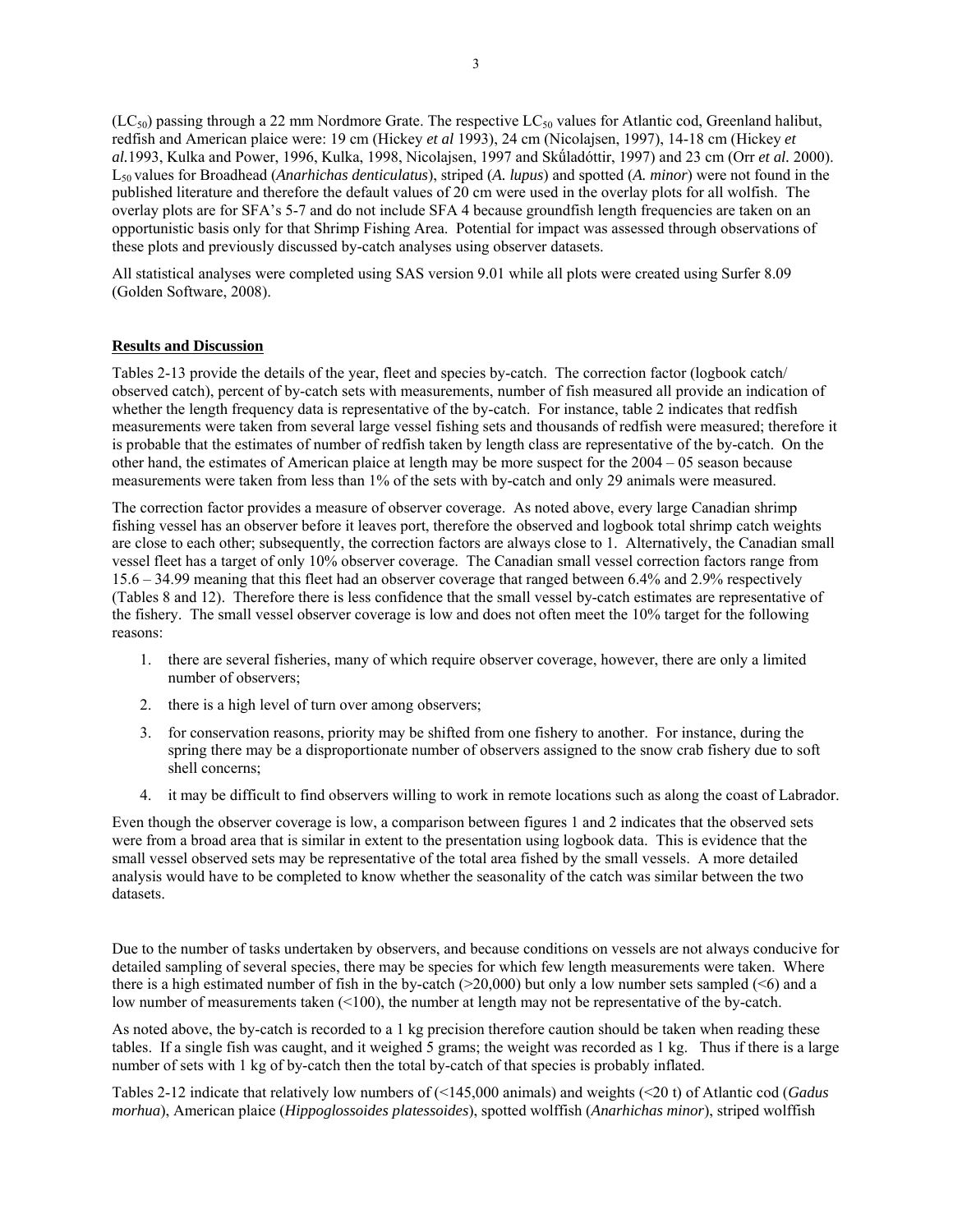(*Anarhichas lupus*), broadhead wolfish (*Anarhichas denticulatus*) had been taken by either large or small shrimp fishing fleets within each year of the 2004 – 2008 study period.

However, Greenland halibut (*Reinhardtius hippoglossoides*) by-catch taken by the large vessel fleet ranged between 6.6 t (75,000 animals) taken in SFA 7 during 2006 and 70 t (1,060,000 animals) taken in SFA 6 during 2004-05. Over the study period the small vessel Greenland halibut by-catch ranged between 5 t (0 animals measured) taken in SFA 7 during 2005 and 121 t (2,864,000 animals) taken in SFA 6 during 2006. It should be noted that even though by-catch, in SFA 6, is higher among the small vessel fleet, total shrimp catch for small vessels is higher than it is for large vessels. In terms of weight of Greenland halibut by-catch (kg) per ton of shrimp taken, the metric ranged between 1.09 kg/t and 2.71 kg/t for the large vessel fleet while it was 0.68 kg/t and 2.37 kg/t for the small vessel fleet.

Over the four year study period, redfish (*Sebastes* spp.) by-catch taken by the large vessel fleet ranged between 2 t (53,000 animals) taken from SFA 7 during 2004 and 69 t (2,906,000 animals) taken from SFA 4 during 2006-07. Over the same period, the small vessel redfish by-catch ranged between 5 t taken from SFA 7 during 2004 (150,000 animals) and 236 t (4,821,000 animals) taken in SFA 6 during 2006. In terms of weight of redfish by-catch (kg) per ton of shrimp taken, the metric ranged between 0.35 kg/t and 10.70 kg/t for the large vessel fleet while it was 0.79 kg/t and 4.65 kg/t for the small vessel fleet.

One should not construe relatively low levels of by-catch as necessarily implying that there may not be a problem. It is possible to have a situation in which there are dangerously low abundances of a groundfish species. In this case, it would not be surprising to have relatively low levels of by-catch. Alternatively relatively high levels of bycatch, in relation to other species, does not necessarily mean that irreparable harm is being done. The by-catch should be described in the context of the groundfish resource.

#### **Distribution of shrimp in relation to various commercially important groundfish species**

#### Greenland halibut

Figures 2-5 indicate that large concentrations of juvenile Greenland halibut  $\ll$  =24 cm total length) are sympatric with large concentrations of shrimp. High spatial overlap with shrimp, fusiform shape and the fact that Greenland halibut swim upright allowing relatively large animals to pass through the Nordmore Grate, result in relatively high Greenland halibut by-catchs within the shrimp fishery.

#### Redfish

Both shrimp and juvenile redfish (<=16 cm total length) are commonly found in the channels and along the 2J3KLNO shelf edge in water between 200 and 500 m (Fig. 7-8). Given the high degree of overlap between these species and the fact that redfish are slow growing and hence susceptible to passage through a Nordmore Grate, it is not surprising that redfish bycatch is high relative to many other groundfish species.

#### Atlantic cod

Relatively few juvenile cod (<=19 cm total length) have been caught during recent years, although, young cod were often found within inshore areas (Figs. 9-11). Shrimp and juvenile cod distributions may overlap within certain inshore areas; however, the large and small vessel fisheries occur chiefly in the channels and along the 2GHJ3KLNO shelf edge (Figs. 1 and 2). This may explain the relatively low cod bycatch within the shrimp fishery (Tables 2-12).

#### American plaice

Figures 12-14 indicates that juvenile American plaice  $\ll$  =23 cm total length) are dispersed throughout SFA 5-7 and that there is overlap between American plaice and large shrimp catches. However, most American plaice were found in water shallower than 200 m with concentrations in Notre Dame and White Bay areas. Thus there was not a complete overlap between American plaice and shrimp and an even lower overlap between American plaice and the shrimp fishery (Figs. 1 and 2). The relatively low bycatch of American plaice (Tables 2-12) may be due to the fact that it swims on its side and is not completely sympatric in distribution with the large and small vessel shrimp fisheries.

#### Wolfish

There are no figures for the overlap between broadhead wolfish and shrimp because broadhead wolfish  $\leq 20 \text{ cm}$ total length) were very rare in the catches. Figures 15 and 16 indicate that while spotted wolfish were rare, enough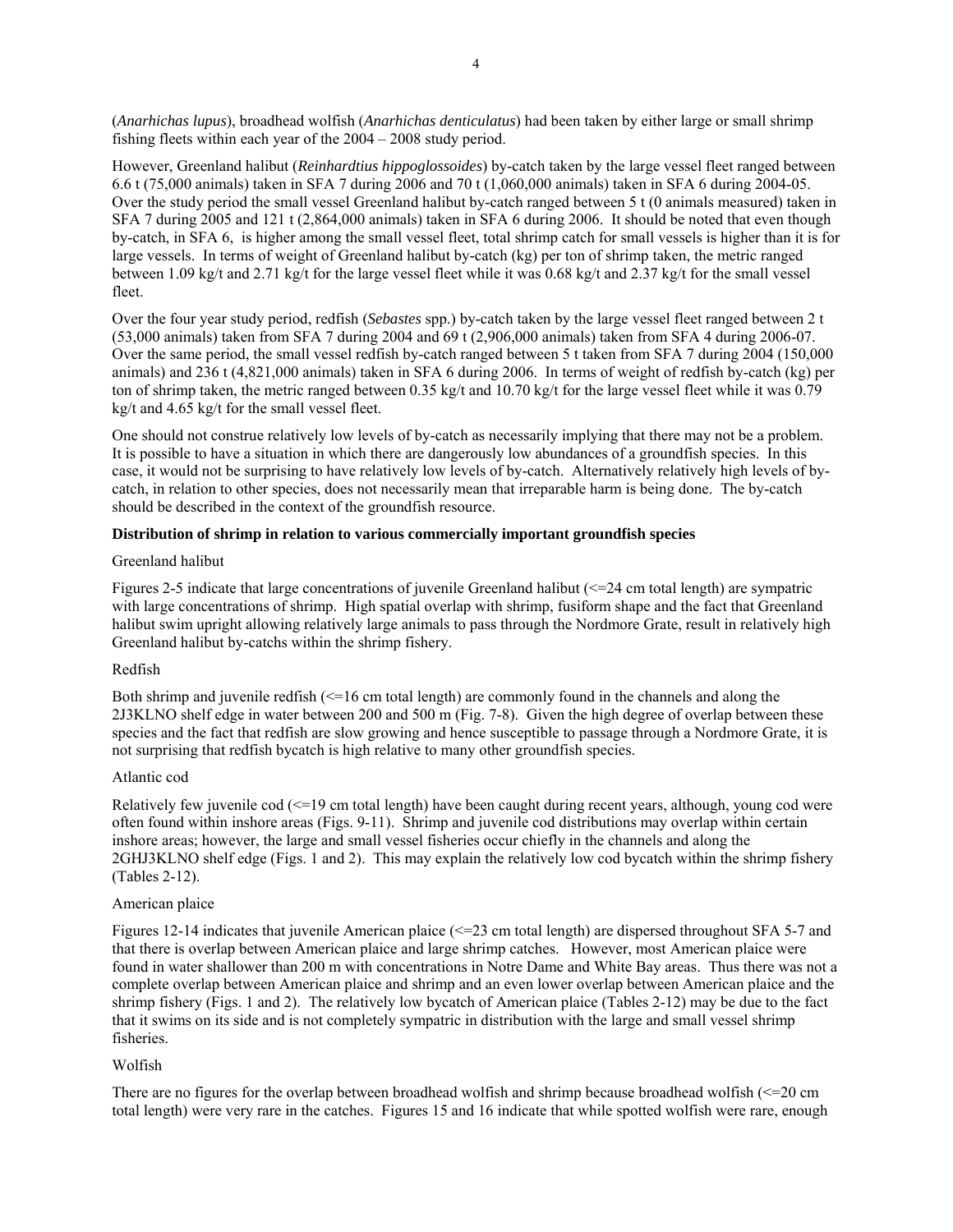animals were caught to detect whether there was overlap with shrimp. They were found in the channels and along the shelf break where the shrimp were found. Figures 17 and 18 clearly illustrate the overlap between striped wolfish and shrimp. The most importantly feature of the spotted and striped wolfish plots is the fact that abundances of these animals are lower much lower than they are for the groundfish species described above.

Information provided by these plots is in agreement with by-catch levels provided in tables 2-12. Levels of by-catch are generally in relation to abundances of juvenile groundfish and degrees of overlap between the species.

#### In General

Low numbers of wolfish were found in the survey and low numbers were taken as bycatch. Similarly, there were relatively few Atlantic cod and these were for the most part are distributed away from the shrimp fishery; consequently by-catch of Atlantic cod has generally been in the order of a few tons. Juvenile American plaice are more abundant, but concentrations were in shallower water and in the southwest away from the shrimp fishery, therefore the total American plaice bycatch was normally less than 5 t per year. There is more overlap between juvenile redfish, Greenland halibut and the shrimp fishery. By-catch is greatest for these species.

Summary tables for bycatch are presented in tables 3, 5, 7, 9, 11 and 13. These tables provided a detailed analysis of percent occurrence in the fishing sets and percent weight in the total catch. It should be noted that correction factors have not been applied to the numbers in these tables therefore, the weights in these tables may not be the same as the bycatch weights in the detailed groundfish tables that present length frequencies. Additionally, not all observers have the same level of skill in identifying finfish or invertebrates therefore these tables are not meant to give a complete and accurate accounting of all bycatch species. The tables will provide a listing of those that could be identified. Having said that the values of easily identified species (e.g. Capelin, Greenland halibut and grouped species suchas skates, lanternfish, eelpouts and redfish) can be used to provide an indicator of relative importance in the bycatch. Capelin, skates, lanternfish, eelpouts, redfish and Greenland halibut appeared most frequently in the catches and were most important in terms of finfish weight.

Bycatch taken by non-Canadian vessels in the NRA

Bycatch data were received from Estonian, Greenland, Norway and Spain and is presented in Tables 14 – 17. Unfortunately by-catch was not always identified to the species level. Regardless redfish appeared to be identified most often in the catches.

Literature Cited:

Brothers, G. 1998. Estimates of the impact of actual and potential grid usage on discarded levels for non-target species in various fisheries in Canada. ICES, FTFB study group on grid (grate) sorting systems in trawls and seine nets. La Coruna, Spain. April 18-19, 1998. 26 p.

Golden Software, Inc. 2008. Surfer Version 8.09. contouring and 3D surface mapping for scientists and engineers. Golden Colorado. U.S.A.

Hickey, W.M., G. Brothers and D.L. Boulos. 1993. By-catch reduction in the northern shrimp fishery. Can. Tech. Report Fish. Aquatic Sci. No. 1964 41p.

Kulka, D.W. and D. Power. 1996. By-catch in the NAFO Division 3M shrimp fishery, 1993 – 1995. NAFO SCR Doc. 96/64. Serial No. N2740 15p.

Kulka, D.W. 1998. Update on the by-catch in the NAFO Division 3M shrimp fishery, 1993 – 1997. NAFO SCR Doc. 98/80, Serial No. 3081. 17p.

Nicolajsen, A. 1997. By-catch levels in a realistic shrimp fishery on the Nose of the Bank (Div. 3L) in four periods in 1996 – 1997. NAFO SC WP 97/51 5 p.

Orr.D., D.Kulka, P. Veitch and J. Firth. 2000. Bycatch of Greenland halibut (*Reinhartius hippoglossoides*) in the offshore shrimp fishery. CSAS Res. Doc. 2000/70. 26 p.

SAS, 1993. Version 8.01. Carey, South Carolina. USA.

Skǘladóttir, U. 1997. The Icelandic shrimp fishery (*Pandalus borealis* Kr.) at the Flemish Cap in 1993 – 1997. NAFO SCR Doc. 97/85 Serial No. N2931 30 p.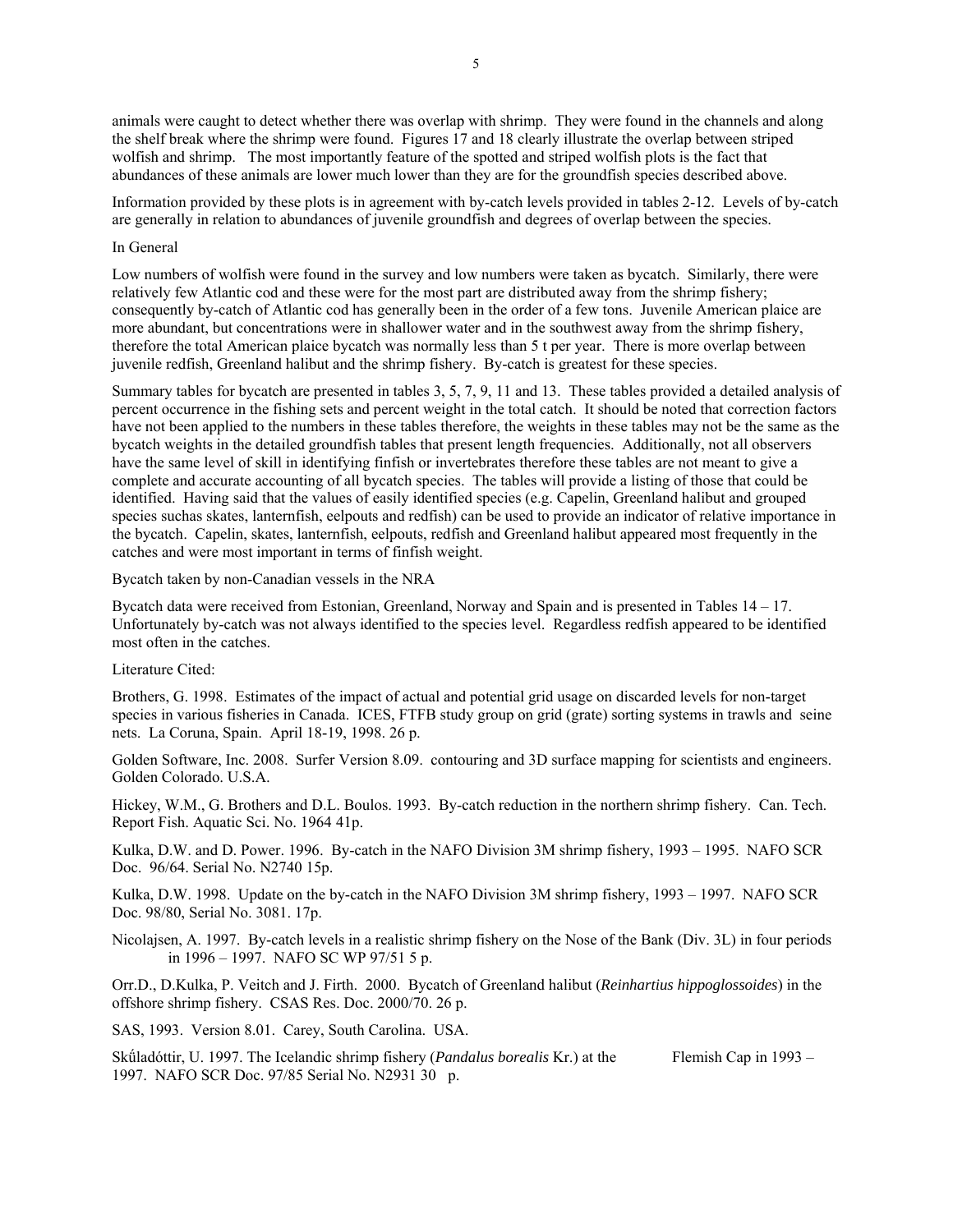Table 1. The stratified deployment scheme used to assign observers on the Canadian small vessel shrimp fishing fleet during 2007. The numbers represent the requested deployments per area and month.

2007

|                                                     | Mav      |                |                |                |          |   | June July August September October Grand total/area |
|-----------------------------------------------------|----------|----------------|----------------|----------------|----------|---|-----------------------------------------------------|
| Area Cook's Harbour – Goose Cove (near St. Anthony) | 3        | 8              | 11             | 7              | 3        |   | 33                                                  |
| Ireland's Bight - Roddickton (includes Englee)      | $\Omega$ | $\Omega$       | $\Omega$       | 0              | 0        | 0 | 0                                                   |
| Great Harbour Deep                                  | 0        | 0              | 0              | 0              | 0        | 0 | 0                                                   |
| Jackson's Arm - Middle Arm                          | 0        | 1              | 3              | 1              |          |   | 7                                                   |
| Rattling Brook - Triton                             | 0        | 0              | 0              | 0              | 0        | 0 | 0                                                   |
| Glover's Harbour – Newstead                         | 0        | $\Omega$       | 0              | 0              | 0        | 0 | 0                                                   |
| Summerford - Carmanville                            |          | 6              | 8              | 6              | 3        |   | 25                                                  |
| Aspen Cove - Gambo                                  | 0        | $\Omega$       | 0              | 0              | 0        | 0 | 0                                                   |
| Glovertown – Bonavista                              | 0        | 0              | 0              | 0              | 0        | 0 | 0                                                   |
| Lance Cove – Clarenville                            | 3        | 6              | 8              | 8              | 3        | 2 | 30                                                  |
| Snook's Harbour – Old Perlican                      | 3        | $\overline{2}$ | 3              | 3              |          | 1 | 13                                                  |
| Grate's Cove – Port de Grave                        | 2        | 5              | 6              | 6              | 4        | 2 | 25                                                  |
| Hussey's Cove - Quidi vidi                          | 0        | 0              | 1              | 1              | 0        | 1 | 3                                                   |
| St. John's                                          |          | 1              | 1              | 1              | 0        | 0 | 4                                                   |
| Blackhead (Freshwater Bay) - Cape Broyle            | 0        | 0              | $\Omega$       | 0              | 0        | 0 | 0                                                   |
| Calvert – St. Shotts                                | 0        | 0              | 0              | 0              | 0        | 0 | 0                                                   |
| St. Stephen's - St. Leonard's                       | 0        | $\Omega$       | 0              | 0              | 0        | 0 | 0                                                   |
| Isle au Valen - English Harbour, Fortune Bay        | 0        | $\Omega$       | $\Omega$       | 0              | 0        | 0 | 0                                                   |
| Femme – St. Alban's                                 | 0        | 0              | 0              | 0              | 0        | 0 | 0                                                   |
| Great Jarvis - Lapoile                              | 0        | $\Omega$       | 0              | 0              | 0        | 0 | 0                                                   |
| West Point – Lewis Brook                            | 0        | 0              | 0              | 0              | 0        | 0 | 0                                                   |
| Shag Island - River of Ponds                        | 0        | 0              | 0              | 0              | 0        | 0 | 0                                                   |
| Spirity Cove - L'anse Aux Loop                      |          | 1              | $\overline{2}$ | $\overline{2}$ |          | 0 | 7                                                   |
| Red Bay - Murray's Harbour                          | 0        | 0              | 0              | $\mathbf 0$    | 0        | 0 | 0                                                   |
| Port Hope Simpson - Cartwright                      | 0        | $\overline{2}$ | 3              | 4              | 2        | 0 | 11                                                  |
| Makkovik                                            | 0        | $\Omega$       | $\Omega$       | 0              | $\Omega$ | 0 | 0                                                   |
| Grand Total/month                                   | 14       | 32             | 46             | 39             | 18       | 9 | 158                                                 |
|                                                     |          |                |                |                |          |   |                                                     |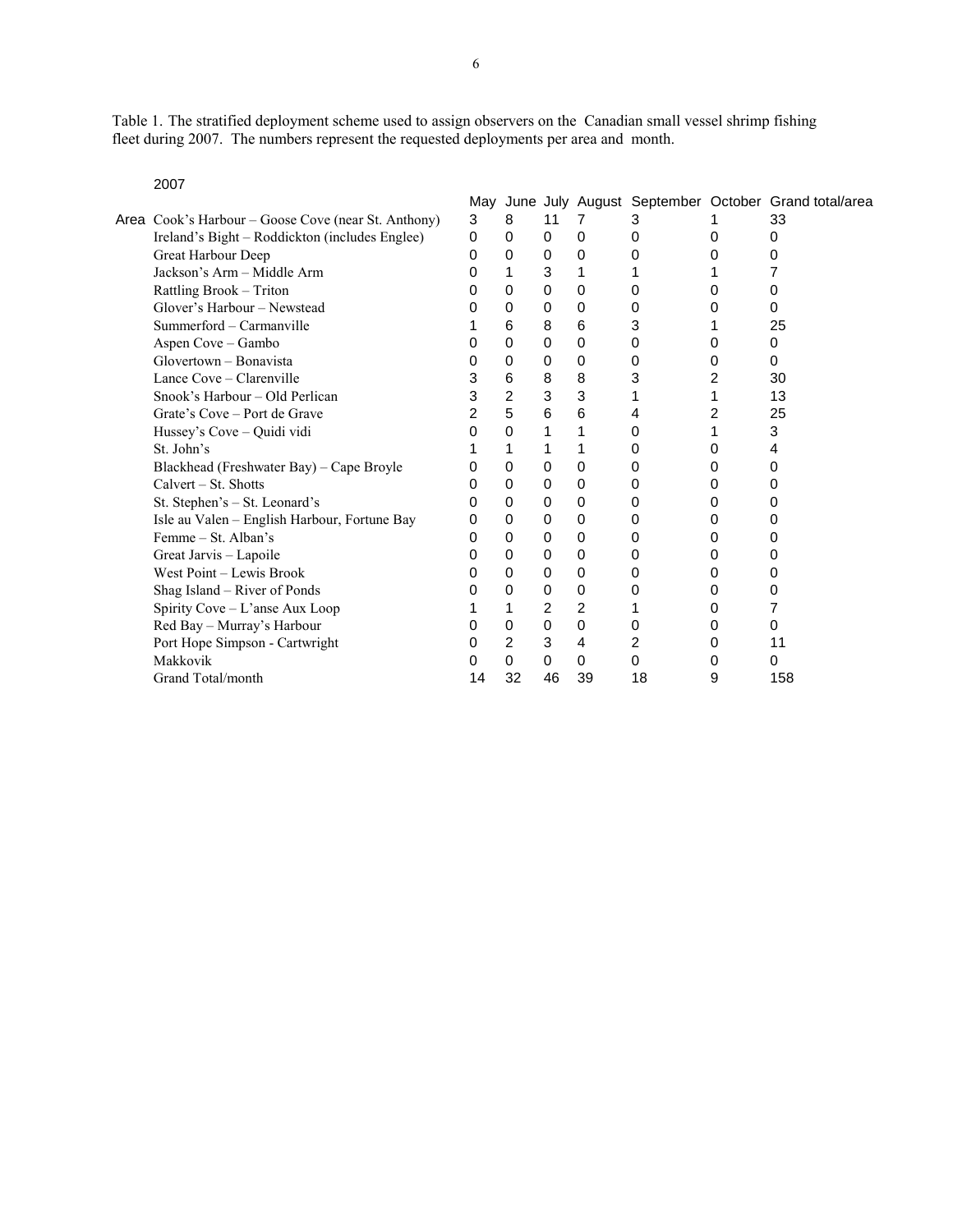Table 2. NAFO Division 2G (Shrimp Fishing Area 4) Canadian large vessel (>500 t) bycatch over the period  $2004 - 05$  to  $2007-08$ . Since  $2003$ , the fishery management year changed from Jan.  $1 -$  Dec. 31 to Apr.  $1 -$  Mar. 31 of the next year. During the March 2008 Zonal Assessment Process meeting it was agreed that all catches would be presented according to the management year. All trips on large shrimp fishing vessels must have an observer therefore the correction factor (logbook catch/observer catch) is always close to 1. Please note that if the observer catch is greater than the logbook catch, the correction factor is 1.

|                                                                                                                                                                                                                                                                             |                                                                                                                                                                                                                                                                                                                                                                               |                                                                                                                                                                                                                                                                                                                                                                                                                                      |                                                                                                                                                                                                                                                                                                                                                                                                                                                                                                                                                                                                                                                                                                                                                                                                                                   | Atlantic cod                                                                                                                                                                                                                                                                                                                                                                    |                                                                                                                                                                                                                                                                                                          | American plaice                                                                                                                                                                                                                                                                                                                  |                                                                                                                                                                                                                                                                                                                                                                                                                                                                                                                                                                      |                                                                                                                                                                                                                                                                                                                                                                                   |                                                                                                                                                                                                         |  |  |
|-----------------------------------------------------------------------------------------------------------------------------------------------------------------------------------------------------------------------------------------------------------------------------|-------------------------------------------------------------------------------------------------------------------------------------------------------------------------------------------------------------------------------------------------------------------------------------------------------------------------------------------------------------------------------|--------------------------------------------------------------------------------------------------------------------------------------------------------------------------------------------------------------------------------------------------------------------------------------------------------------------------------------------------------------------------------------------------------------------------------------|-----------------------------------------------------------------------------------------------------------------------------------------------------------------------------------------------------------------------------------------------------------------------------------------------------------------------------------------------------------------------------------------------------------------------------------------------------------------------------------------------------------------------------------------------------------------------------------------------------------------------------------------------------------------------------------------------------------------------------------------------------------------------------------------------------------------------------------|---------------------------------------------------------------------------------------------------------------------------------------------------------------------------------------------------------------------------------------------------------------------------------------------------------------------------------------------------------------------------------|----------------------------------------------------------------------------------------------------------------------------------------------------------------------------------------------------------------------------------------------------------------------------------------------------------|----------------------------------------------------------------------------------------------------------------------------------------------------------------------------------------------------------------------------------------------------------------------------------------------------------------------------------|----------------------------------------------------------------------------------------------------------------------------------------------------------------------------------------------------------------------------------------------------------------------------------------------------------------------------------------------------------------------------------------------------------------------------------------------------------------------------------------------------------------------------------------------------------------------|-----------------------------------------------------------------------------------------------------------------------------------------------------------------------------------------------------------------------------------------------------------------------------------------------------------------------------------------------------------------------------------|---------------------------------------------------------------------------------------------------------------------------------------------------------------------------------------------------------|--|--|
| Observed shrimp catch (t)<br>Logbook shrimp catch (t)<br>correction factor<br>estimated bycatch (kg)<br>Bycatch (kg)/ (t) shrimp                                                                                                                                            | Year                                                                                                                                                                                                                                                                                                                                                                          | 2004-05<br>10,388<br>9,549<br>1.0000<br>21<br>0.00                                                                                                                                                                                                                                                                                                                                                                                   | 2005-06<br>9,847<br>10,247<br>1.0407<br>75<br>0.01                                                                                                                                                                                                                                                                                                                                                                                                                                                                                                                                                                                                                                                                                                                                                                                | 2006-07<br>9,970<br>10,084<br>1.0114<br>230<br>0.02                                                                                                                                                                                                                                                                                                                             | 2007-08<br>9,961<br>10,622<br>1.0664<br>125<br>0.01                                                                                                                                                                                                                                                      | 2004-05<br>10,388<br>9,549<br>1.0000<br>638<br>0.06                                                                                                                                                                                                                                                                              | 2005-06<br>9,847<br>10,247<br>1.0407<br>871<br>0.09                                                                                                                                                                                                                                                                                                                                                                                                                                                                                                                  | 2006-07<br>9,970<br>10,149<br>1.0180<br>2,073<br>0.20                                                                                                                                                                                                                                                                                                                             | 2007-08<br>9,961<br>10,622<br>1.0664<br>934<br>0.09                                                                                                                                                     |  |  |
| total number of sets observed<br>number of sets with bycatch<br>manuse of such and speeched<br>freq. sets with 1Kg recorded<br>percent bycatch sets with 1Kg recorded<br>number sets with measurements<br>percent bycatch sets with measurements<br>number of fish measured |                                                                                                                                                                                                                                                                                                                                                                               | 2,086<br>14<br>10<br>71.43%<br>3<br>21.43%                                                                                                                                                                                                                                                                                                                                                                                           | 1,812<br>64<br>56<br>87.50%<br>23<br>35.94%<br>39                                                                                                                                                                                                                                                                                                                                                                                                                                                                                                                                                                                                                                                                                                                                                                                 | 1,757<br>113<br>68<br>60.18%<br>26<br>23.01%<br>54                                                                                                                                                                                                                                                                                                                              | 1,775<br>69<br>37<br>53.62%<br>16<br>23.19%<br>30                                                                                                                                                                                                                                                        | 2,086<br>426<br>313<br>73.47%<br>3<br>0.70%<br>29                                                                                                                                                                                                                                                                                | 1,812<br>453<br>281<br>62.03%<br>6<br>1.32%<br>538                                                                                                                                                                                                                                                                                                                                                                                                                                                                                                                   | 1,757<br>728<br>358<br>49.18%<br>9<br>1.24%<br>273                                                                                                                                                                                                                                                                                                                                | 1,775<br>570<br>382<br>67.02%<br>4<br>0.70%<br>55                                                                                                                                                       |  |  |
| total length                                                                                                                                                                                                                                                                | cm                                                                                                                                                                                                                                                                                                                                                                            | estimated number at length                                                                                                                                                                                                                                                                                                                                                                                                           |                                                                                                                                                                                                                                                                                                                                                                                                                                                                                                                                                                                                                                                                                                                                                                                                                                   |                                                                                                                                                                                                                                                                                                                                                                                 |                                                                                                                                                                                                                                                                                                          |                                                                                                                                                                                                                                                                                                                                  | estimated number at length                                                                                                                                                                                                                                                                                                                                                                                                                                                                                                                                           |                                                                                                                                                                                                                                                                                                                                                                                   |                                                                                                                                                                                                         |  |  |
|                                                                                                                                                                                                                                                                             | 1<br>2345678<br>9<br>10<br>11<br>12<br>13<br>14<br>15<br>16<br>17<br>18<br>19<br>20<br>21<br>22<br>23<br>24<br>25<br>26<br>27<br>28<br>29<br>30<br>31<br>32<br>33<br>34<br>35<br>36<br>37<br>38<br>39<br>40<br>41<br>42<br>43<br>44<br>45<br>46<br>47<br>48<br>49<br>50<br>51<br>52<br>53<br>54<br>55<br>56<br>57<br>58<br>59<br>60<br>61<br>62<br>63<br>64<br>65<br>66<br>67 | 0<br>0<br>0<br>0<br>0<br>$\mathsf{O}\xspace$<br>$\mathsf{O}\xspace$<br>0<br>0<br>0<br>0<br>0<br>0<br>0<br>0<br>0<br>7<br>0<br>0<br>0<br>0<br>0<br>7<br>0<br>0<br>0<br>7<br>0<br>0<br>0<br>0<br>0<br>0<br>0<br>0<br>0<br>0<br>0<br>0<br>0<br>0<br>0<br>0<br>7<br>0<br>0<br>0<br>0<br>0<br>0<br>0<br>0<br>0<br>0<br>$\begin{matrix} 0 \\ 0 \\ 0 \end{matrix}$<br>0<br>0<br>0<br>0<br>$\bar{0}$<br>0<br>$\mathbf 0$<br>$\mathbf 0$<br>0 | 0<br>0<br>0<br>0<br>0<br>O<br>O<br>$\overline{0}$<br>$\overline{0}$<br>$\overline{0}$<br>$\overline{0}$<br>$\overline{0}$<br>$\overline{0}$<br>$\overline{0}$<br>$\overline{0}$<br>$\overline{\mathbf{3}}$<br>$\vert 0 \vert$<br>28<br>12<br>19<br>6<br>6<br>$\overline{0}$<br>3<br>3<br>$\overline{0}$<br>6<br>$\overline{0}$<br>6<br>9<br>3<br>$\overline{0}$<br>$\overline{0}$<br>6<br>$\overline{0}$<br>$\overline{0}$<br>9<br>$\overline{0}$<br>$\overline{0}$<br>$\overline{0}$<br>$\overline{0}$<br>$\overline{0}$<br>$\overline{0}$<br>$\overline{0}$<br>$\overline{0}$<br>$\overline{0}$<br>$\overline{0}$<br>$\overline{0}$<br>$\overline{0}$<br>$\overline{0}$<br>$\overline{0}$<br>$\overline{0}$<br>$\overline{0}$<br>$\overline{0}$<br>$\frac{0}{0}$<br>0<br>$\pmb{0}$<br>00000<br>$\overline{0}$<br>$\overline{0}$ | U<br>0<br>0<br>0<br>0<br>$\cup$<br>$\mathsf{O}\xspace$<br>0<br>0<br>0<br>0<br>0<br>0<br>0<br>0<br>0<br>8<br>8<br>16<br>0<br>25<br>41<br>25<br>16<br>33<br>41<br>33<br>16<br>8<br>16<br>8<br>33<br>8<br>0<br>8<br>8<br>$\mathbf 0$<br>8<br>$\mathbf 0$<br>16<br>8<br>25<br>16<br>16<br>0<br>0<br>0<br>0<br>0<br>0<br>0<br>0<br>0<br>0<br>00000<br>0<br>00000<br>0<br>$\mathbf 0$ | 0<br>0<br>0<br>0<br>0<br>O<br>O<br>0<br>0<br>0<br>0<br>0<br>0<br>0<br>0<br>0<br>0<br>0<br>0<br>0<br>0<br>0<br>10<br>14<br>0<br>14<br>0<br>0<br>0<br>0<br>5<br>0<br>0<br>10<br>0<br>0<br>14<br>14<br>0<br>10<br>0<br>0<br>19<br>10<br>10<br>5<br>0<br>0<br>10<br>0<br>0<br>0<br>0<br>0<br>0000000000<br>0 | $\mathbf 0$<br>0<br>0<br>0<br>0<br>O<br>O<br>0<br>0<br>0<br>0<br>0<br>0<br>0<br>80<br>0<br>80<br>359<br>279<br>199<br>0<br>518<br>359<br>359<br>199<br>0<br>399<br>80<br>80<br>199<br>199<br>80<br>0<br>199<br>0<br>80<br>0<br>0<br>0<br>0<br>0<br>0<br>0<br>0<br>0<br>0<br>0<br>0<br>0<br>0<br>0<br>0<br>0<br>0<br>000000000000 | 0<br>0<br>0<br>0<br>0<br>$\cup$<br>$\cup$<br>563<br>814<br>827<br>871<br>955<br>1,544<br>3,431<br>2,402<br>2,793<br>2,710<br>1,997<br>1,628<br>1,324<br>453<br>119<br>0<br>0<br>0<br>0<br>0<br>0<br>$\mathbf 0$<br>0<br>0<br>0<br>$\mathbf 0$<br>$\mathbf 0$<br>$\mathbf 0$<br>$\mathbf 0$<br>$\mathbf 0$<br>0<br>$\mathbf 0$<br>$\mathbf 0$<br>$\mathbf 0$<br>$\mathbf 0$<br>$\mathbf 0$<br>$\mathbf 0$<br>$\mathbf 0$<br>$\mathbf 0$<br>$\mathbf 0$<br>$\mathbf 0$<br>$\mathbf 0$<br>$\mathbf 0$<br>$\mathbf 0$<br>$\mathbf 0$<br>$\mathbf 0$<br>0<br>000000000000 | 0<br>0<br>0<br>0<br>0<br>$\cup$<br>309<br>617<br>309<br>515<br>2,161<br>4,425<br>6,483<br>6,380<br>2,779<br>2,470<br>4,940<br>3,808<br>2,573<br>1,955<br>1,544<br>1,029<br>617<br>103<br>720<br>515<br>103<br>206<br>0<br>103<br>0<br>103<br>617<br>103<br>206<br>206<br>0<br>103<br>0<br>0<br>0<br>0<br>0<br>0<br>0<br>0<br>0<br>0<br>0<br>0<br>0<br>0<br>0<br>0<br>000000000000 | 0<br>0<br>0<br>$_0^0$<br>$\mathsf{U}$<br>$\mathsf{U}$<br>234<br>$\mathbf 0$<br>234<br>934<br>2,335<br>1,168<br>2,802<br>2,335<br>1,635<br>234<br>234<br>0<br>234<br>234<br>234<br>0<br>0<br>00000000000 |  |  |
| Total                                                                                                                                                                                                                                                                       |                                                                                                                                                                                                                                                                                                                                                                               | 28                                                                                                                                                                                                                                                                                                                                                                                                                                   | 122                                                                                                                                                                                                                                                                                                                                                                                                                                                                                                                                                                                                                                                                                                                                                                                                                               | 443                                                                                                                                                                                                                                                                                                                                                                             | 144                                                                                                                                                                                                                                                                                                      | 3,748                                                                                                                                                                                                                                                                                                                            | 22,431                                                                                                                                                                                                                                                                                                                                                                                                                                                                                                                                                               | 46,000                                                                                                                                                                                                                                                                                                                                                                            | 12,845                                                                                                                                                                                                  |  |  |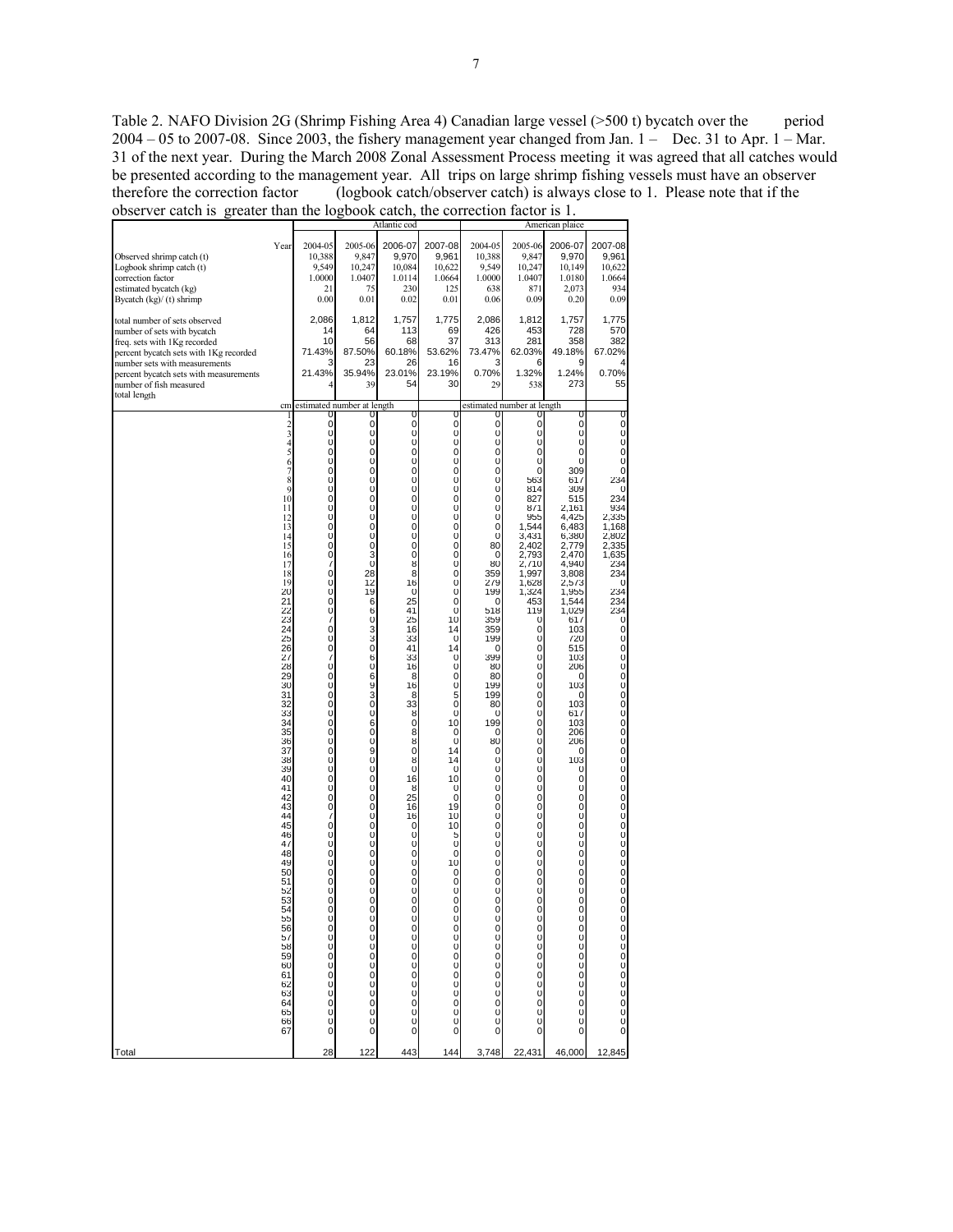|                                                                                                                                                                                                                                              |                                                                                                                                                                                                                                                                                                                                                      |                                                                                                                                                                                                                                                                                                                           | redfish                                                                                                                                                                                                                                                                                                                                                                                                                                                                                                               |                                                                                                                                                                                                                                                                                                                                                                                                                     |                                                                                                                                                                                                                                                                                                                                                                                                                                                                                                                                                                                             | Greenland halibut                                                                                                                                                                                                                                                                                                                                                                                                                                                                                                                                             |                                                                                                                                                                                                                                                                                                                                                                                                                                               |                                                                                                                                                                                                                                                                                                                                                                                                                                          |                                                                                                                                                                                                                                                                                                                                                                                                                                                                    |
|----------------------------------------------------------------------------------------------------------------------------------------------------------------------------------------------------------------------------------------------|------------------------------------------------------------------------------------------------------------------------------------------------------------------------------------------------------------------------------------------------------------------------------------------------------------------------------------------------------|---------------------------------------------------------------------------------------------------------------------------------------------------------------------------------------------------------------------------------------------------------------------------------------------------------------------------|-----------------------------------------------------------------------------------------------------------------------------------------------------------------------------------------------------------------------------------------------------------------------------------------------------------------------------------------------------------------------------------------------------------------------------------------------------------------------------------------------------------------------|---------------------------------------------------------------------------------------------------------------------------------------------------------------------------------------------------------------------------------------------------------------------------------------------------------------------------------------------------------------------------------------------------------------------|---------------------------------------------------------------------------------------------------------------------------------------------------------------------------------------------------------------------------------------------------------------------------------------------------------------------------------------------------------------------------------------------------------------------------------------------------------------------------------------------------------------------------------------------------------------------------------------------|---------------------------------------------------------------------------------------------------------------------------------------------------------------------------------------------------------------------------------------------------------------------------------------------------------------------------------------------------------------------------------------------------------------------------------------------------------------------------------------------------------------------------------------------------------------|-----------------------------------------------------------------------------------------------------------------------------------------------------------------------------------------------------------------------------------------------------------------------------------------------------------------------------------------------------------------------------------------------------------------------------------------------|------------------------------------------------------------------------------------------------------------------------------------------------------------------------------------------------------------------------------------------------------------------------------------------------------------------------------------------------------------------------------------------------------------------------------------------|--------------------------------------------------------------------------------------------------------------------------------------------------------------------------------------------------------------------------------------------------------------------------------------------------------------------------------------------------------------------------------------------------------------------------------------------------------------------|
| Observed shrimp catch (t)<br>Logbook shrimp catch (t)<br>correction factor<br>estimated bycatch (kg)<br>Bycatch $(kg) / (t)$ shrimp                                                                                                          | Year                                                                                                                                                                                                                                                                                                                                                 | 2004-05<br>10,388<br>9,549<br>1.0000<br>32,731<br>3.15                                                                                                                                                                                                                                                                    | 2005-06<br>9,847<br>10,247<br>1.0407<br>87,021<br>8.49                                                                                                                                                                                                                                                                                                                                                                                                                                                                | 2006-07<br>9,970<br>10,084<br>1.0114<br>107,905<br>10.70                                                                                                                                                                                                                                                                                                                                                            | 2007-08<br>9,961<br>10,622<br>1.0664<br>57,911<br>5.45                                                                                                                                                                                                                                                                                                                                                                                                                                                                                                                                      | 2004-05<br>10,388<br>9,549<br>1.0000<br>13,615<br>1.31                                                                                                                                                                                                                                                                                                                                                                                                                                                                                                        | 2005-06<br>9,847<br>10,247<br>1.0407<br>19,990<br>1.95                                                                                                                                                                                                                                                                                                                                                                                        | 2006-07<br>9.970<br>10,084<br>1.0114<br>17,486<br>1.73                                                                                                                                                                                                                                                                                                                                                                                   | 2007-08<br>9,961<br>10,622<br>1.0664<br>16,525<br>1.65                                                                                                                                                                                                                                                                                                                                                                                                             |
| total number of sets observed<br>number of sets with bycatch<br>freq. sets with 1Kg recorded<br>percent bycatch sets with 1Kg recorded<br>number sets with measurements<br>percent bycatch sets with measurements<br>number of fish measured |                                                                                                                                                                                                                                                                                                                                                      | 2086<br>1,557<br>80<br>5.14%<br>61<br>3.92%<br>16,533                                                                                                                                                                                                                                                                     | 1,812<br>1,288<br>0.70%<br>44<br>3.42%<br>11,602                                                                                                                                                                                                                                                                                                                                                                                                                                                                      | 1,757<br>1,233<br>0.57%<br>47<br>3.81%<br>13,598                                                                                                                                                                                                                                                                                                                                                                    | 1,775<br>1,169<br>68<br>5.82%<br>36<br>3.08%<br>8,331                                                                                                                                                                                                                                                                                                                                                                                                                                                                                                                                       | 2086<br>1,861<br>328<br>17.62%<br>14<br>0.75%<br>2,439                                                                                                                                                                                                                                                                                                                                                                                                                                                                                                        | 1,812<br>1,632<br>218<br>13.36%<br>10<br>0.61%<br>1,843                                                                                                                                                                                                                                                                                                                                                                                       | 1,757<br>1,703<br>214<br>12.57%<br>9<br>0.53%<br>737                                                                                                                                                                                                                                                                                                                                                                                     | 1,775<br>1,717<br>217<br>12.64%<br>14<br>0.82%<br>1,985                                                                                                                                                                                                                                                                                                                                                                                                            |
| total length                                                                                                                                                                                                                                 | cm                                                                                                                                                                                                                                                                                                                                                   |                                                                                                                                                                                                                                                                                                                           | estimated number at length                                                                                                                                                                                                                                                                                                                                                                                                                                                                                            |                                                                                                                                                                                                                                                                                                                                                                                                                     |                                                                                                                                                                                                                                                                                                                                                                                                                                                                                                                                                                                             |                                                                                                                                                                                                                                                                                                                                                                                                                                                                                                                                                               | estimated number at length                                                                                                                                                                                                                                                                                                                                                                                                                    |                                                                                                                                                                                                                                                                                                                                                                                                                                          |                                                                                                                                                                                                                                                                                                                                                                                                                                                                    |
| Total                                                                                                                                                                                                                                        | 23456789<br>10<br>11<br>12<br>13<br>14<br>15<br>16<br>17<br>18<br>19<br>20<br>21<br>22<br>23<br>24<br>25<br>26<br>27<br>28<br>29<br>30<br>31<br>32<br>33<br>34<br>35<br>36<br>37<br>38<br>39<br>40<br>41<br>42<br>43<br>44<br>45<br>46<br>47<br>48<br>50<br>$\frac{51}{52}$<br>53<br>54555675859<br>60<br>61<br>62<br>63<br>$64$<br>$65$<br>66<br>67 | 0<br>$\mathbf 0$<br>0<br>884<br>16,898<br>82,723<br>124,553<br>109,574<br>423,346<br>763,236<br>251.679<br>99,675<br>135,491<br>62,544<br>33,353<br>11,218<br>6,517<br>939<br>391<br>1,203<br>86<br>89<br>0<br>0<br>46<br>108<br>0<br>$\bar{0}$<br>0<br>0<br>000000<br>000000000<br>0<br>0<br>$\overline{0}$<br>2,124,553 | 180<br>1,260<br>4,461<br>40,835<br>162,136<br>167,308<br>224,390<br>611,000<br>991,648<br>974,752<br>430,515<br>482,054<br>375,816<br>141,750<br>94,939<br>80,836<br>53,551<br>36,831<br>36,677<br>11,029<br>8,617<br>3,765<br>2,953<br>0<br>$\mathbf 0$<br>0<br>0<br>$\sigma$<br>0<br>$\mathbf 0$<br>$\mathbf 0$<br>0<br>$\overline{0}$<br>$\sigma$<br>0<br>0<br>$\mathbf 0$<br>0<br>$\mathbf 0$<br>$\mathbf 0$<br>0<br>$\mathbf 0$<br>$\pmb{0}$<br>0<br>0<br>$\overline{0}$<br>0<br>0000000000000<br>0<br>4,937,303 | 0<br>$\mathbf 0$<br>108<br>108<br>15,204<br>48,873<br>107,052<br>159,894<br>385,235<br>428,062<br>468,979<br>833,313<br>1,025,361<br>763,826<br>181,860<br>67.311<br>39,404<br>20,627<br>8,325<br>7,028<br>3,121<br>2,493<br>1,283<br>1,445<br>181<br>2,343<br>998<br>0<br>$\overline{0}$<br>0<br>$\begin{matrix} 0 \\ 0 \\ 0 \end{matrix}$<br>0000000000000<br>0<br>000000000000000<br>$\overline{0}$<br>4,572,432 | 0<br>0<br>0<br>0<br>481<br>71,713<br>885,144<br>1,234,879<br>216,283<br>379,566<br>260,448<br>232,407<br>267,678<br>152,513<br>116,963<br>106,561<br>77,397<br>32,539<br>9,408<br>2,009<br>901<br>1,234<br>746<br>131<br>0<br>131<br>0<br>0<br>$\mathbf 0$<br>0<br>0<br>$\mathbf 0$<br>0<br>0<br>$\mathbf 0$<br>0<br>0<br>$\mathbf 0$<br>0<br>0<br>0<br>0<br>0<br>0<br>0<br>0<br>0<br>0<br>0<br>0<br>$\bf{0}$<br>0<br>000<br>$\begin{matrix} 0 \\ 0 \\ 0 \end{matrix}$<br>$\begin{matrix} 0 \\ 0 \\ 0 \end{matrix}$<br>$_0^0$<br>0<br>0<br>$\mathbf 0$<br>4,049,130 361,528 301,782 198,666 | 0<br>0<br>0<br>Ō<br>0<br>0<br>117<br>3,886<br>38,332<br>69,565<br>53,817<br>43,182<br>22,380<br>15,047<br>15,689<br>20,510<br>16,595<br>9,846<br>5,522<br>4,499<br>6,603<br>7,479<br>5,785<br>4,733<br>4,266<br>3,097<br>3,448<br>1,578<br>1,695<br>1,286<br>993<br>292<br>409<br>351<br>351<br>0<br>58<br>58<br>58<br>0<br>0<br>0<br>$\mathbf 0$<br>0<br>$\mathbf 0$<br>$\mathbf{0}$<br>0<br>0<br>$\begin{matrix} 0 \\ 0 \\ 0 \end{matrix}$<br>0<br>$\rm\frac{0}{0}$<br>0<br>$\mathbf 0$<br>Ō<br>0<br>$\mathbf 0$<br>Ō<br>0<br>0<br>0<br>0<br>$\overline{0}$ | 0<br>0<br>0<br>$\overline{0}$<br>$\overline{0}$<br>0<br>125<br>3,654<br>12,859<br>6,419<br>1,331<br>2,237<br>9,199<br>9,059<br>13,168<br>18,423<br>21.014<br>30,556<br>30,312<br>15,626<br>12,037<br>10,634<br>22,825<br>22,201<br>19,564<br>13,734<br>10,895<br>7,729<br>5,941<br>1,435<br>674<br>66<br>66<br>$\mathbf 0$<br>0<br>0<br>$\mathbf 0$<br>0<br>0<br>$\bar{0}$<br>0<br>0<br>ō<br>0<br>0<br>Ō<br>0<br>000<br>00000000000<br>0<br>Ü | 0<br>Ō<br>$\boldsymbol{0}$<br>0<br>Ō<br>$\mathbf 0$<br>0<br>352<br>5,767<br>4,011<br>1,000<br>971<br>1,588<br>2,975<br>9,432<br>19,559<br>29,265<br>16.741<br>12,362<br>2,159<br>3,738<br>7,465<br>7,694<br>12,823<br>8,885<br>6,044<br>6,740<br>6,409<br>7,922<br>9,454<br>4,779<br>2,447<br>1,114<br>1,357<br>2,091<br>2,925<br>474<br>0<br>121<br>0<br>$\pmb{0}$<br>0<br>0<br>0<br>0<br>0<br>Ō<br>0<br>000000<br>000000<br>00000<br>0 | 0<br>0<br>$\bf 0$<br>$\pmb{0}$<br>$\tilde{0}$<br>$\mathbf 0$<br>0<br>350<br>1,749<br>1,792<br>2,842<br>12,681<br>47,060<br>106,545<br>75,787<br>39,495<br>25,836<br>19,158<br>13,909<br>14,722<br>19,196<br>15,709<br>10,465<br>5,080<br>4,812<br>1,853<br>2,461<br>2,177<br>2,513<br>947<br>860<br>2,608<br>1,609<br>1,447<br>796<br>250<br>381<br>$\mathbf 0$<br>510<br>0<br>0<br>0<br>$\pmb{0}$<br>0<br>0<br>$\pmb{0}$<br>0<br>0<br>0000000000000000<br>435,597 |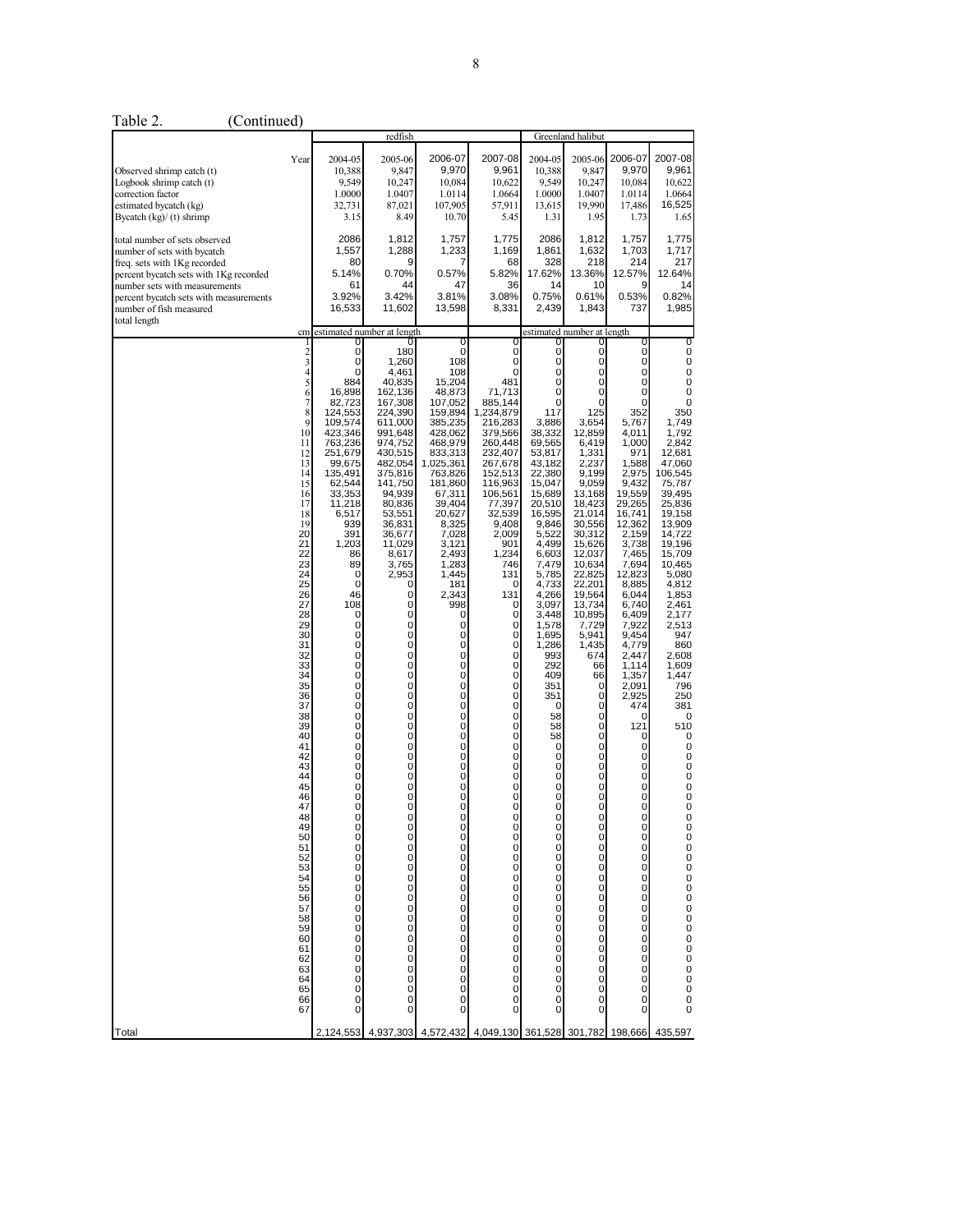# Table 2. Continued

|                                                                                                                                                                                                                                                              |                                                                                                                                                                                                                                                                                                                                                                                                                                 |                                                                                                                                                                                                                                                                                                                                                                                                                                                                                                                                                                                                                   | Striped Wolffish                                                                                                                                                                                                                                                                                                                                                                                                                                                                                                                                                                              |                                                                                                                                                                                                                                                                                                                                                                                                                                                                 |                                                                                                                                                                                                                                                                                                                                                                                                                                                      |                                                                                                                                                                                                                                                                                                                                                                                                                                                                                                                                                                                                                                                                                 | Spotted Wolffish                                                                                                                                                                                                                                                                                                                                                                                                                                                                                                                                                                                                                                                                                   |                                                                                                                                                                                                                                                                                                                                                                                                                                                                                                                                                                                                                                                                                                                         |                                                                                                                                                                                                                                                                                                                                                                                                                                                                                                                                                                                                                                                                                                                                                                                                                          |                                                                                                                                                                                                                                                                                                                                                                                                                                                                                            | <b>Broadhead Wolffish</b>                                                                                                                                                                                                                                                                                                                                                                                                                                                                                                                                                                                                                                                                                                                                                                               |                                                                                                                                                                                                                                                                                                                                                                                                                                                                                                                                                                     |                                                                                                                                                                                                                                                                                                                                                                                                                                   |
|--------------------------------------------------------------------------------------------------------------------------------------------------------------------------------------------------------------------------------------------------------------|---------------------------------------------------------------------------------------------------------------------------------------------------------------------------------------------------------------------------------------------------------------------------------------------------------------------------------------------------------------------------------------------------------------------------------|-------------------------------------------------------------------------------------------------------------------------------------------------------------------------------------------------------------------------------------------------------------------------------------------------------------------------------------------------------------------------------------------------------------------------------------------------------------------------------------------------------------------------------------------------------------------------------------------------------------------|-----------------------------------------------------------------------------------------------------------------------------------------------------------------------------------------------------------------------------------------------------------------------------------------------------------------------------------------------------------------------------------------------------------------------------------------------------------------------------------------------------------------------------------------------------------------------------------------------|-----------------------------------------------------------------------------------------------------------------------------------------------------------------------------------------------------------------------------------------------------------------------------------------------------------------------------------------------------------------------------------------------------------------------------------------------------------------|------------------------------------------------------------------------------------------------------------------------------------------------------------------------------------------------------------------------------------------------------------------------------------------------------------------------------------------------------------------------------------------------------------------------------------------------------|---------------------------------------------------------------------------------------------------------------------------------------------------------------------------------------------------------------------------------------------------------------------------------------------------------------------------------------------------------------------------------------------------------------------------------------------------------------------------------------------------------------------------------------------------------------------------------------------------------------------------------------------------------------------------------|----------------------------------------------------------------------------------------------------------------------------------------------------------------------------------------------------------------------------------------------------------------------------------------------------------------------------------------------------------------------------------------------------------------------------------------------------------------------------------------------------------------------------------------------------------------------------------------------------------------------------------------------------------------------------------------------------|-------------------------------------------------------------------------------------------------------------------------------------------------------------------------------------------------------------------------------------------------------------------------------------------------------------------------------------------------------------------------------------------------------------------------------------------------------------------------------------------------------------------------------------------------------------------------------------------------------------------------------------------------------------------------------------------------------------------------|--------------------------------------------------------------------------------------------------------------------------------------------------------------------------------------------------------------------------------------------------------------------------------------------------------------------------------------------------------------------------------------------------------------------------------------------------------------------------------------------------------------------------------------------------------------------------------------------------------------------------------------------------------------------------------------------------------------------------------------------------------------------------------------------------------------------------|--------------------------------------------------------------------------------------------------------------------------------------------------------------------------------------------------------------------------------------------------------------------------------------------------------------------------------------------------------------------------------------------------------------------------------------------------------------------------------------------|---------------------------------------------------------------------------------------------------------------------------------------------------------------------------------------------------------------------------------------------------------------------------------------------------------------------------------------------------------------------------------------------------------------------------------------------------------------------------------------------------------------------------------------------------------------------------------------------------------------------------------------------------------------------------------------------------------------------------------------------------------------------------------------------------------|---------------------------------------------------------------------------------------------------------------------------------------------------------------------------------------------------------------------------------------------------------------------------------------------------------------------------------------------------------------------------------------------------------------------------------------------------------------------------------------------------------------------------------------------------------------------|-----------------------------------------------------------------------------------------------------------------------------------------------------------------------------------------------------------------------------------------------------------------------------------------------------------------------------------------------------------------------------------------------------------------------------------|
| Observed shrimp catch (t)<br>Logbook shrimp catch (t)<br>correction factor<br>estimated bycatch (kg)<br>Bycatch (kg)/ (t) shrimp                                                                                                                             | Year                                                                                                                                                                                                                                                                                                                                                                                                                            | 2004-05<br>10,388<br>9.549<br>1.0000<br>489<br>0.05                                                                                                                                                                                                                                                                                                                                                                                                                                                                                                                                                               | 2005-06<br>9,847<br>10,247<br>1.0407<br>794<br>0.08                                                                                                                                                                                                                                                                                                                                                                                                                                                                                                                                           | 2006-07<br>9,970<br>10,084<br>1.0114<br>2,283<br>0.23                                                                                                                                                                                                                                                                                                                                                                                                           | 2007-08<br>9,961<br>10,622<br>1.0664<br>599<br>0.06                                                                                                                                                                                                                                                                                                                                                                                                  | 2004-05<br>10,388<br>9,549<br>1.0000<br>18<br>0.00                                                                                                                                                                                                                                                                                                                                                                                                                                                                                                                                                                                                                              | 2005-06<br>9,847<br>10,247<br>1.0407<br>36<br>0.00                                                                                                                                                                                                                                                                                                                                                                                                                                                                                                                                                                                                                                                 | 2006-07<br>9,970<br>10,084<br>1.0114<br>14<br>0.00                                                                                                                                                                                                                                                                                                                                                                                                                                                                                                                                                                                                                                                                      | 2007-08<br>9,961<br>10,622<br>1.0664<br>32<br>0.00                                                                                                                                                                                                                                                                                                                                                                                                                                                                                                                                                                                                                                                                                                                                                                       | 2004-05<br>10,388<br>9,549<br>1.0000<br>91<br>0.01                                                                                                                                                                                                                                                                                                                                                                                                                                         | 2005-06<br>9,847<br>10,247<br>1.0407<br>0.00                                                                                                                                                                                                                                                                                                                                                                                                                                                                                                                                                                                                                                                                                                                                                            | 2006-07<br>9,970<br>10,084<br>1.0114<br>0.00                                                                                                                                                                                                                                                                                                                                                                                                                                                                                                                        | 2007-08<br>9,961<br>10,622<br>1.0664<br>11<br>0.00                                                                                                                                                                                                                                                                                                                                                                                |
| total number of sets observed<br>number of sets with bycatch<br>freq. sets with 1Kg recorded<br>percent bycatch sets with 1Kg recorded<br>number sets with measurements<br>percent bycatch sets with measurements<br>number of fish measured<br>total length |                                                                                                                                                                                                                                                                                                                                                                                                                                 | 2086<br>366<br>288<br>78.69%<br>47<br>12.84%<br>307                                                                                                                                                                                                                                                                                                                                                                                                                                                                                                                                                               | 1,812<br>407<br>267<br>65.60%<br><b>g</b><br>2.21%<br>497                                                                                                                                                                                                                                                                                                                                                                                                                                                                                                                                     | 1,757<br>588<br>345<br>58.67%<br>39<br>6.63%<br>750                                                                                                                                                                                                                                                                                                                                                                                                             | 1,775<br>380<br>293<br>77.11%<br>48<br>12.63%<br>410                                                                                                                                                                                                                                                                                                                                                                                                 | 2086<br>18<br>18<br>100.00%<br>P<br>16.67%<br>5                                                                                                                                                                                                                                                                                                                                                                                                                                                                                                                                                                                                                                 | 1,812<br>24<br>19<br>79.17%<br>4.17%                                                                                                                                                                                                                                                                                                                                                                                                                                                                                                                                                                                                                                                               | 1,757<br>12<br>10<br>83.33%<br>2<br>16.67%<br>2                                                                                                                                                                                                                                                                                                                                                                                                                                                                                                                                                                                                                                                                         | 408<br>39<br>36<br>92.31%<br>5<br>12.82%<br>7                                                                                                                                                                                                                                                                                                                                                                                                                                                                                                                                                                                                                                                                                                                                                                            | 2086<br>25<br>8<br>32.00%<br>ſ<br>0.00%                                                                                                                                                                                                                                                                                                                                                                                                                                                    | 1,812<br>2<br>100.00%<br>50.00%                                                                                                                                                                                                                                                                                                                                                                                                                                                                                                                                                                                                                                                                                                                                                                         | 1,757<br>100.00%<br>100.00%                                                                                                                                                                                                                                                                                                                                                                                                                                                                                                                                         | 408<br>11<br>8<br>72.73%<br>O<br>0.00%<br>0                                                                                                                                                                                                                                                                                                                                                                                       |
|                                                                                                                                                                                                                                                              | $\overline{\mathbf{c}}$                                                                                                                                                                                                                                                                                                                                                                                                         | cm estimated number at length<br>C<br>0                                                                                                                                                                                                                                                                                                                                                                                                                                                                                                                                                                           | $\Omega$                                                                                                                                                                                                                                                                                                                                                                                                                                                                                                                                                                                      | 0<br>$\pmb{0}$                                                                                                                                                                                                                                                                                                                                                                                                                                                  | 0                                                                                                                                                                                                                                                                                                                                                                                                                                                    | 0                                                                                                                                                                                                                                                                                                                                                                                                                                                                                                                                                                                                                                                                               | 0                                                                                                                                                                                                                                                                                                                                                                                                                                                                                                                                                                                                                                                                                                  | estimated number at length                                                                                                                                                                                                                                                                                                                                                                                                                                                                                                                                                                                                                                                                                              | C                                                                                                                                                                                                                                                                                                                                                                                                                                                                                                                                                                                                                                                                                                                                                                                                                        | 0                                                                                                                                                                                                                                                                                                                                                                                                                                                                                          | estimated number at length<br>O<br>0                                                                                                                                                                                                                                                                                                                                                                                                                                                                                                                                                                                                                                                                                                                                                                    | $\mathbf 0$                                                                                                                                                                                                                                                                                                                                                                                                                                                                                                                                                         | 0<br>0                                                                                                                                                                                                                                                                                                                                                                                                                            |
|                                                                                                                                                                                                                                                              | $\overline{4}$<br>6<br>$\frac{8}{9}$<br>10<br>$11$<br>$12$<br>$13$<br>$14$<br>$15$<br>$16$<br>$17$<br>$\frac{18}{19}$<br>20<br>21<br>22<br>23<br>24<br>25<br>26<br>27<br>$\frac{28}{29}$<br>30<br>31<br>32 33 34 35 36 37 38<br>$\frac{39}{40}$<br>41<br>42<br>$43$<br>$44$<br>$45$<br>46<br>47<br>$\frac{48}{49}$<br>50<br>51<br>$\frac{52}{53}$<br>55<br>56<br>57<br>58<br>59<br>60<br>61<br>62<br>63<br>64<br>65<br>66<br>67 | O<br>0<br>$\Omega$<br>$\sqrt{ }$<br>36<br>44<br>62<br>124<br>169<br>116<br>107<br>116<br>116<br>89<br>285<br>204<br>169<br>160<br>80<br>107<br>80<br>80<br>116<br>53<br>62<br>71<br>$\frac{1}{27}$<br>44<br>18<br>27<br>36<br>$\frac{44}{18}$<br>9<br>9<br>$\mathbf 0$<br>$\ddot{o}$<br>$\pmb{0}$<br>$\mathbf 0$<br>$\ddot{o}$<br>$\begin{matrix} 18 \\ 0 \end{matrix}$<br>$\frac{9}{0}$<br>9<br>ō<br>0<br>$\mathbf 0$<br>$\mathbf 0$<br>0<br>9<br>$\ddot{o}$<br>0<br>$\mathbf 0$<br>$\ddot{o}$<br>0<br>$\mathbf 0$<br>$\mathbf 0$<br>0<br>$\ddot{o}$<br>$\mathbf 0$<br>$\mathbf 0$<br>$\mathbf 0$<br>$\mathbf 0$ | $\Omega$<br>0<br>$\Omega$<br>$\Omega$<br>23<br>$\mathbf 0$<br>93<br>234<br>210<br>467<br>771<br>841<br>981<br>794<br>794<br>981<br>1,004<br>747<br>817<br>654<br>631<br>350<br>374<br>187<br>117<br>187<br>47<br>70<br>93<br>23<br>23<br>23<br>23<br>23<br>$\mathbf 0$<br>$\Omega$<br>23<br>Ö<br>$\pmb{0}$<br>$\mathbf 0$<br>$\Omega$<br>0<br>$\Omega$<br>$\Omega$<br>0<br>0<br>$\mathbf 0$<br>$\Omega$<br>0<br>$\mathbf 0$<br>0<br>$\overline{0}$<br>$\mathbf 0$<br>0<br>$\mathbf 0$<br>$\Omega$<br>0<br>$\Omega$<br>$\Omega$<br>$\Omega$<br>$\Omega$<br>$\Omega$<br>$\mathbf 0$<br>$\Omega$ | ō<br>0<br>$\Omega$<br>31<br>39<br>58<br>106<br>193<br>193<br>322<br>838<br>569<br>632<br>687<br>1.274<br>1,566<br>1,587<br>1,304<br>1,590<br>1,453<br>998<br>1,058<br>1,001<br>719<br>653<br>654<br>426<br>245<br>255<br>97<br>128<br>177<br>121<br>39<br>$\Omega$<br>79<br>39<br>81<br>19<br>19<br>$\Omega$<br>0<br>0<br>0<br>0<br>0<br>0<br>0<br>0<br>0<br>0<br>0<br>0<br>0<br>0<br>0<br>0<br>0<br>0<br>0<br>0<br>0<br>$\overline{0}$<br>$\Omega$<br>$\Omega$ | $\bar{0}$<br>0<br>0<br>0<br>0<br>$\mathbf 0$<br>20<br>52<br>$\frac{38}{10}$<br>72<br>158<br>131<br>167<br>235<br>304<br>324<br>269<br>248<br>238<br>260<br>262<br>249<br>224<br>183<br>83<br>$\frac{82}{183}$<br>69<br>45<br>0<br>8<br>10<br>0<br>8<br>8<br>8<br>Ō<br>$\ddot{\mathbf{0}}$<br>8<br>$\mathbf 0$<br>17<br>Ö<br>0<br>0<br>ō<br>0<br>0<br>8<br>$^{\rm 0}_{\rm 0}$<br>0<br>0<br>0<br>ō<br>0<br>0<br>Ö<br>0<br>Ö<br>0<br>0<br>0<br>$\Omega$ | Ö<br>0<br>$\mathbf 0$<br>0<br>0<br>$\overline{0}$<br>$\mathbf 0$<br>0<br>$\bar{6}$<br>0<br>$\mathbf 0$<br>6<br>$\begin{matrix} 18 \\ 0 \end{matrix}$<br>$\overline{0}$<br>$\mathbf 0$<br>0<br>0<br>0<br>$\ddot{0}$<br>0<br>0<br>ō<br>0<br>$\mathbf 0$<br>$_{\rm 0}^{\rm 0}$<br>$\mathbf 0$<br>0<br>$\mathbf 0$<br>0<br>ō<br>$\mathbf 0$<br>$\mathbf 0$<br>0<br>0<br>Ö<br>$\bar{0}$<br>$\ddot{o}$<br>$_{\rm 0}^{\rm 0}$<br>$\mathbf 0$<br>$\pmb{0}$<br>$\mathbf 0$<br>ō<br>0<br>$\mathbf 0$<br>$\mathbf 0$<br>$_{\rm 0}^{\rm 0}$<br>$\ddot{\mathbf{0}}$<br>0<br>0<br>ō<br>0<br>$\mathbf 0$<br>$\ddot{\mathbf{0}}$<br>0<br>Ö<br>$\mathbf 0$<br>0<br>$\mathbf 0$<br>$\overline{0}$ | $\bar{0}$<br>0<br>$\bar{0}$<br>0<br>$\bar{0}$<br>0<br>$\bar{0}$<br>0<br>$\bar{0}$<br>$\begin{smallmatrix}0\\0\\0\end{smallmatrix}$<br>36<br>$\begin{smallmatrix}0\0\0\end{smallmatrix}$<br>$\bar{0}$<br>$\begin{matrix} 0 \\ 0 \\ 0 \end{matrix}$<br>$\begin{smallmatrix}0\0\0\end{smallmatrix}$<br>$\mathbf 0$<br>$\bar{0}$<br>0<br>$\begin{matrix} 0 \\ 0 \\ 0 \end{matrix}$<br>$\begin{matrix}0\\0\\0\end{matrix}$<br>$\begin{matrix}0\\0\\0\end{matrix}$<br>Ö<br>$^{\rm o}_{\rm o}$<br>00000<br>$\mathbf 0$<br>$\bar{0}$<br>$\bar{0}$<br>Ö<br>0<br>$\begin{matrix} 0 \\ 0 \\ 0 \end{matrix}$<br>$\begin{matrix} 0 \\ 0 \end{matrix}$<br>$^{\rm o}_{\rm o}$<br>$\overline{0}$<br>0<br>$\bar{0}$ | $\begin{matrix} 0 \\ 0 \\ 0 \\ 0 \end{matrix}$<br>$\mathbf 0$<br>$\check{0}$<br>$\overline{0}$<br>$\tilde{0}$<br>0<br>$\begin{matrix} 0 \\ 0 \\ 0 \end{matrix}$<br>$\rm\check{0}$<br>00070<br>00070<br>$\begin{matrix} 0 \\ 0 \\ 0 \end{matrix}$<br>$\mathbf 0$<br>$\check{0}$<br>$\mathbf 0$<br>$\bar{0}$<br>$\begin{matrix} 0 \\ 0 \\ 0 \end{matrix}$<br>$\mathbf 0$<br>$\tilde{0}$<br>0<br>$\ddot{o}$<br>$\check{0}$<br>$\begin{matrix}0\\0\\0\end{matrix}$<br>$\bar{0}$<br>$\begin{matrix} 0 \\ 0 \\ 0 \end{matrix}$<br>$\mathbf 0$<br>$\begin{matrix} 0 \\ 0 \\ 0 \end{matrix}$<br>$\rm\check{0}$<br>0<br>$\frac{0}{0}$<br>$\mathbf 0$<br>$\check{0}$<br>Ö<br>$\check{\circ}$<br>0<br>$\ddot{o}$<br>$\overline{0}$ | $\bar{0}$<br>$\mathbf 0$<br>$\mathbf 0$<br>$\ddot{\mathbf{0}}$<br>0<br>$\mathbf 0$<br>$\ddot{\mathbf{6}}$<br>0<br>$\bar{0}$<br>6<br>$\bar{6}$ <sup>6</sup><br>$\frac{6}{0}$<br>ō<br>$\mathbf 0$<br>$\bar{0}$<br>6<br>$\begin{matrix} 1\bar{3} \\ 0 \end{matrix}$<br>$\mathbf 0$<br>$\frac{0}{0}$<br>$\mathbf 0$<br>$\overline{0}$<br>$\mathbf 0$<br>$\mathbf 0$<br>0<br>$\begin{matrix} 0 \\ 0 \\ 0 \end{matrix}$<br>$\mathbf 0$<br>$\ddot{\mathbf{0}}$<br>0<br>Ö<br>$\ddot{\mathbf{0}}$<br>0<br>$\ddot{\mathbf{0}}$<br>0<br>O<br>$\bar{0}$<br>$\mathbf 0$<br>ō<br>$\ddot{\mathbf{0}}$<br>$\mathbf 0$<br>$\ddot{\mathbf{0}}$<br>$\mathbf 0$<br>0<br>$\ddot{\mathbf{0}}$<br>$\mathbf 0$<br>$\begin{matrix} 0 \\ 0 \\ 0 \end{matrix}$<br>$\mathbf 0$<br>$\overline{0}$<br>0<br>Ö<br>$\overline{0}$<br>0<br>0<br>$\ddot{o}$ | $\bar{0}$<br>0<br>$\mathbf 0$<br>$\check{0}$<br>$\bar{0}$<br>$\begin{matrix} 0 \\ 0 \\ 0 \end{matrix}$<br>$\begin{matrix} 0 \\ 0 \\ 0 \end{matrix}$<br>$\begin{matrix} 0 \\ 0 \\ 0 \end{matrix}$<br>000000<br>$\begin{matrix} 0 \\ 0 \\ 0 \end{matrix}$<br>$\begin{matrix} 0 \\ 0 \\ 0 \end{matrix}$<br>00000000<br>00000000<br>$\begin{matrix} 0 \\ 0 \\ 0 \end{matrix}$<br>000000<br>00000<br>$\begin{matrix} 0 \\ 0 \\ 0 \end{matrix}$<br>$\begin{smallmatrix}0\0\0\0\end{smallmatrix}$ | $\mathbf 0$<br>$\bf 0$<br>$\mathbf 0$<br>0<br>$\bf 0$<br>$\mathbf 0$<br>$\mathbf 0$<br>$\mathbf 0$<br>$\bar{0}$<br>$\mathbf 0$<br>$\mathbf 0$<br>0<br>$\mathbf 0$<br>$\ddot{\mathbf{0}}$<br>$\mathbf 0$<br>$\mathbf 0$<br>$\pmb{0}$<br>0<br>$\mathbf 0$<br>$\pmb{0}$<br>0<br>$\mathbf 0$<br>ō<br>0<br>$\mathbf 0$<br>$\begin{matrix} 0 \\ 0 \end{matrix}$<br>$\mathbf 0$<br>$\pmb{0}$<br>0<br>$\mathbf 0$<br>ō<br>0<br>$\mathbf 0$<br>0<br>0<br>$\ddot{\mathbf{0}}$<br>$\begin{matrix} 0 \\ 2 \\ 0 \end{matrix}$<br>$_{0}^{0}$<br>$\mathbf 0$<br>$\bf 0$<br>$\mathbf 0$<br>ō<br>$\bf 0$<br>$\mathbf 0$<br>$\mathbf 0$<br>$\pmb{0}$<br>$\mathbf 0$<br>$\mathbf 0$<br>0<br>$\mathbf 0$<br>ō<br>0<br>$\mathbf 0$<br>$\ddot{o}$<br>0<br>$\ddot{o}$<br>$\mathbf 0$<br>$\mathbf 0$<br>$\mathbf 0$<br>$\Omega$ | $\Omega$<br>0<br>$\Omega$<br>0<br>0<br>$\mathbf 0$<br>0<br>0<br>$\Omega$<br>0<br>0<br>$\overline{0}$<br>0<br>0<br>$\mathbf 0$<br>0<br>0<br>$\mathbf 0$<br>0<br>0<br>$\overline{0}$<br>0<br>$\Omega$<br>$\ddot{0}$<br>0<br>$\mathbf 0$<br>$\pmb{0}$<br>0<br>0<br>0<br>0<br>$\Omega$<br>$\mathbf 0$<br>0<br>$\mathbf 0$<br>$\Omega$<br>0<br>$\mathbf 0$<br>$\mathbf 0$<br>0<br>$\mathbf 0$<br>0<br>0<br>$\Omega$<br>$\Omega$<br>0<br>0<br>0<br>0<br>$\mathbf 0$<br>0<br>$\Omega$<br>$\Omega$<br>0<br>$\mathbf 0$<br>0<br>$\Omega$<br>$\Omega$<br>$\Omega$<br>$\Omega$ | $\ddot{\mathrm{o}}$<br>$\mathbf 0$<br>$\begin{smallmatrix}0\0\0\end{smallmatrix}$<br>00000<br>$\bar{0}$<br>00000000<br>$\begin{smallmatrix}0\0\0\end{smallmatrix}$<br>$\begin{smallmatrix}0\0\0\end{smallmatrix}$<br>$\begin{smallmatrix}0\0\0\end{smallmatrix}$<br>$\begin{smallmatrix}0\0\0\end{smallmatrix}$<br>00000<br>$\begin{smallmatrix}0\0\0\end{smallmatrix}$<br>0000<br>0000<br>$\bar{0}$<br>00000000<br>$\frac{0}{0}$ |
| Total                                                                                                                                                                                                                                                        |                                                                                                                                                                                                                                                                                                                                                                                                                                 | 2.730                                                                                                                                                                                                                                                                                                                                                                                                                                                                                                                                                                                                             | 11.607                                                                                                                                                                                                                                                                                                                                                                                                                                                                                                                                                                                        | 19.252                                                                                                                                                                                                                                                                                                                                                                                                                                                          | 3,980                                                                                                                                                                                                                                                                                                                                                                                                                                                | 30                                                                                                                                                                                                                                                                                                                                                                                                                                                                                                                                                                                                                                                                              | 36                                                                                                                                                                                                                                                                                                                                                                                                                                                                                                                                                                                                                                                                                                 | 14                                                                                                                                                                                                                                                                                                                                                                                                                                                                                                                                                                                                                                                                                                                      | 45                                                                                                                                                                                                                                                                                                                                                                                                                                                                                                                                                                                                                                                                                                                                                                                                                       | $\Omega$                                                                                                                                                                                                                                                                                                                                                                                                                                                                                   | $\overline{a}$                                                                                                                                                                                                                                                                                                                                                                                                                                                                                                                                                                                                                                                                                                                                                                                          |                                                                                                                                                                                                                                                                                                                                                                                                                                                                                                                                                                     |                                                                                                                                                                                                                                                                                                                                                                                                                                   |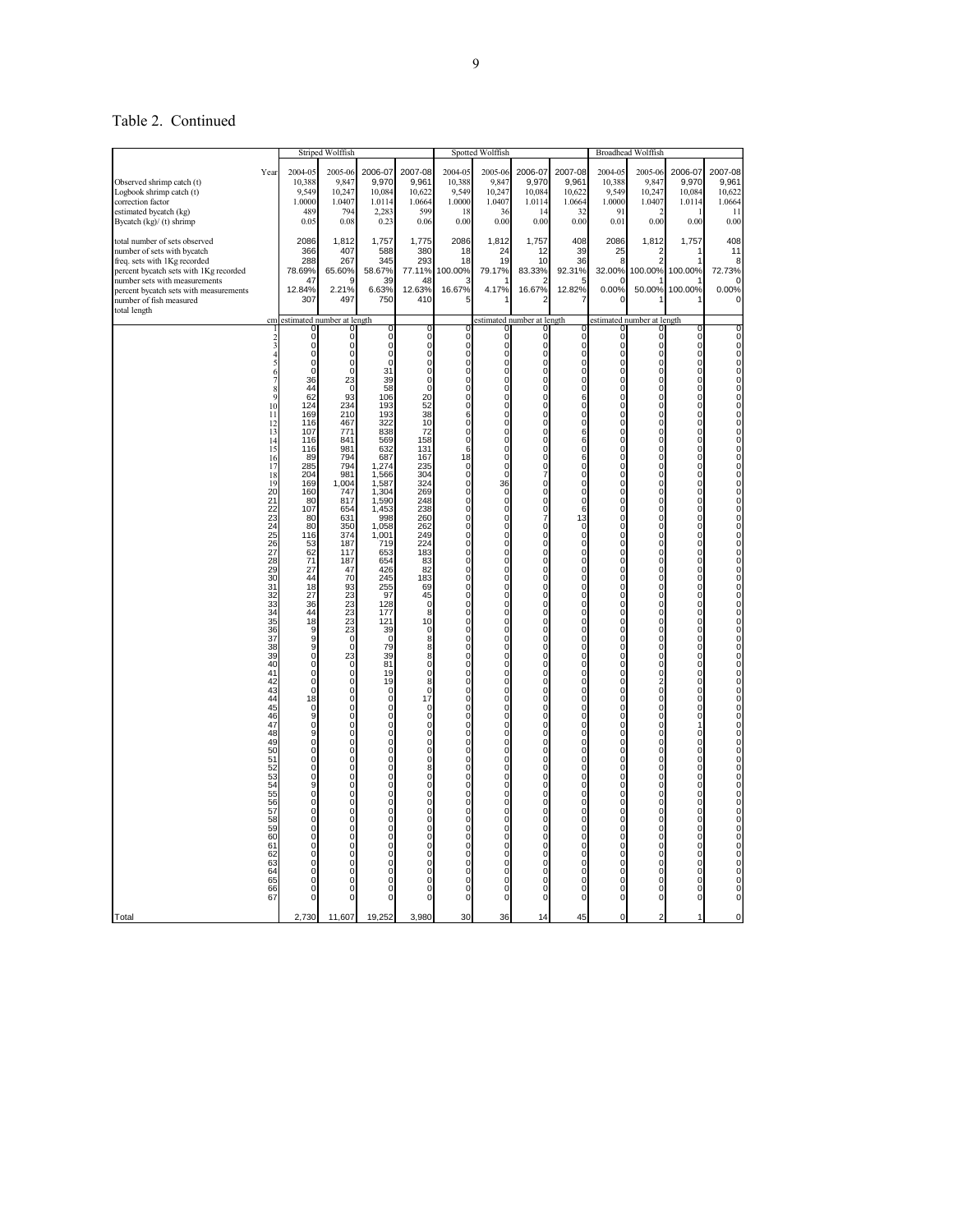Table 3. A summary of the bycatch species taken by the large vessel fleet fishing for shrimp in NAFO Division 2G (SFA 4), over the management year 2007 – 2008.

number of species in bycatch  $=$  90 OCCUR WEIGHT WEIGHT OCCUR (%) kg (%) Common name 1 0.06 1 0.00 HAGFISH, ATLANTIC 2 0.11 1700 0.02 SHARK,GREENLAND 679 38.23 2065 0.02 SKATES (NS) 289 16.27 544 0.00 HERRING,ATLANTIC 4 0.23 4 0.00 SMOOTHHEADS (NS) 3 0.17 3 0.00 SMOOTHHEAD,BAIRD'S 6 0.34 6 0.00 HERRING,BLACK 40 2.25 40 0.00 CAPELIN 2 0.11 2 0.00 BLACKSMELT,GOITRE 2 0.11 2 0.00 HATCHETFISHES (NS) 44 2.48 44 0.00 VIPERFISHES (NS) 29 1.63 29 0.00 DRAGONFISHES,SCALED (N 629 35.42 5517 0.05 LANTERNFISHES (NS) 9 0.51 9 0.00 LOOSEJAWS (NS) 360 20.27 607 0.01 BARRACUDINAS (NS) 1 0.06 125 0.00 LANCETFISH,LONGNOSE 20 1.13 20 0.00 SNAKE EELS (NS) 24 1.35 24 0.00 EELS,SNIPE (NS) 2 0.11 2 0.00 EELS, CUTTHROAT (NS) 101 5.69 131 0.00 LONGNOSE EEL 1 0.06 13 0.00 GADOIDS (NS) 60 3.38 117 0.00 COD,ATLANTIC 13 0.73 14 0.00 HAKE,WHITE (COMMON) 1235 69.54 19152 0.17 COD,ARCTIC 196 11.04 216 0.00 THREEBEARD ROCKLING (N 22 1.24 57 0.00 GRENADIERS (NS) 25 1.41 25 0.00 GRENADIER,ROUGHHEAD 13 0.73 30 0.00 MACKEREL,ATLANTIC 3 0.17 3 0.00 BLACK SWALLOWER 17 0.96 19 0.00 SAND LANCES (NS) 9 0.51 9 0.00 BLENNIES (NS) 1 0.06 1 0.00 WOLFFISHES (NS) 1 0.06 10 0.00 WOLFFISH,BROADHEAD 372 20.95 562 0.01 WOLFFISH,STRIPED 29 1.63 30 0.00 WOLFFISH,SPOTTED 4 0.23 4 0.00 GUNNEL,ROCK 296 16.67 325 0.00 BLENNIES (NS) 1115 62.78 5959 0.05 EELPOUT (NS) 13 0.73 47 0.00 OCEAN POUT,GREEN 1 0.06 1 0.00 WOLF EEL (NS) 1675 94.31 70862 0.64 REDFISH (NS) SEB.SP. 297 16.72 743 0.01 SCULPINS (NS) 371 20.89 560 0.01 HOOKEAR SCULPIN (NS) 387 21.79 580 0.01 MAILED SCULPINS (NS) 131 7.38 314 0.00 SCULPIN, RIBBED (HORNE 21 1.18 29 0.00 SCULPIN,DEEP SEA 6 0.34 6 0.00 TWOHORN SCULPIN (NS) 1184 66.67 2662 0.02 ALLIGATORFISH (NS) 102 5.74 151 0.00 LUMPFISH (NS) EUM.SP.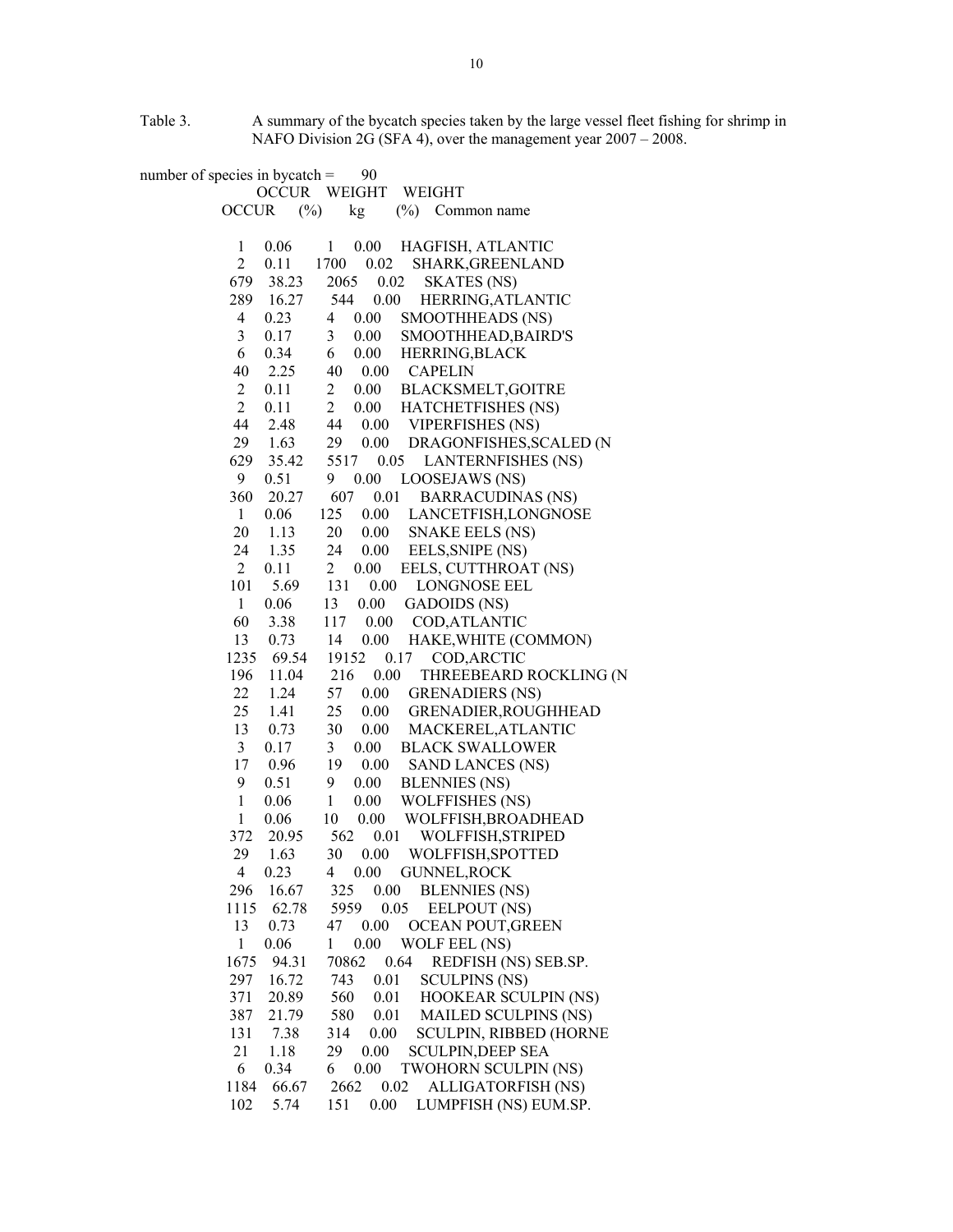Table 3 (continued)

|             |                | <b>OCCUR</b> |                | WEIGHT   | WEIGHT                     |
|-------------|----------------|--------------|----------------|----------|----------------------------|
| $\mathbf b$ | <b>OCCUR</b>   | $(\%)$       |                | kg       | $(\%)$ Common name         |
|             | 23             | 1.30         | 25             | 0.00     | LUMPFISH, COMMON           |
|             | 195            | 10.98        | 314            | $0.00\,$ | <b>SEASNAILS (NS)</b>      |
|             | 563            | 31.70        | 876            | 0.01     | <b>AMERICAN PLAICE</b>     |
|             | 10             | 0.56         | 18             |          | 0.00 WITCH FLOUNDER        |
|             | 1716           | 96.62        | 15496          |          | 0.14 GREENLAND HALIBUT     |
|             | $\mathbf{1}$   | 0.06         | $\mathbf{1}$   | 0.00     | HALIBUT (ATLANTIC)         |
|             | $\mathbf{1}$   | 0.06         | $\,1$          | 0.00     | <b>ANGLERS</b>             |
|             | $\mathbf{1}$   | 0.06         | $\mathbf{1}$   | 0.00     | ANGLER, COMMON(MONKFISH    |
|             | 19             | 1.07         | 213            |          | 0.00 UNIDENTIFIED FISH     |
|             | 6              | 0.34         | 10             | 0.00     | <b>INVERTEBRATE (NS)</b>   |
|             | 190            | 10.70        | 497            | 0.00     | <b>SPONGE</b>              |
|             | 10             | 0.56         | 12             |          | 0.00 CNIDARIAN             |
|             | $\tau$         | 0.39         | 19             | $0.00\,$ | <b>SCYPHOZOAN</b>          |
|             | 4              | 0.23         | $\overline{4}$ | 0.00     | <b>ANTHOZOAN</b>           |
|             | $\overline{2}$ | 0.11         | $\overline{2}$ | 0.00     | WHELK BUCC.                |
|             | 6              | 0.34         | 11             | 0.00     | <b>SCALLOP, ICELANDIC</b>  |
|             | $\mathbf{1}$   | 0.06         | $\mathbf{1}$   | 0.00     | <b>SCALLOP, GIANT</b>      |
|             | 138            | 7.77         | 143            | 0.00     | CEPHALOPOD (NS)            |
|             | 44             | 2.48         | 44             | 0.00     | OCTOPUS OCTOPODA           |
|             | $\mathbf{1}$   | 0.06         | 5 <sup>5</sup> | 0.00     | EUPHAUSIID THYSA.SP.       |
|             | 12             | 0.68         | 12             | 0.00     | SHRIMP NATA.               |
|             | 10             | 0.56         | 10             | 0.00     | SHRIMP PENA.               |
|             | 17             | 0.96         | 24             | 0.00     | <b>SHRIMP</b><br>SERG.ARC. |
|             | $\mathbf{1}$   | 0.06         | $\mathbf{1}$   | 0.00     | SHRIMP PASIP.MUL.          |
|             | $\sqrt{2}$     | 0.11         | $\overline{c}$ | $0.00\,$ | SHRIMP EUAL.MAC.           |
|             | 6              | 0.34         | 2029           | 0.02     | SHRIMP PANDALUS SP.        |
|             | 1740           | 97.97        | 9960788        |          | 90.28<br>SHRIMP PAND.BOR.  |
|             | 391            | 22.02        | 938544         |          | 8.51<br>SHRIMP PAND.MON.   |
|             | 6              | 0.34         | 6              | 0.00     | SHRIMP SAB.SP.             |
|             | $\mathbf{1}$   | 0.06         | $\,1$          | 0.00     | SHRIMP ARG.DEN.            |
|             | 3              | 0.17         | 3              | 0.00     | HERMIT CRAB PAG.           |
|             | $\overline{2}$ | 0.11         | $\overline{2}$ | 0.00     | HERMIT CRAB PAG.SP.        |
|             | 11             | 0.62         | 11             | $0.00\,$ | SPINY CRAB LITH.MAJ.       |
|             | $\mathbf{1}$   | 0.06         | $\mathbf{1}$   | $0.00\,$ | <b>CRAB SPIDER</b>         |
|             | $\mathbf{1}$   | 0.06         | $\mathbf{1}$   | $0.00\,$ | CRAB, TOAD HYAS.SP.        |
|             | 9              | 0.51         | 9              | $0.00\,$ | SEA CUCUMBER HOL.          |
|             | 14             | 0.79         | 15             | 0.00     | SEA URCHIN ECH.            |
|             | 68             | 3.83         | 73             | $0.00\,$ | <b>SEA STAR</b>            |
|             | 1              | 0.06         | $\mathbf{1}$   | $0.00\,$ | <b>BRITTLE STAR</b>        |
|             | $\mathbf{1}$   | 0.06         | $\mathbf{1}$   | 0.00     | <b>BASKET STAR GORGO.</b>  |
|             | 10             | 0.56         | 13             | $0.00\,$ | CORAL ALCY0NACEAN          |
|             |                |              |                |          |                            |

11032616 99.98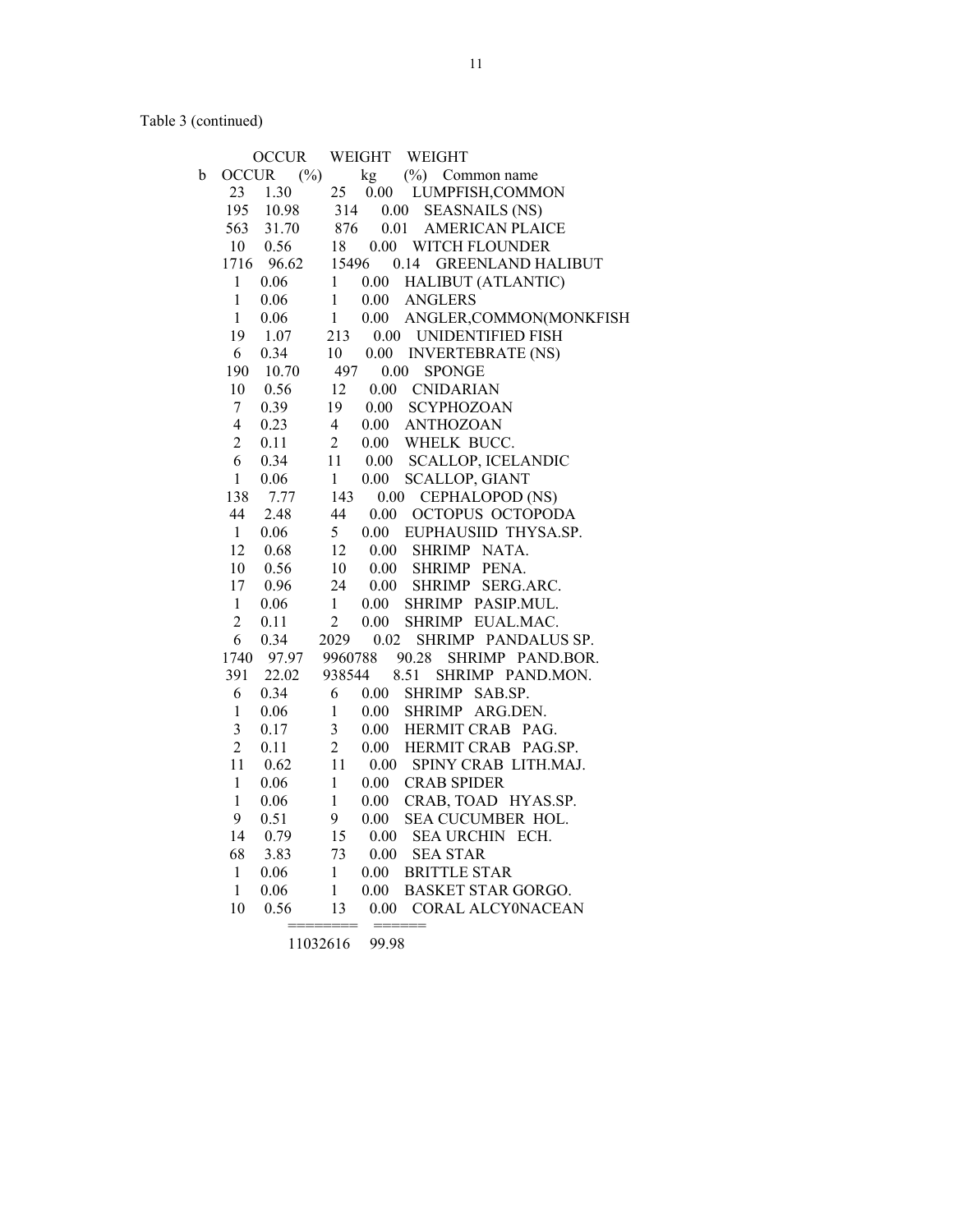Table 4. Hopedale + Cartwright Channels (Shrimp Fishing Area 5) Canadian large vessel (>500 t) bycatch over the period 2004 – 05 to 2007-08. Since 2003, the fishery management year changed from Jan. 1 – Dec. 31 to Apr. 1 – Mar. 31 of the next year. During the March 2008 Zonal Assessment Process meeting it was agreed that all catches would be presented according to the management year. All trips on large shrimp fishing vessels must have an observer therefore the correction factor (logbook catch/observer catch) is always close to 1. Please note that if the observer catch is greater than the logbook catch, the correction factor is 1. There is a small vessel  $\ll$  = 500 t; LOA  $\le$  100') shrimp quota however, very little shrimp is taken from this quota and it is difficult to receive small vessel observer coverage from this area; therefore, the small vessel bycatch was not analysed for this area.

| Observed shrimp catch (t)<br>Logbook shrimp catch (t)<br>correction factor<br>estimated bycatch (kg)<br>Bycatch (kg)/ (t) shrimp                                                                                  | Yea                                | 2004-05<br>21,508<br>21.043<br>1.0000<br>315<br>$_{0.01}$ | 2005-00<br>20,878<br>21,756<br>1.0420<br>16<br>$_{0.01}$ | Atlantic cor<br>2006-01<br>21,724<br>22.501<br>1.0358<br>267<br>0.01 | 2007-08<br>23,310<br>24,615<br>1.0560<br>321<br>0.01  | 2004-05<br>21,508<br>21.043<br>1.0000<br>1.856<br>0.05 | Ame<br>2005-06<br>20,878<br>21,756<br>1.0420<br>2.722<br>0.13 | an plaice<br>2006-07<br>21,724<br>22.501<br>1.0358<br>3.629<br>0.16 | 2007-08<br>23,310<br>24.615<br>1.0560<br>6.108<br>0.25 |  |
|-------------------------------------------------------------------------------------------------------------------------------------------------------------------------------------------------------------------|------------------------------------|-----------------------------------------------------------|----------------------------------------------------------|----------------------------------------------------------------------|-------------------------------------------------------|--------------------------------------------------------|---------------------------------------------------------------|---------------------------------------------------------------------|--------------------------------------------------------|--|
| total number of sets observed<br>number of sets with bycatch<br>freq. sets with 1Kg recorded<br>percent bycatch sets with 1Kg recorded<br>number sets with measurements<br>percent bycatch sets with measurements |                                    | 3,475<br>206<br>141<br>68.45%<br>82<br>39.81%             | 3,257<br>$\frac{122}{95}$<br>77.87%<br>59<br>48.36%      | 3,323<br>$\frac{141}{105}$<br>74.47%<br>42<br>29.79%                 | 3,334<br>291<br>247<br>84.88%<br>163<br>56.01%<br>619 | 3,475<br>$\frac{1,179}{819}$<br>69.47%<br>23<br>1.95%  | 3,257<br>1,202<br>65.89%<br>17<br>1.41%                       | 3,323<br>1,445<br>61.80%<br>18<br>1 25%                             | 3,334<br>1,086<br>460<br>42.36%<br>15<br>1 38%         |  |
| number of fish measured<br>total length                                                                                                                                                                           |                                    | 176                                                       | 88                                                       | 94                                                                   |                                                       | 431                                                    | 696                                                           | 1.223                                                               | 1.248                                                  |  |
|                                                                                                                                                                                                                   | cm<br>j                            | dn<br>$\circ$                                             | en:<br>$\mathbf{0}$                                      | $\mathbf{0}$                                                         | $\mathbf{0}$                                          | ed<br>$\circ$                                          | at i<br>$\mathbf{0}$                                          | $\circ$                                                             | O                                                      |  |
|                                                                                                                                                                                                                   | $\overline{\mathbf{c}}$            | $\circ$                                                   | 0                                                        | $\circ$                                                              | o                                                     | $\mathbf{C}$                                           | $\circ$                                                       | o                                                                   | $\circ$                                                |  |
|                                                                                                                                                                                                                   | 3                                  | $\circ$                                                   | 0                                                        | o                                                                    | $\circ$                                               | o                                                      | $\circ$                                                       | o                                                                   | $\circ$                                                |  |
|                                                                                                                                                                                                                   | $\ddot{4}$<br>5                    | $\circ$<br>$\circ$                                        | o<br>o                                                   | o<br>o                                                               | $\circ$<br>o                                          | o<br>$\circ$                                           | $\mathbf{0}$<br>O                                             | o<br>$\mathbf{0}$                                                   | $\mathbf{0}$<br>62                                     |  |
|                                                                                                                                                                                                                   | 6                                  | $\circ$                                                   | 0                                                        | o                                                                    | $\circ$                                               | o                                                      | $\mathbf{0}$                                                  | o                                                                   | 62                                                     |  |
|                                                                                                                                                                                                                   | $\overline{7}$                     | $\circ$                                                   | o                                                        | o                                                                    | $\circ$                                               | $\circ$                                                | $\circ$                                                       | o                                                                   | $\mathbf{0}$                                           |  |
|                                                                                                                                                                                                                   | 8<br>9                             | $\mathbf{0}$<br>$\circ$                                   | o<br>0                                                   | o<br>o                                                               | $\circ$<br>0                                          | 55<br>10 <sub>S</sub>                                  | $\overline{0}$<br>483                                         | $\mathbf{0}$<br>o                                                   | 187                                                    |  |
|                                                                                                                                                                                                                   | 10                                 | $\circ$                                                   | o                                                        | o                                                                    | $\circ$                                               | 10 <sub>S</sub>                                        | 585                                                           | 202                                                                 | 561<br>810                                             |  |
|                                                                                                                                                                                                                   | $\mathbf{1}$                       | $\mathbf{0}$                                              | o                                                        | o                                                                    | $\overline{0}$                                        | 382                                                    | 1,637                                                         | 470                                                                 | 935                                                    |  |
|                                                                                                                                                                                                                   | 12                                 | $\circ$                                                   | 0                                                        | o                                                                    | 3                                                     | 1,528                                                  | 1,545                                                         | 2.417                                                               | 2.368                                                  |  |
|                                                                                                                                                                                                                   | 13<br>$\overline{14}$              | $\circ$<br>$\circ$                                        | 0<br>o                                                   | o<br>o                                                               | 5<br>8                                                | 2,748<br>3,039                                         | 3,935<br>6,015                                                | 5,302<br>9,611                                                      | 5,048<br>6,187                                         |  |
|                                                                                                                                                                                                                   | 15                                 | $\mathbf{0}$                                              | o                                                        | $\mathbf{0}$                                                         | 9                                                     | 4,003                                                  | 11,514                                                        | 15,987                                                              | 10,904                                                 |  |
|                                                                                                                                                                                                                   | 16                                 | $\circ$                                                   | o                                                        | o                                                                    | 11                                                    | 6,096                                                  | 9,013                                                         | 11,997                                                              | 14.094                                                 |  |
|                                                                                                                                                                                                                   | 17<br>18                           | $\circ$<br>$\mathbf{0}$                                   | o<br>$\overline{c}$                                      | o<br>$\mathbf{0}$                                                    | 13<br>16                                              | 2,329<br>1,165                                         | 12,328<br>9,741                                               | 11,167<br>8,183                                                     | 8,938<br>8,696                                         |  |
|                                                                                                                                                                                                                   | 19                                 | $\circ$                                                   | o                                                        | o                                                                    | 24                                                    | 1,019                                                  | 8,110                                                         | 5,833                                                               | 5,352                                                  |  |
|                                                                                                                                                                                                                   | $\overline{20}$                    | 7                                                         | 5                                                        | 3                                                                    | $^{24}$                                               | 1,146                                                  | 3,625                                                         | 4,129                                                               | 4,071                                                  |  |
|                                                                                                                                                                                                                   | $\overline{21}$<br>$\overline{22}$ | 11<br>22                                                  | o<br>$\overline{\mathbf{c}}$                             | 9<br>11                                                              | 17<br>43                                              | 546<br>546                                             | 2,388<br>707                                                  | 3,896<br>1,711                                                      | 4,204<br>4,699                                         |  |
|                                                                                                                                                                                                                   | $\overline{2}$                     | 44                                                        | $\overline{\mathbf{c}}$                                  | 17                                                                   | 54                                                    | 10 <sub>S</sub>                                        | 492                                                           | 1.344                                                               | 4.087                                                  |  |
|                                                                                                                                                                                                                   | $\overline{24}$                    | 48                                                        | 5                                                        | $\overline{20}$                                                      | 90                                                    | 237                                                    | 119                                                           | 881                                                                 | 3,709                                                  |  |
|                                                                                                                                                                                                                   | 25<br>26                           | 59<br>99                                                  | 7<br>5                                                   | 11<br>23                                                             | 93<br>100                                             | 109<br>273                                             | 48<br>48                                                      | 538<br>454                                                          | 2,120<br>2,433                                         |  |
|                                                                                                                                                                                                                   | $\overline{2i}$                    | 84                                                        | 5                                                        | $\overline{14}$                                                      | 101                                                   | 273                                                    | $\mathbf{0}$                                                  | 43                                                                  | 1,721                                                  |  |
|                                                                                                                                                                                                                   | 28                                 | 33                                                        | 10                                                       | 14                                                                   | 103                                                   | 218                                                    | $\mathbf{0}$                                                  | 353                                                                 | 1,628                                                  |  |
|                                                                                                                                                                                                                   | 29                                 | 62<br>37                                                  | 5<br>15                                                  | 6<br>14                                                              | 71                                                    | 437<br>218                                             | $^{24}$<br>$\overline{24}$                                    | 235                                                                 | 1,337<br>817                                           |  |
|                                                                                                                                                                                                                   | 30<br>31                           | 18                                                        | 15                                                       | 3                                                                    | 51<br>28                                              | 10 <sub>S</sub>                                        | $\mathbf{0}$                                                  | 67<br>134                                                           | 322                                                    |  |
|                                                                                                                                                                                                                   | 32                                 | 18                                                        | $\overline{a}$                                           | 6                                                                    | 22                                                    | C                                                      | O                                                             | 101                                                                 | 535                                                    |  |
|                                                                                                                                                                                                                   | 33<br>34                           | 29<br>$\overline{22}$                                     | 25<br>15                                                 | 6<br>3                                                               | 21<br>9                                               | 55<br>55                                               | $^{24}$<br>$\overline{24}$                                    | 101<br>101                                                          | 426<br>468                                             |  |
|                                                                                                                                                                                                                   | 35                                 | $\overline{22}$                                           | 15                                                       | 3                                                                    | 11                                                    | 55                                                     | 48                                                            | 34                                                                  | 249                                                    |  |
|                                                                                                                                                                                                                   | 36                                 | 15                                                        | 22                                                       | 9                                                                    | 14                                                    | $\circ$                                                | $\mathbf c$                                                   | 67                                                                  | 193                                                    |  |
|                                                                                                                                                                                                                   | 37<br>38                           | 15<br>4                                                   | 17<br>12                                                 | g                                                                    | 3<br>8                                                | o<br>$\circ$                                           | $\mathbf{0}$<br>$\mathbf{0}$                                  | 67<br>$\circ$                                                       | 125<br>193                                             |  |
|                                                                                                                                                                                                                   | 39                                 | 11                                                        | $\overline{a}$                                           | 6<br>6                                                               | 9                                                     | 109                                                    | 48                                                            | 67                                                                  | 125                                                    |  |
|                                                                                                                                                                                                                   | 40                                 | $\circ$                                                   | o                                                        | o                                                                    | 8                                                     | C                                                      | $\mathbf c$                                                   | 34                                                                  | 62                                                     |  |
|                                                                                                                                                                                                                   | 41                                 | 11                                                        | 7                                                        | 3                                                                    | 6<br>5                                                | o                                                      | $\mathbf{0}$                                                  | $\circ$                                                             | 193                                                    |  |
|                                                                                                                                                                                                                   | 42<br>43                           | 11<br>4                                                   | $\overline{c}$<br>5                                      | o<br>3                                                               | 5                                                     | $\circ$<br>$\circ$                                     | O<br>$\overline{0}$                                           | 34<br>o                                                             | a<br>$\mathbf{0}$                                      |  |
|                                                                                                                                                                                                                   | 44                                 | 4                                                         | $\overline{c}$                                           | 6                                                                    | 3                                                     | o                                                      | $\overline{0}$                                                | o                                                                   | o                                                      |  |
|                                                                                                                                                                                                                   | 45                                 | $\circ$                                                   | $\overline{c}$                                           | 3                                                                    | 5                                                     | o                                                      | $\mathbf{0}$                                                  | o                                                                   | o                                                      |  |
|                                                                                                                                                                                                                   | 46<br>47                           | 15<br>4                                                   | o<br>o                                                   | 3<br>g                                                               | $\circ$<br>0                                          | $\circ$<br>o                                           | $\overline{0}$<br>$\overline{0}$                              | o<br>o                                                              | o<br>o                                                 |  |
|                                                                                                                                                                                                                   | 48                                 | $\circ$                                                   | o                                                        | 3                                                                    | $\overline{\mathbf{c}}$                               | o                                                      | $\mathbf{0}$                                                  | o                                                                   | o                                                      |  |
|                                                                                                                                                                                                                   | 49                                 | $\mathbf{0}$                                              | $\overline{c}$                                           | 3                                                                    | $\circ$                                               | O                                                      | O                                                             | o                                                                   | o                                                      |  |
|                                                                                                                                                                                                                   | 50<br>51                           | $\circ$<br>$\circ$                                        | $\overline{0}$<br>o                                      | 6<br>3                                                               | $\overline{\mathbf{c}}$<br>0                          | O<br>o                                                 | $\overline{0}$<br>$\mathbf{0}$                                | o<br>o                                                              | $\mathbf{0}$<br>o                                      |  |
|                                                                                                                                                                                                                   | 52                                 | 4                                                         | $\overline{c}$                                           | 3                                                                    | $\overline{\mathbf{c}}$                               | O                                                      | o                                                             | o                                                                   | o                                                      |  |
|                                                                                                                                                                                                                   | 53                                 | $\mathbf{0}$                                              | o                                                        | 6                                                                    | $\overline{\mathbf{c}}$                               | $\circ$                                                | $\overline{0}$                                                | o                                                                   | o                                                      |  |
|                                                                                                                                                                                                                   | 54<br>55                           | $\circ$<br>$\circ$                                        | $\overline{0}$<br>o                                      | 3<br>o                                                               | $\circ$<br>o                                          | O<br>o                                                 | $\Omega$<br>$\mathbf{0}$                                      | $\circ$<br>o                                                        | $\circ$<br>o                                           |  |
|                                                                                                                                                                                                                   | 56                                 | $\circ$                                                   | o                                                        | 3                                                                    | $\circ$                                               | $\circ$                                                | $\overline{0}$                                                | o                                                                   | o                                                      |  |
|                                                                                                                                                                                                                   | 57                                 | $\circ$                                                   | $\overline{\mathbf{c}}$                                  | 6                                                                    | $\circ$                                               | O                                                      | $\overline{0}$                                                | $\circ$                                                             | $\mathbf{0}$                                           |  |
|                                                                                                                                                                                                                   | 58<br>59                           | $\circ$<br>$\mathbf{0}$                                   | $\overline{0}$<br>o                                      | 3<br>3                                                               | $\circ$<br>$\mathbf{0}$                               | o<br>$\circ$                                           | $\Omega$<br>o                                                 | o<br>o                                                              | $\mathbf{0}$<br>o                                      |  |
|                                                                                                                                                                                                                   | 60                                 | $\mathbf{0}$                                              | $\overline{0}$                                           | o                                                                    | $\mathbf{0}$                                          | $\circ$                                                | $\overline{0}$                                                | o                                                                   | o                                                      |  |
|                                                                                                                                                                                                                   | 61                                 | $\circ$                                                   | $\overline{0}$                                           | $\mathbf{0}$                                                         | $\circ$                                               | O                                                      | $\Omega$                                                      | o                                                                   | $\mathbf{0}$                                           |  |
|                                                                                                                                                                                                                   | 62<br>63                           | $\circ$<br>$\mathbf{0}$                                   | o<br>$\mathbf 0$                                         | o<br>3                                                               | $\circ$<br>$\mathbf{0}$                               | o<br>$\circ$                                           | $\circ$<br>$\mathbf{0}$                                       | o<br>o                                                              | $\mathbf{0}$<br>$\mathbf{0}$                           |  |
| Total                                                                                                                                                                                                             |                                    | 711                                                       | 219                                                      | ςo<br>$\overline{c}$                                                 | 999                                                   | .076<br>27                                             | $\overline{23}$<br>72                                         | 85<br>953                                                           | 97.9<br>22                                             |  |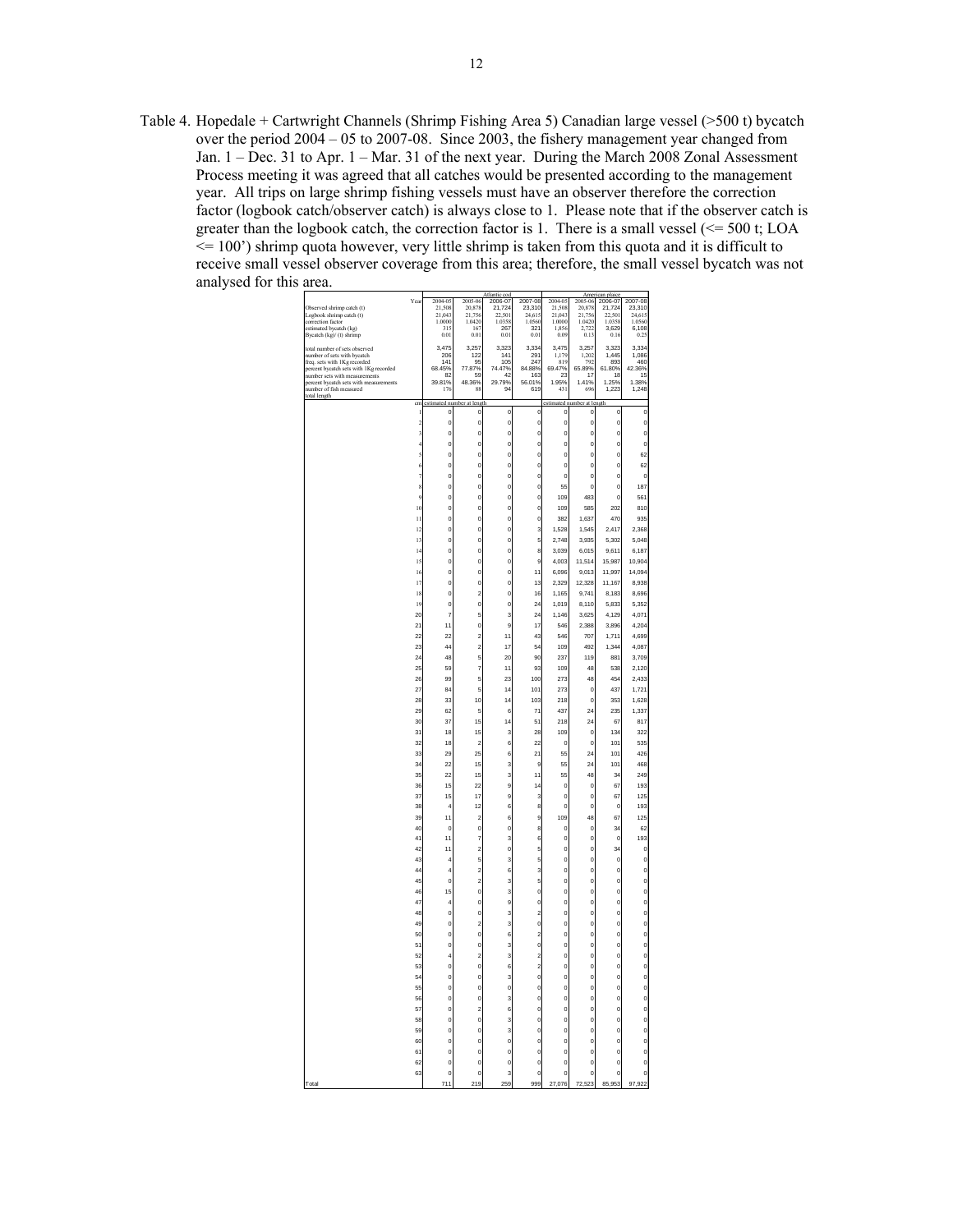Table 4. (Continued)

|                                                                         |                         |                            | redfish          |                  |                   |                            | Greenland halibut |                  |                  |
|-------------------------------------------------------------------------|-------------------------|----------------------------|------------------|------------------|-------------------|----------------------------|-------------------|------------------|------------------|
|                                                                         | Year                    | 2004-05                    | 2005-06          | 2006-07          | 2007-08<br>23,310 | 2004-05                    | 2005-06           | 2006-07          | 2007-08          |
| Observed shrimp catch (t)<br>Logbook shrimp catch (t)                   |                         | 21,508<br>21,043           | 20,878<br>21,756 | 21,724<br>22,501 | 24,615            | 21,508<br>21,043           | 20,878<br>21,756  | 21,724<br>22.501 | 23,310<br>24,615 |
| correction factor                                                       |                         | 1.0000                     | 1.0420           | 1.0358           | 1.0560            | 1.0000                     | 1.0420            | 1.0358           | 1.0560           |
| estimated bycatch (kg)                                                  |                         | 36,586                     | 57,265           | 68,972           | 68,956            | 57,389                     | 42,340            | 58,776           | 44,052           |
| Bycatch (kg)/ (t) shrimp                                                |                         | 1.74                       | 2.63             | 3.07             | 2.80              | 2.67                       | 1.95              | 2.61             | 1.79             |
| total number of sets observed                                           |                         | 3,475                      | 3,257            | 3,323            | 3,334             | 3,475                      | 3,257             | 3,323            | 3,334            |
| number of sets with bycatch                                             |                         | 2,529                      | 2,338            | 2,257            | 2,277             | 3,441                      | 3,095             | 3,238            | 3,205            |
| freq. sets with 1Kg recorded                                            |                         | 209                        | 195<br>8.34%     | 359<br>15.91%    | 365<br>16.03%     | 265<br>7.70%               | 248               | 200              | 258              |
| percent bycatch sets with 1Kg recorded<br>number sets with measurements |                         | 8.26%<br>52                | 86               | 70               | 60                | 70                         | 8.01%<br>53       | 6.18%<br>53      | 8.05%<br>51      |
| percent bycatch sets with measurements                                  |                         | 2.06%                      | 3.68%            | 3.10%            | 2.64%             | 2.03%                      | 1.71%             | 1.64%            | 1.59%            |
| number of fish measured                                                 |                         | 13,489                     | 22,702           | 16,834           | 13,631            | 13,100                     | 9,945             | 10,273           | 9,332            |
| total length                                                            | cm                      | estimated number at length |                  |                  |                   | estimated number at length |                   |                  |                  |
|                                                                         |                         |                            | $\mathbf 0$      | $\mathbf 0$      |                   |                            |                   | $\mathbf 0$      | $\pmb{0}$        |
|                                                                         | 1                       | 0                          |                  |                  | 0                 | 0                          | 0                 |                  |                  |
|                                                                         | $\overline{\mathbf{c}}$ | 0                          | $\pmb{0}$        | $\mathbf 0$      | 0                 | 0                          | 0                 | $\pmb{0}$        | 0                |
|                                                                         | 3                       | 0                          | $\mathbf{0}$     | $\mathbf 0$      | 0                 | 0                          | 0                 | 0                | 0                |
|                                                                         | $\overline{4}$          | 0                          | 0                | $\pmb{0}$        | 0                 | 0                          | 0                 | 0                | 0                |
|                                                                         | 5                       | 6.353                      | 3,183            | 185              | 500               | 0                          | 0                 | 0                | $\mathbf{0}$     |
|                                                                         |                         | 23,911                     |                  |                  |                   | 0                          | 0                 |                  |                  |
|                                                                         | 6                       |                            | 16,952           | 18,624           | 12,489            |                            |                   | 0                | 34               |
|                                                                         | $\overline{7}$          | 60,917                     | 45,565           | 61,661           | 194,602           | 0                          | 288               | 129              | 0                |
|                                                                         | 8                       | 170,400                    | 361,619          | 108,287          | 265,573           | 1,572                      | 897               | 1,690            | 385              |
|                                                                         | $\overline{9}$          | 266,322                    | 1,370,603        | 165,882          | 171,200           | 8,671                      | 2,687             | 21,092           | 4,051            |
|                                                                         | 10                      | 258,875                    | 928,802          | 207,059          | 203,927           | 30,258                     | 7,516             | 70,185           | 28,019           |
|                                                                         |                         |                            |                  |                  |                   |                            |                   |                  |                  |
|                                                                         | 11                      | 292,453                    | 397,241          | 376,748          | 253,994           | 79,588                     | 16,048            | 123,212          | 126,678          |
|                                                                         | 12                      | 298,241                    | 306,349          | 670,446          | 254,177           | 135,811                    | 19,895            | 210,405          | 324,732          |
|                                                                         | 13                      | 182,574                    | 180,007          | 675,444          | 217,156           | 163,171                    | 31,783            | 229,801          | 373,242          |
|                                                                         | 14                      | 145,322                    | 111,645          | 292,480          | 230,636           | 124,666                    | 64,550            | 103,453          | 151,329          |
|                                                                         |                         | 194,572                    | 101,176          |                  | 323,987           | 37,264                     | 55,001            | 63,112           | 34,699           |
|                                                                         | 15                      |                            |                  | 141,322          |                   |                            |                   |                  |                  |
|                                                                         | 16                      | 114,857                    | 56,786           | 74,481           | 231,373           | 15,462                     | 44,462            | 56,261           | 20,655           |
|                                                                         | 17                      | 48,190                     | 28,603           | 40,336           | 116,438           | 17,189                     | 24,219            | 74,795           | 32,483           |
|                                                                         | 18                      | 35.079                     | 13,544           | 23.707           | 36,897            | 42,581                     | 20.699            | 93,849           | 60,407           |
|                                                                         | 19                      | 24,976                     | 10,317           | 15,868           | 22,794            | 71,238                     | 34,567            | 91,566           | 75,272           |
|                                                                         | 20                      | 11,398                     | 10,219           | 10,686           | 15,887            | 80,282                     | 51,294            | 72,137           | 61,533           |
|                                                                         |                         |                            |                  |                  |                   |                            |                   |                  |                  |
|                                                                         | 21                      | 4,372                      | 6,755            | 11,262           | 12,926            | 56,795                     | 61,553            | 42,490           | 55,321           |
|                                                                         | 22                      | 2,476                      | 4,346            | 5,093            | 3.494             | 29,527                     | 38.769            | 21,951           | 32,273           |
|                                                                         | 23                      | 682                        | 1,698            | 5,000            | 3,264             | 18,260                     | 26,163            | 22,207           | 26,637           |
|                                                                         | 24                      | 0                          | 855              | 1,574            | 1,595             | 22,444                     | 15,079            | 22,068           | 17,715           |
|                                                                         |                         |                            |                  |                  |                   |                            |                   |                  |                  |
|                                                                         | 25                      | 0                          | 130              | 317              | 1,217             | 25,388                     | 22,105            | 22,634           | 12,033           |
|                                                                         | 26                      | 37                         | 44               | 91               | 61                | 28,534                     | 29,111            | 27,102           | 9,898            |
|                                                                         | 27                      | 0                          | 0                | 0                | 99                | 20,212                     | 22,816            | 19,659           | 5,596            |
|                                                                         | 28                      | $\mathbf 0$                | 179              | $\pmb{0}$        | 69                | 18,912                     | 13,986            | 15,353           | 7,981            |
|                                                                         | 29                      | 0                          | 180              | $\pmb{0}$        | 81                | 12,098                     | 11,089            | 11,692           | 3,693            |
|                                                                         | 30                      | 0                          |                  | $\pmb{0}$        | 47                |                            | 10,373            |                  |                  |
|                                                                         |                         |                            | 118              |                  |                   | 9,129                      |                   | 9,620            | 4,074            |
|                                                                         | 31                      | 0                          | 0                | 0                | 47                | 8,779                      | 7,404             | 10,251           | 5,300            |
|                                                                         | 32                      | 0                          | 30               | $\pmb{0}$        | $\pmb{0}$         | 5,027                      | 7,068             | 5,910            | 2,956            |
|                                                                         | 33                      | 0                          | 0                | $\pmb{0}$        | 47                | 4,704                      | 5,187             | 5,624            | 3,072            |
|                                                                         | 34                      | 0                          | 0                | $\mathbf{0}$     | 0                 | 3,323                      | 3,780             | 4,415            | 1,797            |
|                                                                         |                         |                            |                  |                  |                   |                            |                   |                  |                  |
|                                                                         | 35                      | 0                          | 0                | $\mathbf 0$      | 0                 | 1,398                      | 1,801             | 2,268            | 1,455            |
|                                                                         | 36                      | 0                          | 0                | $\mathbf 0$      | O                 | 1,122                      | 1,798             | 1,483            | 813              |
|                                                                         | 37                      | 0                          | 30               | $\mathbf 0$      | Ó                 | 797                        | 1,198             | 1,385            | 1,298            |
|                                                                         | 38                      | 0                          | 0                | $\pmb{0}$        | 0                 | 596                        | 871               | 960              | 830              |
|                                                                         | 39                      | 0                          | 0                | $\mathbf{0}$     | 47                | 278                        | 533               | 580              | 865              |
|                                                                         |                         | 0                          |                  |                  |                   |                            |                   |                  |                  |
|                                                                         | 40                      |                            | $\pmb{0}$        | $\pmb{0}$        | 0                 | 295                        | 527               | 311              | 276              |
|                                                                         | 41                      | 0                          | 0                | $\mathbf 0$      | 0                 | 260                        | 383               | 0                | 153              |
|                                                                         | 42                      | 0                          | 0                | $\pmb{0}$        | 0                 | 45                         | 354               | 0                | 34               |
|                                                                         | 43                      | 0                          | $\mathbf 0$      | $\mathbf 0$      | Ó                 | 47                         | 298               | $\mathbf 0$      | 0                |
|                                                                         | 44                      | 0                          | 0                | 0                | 0                 | 115                        | 269               | 0                | 0                |
|                                                                         | 45                      | 0                          | $\pmb{0}$        | 0                | 0                 | 34                         | 69                | 39               | 113              |
|                                                                         |                         |                            |                  |                  |                   |                            |                   |                  |                  |
|                                                                         | 46                      | 0                          | 0                | 0                | 0                 | 47                         | 0                 | 0                | 0                |
|                                                                         | 47                      | 0                          | 0                | $\mathbf 0$      | 0                 | 22                         | 27                | 0                | 34               |
|                                                                         | 48                      | 0                          | 0                | $\pmb{0}$        | O                 | 0                          | 27                | 0                | 34               |
|                                                                         | 49                      | 0                          | $\circ$          | $\pmb{0}$        | 0                 | 0                          | 27                | $\mathbf 0$      | 0                |
|                                                                         | 50                      | 0                          | 0                | 0                | O                 | 0                          | 0                 | 0                | 0                |
|                                                                         |                         |                            |                  |                  |                   |                            |                   |                  |                  |
|                                                                         | 51                      | 0                          | 0                | $\pmb{0}$        | O                 | 0                          | 0                 | 0                | 0                |
|                                                                         | 52                      | 0                          | $\mathbf{0}$     | $\mathbf 0$      | 0                 | 0                          | 0                 | $\mathbf 0$      | 0                |
|                                                                         | 53                      | 0                          | $\circ$          | $\mathbf 0$      | 0                 | 0                          | 0                 | $\pmb{0}$        | 0                |
|                                                                         | 54                      | 0                          | $\overline{0}$   | $\mathbf 0$      | 0                 | 0                          | 0                 | $\mathbf 0$      | $\mathbf 0$      |
|                                                                         | 55                      | 0                          | $\pmb{0}$        | $\pmb{0}$        | O                 | 0                          | 0                 | 0                | 0                |
|                                                                         | 56                      | 0                          | 0                | $\mathbf 0$      | Ó                 | 0                          | 0                 | 0                | o                |
|                                                                         |                         |                            |                  |                  |                   |                            |                   |                  |                  |
|                                                                         | 57                      | 0                          | $\circ$          | $\mathbf 0$      | 0                 | 0                          | 0                 | 0                | 0                |
|                                                                         | 58                      | 0                          | $\mathbf 0$      | $\mathbf 0$      | Ó                 | 0                          | 0                 | $\mathbf 0$      | 0                |
|                                                                         | 59                      | 0                          | 0                | $\pmb{0}$        | 0                 | 0                          | 0                 | 0                | 0                |
|                                                                         | 60                      | 0                          | 0                | 0                | Ó                 | 0                          | 0                 | 0                | o                |
|                                                                         | 61                      | 0                          | $\circ$          | $\pmb{0}$        | O                 | 0                          | 0                 | 0                | 0                |
|                                                                         |                         |                            |                  |                  |                   |                            |                   |                  |                  |
|                                                                         | 62                      | $\mathbf 0$                | $\mathbf 0$      | $\mathbf 0$      | 0                 | 0                          | 0                 | $\mathbf 0$      | $\mathbf 0$      |
|                                                                         | 63                      | 0                          | 0                | 0                | 0                 | 0                          | 0                 | 0                | 0                |
| Total                                                                   |                         | 2.142.007                  | 3,956,979        | 2,906,552        | 2,574,626         | 1,075,945                  | 656,570           | 1.459,692        | 1,487,772        |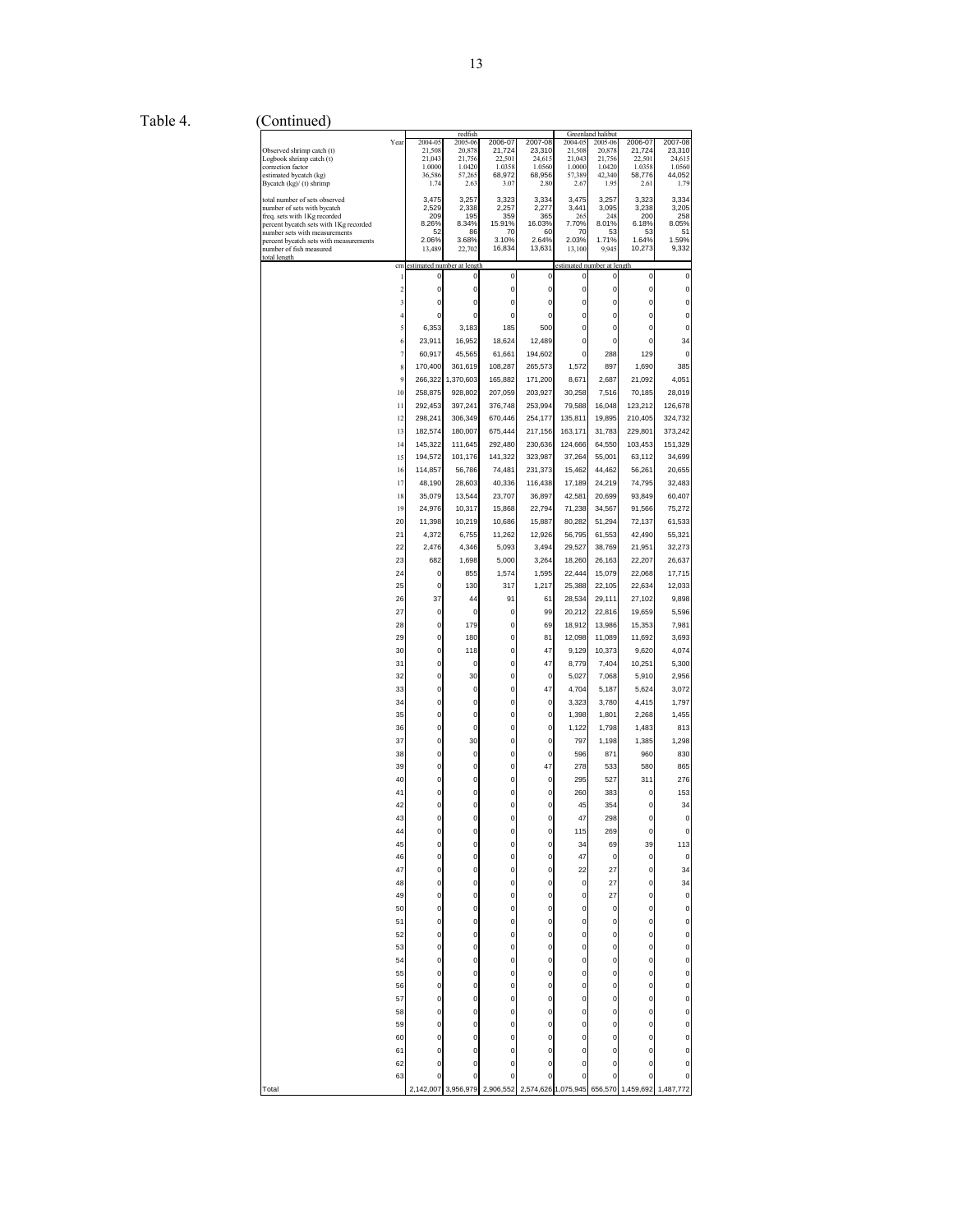| Table 4. | (Continued)                                                                                                                                                                                                                                  |                                                                                                                                                                                                                                                                                    |                                                                                                                                                                                                                                                                                                                                                                  |                                                                                                                                                                                                                                                                                                                     |                                                                                                                                                                                                                                                                                                                                                                                                                                   |                                                                                                                                                                                                                                                                                                                                                                           |                                                                                                                                                                                                                                                                                                                                                                                                                                                                                                                                                                                                                                                                                                                              |                                                                                                                                                                                                                                                                                                                                                                                                                                                                                                                            |                                                                                                                                                                                                                                                                                                                                                                                                                                                                                                                                                                                              |                                                                                                                                                                                                                                                                                   |                                                                                                                                                                                                                                                                                                                                                                                                                                   |                                                                                                                                                                                                                                                                                                                                                                                                                                                                                                                                  |                                                                                                                                                                                                                                                                                                                                                                                                                                                                                                                                                    |                                                                                                                                                                                                                                                                                                                                                                                |
|----------|----------------------------------------------------------------------------------------------------------------------------------------------------------------------------------------------------------------------------------------------|------------------------------------------------------------------------------------------------------------------------------------------------------------------------------------------------------------------------------------------------------------------------------------|------------------------------------------------------------------------------------------------------------------------------------------------------------------------------------------------------------------------------------------------------------------------------------------------------------------------------------------------------------------|---------------------------------------------------------------------------------------------------------------------------------------------------------------------------------------------------------------------------------------------------------------------------------------------------------------------|-----------------------------------------------------------------------------------------------------------------------------------------------------------------------------------------------------------------------------------------------------------------------------------------------------------------------------------------------------------------------------------------------------------------------------------|---------------------------------------------------------------------------------------------------------------------------------------------------------------------------------------------------------------------------------------------------------------------------------------------------------------------------------------------------------------------------|------------------------------------------------------------------------------------------------------------------------------------------------------------------------------------------------------------------------------------------------------------------------------------------------------------------------------------------------------------------------------------------------------------------------------------------------------------------------------------------------------------------------------------------------------------------------------------------------------------------------------------------------------------------------------------------------------------------------------|----------------------------------------------------------------------------------------------------------------------------------------------------------------------------------------------------------------------------------------------------------------------------------------------------------------------------------------------------------------------------------------------------------------------------------------------------------------------------------------------------------------------------|----------------------------------------------------------------------------------------------------------------------------------------------------------------------------------------------------------------------------------------------------------------------------------------------------------------------------------------------------------------------------------------------------------------------------------------------------------------------------------------------------------------------------------------------------------------------------------------------|-----------------------------------------------------------------------------------------------------------------------------------------------------------------------------------------------------------------------------------------------------------------------------------|-----------------------------------------------------------------------------------------------------------------------------------------------------------------------------------------------------------------------------------------------------------------------------------------------------------------------------------------------------------------------------------------------------------------------------------|----------------------------------------------------------------------------------------------------------------------------------------------------------------------------------------------------------------------------------------------------------------------------------------------------------------------------------------------------------------------------------------------------------------------------------------------------------------------------------------------------------------------------------|----------------------------------------------------------------------------------------------------------------------------------------------------------------------------------------------------------------------------------------------------------------------------------------------------------------------------------------------------------------------------------------------------------------------------------------------------------------------------------------------------------------------------------------------------|--------------------------------------------------------------------------------------------------------------------------------------------------------------------------------------------------------------------------------------------------------------------------------------------------------------------------------------------------------------------------------|
|          | Observed shrimp catch (t)<br>Logbook shrimp catch (t)<br>correction factor<br>estimated bycatch (kg)<br>Bycatch (kg)/ (t) shrimp                                                                                                             | Year                                                                                                                                                                                                                                                                               | Striped Wolffish<br>2004-05<br>21.508<br>21,043<br>1.0000<br>1,060<br>0.05                                                                                                                                                                                                                                                                                       | 2005-06<br>20,878<br>21,756<br>1.0420<br>2,049<br>0.09                                                                                                                                                                                                                                                              | 2006-07<br>21,724<br>22,501<br>1.0358<br>1,544<br>0.07                                                                                                                                                                                                                                                                                                                                                                            | 2007-08<br>23,310<br>24,615<br>1.0560<br>2,243<br>0.09                                                                                                                                                                                                                                                                                                                    | Spotted Wolffish<br>2004-05<br>21,508<br>21,043<br>1.0000<br>50<br>0.00                                                                                                                                                                                                                                                                                                                                                                                                                                                                                                                                                                                                                                                      | 2005-06<br>20,878<br>21,756<br>1.0420<br>165<br>0.01                                                                                                                                                                                                                                                                                                                                                                                                                                                                       | 2006-07<br>21,724<br>22,501<br>1.0358<br>136<br>0.01                                                                                                                                                                                                                                                                                                                                                                                                                                                                                                                                         | 2007-08<br>23,310<br>24,615<br>1.0560<br>118<br>0.00                                                                                                                                                                                                                              | <b>Broadhead Wolffish</b><br>2004-05<br>21,508<br>21,043<br>1.0000<br>17<br>0.00                                                                                                                                                                                                                                                                                                                                                  | 2005-06<br>20,878<br>21,756<br>1.0420<br>10<br>0.00                                                                                                                                                                                                                                                                                                                                                                                                                                                                              | 2006-07<br>21,724<br>22,501<br>1.0358<br>61<br>0.00                                                                                                                                                                                                                                                                                                                                                                                                                                                                                                | 2007-08<br>23,310<br>24,615<br>1.0560<br>0.00                                                                                                                                                                                                                                                                                                                                  |
|          | total number of sets observed<br>number of sets with bycatch<br>freq. sets with 1Kg recorded<br>percent bycatch sets with 1Kg recorded<br>number sets with measurements<br>percent bycatch sets with measurements<br>number of fish measured |                                                                                                                                                                                                                                                                                    | 3,475<br>576<br>358<br>62.15%<br>111<br>19.27%<br>3,010                                                                                                                                                                                                                                                                                                          | 3,257<br>639<br>353<br>55.24%<br>79<br>12.36%<br>806                                                                                                                                                                                                                                                                | 3,323<br>627<br>372<br>59.33%<br>40<br>6.38%<br>664                                                                                                                                                                                                                                                                                                                                                                               | 3,334<br>811<br>441<br>54.38%<br>141<br>17.39%<br>3,551                                                                                                                                                                                                                                                                                                                   | 3,475<br>29<br>$\overline{2}$<br>75.86%<br>24.14%                                                                                                                                                                                                                                                                                                                                                                                                                                                                                                                                                                                                                                                                            | 3,257<br>34<br>27<br>79.41%<br>26.47%<br>¢                                                                                                                                                                                                                                                                                                                                                                                                                                                                                 | 3,323<br>54<br>40<br>74.07%<br>11.11%<br>6                                                                                                                                                                                                                                                                                                                                                                                                                                                                                                                                                   | 3,334<br>119<br>43<br>36.13%<br>21<br>17.65%<br>29                                                                                                                                                                                                                                | 3,475<br>15<br>13<br>86.67%<br>53.33%                                                                                                                                                                                                                                                                                                                                                                                             | 3,257<br>8<br>$\epsilon$<br>75.00%<br>25.00%                                                                                                                                                                                                                                                                                                                                                                                                                                                                                     | 3,323<br>42<br>26<br>61.90%<br>2.38%                                                                                                                                                                                                                                                                                                                                                                                                                                                                                                               | 3,334<br>100.00%<br>100.00%                                                                                                                                                                                                                                                                                                                                                    |
|          | total length                                                                                                                                                                                                                                 | $\mathbf{1}$<br>2<br>6<br>$\overline{7}$<br>8<br>9<br>10<br>$11\,$<br>12<br>13<br>14<br>15<br>16<br>17<br>$18\,$<br>19<br>20<br>21<br>22<br>23<br>24<br>25<br>26<br>27<br>28<br>29<br>30<br>31<br>32<br>33<br>34<br>35<br>36<br>37<br>38<br>39<br>40<br>41<br>42<br>43<br>44<br>46 | cm estimated number at length<br>$\mathbf 0$<br>$\mathbf 0$<br>0<br>$\mathbf 0$<br>$\mathbf 0$<br>110<br>287<br>147<br>264<br>264<br>277<br>354<br>444<br>667<br>797<br>633<br>640<br>571<br>588<br>570<br>610<br>467<br>390<br>332<br>268<br>232<br>179<br>146<br>179<br>194<br>144<br>124<br>76<br>63<br>71<br>80<br>64<br>32<br>41<br>37<br>25<br>6<br>9<br>9 | $\pmb{0}$<br>$\Omega$<br>$\Omega$<br>0<br>16<br>391<br>858<br>1,551<br>1,230<br>957<br>769<br>933<br>1,397<br>850<br>834<br>730<br>920<br>652<br>618<br>542<br>480<br>646<br>545<br>399<br>177<br>203<br>154<br>47<br>83<br>94<br>94<br>115<br>16<br>31<br>31<br>31<br>16<br>16<br>16<br>31<br>31<br>16<br>16<br>31 | $\mathbf 0$<br>$\mathbf 0$<br>$\pmb{0}$<br>$\circ$<br>$\mathbf 0$<br>$\mathbf 0$<br>$\mathbf 0$<br>202<br>110<br>147<br>184<br>165<br>343<br>588<br>1,100<br>1,115<br>932<br>1,311<br>1,403<br>1,204<br>843<br>561<br>622<br>564<br>362<br>325<br>245<br>245<br>264<br>116<br>129<br>86<br>178<br>67<br>55<br>31<br>43<br>18<br>$\pmb{0}$<br>$\mathbf 0$<br>$\mathbf 0$<br>$\pmb{0}$<br>$\mathbf 0$<br>$\mathbf 0$<br>$\mathbf 0$ | $\mathbf 0$<br>$\mathbf 0$<br>$\mathbf 0$<br>0<br>$\mathbf 0$<br>5<br>71<br>378<br>501<br>549<br>594<br>568<br>765<br>924<br>1,358<br>1,501<br>1,661<br>1,416<br>1,411<br>1,285<br>1,226<br>985<br>775<br>830<br>795<br>611<br>571<br>357<br>363<br>252<br>241<br>144<br>154<br>110<br>90<br>133<br>98<br>107<br>55<br>55<br>16<br>39<br>62<br>60<br>$\overline{c}$<br>22 | $\overline{0}$<br>$\circ$<br>$\mathbf 0$<br>0<br>$\overline{0}$<br>$\overline{0}$<br>0<br>$\overline{0}$<br>$\overline{0}$<br>2<br>0<br>$\overline{0}$<br>$\overline{0}$<br>$\overline{2}$<br>$\overline{0}$<br>$\overline{0}$<br>$\overline{0}$<br>$\overline{2}$<br>$\overline{2}$<br>$\overline{0}$<br>$\overline{2}$<br>$\overline{0}$<br>$\overline{0}$<br>$\overline{0}$<br>0<br>$\overline{2}$<br>$\overline{0}$<br>$\overline{0}$<br>$\overline{0}$<br>$\overline{0}$<br>$\overline{0}$<br>$\overline{0}$<br>$\overline{0}$<br>$\overline{0}$<br>$\mathbf 0$<br>$\overline{0}$<br>$\overline{0}$<br>0<br>0<br>$\overline{0}$<br>$\overline{0}$<br>$\overline{0}$<br>$\overline{0}$<br>$\overline{0}$<br>$\mathbf{0}$ | estimated number at length<br>$\mathbf 0$<br>$\pmb{0}$<br>0<br>0<br>$\mathbf 0$<br>$\mathbf 0$<br>$\mathbf 0$<br>$\mathbf 0$<br>$\mathbf 0$<br>0<br>0<br>$\mathbf 0$<br>$\Omega$<br>0<br>$\bf 0$<br>18<br>18<br>$\bf{0}$<br>37<br>$\mathbf 0$<br>18<br>$\bf 0$<br>37<br>0<br>0<br>$\mathbf 0$<br>$\mathbf 0$<br>18<br>$\mathbf 0$<br>$\mathbf 0$<br>0<br>18<br>$\mathbf 0$<br>$\mathbf 0$<br>0<br>$\mathbf 0$<br>$\mathbf 0$<br>$\mathbf 0$<br>0<br>$\mathbf 0$<br>$\Omega$<br>0<br>$\mathbf 0$<br>$\Omega$<br>$\mathbf 0$ | $\mathbf 0$<br>$\mathbf 0$<br>$\bf{0}$<br>$\bf{0}$<br>$\mathbf 0$<br>$\mathbf 0$<br>$\bf{0}$<br>$\mathbf 0$<br>23<br>23<br>$\bf{0}$<br>$\mathbf 0$<br>$\pmb{0}$<br>$\mathbf 0$<br>23<br>23<br>23<br>$\bf 0$<br>$\mathbf 0$<br>$\mathbf 0$<br>23<br>$\mathbf 0$<br>$\mathbf 0$<br>$\pmb{0}$<br>$\pmb{0}$<br>$\mathbf 0$<br>$\mathbf 0$<br>$\pmb{0}$<br>$\mathbf 0$<br>$\mathbf 0$<br>$\bf 0$<br>$\bf 0$<br>$\mathbf 0$<br>$\mathbf 0$<br>$\bf{0}$<br>$\mathbf 0$<br>$\mathbf 0$<br>$\bf{0}$<br>$\bf{0}$<br>$\mathbf 0$<br>$\pmb{0}$<br>$\pmb{0}$<br>$\mathbf 0$<br>$\mathbf 0$<br>$\mathbf 0$ | $\bf 0$<br>0<br>0<br>0<br>0<br>0<br>0<br>0<br>0<br>11<br>11<br>$\pmb{0}$<br>6<br>11<br>6<br>6<br>34<br>0<br>0<br>17<br>6<br>17<br>11<br>0<br>0<br>11<br>0<br>0<br>0<br>0<br>0<br>0<br>0<br>0<br>0<br>0<br>0<br>0<br>0<br>6<br>0<br>0<br>$\mathbf 0$<br>$\mathbf 0$<br>$\mathbf 0$ | $\mathbf 0$<br>$\Omega$<br>0<br>$\Omega$<br>0<br>$\overline{2}$<br>$\overline{2}$<br>$\overline{0}$<br>$\overline{2}$<br>$\overline{0}$<br>$\overline{2}$<br>$\overline{0}$<br>$\overline{0}$<br>O<br>$\overline{2}$<br>$\overline{2}$<br>Ö<br>$\Omega$<br>0<br>O<br>O<br>0<br>$\mathfrak{p}$<br>0<br>O<br>O<br>0<br>O<br>0<br>$\Omega$<br>O<br>$\overline{2}$<br>$\Omega$<br>O<br>$\Omega$<br>0<br>0<br>$\overline{0}$<br>0<br>0 | estimated number at length<br>0<br>$\mathbf 0$<br>$\Omega$<br>0<br>$\Omega$<br>$\Omega$<br>0<br>$\mathbf 0$<br>$\Omega$<br>0<br>$\mathbf 0$<br>$\Omega$<br>0<br>$\mathbf 0$<br>$\Omega$<br>0<br>$\overline{0}$<br>$\Omega$<br>$\Omega$<br>0<br>0<br>$\Omega$<br>0<br>0<br>$\Omega$<br>$\mathbf 0$<br>$\mathbf 0$<br>$\overline{0}$<br>$\mathbf 0$<br>$\mathbf 0$<br>0<br>$\mathbf 0$<br>$\mathbf 0$<br>$\Omega$<br>0<br>$\mathbf 0$<br>$\Omega$<br>3<br>$\overline{0}$<br>$\Omega$<br>0<br>$\overline{0}$<br>$\Omega$<br>$\circ$ | $\mathbf 0$<br>$\pmb{0}$<br>$\mathbf 0$<br>$\mathbf 0$<br>$\pmb{0}$<br>$\mathbf 0$<br>$\pmb{0}$<br>0<br>$\mathbf 0$<br>0<br>0<br>$\mathbf 0$<br>0<br>$\pmb{0}$<br>$\mathbf 0$<br>$\mathbf 0$<br>61<br>$\pmb{0}$<br>$\mathbf 0$<br>$\mathbf 0$<br>$\mathbf 0$<br>0<br>$\pmb{0}$<br>$\mathbf 0$<br>0<br>0<br>$\mathbf 0$<br>$\mathbf 0$<br>0<br>$\mathbf 0$<br>$\mathbf 0$<br>0<br>$\pmb{0}$<br>$\mathbf 0$<br>0<br>$\pmb{0}$<br>$\mathbf 0$<br>0<br>$\pmb{0}$<br>$\mathbf 0$<br>$\pmb{0}$<br>$\pmb{0}$<br>$\mathbf 0$<br>$\mathbf 0$<br>$\mathbf 0$ | 0<br>0<br>0<br>0<br>0<br>$\mathbf 0$<br>0<br>0<br>$\mathbf 0$<br>0<br>0<br>$\mathbf 0$<br>$\mathbf 0$<br>0<br>$\mathbf 0$<br>$\mathbf 0$<br>0<br>0<br>0<br>0<br>$\mathbf 0$<br>0<br>0<br>0<br>$\mathbf 0$<br>$\mathbf 0$<br>0<br>$\mathbf 0$<br>$\mathbf 0$<br>0<br>0<br>0<br>0<br>$\mathbf 0$<br>0<br>$\mathbf 0$<br>0<br>0<br>0<br>$\mathbf 0$<br>0<br>o<br>0<br>$\mathbf 0$ |
|          | Total                                                                                                                                                                                                                                        | 47<br>48<br>49<br>50<br>51<br>52<br>53<br>54<br>55<br>56<br>57<br>58<br>59<br>60<br>61<br>62<br>63                                                                                                                                                                                 | 9<br>6<br>$\mathbf 0$<br>6<br>3<br>$\boldsymbol{0}$<br>$\mathbf 0$<br>$\mathbf 0$<br>$\mathfrak o$<br>$\mathbf 0$<br>$\mathbf 0$<br>$\mathbf 0$<br>$\mathbf 0$<br>O<br>$\mathbf 0$<br>$\mathbf 0$<br>0<br>10,423                                                                                                                                                 | 16<br>31<br>31<br>16<br>$\bf{0}$<br>16<br>$\bf{0}$<br>$\mathbf 0$<br>31<br>47<br>$\pmb{0}$<br>$\mathbf 0$<br>$\mathbf 0$<br>$\mathbf 0$<br>$\mathbf 0$<br>$\Omega$<br>16,751                                                                                                                                        | $\mathbf 0$<br>$\mathbf 0$<br>$\mathbf 0$<br>$\mathbf 0$<br>$\mathbf 0$<br>$\mathbf 0$<br>$\mathbf 0$<br>$\mathbf 0$<br>$\pmb{0}$<br>$\mathbf 0$<br>$\mathbf 0$<br>$\mathbf 0$<br>$\mathbf 0$<br>$\mathbf 0$<br>$\mathbf 0$<br>$\pmb{0}$<br>$\mathbf C$<br>13,559                                                                                                                                                                 | 16<br>22<br>$\mathbf 0$<br>11<br>$\circ$<br>$\mathbf 0$<br>$\mathbf 0$<br>$\mathbf 0$<br>$\mathbf 0$<br>$\mathbf 0$<br>$\mathbf 0$<br>$\mathbf{0}$<br>$\circ$<br>$\mathbf 0$<br>$\mathbf 0$<br>$\mathbf 0$<br>0<br>21,209                                                                                                                                                 | $\circ$<br>$\circ$<br>$\circ$<br>$\circ$<br>$\mathbf{0}$<br>$\mathbf{0}$<br>$\circ$<br>$\overline{0}$<br>$\mathbf{0}$<br>$\circ$<br>$\overline{0}$<br>$\mathbf{0}$<br>$\circ$<br>$\circ$<br>$\circ$<br>$\overline{0}$<br>0<br>14                                                                                                                                                                                                                                                                                                                                                                                                                                                                                             | $\mathbf 0$<br>$\mathbf 0$<br>$\mathbf 0$<br>$\mathbf 0$<br>$\mathbf 0$<br>$\mathbf 0$<br>$\pmb{0}$<br>$\mathbf 0$<br>$\mathbf 0$<br>$\pmb{0}$<br>$\mathbf 0$<br>$\mathbf 0$<br>$\mathbf 0$<br>$\mathbf 0$<br>$\mathbf 0$<br>$\mathbf 0$<br>$\mathbf 0$<br>165                                                                                                                                                                                                                                                             | $\mathbf 0$<br>$\mathbf 0$<br>$\mathbf 0$<br>$\mathbf 0$<br>$\mathbf 0$<br>$\mathbf 0$<br>$\mathbf 0$<br>$\mathbf 0$<br>$\mathbf 0$<br>$\mathbf 0$<br>$\mathbf 0$<br>$\mathbf 0$<br>$\mathbf 0$<br>$\mathbf 0$<br>$\mathbf 0$<br>$\mathbf 0$<br>$\bf 0$<br>136                                                                                                                                                                                                                                                                                                                               | 0<br>$\mathbf 0$<br>$\mathbf 0$<br>0<br>$\mathbf 0$<br>$\mathbf 0$<br>$\mathbf 0$<br>$\mathbf 0$<br>$\circ$<br>$\mathbf 0$<br>$\mathbf 0$<br>$\mathbf 0$<br>$\mathbf 0$<br>0<br>0<br>0<br>0<br>152                                                                                | $\mathbf 0$<br>$\mathbf 0$<br>$\mathbf 0$<br>$\mathbf 0$<br>$\mathbf 0$<br>$\mathbf 0$<br>$\circ$<br>$\mathbf 0$<br>$\mathbf{o}$<br>$\circ$<br>$\mathbf 0$<br>$\circ$<br>$\mathbf 0$<br>$\overline{a}$<br>$\mathbf 0$<br>$\circ$<br>$\overline{0}$<br>17                                                                                                                                                                          | $\mathbf 0$<br>$\mathbf 0$<br>$\circ$<br>$\mathbf 0$<br>$\mathbf 0$<br>$\mathbf 0$<br>$\overline{0}$<br>$\mathbf{0}$<br>$\circ$<br>$\mathbf{0}$<br>$\mathbf 0$<br>$\mathbf 0$<br>$\mathbf 0$<br>$\pmb{0}$<br>$\bf{0}$<br>$\mathbf 0$<br>0<br>3                                                                                                                                                                                                                                                                                   | $\mathbf 0$<br>$\mathbf 0$<br>$\mathbf 0$<br>$\mathbf 0$<br>$\mathbf 0$<br>$\mathbf 0$<br>$\mathbf 0$<br>$\mathbf 0$<br>$\mathbf 0$<br>$\mathbf 0$<br>$\mathbf 0$<br>$\mathbf 0$<br>$\mathbf 0$<br>$\mathbf 0$<br>$\mathbf 0$<br>$\mathbf 0$<br>$\mathbf 0$<br>61                                                                                                                                                                                                                                                                                  | $\mathbf 0$<br>O<br>0<br>0<br>$\mathbf 0$<br>$\mathbf 0$<br>0<br>0<br>0<br>0<br>0<br>0<br>$\mathbf 0$<br>0<br>0<br>$\mathbf 0$<br>$\mathbf 0$<br>$\overline{1}$                                                                                                                                                                                                                |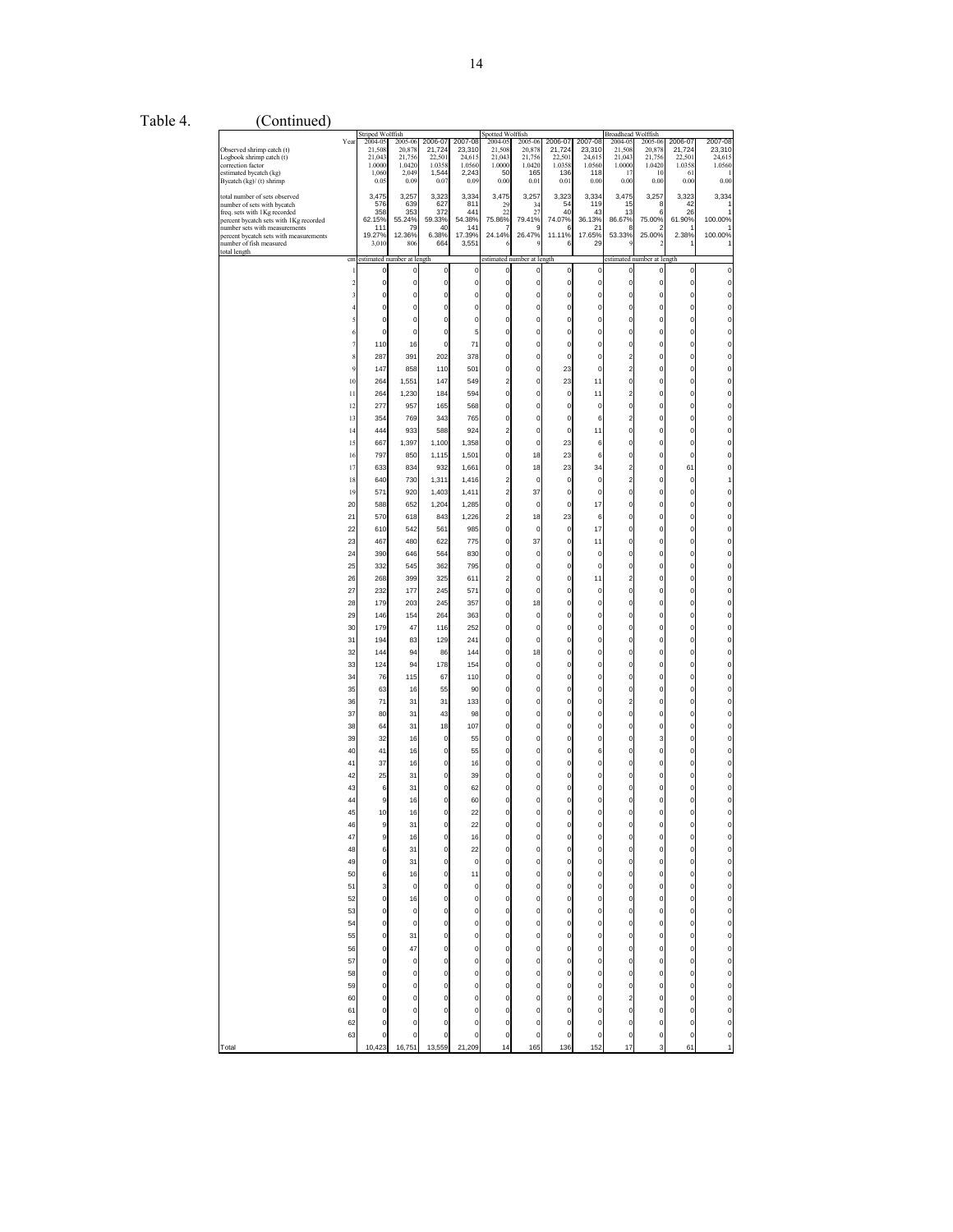Table 5. A summary of the bycatch species taken by the large vessel fleet fishing for shrimp in Hopedale + Cartwright Channels (SFA 5), over the management year 2007 – 2008.

number of species in bycatch  $=$  127 OCCUR WEIGHT WEIGHT OCCUR (%) kg (%) Common name 3 0.09 3 0.00 HAGFISHES (NS) 2 0.06 2 0.00 HAGFISH, ATLANTIC 2 0.06 350 0.00 SHARK,GREENLAND 955 28.64 3554 0.02 SKATES (NS) 363 10.89 676 0.00 HERRING,ATLANTIC 3 0.09 4 0.00 SHAD, AMERICAN 16 0.48 23 0.00 SMOOTHHEADS (NS) 9 0.27 9 0.00 SMOOTHHEAD,BAIRD'S 10 0.30 10 0.00 HERRING,BLACK 1 0.03 1 0.00 ATLANTIC GYMNAST 436 13.08 4492 0.02 CAPELIN 8 0.24 8 0.00 ARGENTINE,ATLANTIC 1 0.03 1 0.00 ARGENTINE,LARGE EYED 8 0.24 8 0.00 BLACKSMELT,GOITRE 1 0.03 1 0.00 ANGLEMOUTHS (NS) 1 0.03 1 0.00 ANGLEMOUTH,LONGTOOTH 1 0.03 8 0.00 ANGLEMOUTH,MUELLER'S 39 1.17 39 0.00 HATCHETFISHES (NS) 242 7.26 295 0.00 VIPERFISHES (NS) 111 3.33 114 0.00 DRAGONFISHES,SCALED (N 1814 54.41 97083 0.41 LANTERNFISHES (NS) 110 3.30 150 0.00 LOOSEJAWS (NS) 1043 31.28 2883 0.01 BARRACUDINAS (NS) 1 0.03 2 0.00 LANCETFISH,LONGNOSE 6 0.18 21 0.00 SNUBNOSE EEL 1 0.03 2 0.00 EELS, LONGNECK (NS) 135 4.05 170 0.00 EELS,SNIPE (NS) 7 0.21 7 0.00 EELS, CUTTHROAT (NS) 47 1.41 73 0.00 LONGNOSE EEL 1 0.03 1 0.00 SPINY EELS (NS) 1 0.03 1 0.00 TAPIRFISH,LARGE SCALE 2 0.06 2 0.00 BILLFISH 230 6.90 304 0.00 COD,ATLANTIC 29 0.87 29 0.00 WHITING,BLUE 52 1.56 58 0.00 HAKE,WHITE (COMMON) 2 0.06 2 0.00 HAKE,SILVER 8 0.24 8 0.00 HAKE (NS) MER.SP. 598 17.94 922 0.00 COD,ARCTIC 395 11.85 475 0.00 THREEBEARD ROCKLING (N 9 0.27 9 0.00 FOURBEARD ROCKLING 12 0.36 16 0.00 GRENADIERS (NS) 1 0.03 2 0.00 GRENADIERS (NS) MAC.SP 164 4.92 192 0.00 GRENADIER,ROUGHHEAD 85 2.55 93 0.00 MARLIN SPIKE (COMMON) 7 0.21 10 0.00 GRENADIER,ROUNDNOSE 44 1.32 51 0.00 GRENADIER,ROUGHNOSE 4 0.12 5 0.00 MACKEREL,ATLANTIC 13 0.39 13 0.00 BLACK SWALLOWER 62 1.86 213 0.00 SAND LANCES (NS)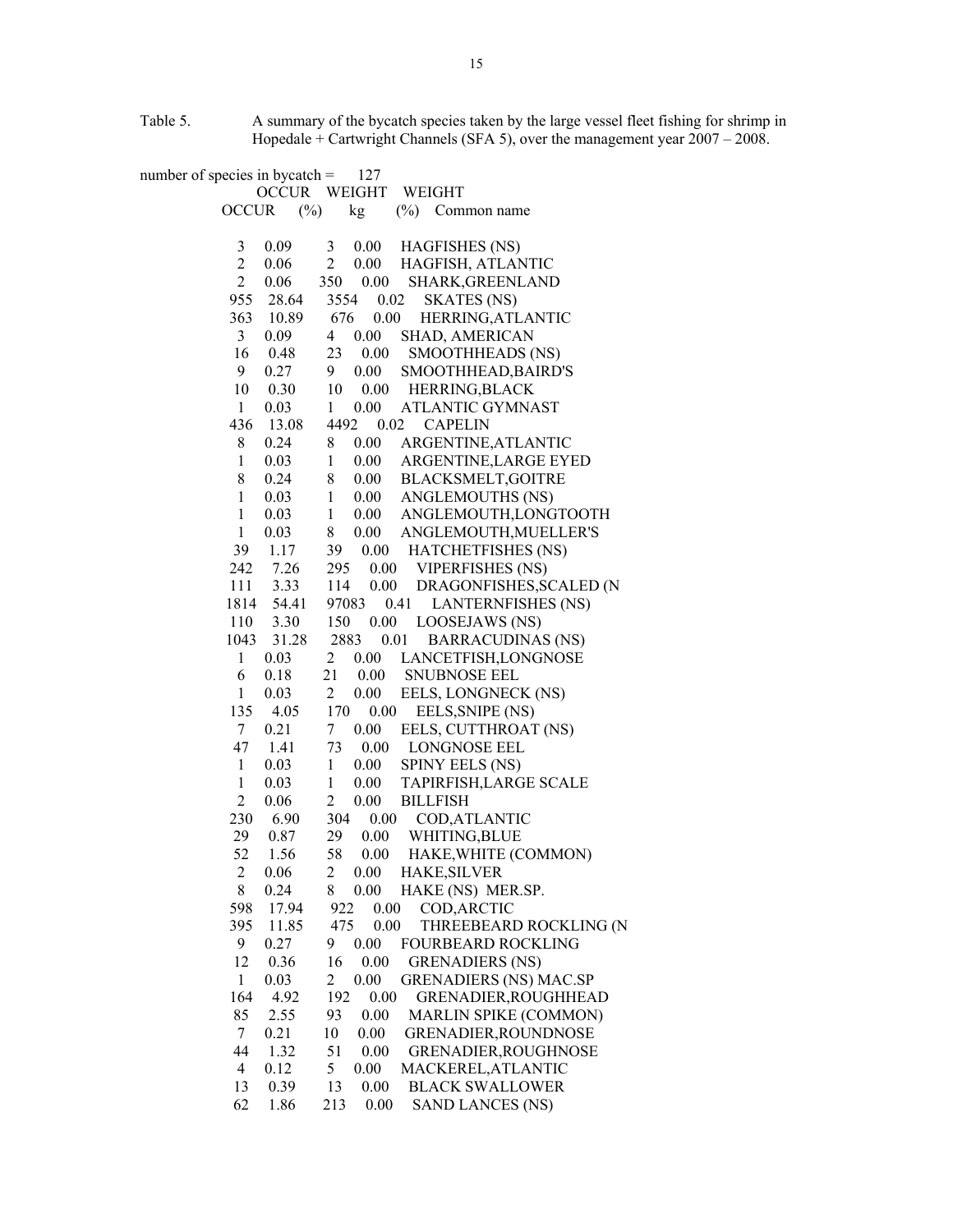Table 5 (Continued)

|                | <b>OCCUR</b> | WEIGHT<br>WEIGHT                                   |
|----------------|--------------|----------------------------------------------------|
| <b>OCCUR</b>   | $(\%)$       | $(\%)$ Common name<br>kg                           |
| 66             | 1.98         | <b>WOLFFISHES (NS)</b><br>163 0.00                 |
| $\mathbf{1}$   | 0.03         | 0.00<br>WOLFFISH, BROADHEAD<br>$\mathbf{1}$        |
| 772            | 23.16        | WOLFFISH, STRIPED<br>2124<br>0.01                  |
| 85             | 2.55         | 0.00<br>112<br>WOLFFISH, SPOTTED                   |
| 10             | 0.30         | 0.00<br>10<br>BLENNY (NCN) LEP.MAC.                |
| 440            | 13.20        | 701<br>0.00<br><b>BLENNIES (NS)</b>                |
| $\mathbf{1}$   | 0.03         | 0.00<br>WRYMOUTH<br>$\mathbf{1}$                   |
| 2016           | 60.47        | 8838<br>0.04<br>EELPOUT (NS)                       |
| 9              | 0.27         | 0.00<br>9<br>OCEAN POUT, GREEN                     |
| 29             | 0.87         | 30<br>0.00<br>WOLF EEL (NS)                        |
| 3038           |              | 0.35<br>83389                                      |
|                | 91.12        | REDFISH (NS) SEB.SP.                               |
| 432            | 12.96        | <b>SCULPINS (NS)</b><br>731<br>0.00                |
| 926            | 27.77        | 2412<br>0.01<br>HOOKEAR SCULPIN (NS)               |
| 758            |              | 22.74 1429 0.01<br><b>MAILED SCULPINS (NS)</b>     |
| 202            | 6.06         | 293 0.00<br><b>SCULPIN, RIBBED (HORNE</b>          |
|                | 144 4.32     | 287 0.00<br><b>SCULPIN, DEEP SEA</b>               |
| 17             | 0.51         | 0.00<br>17<br><b>TWOHORN SCULPIN (NS)</b>          |
| 1992           | 59.75        | 5422<br>0.02<br>ALLIGATORFISH (NS)                 |
| 1              | 0.03         | $1 \t0.00$<br><b>LUMPFISHES (NS)</b>               |
| 177            | 5.31         | 185<br>0.00<br>LUMPFISH (NS) EUM.SP.               |
| 23             | 0.69         | LUMPFISH, COMMON<br>32<br>$0.00\,$                 |
| 190            | 5.70         | 341<br>0.00<br><b>SEASNAILS (NS)</b>               |
|                |              | 1462 43.85 5784<br>0.02<br>AMERICAN PLAICE         |
| 6              | 0.18         | 8<br>0.00<br>WITCH FLOUNDER                        |
| 3              | 0.09         | 3<br>0.00<br>YELLOWTAIL FLOUNDER                   |
| 3199           | 95.95        | 41717 0.18<br><b>GREENLAND HALIBUT</b>             |
| $\overline{2}$ | 0.06         | 7<br>0.00<br>HALIBUT (ATLANTIC)                    |
| $\mathbf{1}$   | 0.03         | 0.00<br><b>SEA DEVILS (NS)</b><br>$\mathbf{1}$     |
| $\overline{c}$ | 0.06         | $\overline{c}$<br>DEEPSEA ANGLER, BIG<br>0.00      |
| 3              | 0.09         | $\mathfrak{Z}$<br>0.00<br>SEA DEVIL, WARTED        |
| $\mathbf{1}$   | 0.03         | $\mathbf{1}$<br>0.00<br>FOOTBALLFISH, ATLANTIC     |
| 50             | 1.50         | 1741<br>0.01<br>UNIDENTIFIED FISH                  |
| $\overline{2}$ | 0.06         | $\overline{c}$<br>$0.00\,$<br>DOLPHIN-KILLER WHALE |
| 19             | 0.57         | 36<br>0.00                                         |
| 222            | 6.66         | <b>INVERTEBRATE (NS)</b>                           |
|                | 147 4.41     | 267<br>0.00<br><b>SPONGE</b><br>179<br>0.00        |
|                |              | CNIDARIAN                                          |
| 52             | 1.56         | 305<br>$0.00\,$<br><b>SCYPHOZOAN</b>               |
| 96             | 2.88         | 107<br>0.00<br><b>ANTHOZOAN</b>                    |
| 50             | 1.50         | 63<br>0.00<br><b>SEA ANEMONE</b>                   |
| 17             | 0.51         | 0.00<br>17<br>WHELK BUCC.                          |
| $\mathbf{1}$   | 0.03         | 0.00<br>WHELK NEPT.SP.<br>1                        |
| $\overline{c}$ | 0.06         | $\sqrt{2}$<br>0.00<br><b>SCALLOP, ICELANDIC</b>    |
| 268            | 8.04         | 288<br>0.00<br>CEPHALOPOD (NS)                     |
| 106            | 3.18         | 108<br>0.00<br>OCTOPUS OCTOPODA                    |
| 4              | 0.12         | 6<br>0.00<br><b>CRUSTACEAN</b>                     |
| 7              | 0.21         | 58<br>0.00<br><b>MYSID</b>                         |
| 3              | 0.09         | 5<br>$0.00\,$<br>EUPHAUSIID EUPH.SP.               |
| 24             | 0.72         | 73<br>DECAPOD, CRUSTACEAN<br>0.00                  |
| $\mathbf{1}$   | 0.03         | 0.00<br>SHRIMP NATA.<br>1                          |
| $\overline{2}$ | 0.06         | 10<br>0.00<br>SHRIMP PENA.                         |
| 54             | 1.62         | 1075<br>0.00<br>SHRIMP SERG.ARC.                   |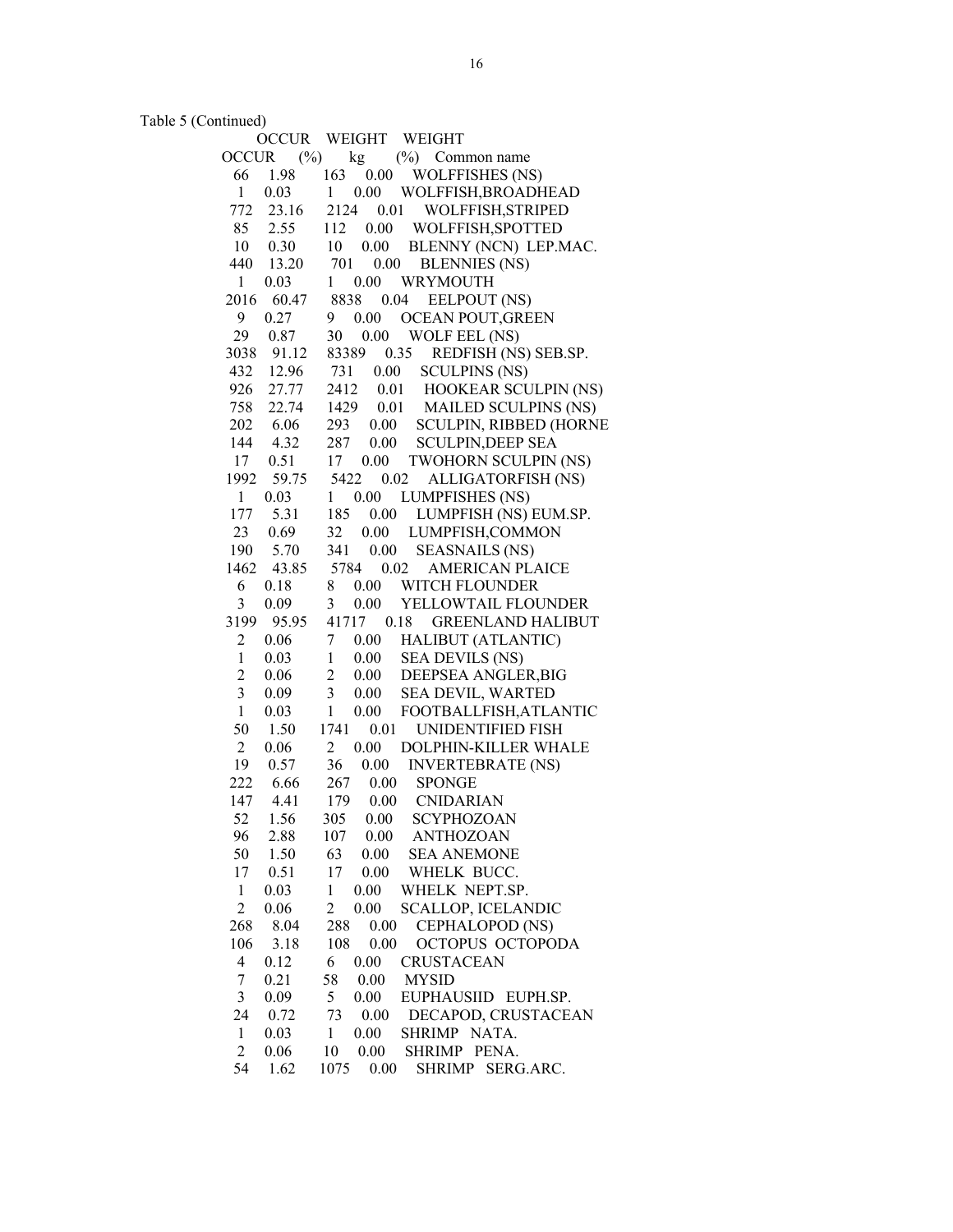Table 5 (Continued)

|                | <b>OCCUR</b> |                         |          | WEIGHT WEIGHT             |
|----------------|--------------|-------------------------|----------|---------------------------|
| <b>OCCUR</b>   | $(\%)$       |                         | kg       | $(\%)$ Common name        |
|                |              |                         |          |                           |
| 2              | 0.06         | $\overline{2}$          | 0.00     | SHRIMP ACANT.PEL.         |
| 8              | 0.24         | 9                       | $0.00\,$ | SHRIMP PASIP.             |
| 41             | 1.23         | 403                     | 0.00     | SHRIMP PASIP.MUL.         |
| 11             | 0.33         | 18                      | $0.00\,$ | SHRIMP EUAL.MAC.          |
| 3300           | 98.98        | 23310208                |          | 98.60<br>SHRIMP PAND.BOR. |
| 212            | 6.36         | 59736                   |          | SHRIMP PAND.MON.<br>0.25  |
| 3              | 0.09         | 3                       | 0.00     | SHRIMP SCLE.FER.          |
| 11             | 0.33         | 15                      | $0.00\,$ | <b>SHRIMP</b><br>SAB.SP.  |
| 23             | 0.69         | 23                      | $0.00\,$ | SHRIMP SAB.SAR.           |
| $\mathbf{1}$   | 0.03         | $\mathbf{1}$            | $0.00\,$ | SHRIMP PON.NOR.           |
| 9              | 0.27         | 9                       | 0.00     | SHRIMP ARG.DEN.           |
| $\mathbf{1}$   | 0.03         | $\mathbf{1}$            | $0.00\,$ | MALACOSTRACAN GAL.        |
| $\mathbf{1}$   | 0.03         | $\mathbf{1}$            | $0.00\,$ | HERMIT CRAB PAG.SP.       |
| 27             | 0.81         | 27                      | $0.00\,$ | SPINY CRAB LITH.MAJ.      |
| $\overline{c}$ | 0.06         | $\overline{2}$          | $0.00\,$ | SPINY CRAB, NEOL.GRI.     |
| $\mathbf{1}$   | 0.03         | $\mathbf{1}$            | 0.00     | <b>CRAB SPIDER</b>        |
| 55             | 1.65         | 133                     | 0.00     | CRAB, SNOW OR QUEEN       |
| 5              | 0.15         | 5                       | $0.00\,$ | CRAB, TOAD HYAS.SP.       |
| 8              | 0.24         | 8                       | $0.00\,$ | <b>ECHINODERM</b>         |
| 9              | 0.27         | 9                       | $0.00\,$ | SEA CUCUMBER HOL.         |
| $\overline{4}$ | 0.12         | $\overline{\mathbf{4}}$ | $0.00\,$ | <b>SEA URCHIN ECH.</b>    |
| 96             | 2.88         | 107                     | 0.00     | <b>SEA STAR</b>           |
| $\mathbf{1}$   | 0.03         | $\mathbf{1}$            | 0.00     | BASKET STAR GORGO. SP.    |
| $\mathbf{1}$   | 0.03         | $\mathbf{1}$            | $0.00\,$ | TUNICATE, SESSILE         |
| $\overline{2}$ | 0.06         | $\overline{2}$          | 0.00     | <b>CORAL PENNATULID</b>   |
| 32             | 0.96         | 36                      |          | 0.00 CORAL ALCY0NACEAN    |
| $\mathbf{1}$   | 0.03         | $\mathbf{1}$            | $0.00\,$ | CORAL ALYCONACEAN         |
| $\mathbf{1}$   | 0.03         | 1                       | 0.00     | <b>STONE</b>              |
|                |              | ======                  |          | ======                    |

23641561 99.96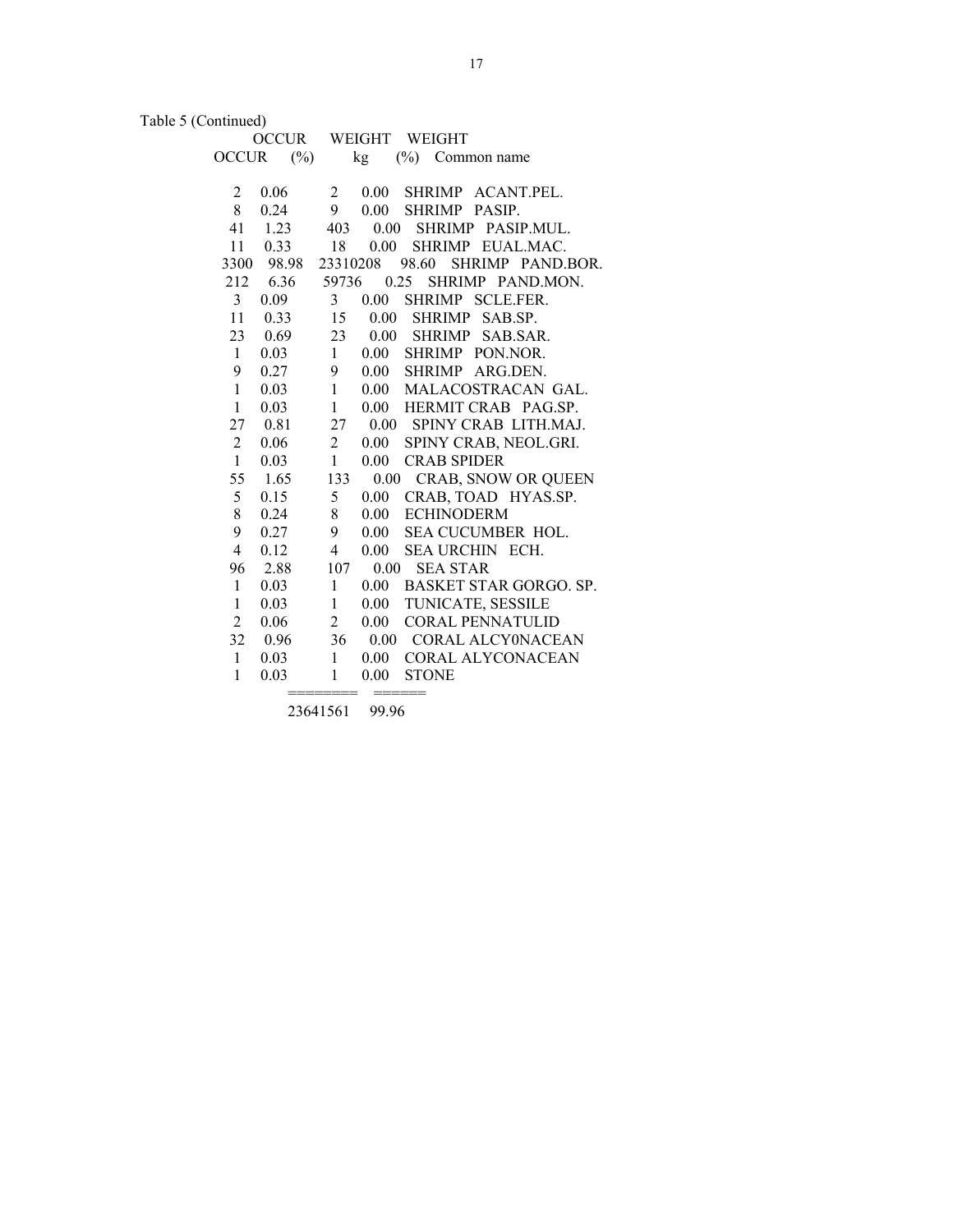Table 6. Hawke Channel + 3K (Shrimp Fishing Area 5) Canadian large vessel (>500 t) bycatch over the period 2004 – 05 to 2007-08. Since 2003, the fishery management year changed from Jan. 1 – Dec. 31 to Apr. 1 – Mar. 31 of the next year. During the March 2008 Zonal Assessment Process meeting it was agreed that all catches would be presented according to the management year. All trips on large shrimp fishing vessels must have an observer therefore the correction factor (logbook catch/observer catch) is always close to 1. Please note that if the observer catch is greater than the logbook catch, the correction factor is  $1$ .

|                                        |                          |                |                            | Atlantic cod   |                                             |                  |                                             | American plaice            |              |
|----------------------------------------|--------------------------|----------------|----------------------------|----------------|---------------------------------------------|------------------|---------------------------------------------|----------------------------|--------------|
|                                        | Year                     | 2004-05        | 2005-06                    | 2006-07        | 2007-08                                     | 2004-05          | 2005-06                                     | 2006-07                    | 2007-08      |
| Observed shrimp catch (t)              |                          | 25,732         | 25,480                     | 24,840         | 25,074                                      | 25,732           | 25,480                                      | 24,840                     | 25,074       |
| Logbook shrimp catch (t)               |                          | 24,504         | 25,466                     | 24,857         | 27,505                                      | 24,504           | 25,466                                      | 24,857                     | 27,505       |
| correction factor                      |                          | 1.0000         | 1.0000                     | 1.0007         | 1.0970                                      | 1.0000           | 1.0000                                      | 1.0007                     | 1.0970       |
| estimated bycatch (kg)                 |                          | 3,421<br>0.13  | 2,099<br>0.08              | 2,105<br>0.08  | 1,498<br>0.05                               | 3,714<br>0.14    | 4,330<br>0.17                               | 3,186<br>0.13              | 4,436        |
| Bycatch $(kg)/(t)$ shrimp              |                          |                |                            |                |                                             |                  |                                             |                            | 0.16         |
| total number of sets observed          |                          | 4.160          | 3,852                      | 3,698          | 3,684                                       | 4,160            | 3.852                                       | 3.698                      | 3.684        |
| number of sets with bycatch            |                          | 1,265          | 829                        | 1,021          | 972                                         | 1,992            | 1,485                                       | 1,590                      | 1,899        |
| freq. sets with 1Kg recorded           |                          | 682            | 502                        | 611            | 692                                         | 1,183            | 809                                         | 971                        | 1,004        |
| percent bycatch sets with 1Kg recorded |                          | 53.91%         | 60.55%                     | 59.84%         | 71.19%                                      | 59.39%           | 54.48%                                      | 61.07%                     | 52.87%       |
| number sets with measurements          |                          | 239            | 414                        | 217            | 240                                         | 40               | 48                                          | 16                         | 25           |
| percent bycatch sets with measurements |                          | 18.89%         | 49.94%                     | 21.25%         | 24.69%                                      | 2.01%            | 3.23%                                       | 1.01%                      | 1.32%        |
| number of fish measured                |                          | 2,856          | 4,410                      | 2,220          | 2,336                                       | 1,384            | 1,971                                       | 204                        | 1,466        |
| total length                           |                          |                |                            |                |                                             |                  |                                             |                            |              |
|                                        | cm                       |                | estimated number at length |                |                                             |                  | estimated number at length                  |                            |              |
|                                        | 1                        | 0              | 0                          | $\overline{0}$ | 0                                           | 0                | $\mathbf 0$                                 | $\overline{0}$             | 0            |
|                                        | $\frac{2}{3}$            | 0              | 0                          | $\mathbf 0$    | 0                                           | 0                | 0                                           | 0                          | 0            |
|                                        |                          | 0              | 0                          | $\mathbf 0$    | $\mathbf 0$                                 | 0                | 0                                           | $\mathbf 0$                | $_0^0$       |
|                                        | $\overline{\mathcal{L}}$ | 0              | 0                          | $\mathbf 0$    | 0                                           | 0                | $\mathbf 0$                                 | $\pmb{0}$                  |              |
|                                        | 5                        | 0              | 0                          | 0              | 0                                           | 0                | $\mathbf 0$                                 | $\mathbf 0$                | $_0^0$       |
|                                        | 6                        | 0              | 0                          | $\pmb{0}$      | $\pmb{0}$                                   | 0                | $\mathbf 0$                                 | 78                         |              |
|                                        | 7                        | 0              | $\mathbf 0$                | $\mathbf 0$    | 3                                           | 0                | 0                                           | 389                        | $\pmb{0}$    |
|                                        | 8                        | 0              | 0                          | $\pmb{0}$      | 6                                           | 129              | 0                                           | 467                        | 56           |
|                                        | $\mathbf{Q}$             | 0              | $\overline{\mathbf{c}}$    | $\pmb{0}$      | 12                                          | 97               | 0                                           | 311                        | 0            |
|                                        | 10                       | 0              | $\overline{c}$             | $\mathbf 0$    | 9                                           | 484              | 104                                         | 389                        | 128          |
|                                        | 11                       | 0              | 6                          | 21             | 3                                           | 807              | 128                                         | 700                        | 506          |
|                                        | 12<br>13                 | 28<br>70       | 29<br>62                   | 11<br>294      | 15<br>58                                    | 2,745            | 319<br>296                                  | 2,177                      | 594<br>698   |
|                                        |                          |                |                            |                |                                             | 3,875            |                                             | 2,411                      |              |
|                                        | 14<br>15                 | 118<br>126     | 137<br>172                 | 897<br>1,778   | 111<br>199                                  | 3,456<br>3,536   | 626<br>841                                  | 2,916<br>1,711             | 830<br>1,034 |
|                                        | 16                       | 49             | 164                        | 2,163          | 269                                         | 5.361            | 1,351                                       | 2,274                      | 1,613        |
|                                        | 17                       | 120            | 99                         | 2,426          | 374                                         | 4,554            | 2,753                                       | 1,691                      | 2,063        |
|                                        | 18                       | 614            | 87                         | 2,089          | 534                                         | 3,520            | 3,449                                       | 544                        | 1,996        |
|                                        | 19                       |                | 129                        |                | 518                                         |                  | 3,739                                       | 253                        | 2,863        |
|                                        | 20                       | 1,215          | 229                        | 1,073          | 476                                         | 3,165            |                                             |                            | 3,083        |
|                                        | 21                       | 2,117<br>2,903 | 344                        | 1,180<br>842   | 476                                         | 2,697<br>3,924   | 3,055                                       | 1,380                      | 4,753        |
|                                        | 22                       | 2,752          | 479                        | 769            | 452                                         | 2,761            | 3,559<br>2,452                              | 3,072                      | 3,863        |
|                                        | 23                       | 2,679          | 698                        | 861            | 463                                         | 1,938            | 2,435                                       | 2,333<br>1,730             | 3,818        |
|                                        | 24                       | 2,190          | 814                        | 559            | 331                                         | 1,760            | 2,359                                       | 2,488                      | 3,146        |
|                                        | 25                       | 1.961          | 853                        | 573            | 325                                         | 1,502            | 2,336                                       | 1,283                      | 2,195        |
|                                        | 26                       | 1,237          | 895                        | 507            | 330                                         | 1,050            | 2,406                                       | 1,322                      | 1,898        |
|                                        | 27                       | 1,110          | 772                        | 365            | 396                                         | 807              | 1,948                                       | 1,050                      | 2,205        |
|                                        | 28                       | 714            | 575                        | 283            | 382                                         | 630              | 1,356                                       | 233                        | 1,455        |
|                                        | 29                       | 373            | 441                        | 329            | 443                                         | 630              | 1,287                                       | 0                          | 889          |
|                                        | 30                       | 347            | 302                        | 124            | 363                                         | 339              | 887                                         | 233                        | 992          |
|                                        | 31                       |                |                            |                |                                             |                  |                                             |                            |              |
|                                        |                          | 268            | 208                        | 59             | 177                                         | 291              | 835                                         | 467                        | 889          |
|                                        | 32                       | 203            | 166                        | 65             | 99<br>60                                    | 161              | 435                                         | 156                        | 1,003        |
|                                        | 33                       | 133            | 147                        | 44             |                                             | 226              | 470                                         | 78                         | 535          |
|                                        | 34                       | 140            | 153                        | 16             | 99<br>49                                    | 404              | 267                                         | 0<br>$\mathbf 0$           | 248          |
|                                        | 35                       | 140            | 138                        | 53             |                                             | 339              | 278                                         |                            | 315          |
|                                        | 36                       | 84             | 106                        | 75             | 49                                          | 129              | 139                                         | $\mathbf 0$                | 64           |
|                                        | 37                       | 105            | 142                        | 29             | 58                                          | 226              | 87                                          | 78                         | 226          |
|                                        | 38                       | 70             | 118                        | 68             | 29                                          | 129              | 104                                         | 0                          | 56           |
|                                        | 39                       | 56             | 71                         | 43             | 32                                          | 65               | 52                                          | $\pmb{0}$                  | 28           |
|                                        | 40<br>41                 | 56             | 90                         | 69             | 25                                          | 0<br>$\mathbf 0$ | 70                                          | $\mathbf 0$<br>$\mathbf 0$ | 0            |
|                                        |                          | 21             | 72                         | 53             | 23                                          |                  | 35                                          |                            | 28           |
|                                        | 42                       | 7              | 44                         | 27             | 15                                          | 32               | 0                                           | 156                        | 0            |
|                                        | 43<br>44                 | 21             | 61                         | 5<br>11        | 9<br>12                                     | 0<br>0           | 0<br>0                                      | 0<br>$\mathbf 0$           | 89           |
|                                        |                          | 28             | 32                         |                |                                             |                  |                                             |                            | 0            |
|                                        | 45                       | 21             | 37                         | 11             | 9                                           | 0                | 17                                          | 0                          | $\mathbf 0$  |
|                                        | 46                       | 28             | 38                         | 5              | 3                                           | 0                | 0                                           | 0                          | 0            |
|                                        | 47                       | 7              | 33                         | $\mathbf 0$    | 12                                          | 0                | 0                                           | 0                          | $_0^0$       |
|                                        | 48                       | 28             | 24                         | 13             | 6                                           | 0                | $\mathbf 0$                                 | $\overline{0}$             |              |
|                                        | 49                       | 14             | 14                         | 45             | 9                                           | $\mathbf{0}$     | $\mathbf{0}$                                | $\mathbf{0}$               | 0            |
|                                        | 50                       |                | 13                         | 0              | $\begin{array}{c} 12 \\ 3 \\ 3 \end{array}$ | 0                | 0                                           | 0                          |              |
|                                        | 51                       | 14             | 10                         | 11             |                                             | 0                | $\begin{smallmatrix}0\0\0\end{smallmatrix}$ |                            |              |
|                                        | 52                       | 0              | 10                         | 5              |                                             | 0                |                                             |                            |              |
|                                        | 53                       | 0              | 8                          | 5              | 3                                           | 0                | $\mathbf 0$                                 |                            |              |
|                                        | 54                       | 7              | 8                          | $\pmb{0}$      | $\mathbf 0$                                 | 0                |                                             |                            |              |
|                                        | 55                       | 0              | 5                          | 5              | 0                                           | 0                |                                             |                            |              |
|                                        | 56                       | 0              | 4                          | 5              | $\frac{0}{3}$                               | 0                |                                             |                            |              |
|                                        | 57                       | 0              | 6                          | $\mathbf 0$    |                                             | 0                |                                             |                            |              |
|                                        | 58                       | 0              | 4                          | 0              | 0                                           | 0                | 00000                                       |                            |              |
|                                        | 59                       | 0              | 0                          | 0              | 0                                           | 0                |                                             |                            |              |
|                                        | 60                       | 0              | 2                          | 0              | $\mathbf 0$                                 | 0                | $\mathbf 0$                                 |                            |              |
|                                        | 61                       | 0              | $\overline{\mathbf{c}}$    | $\pmb{0}$      | 0                                           | 0                | $\ddot{\mathbf{0}}$                         | 000000000000               |              |
|                                        | 62                       | 0              | 0                          | 0              | 0                                           | 0                | $\mathbf 0$                                 |                            |              |
|                                        | 63<br>64                 | 0<br>0         | 0<br>0                     | 0              | 0<br>0                                      | 0<br>0           | 0<br>$\mathbf 0$                            | 0                          |              |
|                                        |                          |                |                            | 0              |                                             |                  |                                             |                            |              |
| Total                                  |                          | 22,180         | 9,056                      | 17,868         | 7,345                                       | 51,770           | 40,471                                      | 32,368                     | 44,160       |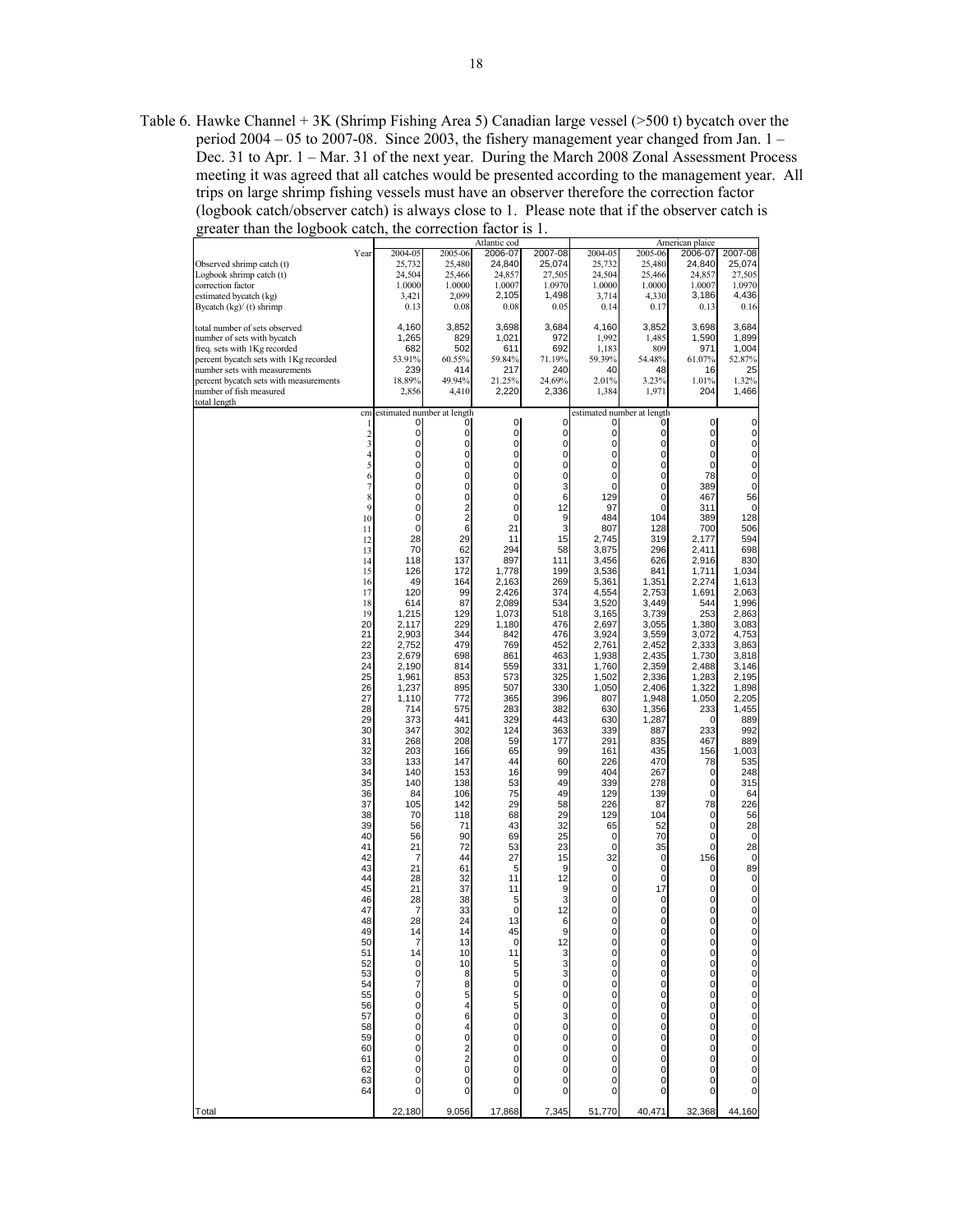Table 6. (Continued)

|                                                                        |                               |                                    |                    | redfish            |                    |                    |                                 | Greenland halibut |                   |
|------------------------------------------------------------------------|-------------------------------|------------------------------------|--------------------|--------------------|--------------------|--------------------|---------------------------------|-------------------|-------------------|
| Observed shrimp catch (t)                                              | Year                          | 2004-05<br>25,732                  | 2005-06<br>25,480  | 2006-07<br>24,840  | 2007-08<br>25,074  | 2004-05<br>25,732  | 2005-06<br>25.480               | 2006-07<br>24,840 | 2007-08<br>25,074 |
| Logbook shrimp catch (t)<br>correction factor                          |                               | 24,504                             | 25,466             | 24,857             | 27,505             | 24,504             | 25,466                          | 24,857            | 27,505            |
| estimated bycatch (kg)                                                 |                               | 1.0000<br>35,648                   | 1.0000<br>51,868   | 1.0007<br>49,835   | 1.0970<br>55,147   | 1.0000<br>69,769   | 1.0000<br>49,435                | 1.0007<br>54,266  | 1.0970<br>45,045  |
| Bycatch (kg)/ (t) shrimp                                               |                               | 1.39                               | 2.04               | 2.00               | 2.00               | 2.71               | 1.94                            | 2.18              | 1.64              |
| total number of sets observed                                          |                               | 4,160                              | 3,852              | 3,698              | 3,684              | 4,160              | 3,852                           | 3,698             | 3,684             |
| number of sets with bycatch                                            |                               | 3,513                              | 3,189              | 3,028              | 3,011              | 4,071              | 3,629                           | 3,656             | 3,618             |
| freq. sets with 1Kg recorded<br>percent bycatch sets with 1Kg recorded |                               | 533<br>15.17%                      | 452<br>14.17%      | 371<br>12.25%      | 551<br>18.30%      | 288<br>7.07%       | 385<br>10.61%                   | 287<br>7.85%      | 489<br>13.52%     |
| number sets with measurements                                          |                               | 78                                 | 76                 | 75                 | 67                 | 101                | 53                              | 55                | 69                |
| percent bycatch sets with measurements<br>number of fish measured      |                               | 2.22%<br>16,199                    | 2.38%<br>16,221    | 2.48%<br>14,919    | 2.23%<br>11,484    | 2.48%<br>20,176    | 1.46%<br>10,563                 | 1.50%<br>10,138   | 1.91%<br>9,168    |
| total length                                                           |                               |                                    |                    |                    |                    |                    |                                 |                   |                   |
|                                                                        | 1                             | cm estimated number at length<br>0 | 0                  | $\mathbf 0$        | 0                  | 0                  | estimated number at length<br>0 | $\mathbf 0$       | 0                 |
|                                                                        | $\overline{\mathbf{c}}$       | $\overline{0}$                     | $\mathbf 0$        | $\mathbf 0$        | 0                  | 0                  | $\mathbf{0}$                    | 0                 | 0                 |
|                                                                        | 3<br>$\overline{\mathcal{L}}$ | 0<br>0                             | 0<br>0             | 0<br>1,153         | 0<br>0             | 0<br>0             | $\mathsf{o}$<br>$\mathbf{0}$    | 0<br>0            | 0<br>0            |
|                                                                        | 5                             | 4,420                              | 4,252              | 4,593              | 3,560              | 0                  | $\overline{0}$                  | 0                 | 0                 |
|                                                                        | 6                             | 22,484                             | 18,785             | 21,990             | 21,687             | $\mathbf 0$<br>24  | $\mathbf{0}$<br>$\overline{0}$  | 0                 | 246               |
|                                                                        | $\overline{\mathcal{I}}$<br>8 | 8,051<br>21,606                    | 73,166<br>103,863  | 67,678<br>168,280  | 34,796<br>78,668   | 620                | 0                               | 0<br>407          | 527<br>1,323      |
|                                                                        | 9                             | 67,082                             | 205,534            | 211,331            | 159,273            | 4,976              | 6,004                           | 1,512             | 2,963             |
|                                                                        | 10<br>11                      | 120,999<br>192,920                 | 256,324<br>248,209 | 163,568<br>324,871 | 109,434<br>157,675 | 8,511<br>33,218    | 33,478<br>103,816               | 11,179<br>83,423  | 8,570<br>18,594   |
|                                                                        | 12                            | 190,769                            | 268,983            | 391,071            | 157,503            | 75,981             | 197,532                         | 183,019           | 42,304            |
|                                                                        | 13<br>14                      | 155,033<br>143,588                 | 282,723<br>159,363 | 177,100<br>99,838  | 136,004<br>148,181 | 83,542<br>49,432   | 212.939<br>94,179               | 166,743<br>48,896 | 68,835<br>59,735  |
|                                                                        | 15                            | 116,244                            | 117,412            | 103,342            | 123,218            | 29,003             | 41,261                          | 15,976            | 25,647            |
|                                                                        | 16<br>17                      | 58,329<br>41,102                   | 128,683<br>86,149  | 59,796<br>60,684   | 97,924<br>86,649   | 14,018<br>20,129   | 24,725<br>13,534                | 20,355<br>24,687  | 19,204<br>27,816  |
|                                                                        | 18                            | 28,326                             | 62,153             | 38,206             | 68,719             | 46,748             | 13,376                          | 45,290            | 40,335            |
|                                                                        | 19                            | 13,687                             | 29,170             | 30,126             | 52,663             | 89.683             | 34.864                          | 69,351            | 57,241            |
|                                                                        | 20<br>21                      | 6,174<br>4,139                     | 14,193<br>8,140    | 22,235<br>14,399   | 40,977<br>28,245   | 131,647<br>131,432 | 61,361<br>81,782                | 89,577<br>99,690  | 68,156<br>86,465  |
|                                                                        | 22                            | 2,393                              | 5,060              | 8,379              | 17,962             | 90,835             | 60,480                          | 68,248            | 67,362            |
|                                                                        | 23<br>24                      | 1,101<br>871                       | 4,322<br>1,721     | 5,180<br>1,886     | 10,815<br>4,762    | 49,913<br>27,715   | 40,757<br>27,958                | 51,907<br>25,485  | 46,766<br>29,584  |
|                                                                        | 25                            | 864                                | 1,120              | 1,102              | 5,454              | 21,692             | 22,747                          | 15,713            | 16,351            |
|                                                                        | 26<br>27                      | 671<br>202                         | 460<br>209         | 1,865<br>719       | 2,008<br>1,455     | 25,493<br>27,026   | 19,794<br>16,655                | 16,762<br>13,386  | 14,309<br>14,367  |
|                                                                        | 28                            | 99                                 | 797                | 623                | 862                | 25,183             | 13,423                          | 12,988            | 10,403            |
|                                                                        | 29<br>30                      | 260<br>19                          | 342<br>219         | 64<br>128          | 413<br>324         | 20,122<br>15,599   | 7,500<br>5,239                  | 9,999<br>6,792    | 7,783<br>6,720    |
|                                                                        | 31                            | 19                                 | 353                | 64                 | 204                | 12,387             | 4,294                           | 7,138             | 4,792             |
|                                                                        | 32                            | 19                                 | $\mathbf 0$        | 64                 | 80                 | 9,045              | 3,328                           | 7,142             | 4,290             |
|                                                                        | 33<br>34                      | $\overline{0}$<br>$\overline{0}$   | 0<br>0             | 0<br>128           | 80<br>120          | 5,615<br>4,245     | 2,685<br>1,559                  | 4,419<br>3,122    | 2,273<br>1,712    |
|                                                                        | 35                            | $\overline{0}$                     | $\pmb{0}$          | 0                  | 40                 | 3,121              | 1,515                           | 2,348             | 2,775             |
|                                                                        | 36<br>37                      | 19<br>$\overline{0}$               | $\mathbf 0$<br>0   | 0<br>0             | 80<br>0            | 983<br>1,214       | 1,119<br>715                    | 948<br>1,363      | 2,145<br>1,098    |
|                                                                        | 38                            | $\overline{0}$                     | 0                  | 128                | 77                 | 518                | 691                             | 526               | 1,849             |
|                                                                        | 39<br>40                      | $\overline{0}$<br>0                | 0<br>$\mathbf 0$   | 64<br>0            | 0<br>$\mathbf 0$   | 365<br>188         | 254<br>148                      | 469<br>641        | 928<br>486        |
|                                                                        | 41                            | 0                                  | $\pmb{0}$          | 0                  | 0                  | 103                | 0                               | 237               | 240               |
|                                                                        | 42<br>43                      | $\mathsf{o}$<br>$\overline{0}$     | $\mathbf 0$<br>0   | 0<br>$\mathbf 0$   | $\mathbf 0$<br>0   | 49<br>0            | 106<br>0                        | 197<br>113        | 386<br>172        |
|                                                                        | 44                            | $\overline{0}$                     | $\mathbf 0$        | 64                 | $\mathbf 0$        | 24                 | 0                               | 197               | 141               |
|                                                                        | 45                            | 0                                  | $\mathbf 0$        | $\mathbf 0$        | $\mathbf 0$        | 0                  | 0                               | 99                | 141<br>285        |
|                                                                        | 46<br>47                      | 0<br>$\overline{0}$                | 0<br>0             | 0<br>0             | 0<br>0             | 0<br>0             | 0<br>0                          | 0<br>66           |                   |
|                                                                        | 48                            | 0                                  | 0                  | 0                  | 0                  | 0                  | 0                               | 0                 |                   |
|                                                                        | 49<br>50                      | 0<br>0                             | 0<br>0             | 0<br>0             | 0<br>0             | 0<br>0             | 0<br>0                          | 0<br>0            |                   |
|                                                                        | 51                            | 0                                  | 0                  | 0                  | 0                  | 0                  | 0                               | 0                 |                   |
|                                                                        | 52<br>53                      | $\overline{0}$<br>$\overline{0}$   | 0<br>0             | 0<br>0             | $\mathbf 0$<br>0   | 0<br>0             | 0<br>$\overline{0}$             | 0<br>0            |                   |
|                                                                        | 54                            | $\overline{0}$                     | 0                  | 0                  | $\mathbf 0$        | 0                  | 0                               | 0                 |                   |
|                                                                        | 55<br>56                      | 0<br>0                             | 0<br>0             | 0<br>0             | 0<br>0             | 0<br>0             | 0<br>0                          | 0<br>0            |                   |
|                                                                        | 57                            | $\overline{0}$                     | 0                  | 0                  | 0                  | 0                  | 0                               | 0                 |                   |
|                                                                        | 58                            | 0<br>$\overline{0}$                | 0<br>0             | 0                  | 0<br>0             | 0<br>0             | 0<br>$\overline{0}$             | 0                 |                   |
|                                                                        | 59<br>60                      | 0                                  | 0                  | 0<br>0             | 0                  | 0                  | 0                               | 0<br>0            |                   |
|                                                                        | 61                            | 0                                  | 0                  | 0                  | 0                  | 0                  | 0                               | 0                 |                   |
|                                                                        | 62<br>63                      | 0<br>0                             | 0<br>0             | 0<br>0             | 0<br>0             | 0<br>0             | 0<br>0                          | 0<br>0            |                   |
|                                                                        | 64                            | 0                                  | 0                  | 0                  | 0                  | 0                  | $\overline{0}$                  | 0                 | $\overline{0}$    |
| Total                                                                  |                               |                                    | 2.081.703          | 1.980.717          | 1.549.911          | 1,060,399          | 1,149,817                       | 1,110,409         | 765,639           |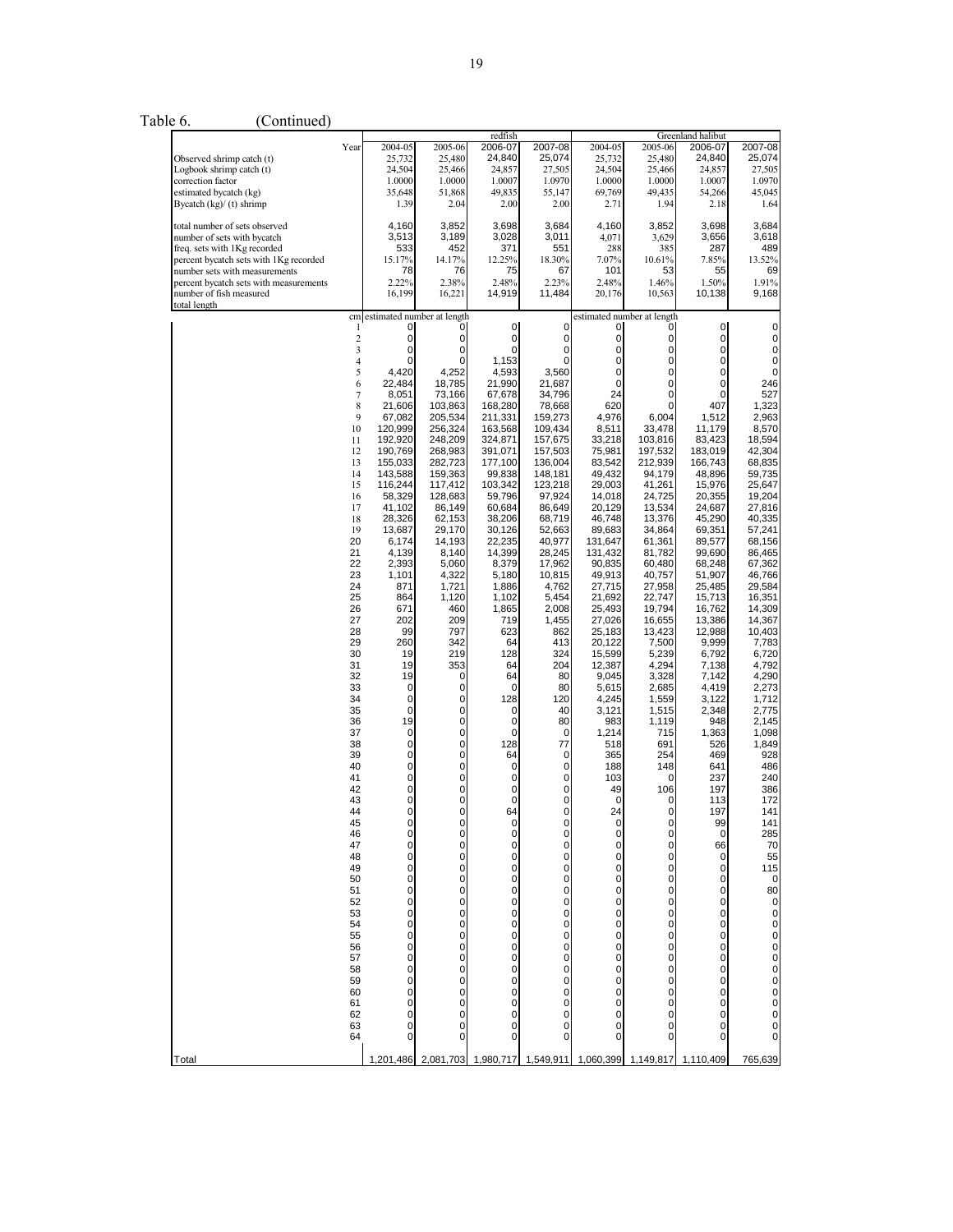| Table 6.                                                                |                     | (Continued)                               |                                  |                                                  |                         |                                      |                                        |                               |                                 |                                        |                                            |                                      |                                                |
|-------------------------------------------------------------------------|---------------------|-------------------------------------------|----------------------------------|--------------------------------------------------|-------------------------|--------------------------------------|----------------------------------------|-------------------------------|---------------------------------|----------------------------------------|--------------------------------------------|--------------------------------------|------------------------------------------------|
|                                                                         | Year                | 2004-05                                   | 2005-06                          | Striped Wolffish<br>2006-07                      | 2007-08                 | 2004-05                              | 2005-06                                | Spotted Wolffish<br>2006-07   | 2007-08                         | 2004-05                                | 2005-06                                    | <b>Broadhead Wolffish</b><br>2006-07 | 2007-08                                        |
| Observed shrimp catch (t)<br>Logbook shrimp catch (t)                   |                     | 25.732<br>24,504                          | 25,480<br>25,466                 | 24,840<br>24,857                                 | 25,074<br>27,505        | 25,732<br>24,504                     | 25.480<br>25,466                       | 24,840<br>24,857              | 25,074<br>27,505                | 25,732<br>24,504                       | 25.480<br>25,466                           | 24,840<br>24,857                     | 25,074<br>27,505                               |
| correction factor                                                       |                     | 1.0000                                    | 1.0000                           | 1.0007                                           | 1.0970                  | 1.0000                               | 1.0000                                 | 1.0007                        | 1.0970                          | 1.0000                                 | 1.0000                                     | 1.0007                               | 1.0970                                         |
| estimated bycatch (kg)<br>Bycatch (kg)/ (t) shrimp                      |                     | 445<br>0.02                               | 1,120<br>0.04                    | 723<br>0.03                                      | 1,387<br>0.05           | 100<br>0.00                          | 156<br>0.01                            | 98<br>0.00                    | 158<br>0.01                     | 20<br>0.00                             | 12<br>0.00                                 | 38<br>0.00                           | 19<br>0.00                                     |
| total number of sets observed<br>number of sets with bycatch            |                     | 4,160<br>399                              | 3,852<br>744                     | 3.698<br>545                                     | 3.684<br>924            | 4,160<br>99                          | 3.852<br>151                           | 3,698<br>88                   | 3.684<br>319                    | 4,160<br>15                            | 3,852<br>12                                | 3,698<br>10                          | 3,684                                          |
| freq. sets with 1Kg recorded<br>percent bycatch sets with 1Kg recorded  |                     | 370<br>92.73%                             | 607<br>81.59%                    | 421<br>77.25%                                    | 619<br>66.99%           | 98<br>98.99%                         | 149<br>98.68%                          | 82<br>93.18%                  | 243<br>76.18%                   | -13<br>86.67%                          | 12<br>100.00%                              | F<br>50.00%                          | 50.00%                                         |
| number sets with measurements<br>percent bycatch sets with measurements |                     | 98<br>24.56%                              | 127<br>17.07%                    | 46<br>8.44%                                      | 158<br>17.10%           | 35<br>35.35%                         | 62<br>41.06%                           | 14<br>15.91%                  | 50<br>15.67%                    | 11<br>73.33%                           | 8<br>66.67%                                | 40.00%                               | 0.00%                                          |
| number of fish measured<br>total length                                 |                     | 1,232                                     | 1,384                            | 417                                              | 2,178                   | 64                                   | 161                                    | 26                            | 121                             | 16                                     | 13                                         |                                      |                                                |
|                                                                         |                     | cm estimated number at length<br>$\Omega$ |                                  | $\overline{0}$                                   | 0                       | 0                                    | estimated number at length<br>$\Omega$ | 0                             | C                               | estimated number at length<br>$\Omega$ | $\Omega$                                   | $\overline{0}$                       |                                                |
|                                                                         | 2<br>3              | O<br>$\mathbf 0$                          | 0<br>$\mathbf 0$                 | $\ddot{\mathbf{0}}$<br>$\mathbf 0$               | $\Omega$<br>0           | 0<br>$\mathbf 0$                     | $\Omega$<br>0                          | 0<br>0                        | O<br>$\mathbf 0$                | $\mathbf 0$<br>$\overline{0}$          | 0<br>$\mathbf 0$                           | $\mathbf 0$<br>$\mathbf 0$           | $\pmb{0}$<br>$\mathbf 0$                       |
|                                                                         | $\overline{4}$<br>5 | $\Omega$<br>$\mathbf 0$                   | $\Omega$<br>$\Omega$             | $\mathbf 0$<br>$\Omega$                          | $\Omega$<br>$\Omega$    | 0<br>$\mathbf 0$                     | $\Omega$<br>$\Omega$                   | 0<br>0                        | $\Omega$<br>$\mathbf 0$         | $\overline{0}$<br>$\Omega$             | 0<br>0                                     | $\mathbf 0$<br>$\Omega$              | $\overset{}{0}$                                |
|                                                                         | 6<br>$\overline{7}$ | 11<br>204                                 | 153                              | $\overline{0}$<br>118                            | 0<br>21                 | $\pmb{0}$<br>$\mathbf 0$             | $\Omega$                               | 0<br>$\mathbf 0$              | $\boldsymbol{0}$<br>$\mathbf 0$ | $\Omega$<br>$\overline{0}$             | 0<br>0                                     | $\mathbf 0$<br>$\Omega$              | $\begin{matrix} 0 \\ 0 \end{matrix}$           |
|                                                                         | 8<br>$\mathbf{9}$   | 368<br>299                                | 807<br>1,236                     | 118<br>171                                       | 351<br>957              | 0<br>3                               | 3<br>8                                 | 0<br>$\mathbf 0$              | $\Omega$<br>14                  | 5<br>10                                | $\overline{\mathbf{c}}$<br>$\mathbf 0$     | 0<br>$\Omega$                        | $\begin{matrix} 0 \\ 0 \end{matrix}$           |
|                                                                         | $10\,$              | 449                                       | 1,225                            | 283                                              | 714                     | 3<br>17                              | 30                                     | 0                             | 13<br>17                        | 8                                      | 5                                          | $\Omega$<br>$\Omega$                 | 000000                                         |
|                                                                         | 11<br>12            | 558<br>328                                | 1,487<br>1,385                   | 197<br>342                                       | 501<br>650              | 23                                   | 70<br>63                               | $\ddot{\mathbf{0}}$<br>0      | 27                              | $\frac{2}{0}$                          | $\frac{5}{3}$                              | $\pmb{0}$                            |                                                |
|                                                                         | 13<br>14            | 383<br>514                                | 1,189<br>887                     | 434<br>493                                       | 704<br>744              | 11<br>9                              | 45<br>28                               | $\overline{7}$<br>28          | 45<br>48                        | $\Omega$<br>$\overline{0}$             | $\begin{array}{c} 2 \\ 2 \\ 3 \end{array}$ | $\Omega$<br>0                        |                                                |
|                                                                         | 15<br>16            | 347<br>201                                | 713<br>778                       | 500<br>546                                       | 648<br>1.044            | 17<br>29                             | 15<br>20                               | 7<br>21                       | 49<br>38                        | $\Omega$<br>$\overline{0}$             | $\mathbf 0$                                | 0<br>$\mathbf 0$                     |                                                |
|                                                                         | 17<br>18            | 171<br>171                                | 596<br>513                       | 355<br>434                                       | 1,221<br>1,072          | 26<br>9                              | 25<br>23                               | 21<br>35                      | $\frac{1}{42}$<br>34            | $\Omega$<br>$\mathbf{0}$               | $\overline{0}$<br>$\mathbf 0$              | $\Omega$<br>0                        | $\begin{matrix} 0 \\ 0 \\ 0 \\ 0 \end{matrix}$ |
|                                                                         | 19<br>20            | 98<br>73                                  | 298<br>309                       | 395<br>270                                       | 1,030<br>851            | 6<br>17                              | 18<br>13                               | 21<br>$\overline{7}$          | 20<br>14                        | $\mathbf 0$<br>$\overline{0}$          | $\mathbf 0$                                | 0<br>$\mathbf 0$                     |                                                |
|                                                                         | 21<br>22            | 66<br>62                                  | 342<br>222                       | 263<br>493                                       | 743<br>540              | 3<br>9                               | 5<br>10                                | 14<br>$\mathbf 0$             | $\overline{6}$<br>3             | $\Omega$<br>$\overline{0}$             | $\begin{matrix} 0 \\ 0 \end{matrix}$<br>0  | $\pmb{0}$<br>$\mathbf 0$             | 0000                                           |
|                                                                         | 23<br>24            | 51<br>51                                  | 218<br>95                        | 145<br>92                                        | 505<br>401              | $\pmb{0}$<br>$\pmb{0}$               | 3<br>3                                 | $\overline{\phantom{a}}$<br>O | 3<br>6                          | $\overline{0}$<br>$\Omega$             | 0<br>$\mathbf 0$                           | 0<br>$\Omega$                        |                                                |
|                                                                         | 25<br>26            | 55<br>36                                  | 65<br>87                         | 39                                               | 428<br>310              | 0<br>$\mathbf 0$                     | $\Omega$                               | 7<br>0                        | $\Omega$<br>$\mathbf 0$         | 0<br>$\Omega$                          | 0<br>$\mathbf 0$                           | 0<br>$\Omega$                        | $\begin{matrix} 0 \\ 0 \\ 0 \\ 0 \end{matrix}$ |
|                                                                         | 27                  | 26                                        | 105                              | 92<br>72                                         | 268                     | 0                                    |                                        | 0                             | 0                               | $\overline{0}$                         | 0                                          | 0<br>$\Omega$                        |                                                |
|                                                                         | 28<br>29            | 29<br>18                                  | 11<br>29                         | 13<br>$\mathbf 0$                                | 107<br>79               | $\pmb{0}$<br>0                       | $\Omega$<br>$\Omega$                   | 0<br>0                        | $\mathbf 0$<br>3                | $\Omega$<br>$\mathbf{0}$               | $\mathbf 0$<br>$\mathbf 0$                 | $\Omega$                             | 00000000                                       |
|                                                                         | 30<br>31            | 11<br>29                                  | 15<br>$\Omega$                   | 39<br>20                                         | 73<br>95                | $\ddot{\mathbf{0}}$<br>$\pmb{0}$     | 3<br>0                                 | $\mathbf 0$<br>0              | $\overline{0}$<br>$\mathbf 0$   | $\overline{0}$<br>$\mathbf{0}$         | $\mathsf 0$<br>$\mathbf 0$                 | $\Omega$<br>0                        |                                                |
|                                                                         | 32<br>33            | 18<br>18                                  | 15<br>29                         | 46<br>33                                         | 89<br>36                | 3<br>$\mathbf 0$                     | 3<br>$\Omega$                          | 0<br>0                        | $\Omega$<br>0                   | $\Omega$<br>$\overline{0}$             | $\ddot{\mathbf{0}}$<br>$\mathbf 0$         |                                      |                                                |
|                                                                         | 34<br>35            | 11<br>26                                  | 7<br>$\overline{7}$              | $\mathbf 0$<br>0                                 | 47<br>30                | $\mathsf 0$<br>$\mathsf 0$           | $\Omega$<br>$\Omega$                   | 0<br>0                        | $\mathbf 0$<br>$\mathbf 0$      | $\Omega$<br>$\overline{0}$             | $\mathbf 0$<br>0                           | $\Omega$<br>$\Omega$                 |                                                |
|                                                                         | 36<br>37            | 18<br>$\overline{4}$                      | 7<br>$\circ$                     | 0<br>$\mathbf 0$                                 | 30<br>36                | 0<br>0                               | O<br>$\Omega$                          | 0<br>0                        | 0<br>$\mathbf 0$                | $\overline{0}$<br>$\mathbf{0}$         | 0<br>0                                     | 0<br>0                               |                                                |
|                                                                         | 38<br>39            | 11<br>$\overline{4}$                      | $\overline{0}$<br>7              | $\mathbf 0$<br>0                                 | 6<br>$\Omega$           | $\pmb{0}$<br>0                       | $\Omega$<br>$\Omega$                   | 0<br>$\mathbf 0$              | 0<br>$\mathbf 0$                | $\overline{0}$<br>$\overline{0}$       | 0<br>0                                     | 0                                    | $\begin{matrix} 0 \\ 0 \\ 0 \\ 0 \end{matrix}$ |
|                                                                         | 40                  | $\overline{7}$                            |                                  | $\mathbf 0$                                      | 24                      | $\pmb{0}$                            | $\Omega$                               | 0                             | $\boldsymbol{0}$                | $\Omega$                               | 0                                          | $\Omega$                             |                                                |
|                                                                         | 41<br>42            | $\mathbf 0$<br>0                          |                                  | 0<br>$\mathbf 0$                                 | 6<br>12                 | $\begin{matrix} 0 \\ 0 \end{matrix}$ | $\Omega$                               | 0<br>O                        | $\mathbf 0$<br>O                | $\Omega$<br>0                          | $\mathbf 0$<br>0                           | $\Omega$<br>0                        |                                                |
|                                                                         | 43<br>44            | $\mathbf 0$<br>$\mathbf 0$                | $\Omega$<br>$\Omega$             | 0<br>$\mathbf 0$                                 | 6<br>12                 | $\mathbf 0$<br>0                     | $\Omega$<br>$\Omega$                   | 0<br>0                        | $\mathbf 0$<br>$\mathbf 0$      | $\Omega$<br>$\overline{0}$             | $\mathbf 0$<br>0                           | $\Omega$<br>0                        |                                                |
|                                                                         | 45<br>46            | 4<br>$\mathbf 0$                          | $\Omega$<br>7                    | $\mathbf 0$<br>$\mathbf 0$                       | 24<br>$\mathbf 0$       | $\pmb{0}$<br>$\mathbf 0$             | $\Omega$<br>0                          | $\mathbf 0$<br>0              | 0<br>$\mathbf 0$                | $\Omega$<br>$\mathbf{0}$               | $\mathbf 0$<br>$\mathbf 0$                 | $\Omega$<br>$\mathbf 0$              |                                                |
|                                                                         | 47<br>48            | $\mathbf 0$<br>$\mathbf 0$                | $\overline{0}$<br>$\overline{0}$ | $\mathbf 0$<br>0                                 | 6<br>0                  | $\mathbf 0$<br>0                     | $\Omega$<br>$\Omega$                   | 0<br>0                        | $\mathbf 0$<br>$\mathbf 0$      | $\overline{0}$<br>$\overline{0}$       | $\mathbf 0$<br>0                           | $\mathbf 0$<br>0                     | 00000000                                       |
|                                                                         | 49<br>50            | $\pmb{0}$<br>$\mathbf 0$                  | $\mathbf 0$<br>$\Omega$          | $\mathbf 0$<br>$\mathbf 0$                       | $\mathbf 0$<br>$\Omega$ | 0<br>0                               | $\Omega$<br>$\Omega$                   | 0<br>$\mathbf 0$              | $\pmb{0}$<br>$\mathbf 0$        | $\overline{0}$<br>$\overline{0}$       | $\mathbf 0$<br>0                           | 0<br>$\mathbf 0$                     |                                                |
|                                                                         | 51<br>52            | 4<br>$\mathbf 0$                          | 7                                | 0                                                | 0<br>$\Omega$           | $\mathbf 0$<br>$\mathbf 0$           | $\Omega$<br>$\Omega$                   | O<br>$\ddot{\theta}$          | 0<br>$\mathbf 0$                | $\overline{0}$<br>$\Omega$             | 0<br>$\ddot{\circ}$                        | 0<br>$\Omega$                        | $\begin{matrix} 0 \\ 0 \\ 0 \\ 0 \end{matrix}$ |
|                                                                         | 53<br>54            | 0<br>$\mathbf 0$                          | 7                                | $\begin{smallmatrix}0\0\0\end{smallmatrix}$<br>0 | 0<br>$\Omega$           | 0<br>0                               | $\Omega$<br>$\Omega$                   | 7<br>O                        | 0<br>$\mathbf 0$                | $\overline{0}$<br>$\overline{2}$       | 0<br>0                                     | 0<br>$\Omega$                        |                                                |
|                                                                         | 55                  | 0                                         | $\mathbf{0}$                     | $\mathbf 0$                                      | 0                       | $\mathbf 0$                          | 0                                      | 0                             | $\mathbf 0$                     | $\mathbf{0}$                           | 0                                          | $\mathbf 0$                          |                                                |
|                                                                         | 56<br>57            | $\mathbf 0$<br>0                          | $\Omega$<br>$\overline{0}$       | 0<br>0                                           | $\Omega$<br>$\Omega$    | $\mathbf 0$<br>0                     | $\Omega$                               | 0<br>0                        | $\mathbf 0$<br>0                | $\overline{0}$<br>$\overline{0}$       | 0<br>0                                     | $\Omega$<br>0                        |                                                |
|                                                                         | 58<br>59            | $\mathbf 0$<br>$\Omega$                   | $\overline{0}$<br>$\overline{0}$ | $\mathbf 0$<br>$\overline{0}$                    | $\Omega$                | $\mathbf 0$<br>$\overline{0}$        | $\Omega$                               | 0<br>Ó                        | $\mathbf 0$<br>$\Omega$         | $\Omega$<br>$\Omega$                   | $\ddot{o}$<br>0                            | $\Omega$<br>$\Omega$                 |                                                |
|                                                                         | 60<br>61            | $\Omega$<br>$\mathbf 0$                   | $\Omega$                         | 0<br>$\mathbf 0$                                 | 0<br>0                  | $\mathbf 0$<br>$\mathbf 0$           | $\Omega$<br>$\Omega$                   | 0<br>Ó                        | $\mathbf 0$<br>$\mathbf 0$      | $\Omega$<br>$\Omega$                   | 0<br>0                                     | $\Omega$<br>0                        |                                                |
|                                                                         | 62<br>63            | 0                                         | $\Omega$<br>$\Omega$             | 0<br>$\mathbf 0$                                 | $\Omega$<br>0           | 0<br>0                               | $\Omega$<br>$\Omega$                   | 0<br>Ó                        | 0<br>0                          | $\Omega$<br>$\Omega$                   | 0<br>0                                     | $\Omega$<br>3                        | 000000000                                      |
|                                                                         | 64                  | $\Omega$                                  |                                  | $\overline{0}$                                   | O                       | $\mathbf 0$                          | $\Omega$                               | 0                             | $\Omega$                        | $\Omega$                               | $\mathbf 0$                                | $\Omega$                             |                                                |
| Total                                                                   |                     | 4,735                                     | 12.905                           | 6,005                                            | 14,424                  | 183                                  | 400                                    | 182                           | 381                             | 27                                     | 20                                         |                                      |                                                |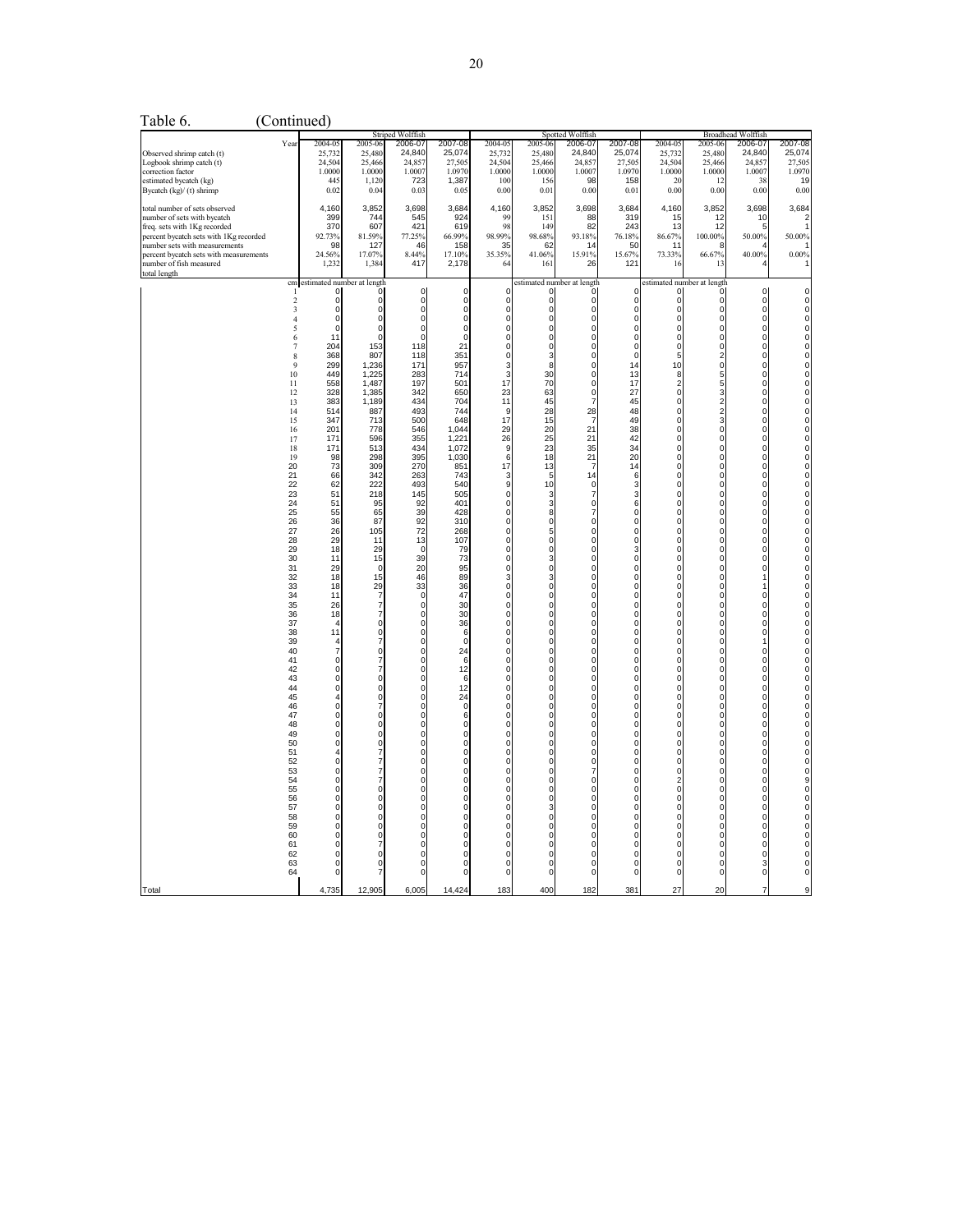Table 7. A summary of the bycatch species taken by the large vessel fleet fishing for shrimp in Hawke Channel  $+ 3K$  (SFA 6), over the management year  $2007 - 2008$ .

number of species in bycatch = 113

 OCCUR WEIGHT WEIGHT OCCUR (%) kg (%) Common name 2 0.05 2 0.00 LAMPREY, SEA 1 0.03 5 0.00 DOGFISH,BLACK 894 24.12 1795 0.01 SKATES (NS) 341 9.20 525 0.00 HERRING,ATLANTIC 2 0.05 4 0.00 SMOOTHHEADS (NS) 2034 54.87 165154 0.65 CAPELIN 5 0.13 5 0.00 SMELT 7 0.19 44 0.00 ARGENTINE,ATLANTIC 6 0.16 6 0.00 BLACKSMELT,GOITRE 2 0.05 2 0.00 HATCHETFISHES (NS) 77 2.08 78 0.00 VIPERFISHES (NS) 28 0.76 28 0.00 DRAGONFISHES,SCALED (N 2 0.05 2 0.00 DAGGERTOOTHFISHES (NS) 1676 45.21 83072 0.33 LANTERNFISHES (NS) 7 0.19 13 0.00 LOOSEJAWS (NS) 1495 40.33 5499 0.02 BARRACUDINAS (NS) 124 3.35 125 0.00 EELS,SNIPE (NS) 10 0.27 17 0.00 LONGNOSE EEL 1 0.03 2 0.00 HAKE,BLUE 1 0.03 1 0.00 LEPIDION (NCN) 823 22.20 1366 0.01 COD,ATLANTIC 8 0.22 8 0.00 WHITING,BLUE 1 0.03 1 0.00 HADDOCK 127 3.43 127 0.00 HAKE,LONGFIN 139 3.75 158 0.00 HAKE,WHITE (COMMON) 9 0.24 9 0.00 HAKE,SILVER 338 9.12 573 0.00 COD,ARCTIC 416 11.22 876 0.00 THREEBEARD ROCKLING (N 8 0.22 27 0.00 CUSK 1 0.03 1 0.00 NORWAY POUT 286 7.72 335 0.00 FOURBEARD ROCKLING 30 0.81 31 0.00 GRENADIERS (NS) 2 0.05 2 0.00 GRENADIERS (NS) 330 8.90 480 0.00 GRENADIER,ROUGHHEAD 284 7.66 376 0.00 MARLIN SPIKE (COMMON) 76 2.05 101 0.00 GRENADIER,ROUNDNOSE 11 0.30 11 0.00 MACKEREL,ATLANTIC 3 0.08 3 0.00 BLACK SWALLOWER 119 3.21 460 0.00 SAND LANCES (NS) 1 0.03 1 0.00 WOLFFISHES (NS) 8 0.22 17 0.00 WOLFFISH,BROADHEAD 737 19.88 1264 0.00 WOLFFISH,STRIPED 132 3.56 144 0.00 WOLFFISH,SPOTTED 9 0.24 9 0.00 FOURLINE SNAKEBLENNY 4 0.11 7 0.00 SHANNY,RADIATED 965 26.03 1336 0.01 BLENNIES (NS) 33 0.89 33 0.00 WRYMOUTH 2478 66.85 10516 0.04 EELPOUT (NS)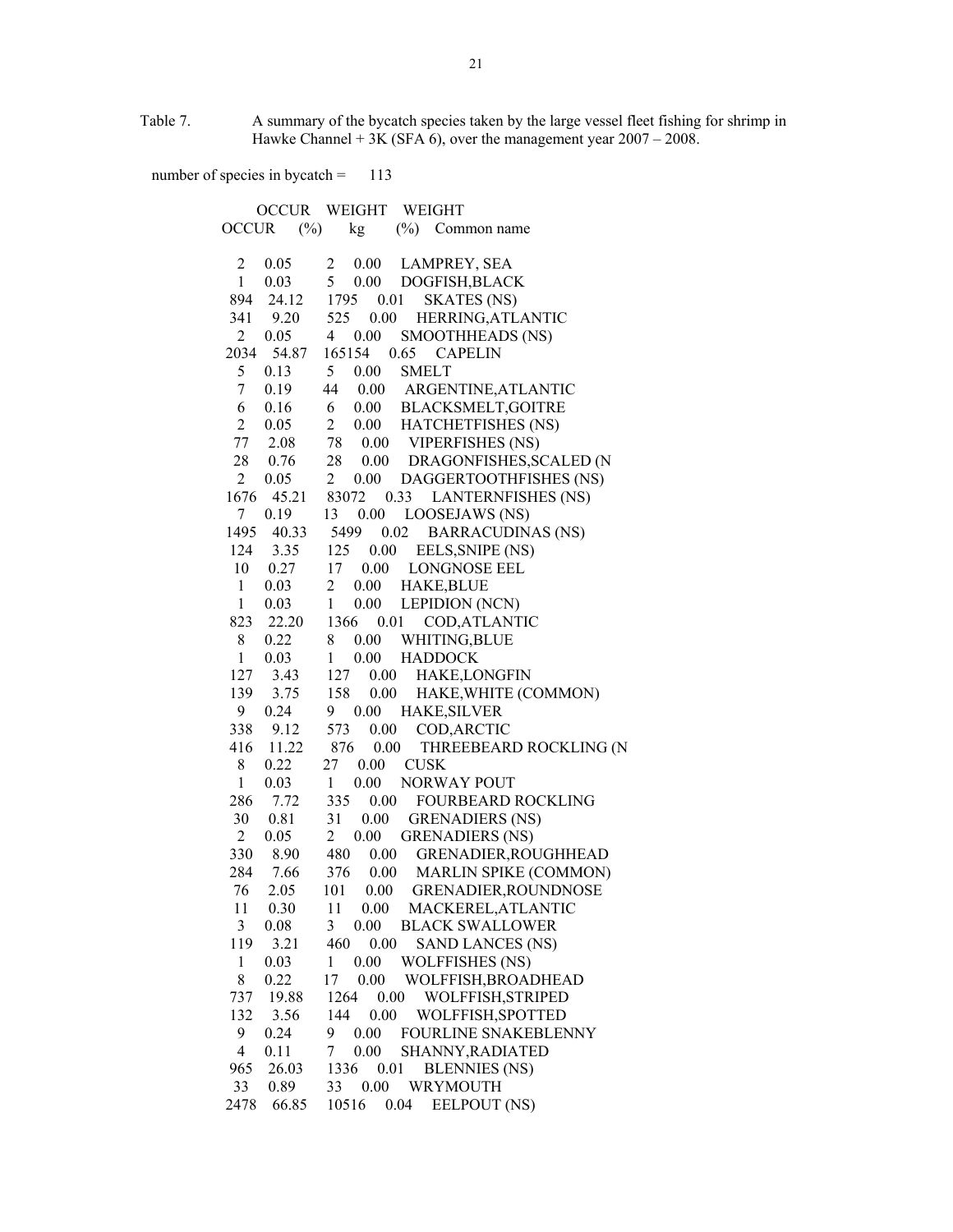Table 7 (Continued)

| <b>OCCUR</b>           | WEIGHT<br>WEIGHT                                     |
|------------------------|------------------------------------------------------|
| <b>OCCUR</b><br>$(\%)$ | $(\%)$ Common name<br>kg                             |
| 15<br>0.40             | 43<br>OCEAN POUT, GREEN<br>0.00                      |
| 5<br>0.13              | 5<br>0.00<br>WOLF EEL (NS)                           |
| 3583<br>96.65          | 66112<br>0.26<br>REDFISH (NS) SEB.SP.                |
| 330<br>8.90            | <b>SCULPINS (NS)</b><br>590<br>0.00                  |
| 1011<br>27.27          | 1307<br>0.01<br>HOOKEAR SCULPIN (NS)                 |
| 924<br>24.93           | 1182<br>0.00<br><b>MAILED SCULPINS (NS)</b>          |
| 140<br>3.78            | 263<br>$0.00\,$<br><b>SCULPIN, RIBBED (HORNE</b>     |
| $\overline{2}$<br>0.05 | $\overline{2}$<br>SCULPIN, ARCTIC STAGHOR<br>0.00    |
| 63<br>1.70             | 64<br>0.00<br><b>SCULPIN, DEEP SEA</b>               |
| 54                     |                                                      |
| 1.46                   | 87<br>$0.00\,$<br>TWOHORN SCULPIN (NS)               |
| 1856<br>50.07          | 3429<br>0.01<br>ALLIGATORFISH (NS)                   |
| 18<br>0.49             | 18<br>0.00<br>LUMPFISH (NS) EUM.SP.                  |
| 27<br>0.73             | 47<br>0.00<br>LUMPFISH, COMMON                       |
| 475<br>12.81           | 596<br>0.00<br><b>SEASNAILS (NS)</b>                 |
| 47.69<br>1768          | 4048<br>0.02<br><b>AMERICAN PLAICE</b>               |
| 163<br>4.40            | $0.00\,$<br>247<br>WITCH FLOUNDER                    |
| $\mathbf{1}$<br>0.03   | 0.00<br>12<br>YELLOWTAIL FLOUNDER                    |
| 3619<br>97.63          | 41097<br>0.16 GREENLAND HALIBUT                      |
| 3<br>0.08              | 16<br>$0.00\,$<br><b>HALIBUT (ATLANTIC)</b>          |
| $\mathbf{1}$<br>0.03   | FLOUNDER, SMOOTH<br>$\mathbf{1}$<br>0.00             |
| $\sqrt{ }$<br>0.19     | 11<br><b>FLOUNDER, WINTER</b><br>0.00                |
| 6<br>0.16              | $0.00\,$<br>BATFISH, ATLANTIC<br>7 <sup>7</sup>      |
| 28<br>0.76             | 742<br>0.00 UNIDENTIFIED FISH                        |
| $\mathbf{1}$<br>0.03   | 0.00<br>$\mathbf{1}$<br><b>INVERTEBRATE (NS)</b>     |
| 257<br>6.93            | 275<br>$0.00\,$<br><b>SPONGE</b>                     |
| 109<br>2.94            | 256<br>0.00<br><b>CNIDARIAN</b>                      |
|                        |                                                      |
| 111<br>2.99            | 166<br>$0.00\,$<br><b>SCYPHOZOAN</b>                 |
| 133<br>3.59            | 147<br>0.00<br><b>ANTHOZOAN</b>                      |
| 107<br>2.89            | 158<br>0.00<br><b>SEA ANEMONE</b>                    |
| 37<br>1.00             | 39<br>0.00<br>WHELK BUCC.                            |
| $\overline{3}$<br>0.08 | 3<br>SCALLOP, ICELANDIC<br>0.00                      |
| 528<br>14.24           | 941<br>CEPHALOPOD (NS)<br>0.00                       |
| 36<br>0.97             | 36<br>0.00<br>OCTOPUS OCTOPODA                       |
| 157<br>4.24            | 6586<br>0.03<br><b>CRUSTACEAN</b>                    |
| 68<br>1.83             | 271<br>0.00<br><b>MYSID</b>                          |
| 12<br>0.32             | 44<br>0.00<br>EUPHAUSIID EUPH.SP.                    |
| 82<br>2.21             | 107<br>0.00<br>DECAPOD, CRUSTACEAN                   |
| 21<br>0.57             | 21<br>0.00<br><b>SHRIMP</b><br>NATA.                 |
| 10<br>0.27             | <b>SHRIMP</b><br>30<br>0.00<br>GENN.ELE.             |
| 14<br>0.38             | 58<br>0.00<br><b>SHRIMP</b><br>SERG.ARC.             |
| 13<br>0.35             | 13<br>0.00<br>SHRIMP<br>ACANT.PEL.                   |
| $\mathbf{1}$<br>0.03   | $\mathbf{1}$<br>0.00<br>SHRIMP PASIP.                |
| 167<br>4.50            | 703<br>0.00<br>SHRIMP PASIP.MUL.                     |
| 11<br>0.30             | 19<br>0.00<br>SHRIMP EUAL.MAC.                       |
| $\mathbf{1}$<br>0.03   | SHRIMP LEBB.SP.<br>$\mathbf{1}$<br>0.00              |
| $\mathbf{1}$           | $\mathbf{1}$                                         |
| 0.03                   | $0.00\,$<br>SHRIMP LEBB.GRO.                         |
| $\overline{2}$<br>0.05 | $\overline{c}$<br>SHRIMP LEB.POL.<br>0.00            |
| 99.41<br>3685          | 25105429<br>98.40<br>SHRIMP PAND.BOR.                |
| 30<br>0.81             | 1851<br>0.01<br>SHRIMP PAND.MON.                     |
| 2<br>0.05              | $\overline{c}$<br>SHRIMP<br><b>SCLE.FER.</b><br>0.00 |
| 8<br>0.22              | 0.00<br><b>SHRIMP</b><br>SAB.SP.<br>8                |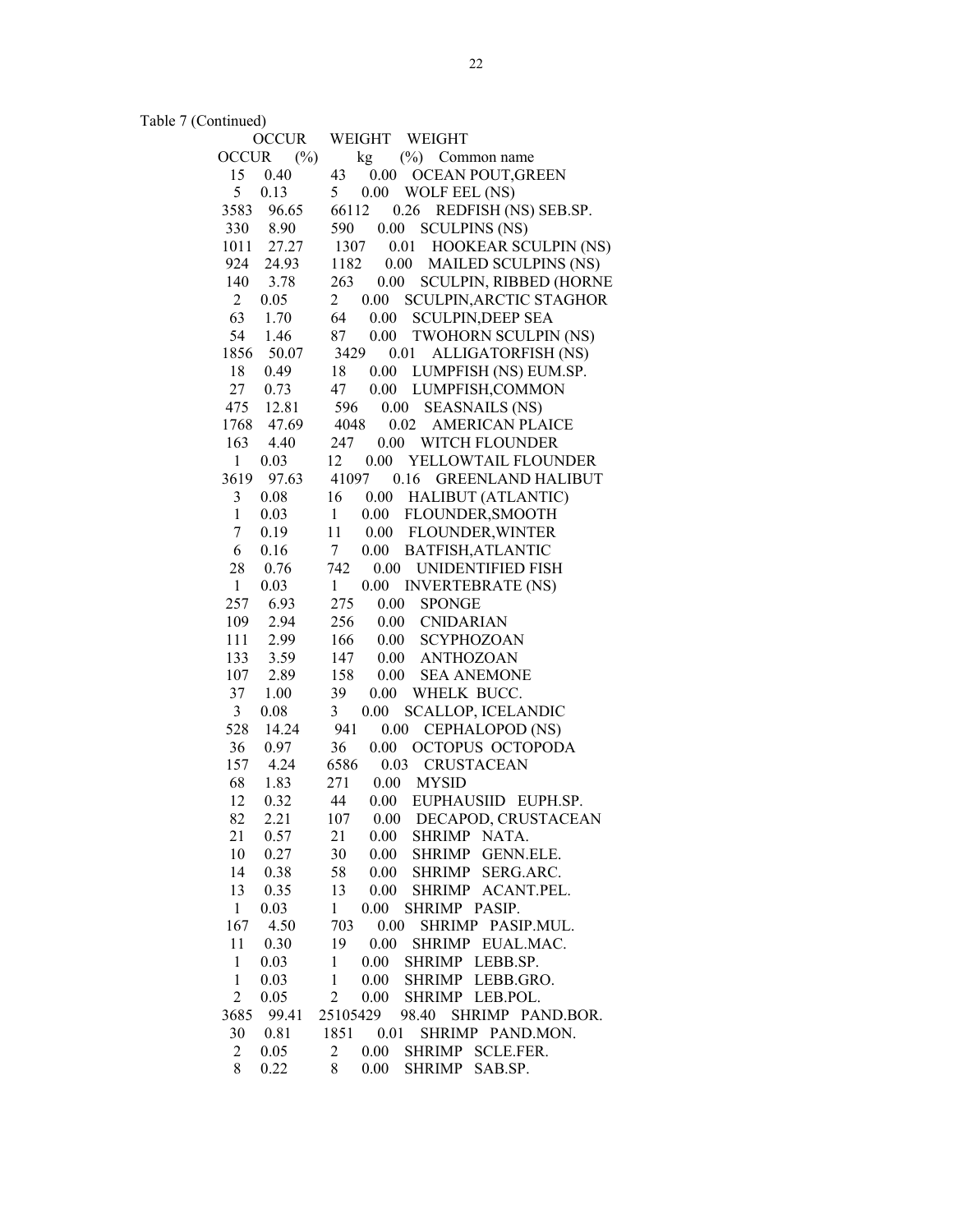Table 7 (continued)

|                | OCCUR |              | WEIGHT     |               | WEIGHT          |                             |
|----------------|-------|--------------|------------|---------------|-----------------|-----------------------------|
| OCCUR          | (%)   |              | kg         | $\frac{6}{2}$ |                 | Common name                 |
|                |       |              |            |               |                 |                             |
| 42             | 1.13  | 43           | $0.00\,$   |               |                 | SHRIMP SAB SAR.             |
| 15             | 0.40  | 15           | $0.00 -$   |               |                 | SHRIMP ARG.DEN.             |
| 5              | 0.13  | 5            | $0.00 -$   |               |                 | <b>LOBSTER NEPH.</b>        |
| 1              | 0.03  | $\mathbf{1}$ |            |               |                 | 0.00 MALACOSTRACAN MUN.TEN. |
| 3              | 0.08  | 3            |            |               |                 | 0.00 HERMIT CRAB PARAP.SP.  |
| 1              | 0.03  | 1            | 0.00       |               |                 | SPINY CRAB, NEOL.GRI.       |
| 491            | 13.25 | 509          |            |               |                 | 0.00 CRAB, SNOW OR QUEEN    |
| 98             | 2.64  | 99.          | 0.00       |               |                 | CRAB, TOAD HYAS.SP.         |
| 31             | 0.84  | 31           | $0.00 -$   |               |                 | SEA CUCUMBER HOL.           |
| 1              | 0.03  | 1            | 0.00       |               |                 | <b>SEA URCHIN ECH.</b>      |
| 159            | 4.29  | 241          | $0.00^{-}$ |               | <b>SEA STAR</b> |                             |
| 1              | 0.03  | 1            | 0.00       |               |                 | <b>CORAL GORGONIA</b>       |
| 3              | 0.08  | 4            | 0.00       |               |                 | <b>CORAL ALCYONACEAN</b>    |
| $\overline{2}$ | 0.05  | 2            | 0.00       |               |                 | <b>CORAL SCLERACTINIAN</b>  |
|                |       |              |            |               |                 |                             |

 <sup>25512703 99.97</sup>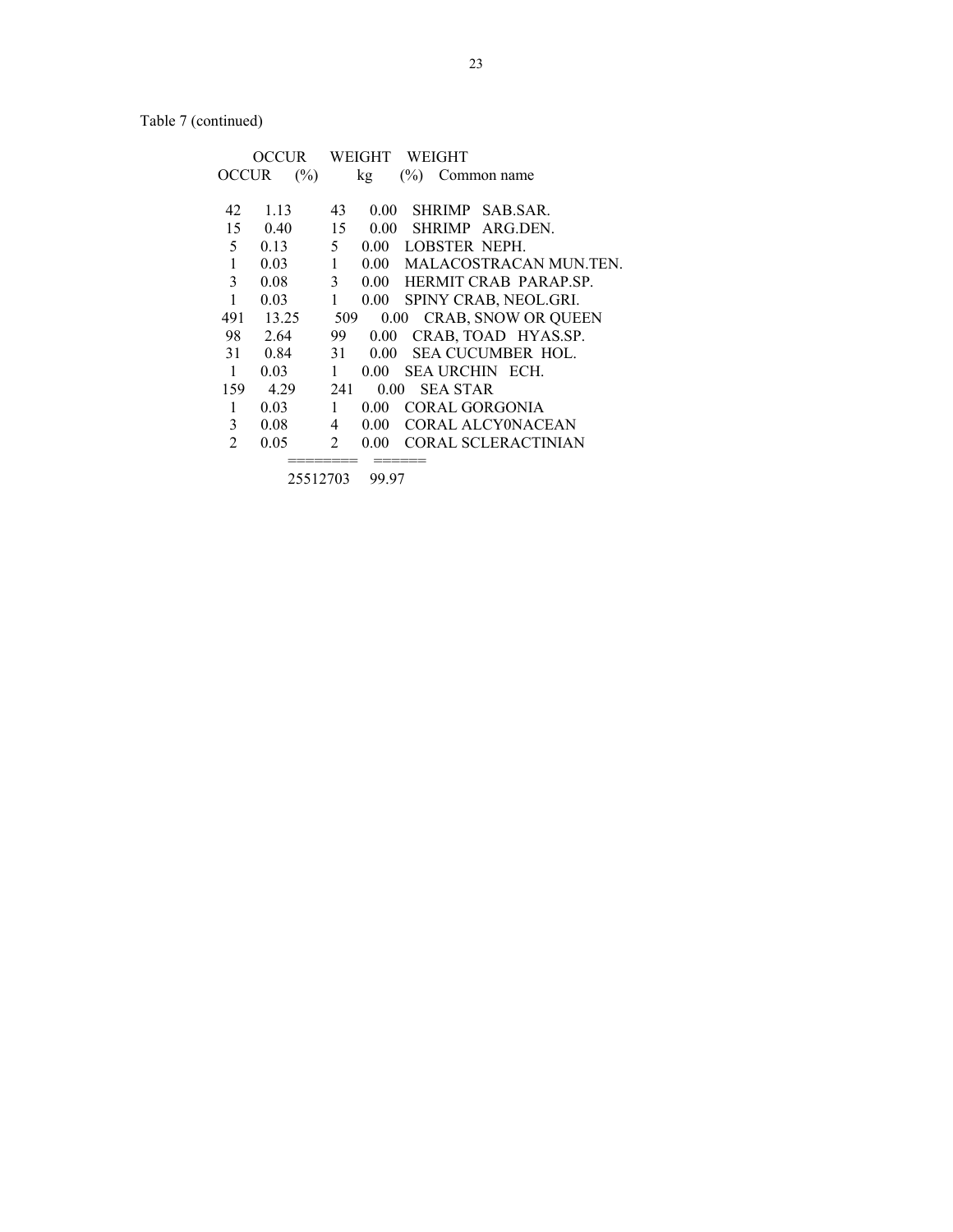Table 8. Hawke Channel + 3K (Shrimp Fishing Area 5) Canadian small vessel (<=500 t; LOA<100') bycatch over the period  $2004 - 05$  until 2007-08. Since 2003, the fishery management year changed from Jan. 1 – Dec. 31 to Apr. 1 – Mar. 31 of the next year. However, the dates on these tables indicate calendar years because the fishery takes place between April and December of each year. There is a target of 10% observer coverage on these vessels; however, as indicated by the correction factors, this target is not usually met (correction factor = logbook catch/observer catch).

|                                                                                                                                                                                                                                                              |                                                                                                                                                                                                                                                                                                                                                                                                                                      |                                                                                                                                                                                                                                                                                                                                                                                                                              |                                                                                                                                                                                                                                                                                                                                                                                                                                      | Atlantic cod                                                                                                                                                                                                                                                                                                                                                                                                                         |                                                                                                                                                                                                                                                                                                                                                                                                                                        |                                                                                                                                                                                                                                                                                                                                                                                                                                                                                |                                                                                                                                                                                                                                                                                                                                                                                                                                                   | American plaice                                                                                                                                                                                                                                                                                                                                                                                                                                                                     |                                                                                                                                                                                                                                                                                                                                                                                                                                                                                                                                               |
|--------------------------------------------------------------------------------------------------------------------------------------------------------------------------------------------------------------------------------------------------------------|--------------------------------------------------------------------------------------------------------------------------------------------------------------------------------------------------------------------------------------------------------------------------------------------------------------------------------------------------------------------------------------------------------------------------------------|------------------------------------------------------------------------------------------------------------------------------------------------------------------------------------------------------------------------------------------------------------------------------------------------------------------------------------------------------------------------------------------------------------------------------|--------------------------------------------------------------------------------------------------------------------------------------------------------------------------------------------------------------------------------------------------------------------------------------------------------------------------------------------------------------------------------------------------------------------------------------|--------------------------------------------------------------------------------------------------------------------------------------------------------------------------------------------------------------------------------------------------------------------------------------------------------------------------------------------------------------------------------------------------------------------------------------|----------------------------------------------------------------------------------------------------------------------------------------------------------------------------------------------------------------------------------------------------------------------------------------------------------------------------------------------------------------------------------------------------------------------------------------|--------------------------------------------------------------------------------------------------------------------------------------------------------------------------------------------------------------------------------------------------------------------------------------------------------------------------------------------------------------------------------------------------------------------------------------------------------------------------------|---------------------------------------------------------------------------------------------------------------------------------------------------------------------------------------------------------------------------------------------------------------------------------------------------------------------------------------------------------------------------------------------------------------------------------------------------|-------------------------------------------------------------------------------------------------------------------------------------------------------------------------------------------------------------------------------------------------------------------------------------------------------------------------------------------------------------------------------------------------------------------------------------------------------------------------------------|-----------------------------------------------------------------------------------------------------------------------------------------------------------------------------------------------------------------------------------------------------------------------------------------------------------------------------------------------------------------------------------------------------------------------------------------------------------------------------------------------------------------------------------------------|
| Observed shrimp catch (t)<br>Logbook shrimp catch (t)<br>correction factor<br>estimated bycatch (kg)<br>Bycatch (kg)/ (t) shrimp                                                                                                                             | Year                                                                                                                                                                                                                                                                                                                                                                                                                                 | 2004<br>1,524<br>53,316<br>34.99<br>1,574<br>0.03                                                                                                                                                                                                                                                                                                                                                                            | 2005<br>1,613<br>49,732<br>30.83<br>2,620<br>0.05                                                                                                                                                                                                                                                                                                                                                                                    | 2006<br>2,211<br>50,817<br>22.98<br>6,780<br>0.13                                                                                                                                                                                                                                                                                                                                                                                    | 2007<br>2,427<br>52,599<br>21.67<br>5,418<br>0.10                                                                                                                                                                                                                                                                                                                                                                                      | 2004<br>1,524<br>53,316<br>34.99<br>11,196<br>0.21                                                                                                                                                                                                                                                                                                                                                                                                                             | 2005<br>1,613<br>49,732<br>30.83<br>12,424<br>0.25                                                                                                                                                                                                                                                                                                                                                                                                | 2006<br>2,211<br>50.817<br>22.98<br>19,720<br>0.39                                                                                                                                                                                                                                                                                                                                                                                                                                  | 2007<br>2,427<br>52,599<br>21.67<br>19,330<br>0.37                                                                                                                                                                                                                                                                                                                                                                                                                                                                                            |
| total number of sets observed<br>number of sets with bycatch<br>freq. sets with 1Kg recorded<br>percent bycatch sets with 1Kg recorded<br>number sets with measurements<br>percent bycatch sets with measurements<br>Number of fish measured<br>total length |                                                                                                                                                                                                                                                                                                                                                                                                                                      | 929<br>44<br>43<br>97.73%<br>10<br>22.73%<br>16                                                                                                                                                                                                                                                                                                                                                                              | 893<br>81<br>80<br>98.77%<br>16<br>19.75%<br>57                                                                                                                                                                                                                                                                                                                                                                                      | 1177<br>209<br>183<br>87.56%<br>66<br>31.58%<br>1,811                                                                                                                                                                                                                                                                                                                                                                                | 1302<br>197<br>181<br>91.88%<br>50<br>25.38%<br>170                                                                                                                                                                                                                                                                                                                                                                                    | 929<br>281<br>254<br>90.39%<br>0.36%<br>38                                                                                                                                                                                                                                                                                                                                                                                                                                     | 893<br>303<br>217<br>71.62%<br>6<br>1.98%<br>38                                                                                                                                                                                                                                                                                                                                                                                                   | 1177<br>551<br>372<br>67.51%<br>17<br>3.09%<br>306                                                                                                                                                                                                                                                                                                                                                                                                                                  | 1302<br>639<br>194<br>30.36%<br>9<br>1.41%<br>89                                                                                                                                                                                                                                                                                                                                                                                                                                                                                              |
|                                                                                                                                                                                                                                                              | cm                                                                                                                                                                                                                                                                                                                                                                                                                                   |                                                                                                                                                                                                                                                                                                                                                                                                                              | estimated number at length                                                                                                                                                                                                                                                                                                                                                                                                           |                                                                                                                                                                                                                                                                                                                                                                                                                                      |                                                                                                                                                                                                                                                                                                                                                                                                                                        | estimated number at length                                                                                                                                                                                                                                                                                                                                                                                                                                                     |                                                                                                                                                                                                                                                                                                                                                                                                                                                   |                                                                                                                                                                                                                                                                                                                                                                                                                                                                                     |                                                                                                                                                                                                                                                                                                                                                                                                                                                                                                                                               |
|                                                                                                                                                                                                                                                              | $\mathbf{1}$<br>$\frac{2}{3}$<br>$\overline{4}$<br>5<br>6<br>7<br>8<br>9<br>10<br>11<br>12<br>13<br>14<br>15<br>16<br>17<br>18<br>19<br>20<br>21<br>22<br>23<br>24<br>25<br>26<br>27<br>28<br>29<br>30<br>31<br>32<br>33<br>34<br>35<br>36<br>37<br>38<br>39<br>40<br>41<br>42<br>43<br>44<br>45<br>46<br>47<br>48<br>49<br>50<br>51<br>52<br>53<br>54<br>55<br>56<br>57<br>58<br>59<br>60<br>61<br>62<br>63<br>64<br>65<br>66<br>67 | 0<br>0<br>0<br>0<br>0<br>0<br>0<br>0<br>0<br>0<br>0<br>$\mathbf 0$<br>0<br>0<br>572<br>143<br>286<br>429<br>143<br>572<br>0<br>0<br>143<br>0<br>0<br>0<br>0<br>0<br>$\mathbf 0$<br>0<br>0<br>0<br>0<br>0<br>0<br>0<br>0<br>0<br>0<br>0<br>0<br>0<br>0<br>0<br>0<br>0<br>$\mathbf 0$<br>0<br>$\mathbf 0$<br>$\mathbf 0$<br>0<br>0<br>0<br>0<br>0<br>$\Omega$<br>0<br>0<br>0<br>0<br>0<br>0<br>0<br>0<br>0<br>$\mathbf 0$<br>0 | 0<br>0<br>0<br>0<br>0<br>0<br>0<br>131<br>131<br>0<br>131<br>393<br>1,703<br>1,048<br>262<br>655<br>393<br>262<br>524<br>262<br>655<br>262<br>$\Omega$<br>131<br>0<br>$\mathbf 0$<br>131<br>0<br>0<br>0<br>0<br>0<br>0<br>0<br>0<br>0<br>0<br>$\mathbf 0$<br>0<br>$\mathbf 0$<br>$\mathbf 0$<br>0<br>0<br>131<br>0<br>0<br>0<br>0<br>0<br>0<br>0<br>0<br>131<br>0<br>131<br>n<br>0<br>0<br>0<br>0<br>0<br>0<br>0<br>0<br>0<br>0<br>0 | 0<br>0<br>0<br>0<br>0<br>0<br>0<br>0<br>103<br>257<br>2,003<br>3,750<br>3,390<br>2,311<br>3,852<br>4.520<br>11,865<br>14.896<br>16,591<br>14,331<br>8,372<br>3,852<br>1,490<br>616<br>205<br>257<br>51<br>51<br>103<br>154<br>0<br>0<br>0<br>0<br>0<br>0<br>0<br>$\mathbf 0$<br>0<br>0<br>0<br>0<br>0<br>0<br>0<br>0<br>0<br>0<br>0<br>0<br>0<br>0<br>0<br>0<br>0<br>$\Omega$<br>0<br>0<br>0<br>0<br>0<br>0<br>0<br>0<br>0<br>0<br>0 | O<br>0<br>0<br>0<br>0<br>$\mathbf 0$<br>$\mathbf 0$<br>0<br>0<br>$\mathbf 0$<br>613<br>204<br>409<br>1,022<br>409<br>920<br>1.533<br>2,760<br>2,658<br>3,067<br>2,147<br>1,227<br>102<br>204<br>0<br>0<br>0<br>0<br>0<br>0<br>0<br>0<br>0<br>0<br>0<br>0<br>0<br>0<br>0<br>0<br>0<br>0<br>0<br>0<br>0<br>0<br>0<br>0<br>0<br>0<br>0<br>0<br>0<br>0<br>0<br>$\Omega$<br>0<br>$\mathbf 0$<br>0<br>0<br>0<br>0<br>102<br>0<br>0<br>0<br>0 | 0<br>0<br>0<br>0<br>0<br>0<br>0<br>0<br>0<br>0<br>0<br>3,732<br>0<br>0<br>0<br>7,464<br>18,659<br>26,123<br>18,659<br>18,659<br>11,196<br>3,732<br>7,464<br>3.732<br>11,196<br>7,464<br>3,732<br>0<br>0<br>0<br>0<br>0<br>0<br>$\mathbf{0}$<br>$\mathbf{0}$<br>0<br>$\mathbf{0}$<br>$\mathbf{0}$<br>0<br>0<br>0<br>0<br>0<br>0<br>0<br>0<br>0<br>0<br>0<br>0<br>0<br>0<br>0<br>0<br>0<br>$\Omega$<br>$\begin{matrix}0\0\0\end{matrix}$<br>0<br>0<br>0<br>0<br>0<br>0<br>0<br>0 | 0<br>0<br>0<br>0<br>0<br>0<br>$\mathbf 0$<br>0<br>0<br>0<br>0<br>0<br>0<br>0<br>0<br>2,071<br>2.071<br>4,141<br>6,212<br>6,212<br>10,353<br>14,494<br>12,424<br>6,212<br>2,071<br>6,212<br>4,141<br>2,071<br>0<br>0<br>0<br>0<br>0<br>0<br>0<br>0<br>0<br>$\mathbf 0$<br>$\mathbf 0$<br>0<br>$\mathbf 0$<br>0<br>0<br>0<br>0<br>0<br>0<br>0<br>0<br>0<br>0<br>0<br>0<br>0<br>0<br>$\Omega$<br>0<br>0<br>0<br>0<br>0<br>0<br>0<br>0<br>0<br>0<br>0 | 0<br>0<br>$\overline{0}$<br>$\overline{0}$<br>$\overline{0}$<br>0<br>0<br>0<br>0<br>0<br>0<br>0<br>1,834<br>2,293<br>2,293<br>1,834<br>2,752<br>3,210<br>4,586<br>8,713<br>8,255<br>13,758<br>14,675<br>10,548<br>13,299<br>11,006<br>11,465<br>9,630<br>6,420<br>5,045<br>5,962<br>459<br>917<br>459<br>0<br>917<br>0<br>0<br>0<br>0<br>0<br>0<br>0<br>0<br>0<br>0<br>0<br>0<br>0<br>0<br>0<br>0<br>0<br>0<br>0<br>$\Omega$<br>0<br>0<br>0<br>0<br>0<br>0<br>0<br>0<br>0<br>0<br>0 | 0<br>0<br>0<br>0<br>0<br>0<br>0<br>0<br>0<br>0<br>0<br>1,487<br>5,948<br>1,487<br>8,922<br>1,487<br>1,487<br>2,974<br>4,461<br>5,948<br>10,409<br>4,461<br>7,435<br>8,922<br>10,409<br>10,409<br>16,356<br>7,435<br>4,461<br>5,948<br>2,974<br>2,974<br>1,487<br>2,974<br>0<br>1,487<br>0<br>0<br>0<br>0<br>0<br>0<br>0<br>0<br>0<br>0<br>0<br>0<br>0<br>0<br>0<br>$\overline{0}$<br>$\overline{0}$<br>$\overline{0}$<br>0<br>$\Omega$<br>0<br>$\begin{matrix} 0 \\ 0 \end{matrix}$<br>0<br>0<br>0<br>0<br>0<br>$\mathbf 0$<br>$\pmb{0}$<br>0 |
| Total                                                                                                                                                                                                                                                        |                                                                                                                                                                                                                                                                                                                                                                                                                                      | 2,290                                                                                                                                                                                                                                                                                                                                                                                                                        | 7,468                                                                                                                                                                                                                                                                                                                                                                                                                                | 93,020                                                                                                                                                                                                                                                                                                                                                                                                                               | 17,378                                                                                                                                                                                                                                                                                                                                                                                                                                 | 141,810                                                                                                                                                                                                                                                                                                                                                                                                                                                                        | 78,683                                                                                                                                                                                                                                                                                                                                                                                                                                            | 140,330                                                                                                                                                                                                                                                                                                                                                                                                                                                                             | 339<br>132                                                                                                                                                                                                                                                                                                                                                                                                                                                                                                                                    |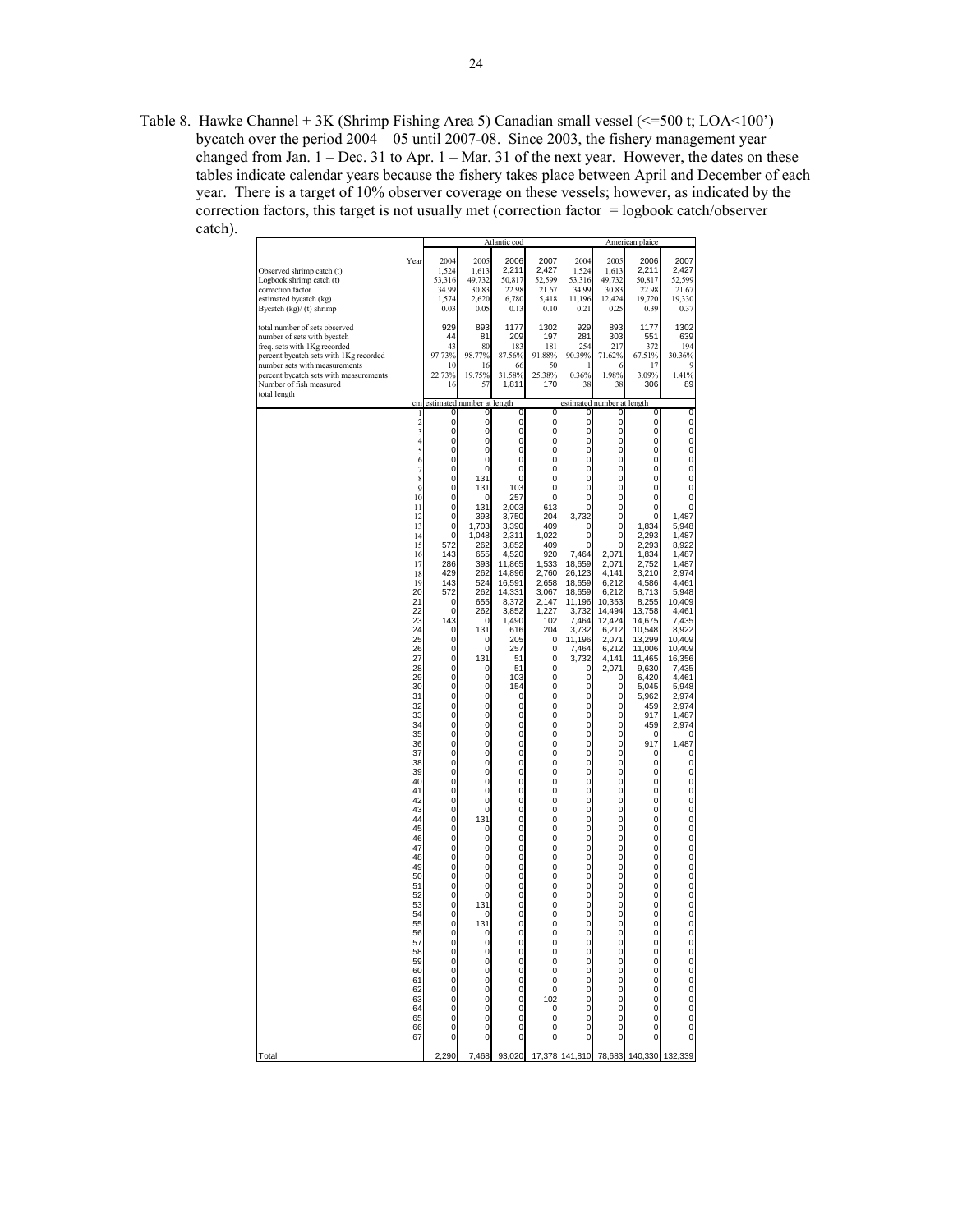| 2007<br>Year<br>2004<br>2005<br>2006<br>2004<br>2005<br>2006<br>Observed shrimp catch (t)<br>1,524<br>1,613<br>2,211<br>2,427<br>1,524<br>1,613<br>2,211<br>Logbook shrimp catch (t)<br>53,316<br>49,732<br>50,817<br>52,599<br>53,316<br>49,732<br>50,817<br>34.99<br>30.83<br>22.98<br>34.99<br>30.83<br>22.98<br>correction factor<br>21.67<br>estimated bycatch (kg)<br>151,874<br>190,885<br>236,198<br>129,635<br>72,071<br>111,997<br>120,524<br>Bycatch (kg)/ (t) shrimp<br>2.46<br>2.25<br>2.85<br>3.84<br>4.65<br>1.35<br>2.37<br>893<br>total number of sets observed<br>929<br>893<br>1177<br>1302<br>929<br>1177<br>979<br>number of sets with bycatch<br>861<br>819<br>1148<br>794<br>737<br>996<br>280<br>435<br>396<br>381<br>freq. sets with 1Kg recorded<br>264<br>201<br>321<br>percent bycatch sets with 1Kg recorded<br>24.54%<br>43.55%<br>30.66%<br>28.60%<br>37.89%<br>49.87%<br>38.25%<br>number sets with measurements<br>20<br>27<br>28<br>40<br>28<br>18<br>33<br>percent bycatch sets with measurements<br>3.14%<br>3.42%<br>4.09%<br>2.52%<br>2.44%<br>3.31%<br>2.44%<br>Number of fish measured<br>4,416<br>3,499<br>3,974<br>2,611<br>1,210<br>3,466<br>2,779<br>total length<br>estimated number at length<br>estimated number at length<br>cm<br>0<br>0<br>0<br>0<br>0<br>$\frac{2}{3}$<br>$\mathbf 0$<br>0<br>0<br>0<br>0<br>0<br>0<br>734<br>0<br>$\pmb{0}$<br>0<br>0<br>0<br>0<br>$\overline{\mathbf{4}}$<br>6,603<br>0<br>0<br>$\mathbf 0$<br>0<br>0<br>0<br>5<br>8,071<br>0<br>9,219<br>1,865<br>0<br>0<br>0<br>3,730<br>0<br>6<br>14,674<br>22,415<br>0<br>0<br>0<br>$\overline{7}$<br>4,560<br>36,086<br>0<br>54,817<br>37,305<br>0<br>0<br>8<br>0<br>188,768<br>31,706<br>65,105<br>125,905<br>0<br>0<br>9<br>$\mathbf 0$<br>306,725<br>93,265<br>48,498<br>120,309<br>2,229<br>0<br>10<br>$\mathbf 0$<br>3,038<br>382,442<br>150,106<br>113,123<br>78,341<br>11,888<br>11,888<br>377<br>33,423<br>11<br>754,822<br>257,019<br>252,526<br>108,558<br>12<br>779,537<br>504,048<br>146,236<br>17,832<br>5,053<br>130,652<br>305,774<br>13<br>613,849<br>544,014<br>45,251<br>807,529<br>183,541<br>21,547<br>350,430<br>551,212<br>1,062,387<br>807,163<br>188,950<br>141,898<br>565,144<br>14<br>46,809<br>339,930<br>765,379<br>740,575<br>334,253<br>75,043<br>316,075<br>576,285<br>15<br>244,403<br>570,136<br>763,525<br>440,013<br>101,048<br>402,411<br>415,249<br>16<br>17<br>143,385<br>342,357<br>523,332<br>430,873<br>72,071<br>265,700<br>265,354<br>112,569<br>171,416<br>105,597<br>101,280<br>314,185<br>213,571<br>39,379<br>18<br>19<br>41,821<br>58,486<br>192,867<br>122,361<br>28,234<br>22,378<br>38,486<br>20<br>29,233<br>33,435<br>11,006<br>46,836<br>59,315<br>23,601<br>19,243<br>21<br>2,935<br>9,392<br>18,709<br>16,974<br>53,496<br>30,973<br>18,230<br>22<br>8,304<br>75,786<br>71,764<br>21,269<br>1,140<br>933<br>0<br>23<br>734<br>6,597<br>75,786<br>143,075<br>36,461<br>0<br>24<br>0<br>1,140<br>2,798<br>69,842<br>71,212<br>49,627<br>$\Omega$<br>25<br>0<br>1,278<br>2,798<br>57,954<br>71,238<br>49,627<br>0<br>$\pmb{0}$<br>526<br>44,580<br>26<br>0<br>33,246<br>48,108<br>0 |
|--------------------------------------------------------------------------------------------------------------------------------------------------------------------------------------------------------------------------------------------------------------------------------------------------------------------------------------------------------------------------------------------------------------------------------------------------------------------------------------------------------------------------------------------------------------------------------------------------------------------------------------------------------------------------------------------------------------------------------------------------------------------------------------------------------------------------------------------------------------------------------------------------------------------------------------------------------------------------------------------------------------------------------------------------------------------------------------------------------------------------------------------------------------------------------------------------------------------------------------------------------------------------------------------------------------------------------------------------------------------------------------------------------------------------------------------------------------------------------------------------------------------------------------------------------------------------------------------------------------------------------------------------------------------------------------------------------------------------------------------------------------------------------------------------------------------------------------------------------------------------------------------------------------------------------------------------------------------------------------------------------------------------------------------------------------------------------------------------------------------------------------------------------------------------------------------------------------------------------------------------------------------------------------------------------------------------------------------------------------------------------------------------------------------------------------------------------------------------------------------------------------------------------------------------------------------------------------------------------------------------------------------------------------------------------------------------------------------------------------------------------------------------------------------------------------------------------------------------------------------------------------------------------------------------------------------------------------------------------------------------------------------------------------------------------------------------------------------------------------------------------------------------------------------|
|                                                                                                                                                                                                                                                                                                                                                                                                                                                                                                                                                                                                                                                                                                                                                                                                                                                                                                                                                                                                                                                                                                                                                                                                                                                                                                                                                                                                                                                                                                                                                                                                                                                                                                                                                                                                                                                                                                                                                                                                                                                                                                                                                                                                                                                                                                                                                                                                                                                                                                                                                                                                                                                                                                                                                                                                                                                                                                                                                                                                                                                                                                                                                                    |
|                                                                                                                                                                                                                                                                                                                                                                                                                                                                                                                                                                                                                                                                                                                                                                                                                                                                                                                                                                                                                                                                                                                                                                                                                                                                                                                                                                                                                                                                                                                                                                                                                                                                                                                                                                                                                                                                                                                                                                                                                                                                                                                                                                                                                                                                                                                                                                                                                                                                                                                                                                                                                                                                                                                                                                                                                                                                                                                                                                                                                                                                                                                                                                    |
|                                                                                                                                                                                                                                                                                                                                                                                                                                                                                                                                                                                                                                                                                                                                                                                                                                                                                                                                                                                                                                                                                                                                                                                                                                                                                                                                                                                                                                                                                                                                                                                                                                                                                                                                                                                                                                                                                                                                                                                                                                                                                                                                                                                                                                                                                                                                                                                                                                                                                                                                                                                                                                                                                                                                                                                                                                                                                                                                                                                                                                                                                                                                                                    |
| 27<br>0<br>0<br>0<br>23,033<br>21,403<br>48,615<br>0<br>0<br>28<br>0<br>16,346<br>$\mathbf{0}$<br>0<br>18,620<br>35,955<br>0<br>29<br>$\mathbf 0$<br>0<br>0<br>5,201<br>11,256<br>20,256<br>$\overline{0}$<br>30<br>$\mathbf 0$<br>0<br>8,916<br>6,804<br>0<br>15,192<br>0<br>31<br>1,140<br>0<br>0<br>2,972<br>5,581<br>10,635<br>$\mathbf 0$<br>32<br>0<br>0<br>2,972<br>377<br>9,115<br>0<br>$\mathbf 0$<br>33<br>0<br>0<br>0<br>620<br>1,013<br>0<br>$\begin{matrix} 0 \\ 0 \end{matrix}$<br>0<br>0<br>0<br>743<br>34<br>$\mathbf 0$<br>1,013<br>35<br>0<br>0<br>0<br>0<br>0<br>$\mathbf{0}$<br>0<br>1,013<br>36<br>0<br>0<br>0<br>0<br>$\mathbf{0}$<br>0<br>37<br>0<br>0<br>0<br>0<br>0<br>$\overline{0}$<br>0<br>$\mathbf 0$<br>0<br>$\overline{0}$<br>38<br>0<br>0<br>0<br>0<br>0<br>$\overline{0}$<br>39<br>0<br>0<br>$\mathbf{0}$<br>$\mathbf 0$<br>0<br>40<br>0<br>0<br>0<br>0<br>$\dot{\mathbf{0}}$<br>0<br>0<br>0<br>0<br>41<br>0<br>0<br>$\mathbf{0}$<br>$\mathbf 0$<br>0<br>$\mathbf 0$<br>0<br>0<br>42<br>0<br>$\overline{0}$<br>0<br>0<br>0<br>0<br>0<br>43<br>0<br>$\mathbf{0}$<br>0<br>44<br>0<br>0<br>0<br>0<br>0<br>$\overline{0}$<br>0<br>45<br>0<br>0<br>$\mathbf{0}$<br>0<br>0<br>0<br>$\overline{0}$<br>46<br>$\mathbf 0$<br>0<br>0<br>$\overline{0}$<br>0<br>$\ddot{o}$<br>$\mathbf{0}$<br>$\overline{0}$<br>47<br>0<br>0<br>$\mathbf 0$<br>0<br>18<br>O<br>49<br>0<br>0<br>0<br>0<br>0<br>0<br>0<br>0<br>50<br>0<br>0<br>0<br>0<br>0<br>0<br>$\overline{0}$<br>51<br>0<br>0<br>0<br>0<br>0<br>0<br>52<br>0<br>0<br>0<br>0<br>0<br>0<br>0<br>53<br>$\pmb{0}$<br>0<br>0<br>0<br>0<br>0<br>54<br>0<br>0<br>0<br>U<br>0<br>0<br>0<br>55<br>0<br>0<br>0<br>0<br>0<br>0<br>0<br>0<br>$\pmb{0}$<br>0<br>56<br>0<br>0<br>0<br>0<br>57<br>0<br>0<br>0<br>0<br>0<br>0<br>0<br>0<br>0<br>58<br>0<br>0<br>0<br>0<br>0<br>0<br>59<br>0<br>0<br>0<br>0<br>0<br>0<br>0<br>0<br>0<br>60<br>0<br>0<br>0<br>0<br>0<br>61<br>0<br>0<br>0<br>0<br>0<br>0<br>0<br>62<br>0<br>0<br>U<br>0<br>0<br>0<br>63<br>0<br>0<br>0<br>0<br>0<br>0<br>$\mathbf 0$<br>64<br>0<br>0<br>0<br>0<br>0<br>65<br>0<br>0<br>0<br>0<br>0<br>0                                                                                                                                                                                                                                                                                                                                                                                                                                                                                                                                                                                                                                                                                                                                                                                                                                                                                                                                                                                                                                      |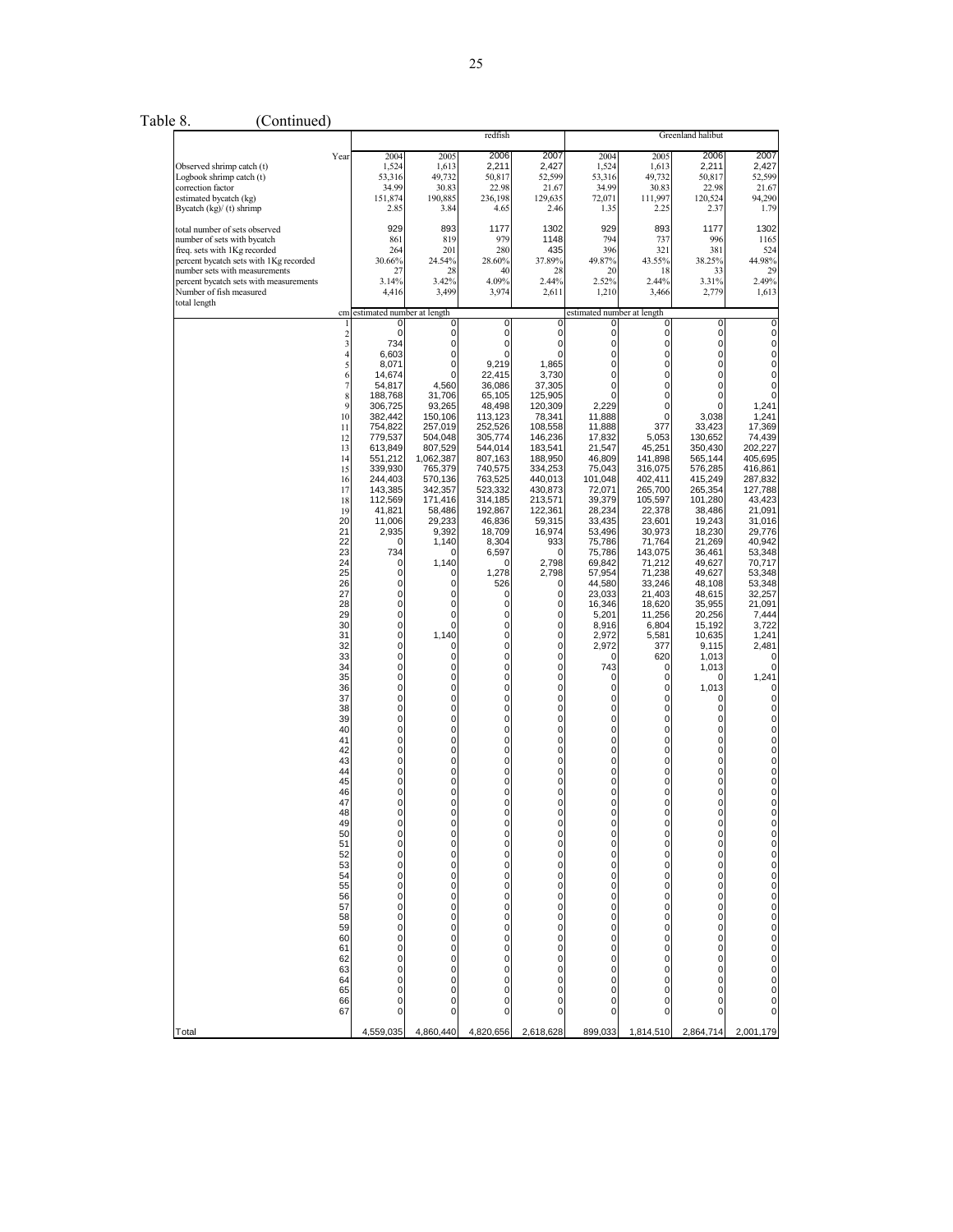| Year                                                                                                                                                                                                                                                                                                                                                                                                                | 2004<br>1,524<br>53,316<br>34.99<br>6,018<br>0.11                                                                                                                                                                                                                                                                                                                                                                                                                                                               | 2005<br>1,613<br>49,732<br>30.83<br>9,125<br>0.18                                                                                                                                                                                                                                                                                                                                                                                                                                                                                                                                                                                                                                                                                             | 2006<br>2,211<br>50,817<br>22.98<br>8,573<br>0.17                                                                                                                                                                                                                                                                                                                                                                                                                                                                                                                                                                                                                               | 2007<br>2,427<br>52,599<br>21.67<br>6,198<br>0.12                                                                                                                                                                                                                                                                                                                                                                                                                                                                                                                                                                                             | 2004<br>1,524<br>53,316<br>34.99<br>805<br>0.02                                                                                                                                                                                                                                                                                                                                                                                                                                                                                                                                                                                                                                                                                                                                                                                                                                                                                                                                                                                                                                            | 2005<br>1,613<br>49,732<br>30.83<br>740<br>0.01                                                                                                                                                                                                                                                                                                                                                                                                                                                                                                                                                                                                                                                                                 | 2006<br>2,211<br>50,817<br>22.98<br>437<br>0.01                                                                                                                                                                                                                                                                                                                                                                                                                                                                                                                                                                                                                                                                                                                                                                                                   | 2007<br>2,427<br>52,599<br>21.67<br>1,582<br>0.03                                                                                                                                                                                                                                                                                                                                                                                                                                                                                                                                                                                                                                                                                                                                                                                                                                                                                                                              | 2004<br>1,524<br>53,316<br>34.99<br>105<br>0.00                                                                                                                                                                                                                                                                                                                                                         | 2005<br>1,613<br>49,732<br>30.83<br>308<br>0.01                                                                                                                                                                                                                                                                                                                                                                                                                                                                                                                                                                                                                                                                                                                                                                                                                                                                                                                         | 2006<br>2,211<br>50,817<br>22.98<br>460<br>0.01                                                                                                                                                                                                                                                                                                                                                                                                                                                                                                                                                                                                                                                                                                                                                                                                                                                                                                                                                | 2007<br>2,427<br>52,599<br>21.67<br>1,062<br>0.02                                                                                                                                                                                                                                                                                                                                                                                                                                                                                                                                                                                                                                     |
|---------------------------------------------------------------------------------------------------------------------------------------------------------------------------------------------------------------------------------------------------------------------------------------------------------------------------------------------------------------------------------------------------------------------|-----------------------------------------------------------------------------------------------------------------------------------------------------------------------------------------------------------------------------------------------------------------------------------------------------------------------------------------------------------------------------------------------------------------------------------------------------------------------------------------------------------------|-----------------------------------------------------------------------------------------------------------------------------------------------------------------------------------------------------------------------------------------------------------------------------------------------------------------------------------------------------------------------------------------------------------------------------------------------------------------------------------------------------------------------------------------------------------------------------------------------------------------------------------------------------------------------------------------------------------------------------------------------|---------------------------------------------------------------------------------------------------------------------------------------------------------------------------------------------------------------------------------------------------------------------------------------------------------------------------------------------------------------------------------------------------------------------------------------------------------------------------------------------------------------------------------------------------------------------------------------------------------------------------------------------------------------------------------|-----------------------------------------------------------------------------------------------------------------------------------------------------------------------------------------------------------------------------------------------------------------------------------------------------------------------------------------------------------------------------------------------------------------------------------------------------------------------------------------------------------------------------------------------------------------------------------------------------------------------------------------------|--------------------------------------------------------------------------------------------------------------------------------------------------------------------------------------------------------------------------------------------------------------------------------------------------------------------------------------------------------------------------------------------------------------------------------------------------------------------------------------------------------------------------------------------------------------------------------------------------------------------------------------------------------------------------------------------------------------------------------------------------------------------------------------------------------------------------------------------------------------------------------------------------------------------------------------------------------------------------------------------------------------------------------------------------------------------------------------------|---------------------------------------------------------------------------------------------------------------------------------------------------------------------------------------------------------------------------------------------------------------------------------------------------------------------------------------------------------------------------------------------------------------------------------------------------------------------------------------------------------------------------------------------------------------------------------------------------------------------------------------------------------------------------------------------------------------------------------|---------------------------------------------------------------------------------------------------------------------------------------------------------------------------------------------------------------------------------------------------------------------------------------------------------------------------------------------------------------------------------------------------------------------------------------------------------------------------------------------------------------------------------------------------------------------------------------------------------------------------------------------------------------------------------------------------------------------------------------------------------------------------------------------------------------------------------------------------|--------------------------------------------------------------------------------------------------------------------------------------------------------------------------------------------------------------------------------------------------------------------------------------------------------------------------------------------------------------------------------------------------------------------------------------------------------------------------------------------------------------------------------------------------------------------------------------------------------------------------------------------------------------------------------------------------------------------------------------------------------------------------------------------------------------------------------------------------------------------------------------------------------------------------------------------------------------------------------|---------------------------------------------------------------------------------------------------------------------------------------------------------------------------------------------------------------------------------------------------------------------------------------------------------------------------------------------------------------------------------------------------------|-------------------------------------------------------------------------------------------------------------------------------------------------------------------------------------------------------------------------------------------------------------------------------------------------------------------------------------------------------------------------------------------------------------------------------------------------------------------------------------------------------------------------------------------------------------------------------------------------------------------------------------------------------------------------------------------------------------------------------------------------------------------------------------------------------------------------------------------------------------------------------------------------------------------------------------------------------------------------|------------------------------------------------------------------------------------------------------------------------------------------------------------------------------------------------------------------------------------------------------------------------------------------------------------------------------------------------------------------------------------------------------------------------------------------------------------------------------------------------------------------------------------------------------------------------------------------------------------------------------------------------------------------------------------------------------------------------------------------------------------------------------------------------------------------------------------------------------------------------------------------------------------------------------------------------------------------------------------------------|---------------------------------------------------------------------------------------------------------------------------------------------------------------------------------------------------------------------------------------------------------------------------------------------------------------------------------------------------------------------------------------------------------------------------------------------------------------------------------------------------------------------------------------------------------------------------------------------------------------------------------------------------------------------------------------|
|                                                                                                                                                                                                                                                                                                                                                                                                                     | 929<br>145<br>127<br>87.59%<br>22<br>15.17%<br>92                                                                                                                                                                                                                                                                                                                                                                                                                                                               | 893<br>254<br>228<br>89.76%<br>31<br>12.20%<br>397                                                                                                                                                                                                                                                                                                                                                                                                                                                                                                                                                                                                                                                                                            | 1177<br>318<br>283<br>88.99%<br>36<br>11.32%<br>709                                                                                                                                                                                                                                                                                                                                                                                                                                                                                                                                                                                                                             | 1302<br>221<br>187<br>84.62%<br>21<br>9.50%<br>136                                                                                                                                                                                                                                                                                                                                                                                                                                                                                                                                                                                            | 929<br>18<br>16<br>88.89%<br>27.78%                                                                                                                                                                                                                                                                                                                                                                                                                                                                                                                                                                                                                                                                                                                                                                                                                                                                                                                                                                                                                                                        | 893<br>20<br>19<br>95.00%<br>15.00%                                                                                                                                                                                                                                                                                                                                                                                                                                                                                                                                                                                                                                                                                             | 1177<br>19<br>19<br>100.00%<br>26.32%<br>6                                                                                                                                                                                                                                                                                                                                                                                                                                                                                                                                                                                                                                                                                                                                                                                                        | 1302<br>60<br>51<br>16<br>26.67%<br>18                                                                                                                                                                                                                                                                                                                                                                                                                                                                                                                                                                                                                                                                                                                                                                                                                                                                                                                                         | 929<br>3<br>3<br>100.00%<br>$0.00\%$                                                                                                                                                                                                                                                                                                                                                                    | 893<br>10<br>10<br>100.00%<br>70.00%                                                                                                                                                                                                                                                                                                                                                                                                                                                                                                                                                                                                                                                                                                                                                                                                                                                                                                                                    | 1177<br>19<br>18<br>94.74%<br>12<br>63.16%<br>19                                                                                                                                                                                                                                                                                                                                                                                                                                                                                                                                                                                                                                                                                                                                                                                                                                                                                                                                               | 1302<br>100.00%<br>$0.00\%$                                                                                                                                                                                                                                                                                                                                                                                                                                                                                                                                                                                                                                                           |
| cm                                                                                                                                                                                                                                                                                                                                                                                                                  |                                                                                                                                                                                                                                                                                                                                                                                                                                                                                                                 |                                                                                                                                                                                                                                                                                                                                                                                                                                                                                                                                                                                                                                                                                                                                               |                                                                                                                                                                                                                                                                                                                                                                                                                                                                                                                                                                                                                                                                                 |                                                                                                                                                                                                                                                                                                                                                                                                                                                                                                                                                                                                                                               |                                                                                                                                                                                                                                                                                                                                                                                                                                                                                                                                                                                                                                                                                                                                                                                                                                                                                                                                                                                                                                                                                            |                                                                                                                                                                                                                                                                                                                                                                                                                                                                                                                                                                                                                                                                                                                                 |                                                                                                                                                                                                                                                                                                                                                                                                                                                                                                                                                                                                                                                                                                                                                                                                                                                   |                                                                                                                                                                                                                                                                                                                                                                                                                                                                                                                                                                                                                                                                                                                                                                                                                                                                                                                                                                                |                                                                                                                                                                                                                                                                                                                                                                                                         |                                                                                                                                                                                                                                                                                                                                                                                                                                                                                                                                                                                                                                                                                                                                                                                                                                                                                                                                                                         |                                                                                                                                                                                                                                                                                                                                                                                                                                                                                                                                                                                                                                                                                                                                                                                                                                                                                                                                                                                                |                                                                                                                                                                                                                                                                                                                                                                                                                                                                                                                                                                                                                                                                                       |
| $\overline{\mathbf{c}}$<br>3<br>5<br>6<br>8<br>g<br>10<br>11<br>12<br>13<br>14<br>15<br>16<br>17<br>19<br>20<br>21<br>22<br>23<br>24<br>25<br>26<br>27<br>28<br>29<br>30<br>31<br>32<br>33<br>34<br>35<br>36<br>37<br>38<br>39<br>40<br>41<br>42<br>43<br>44<br>45<br>46<br>47<br>48<br>49<br>50<br>51<br>52<br>53<br>$\overline{54}$<br>55<br>56<br>57<br>58<br>59<br>60<br>61<br>62<br>63<br>64<br>65<br>66<br>67 | 0<br>0<br>0<br>0<br>0<br>$\Omega$<br>274<br>4,376<br>10,941<br>3,009<br>2,188<br>1,368<br>821<br>547<br>547<br>547<br>$\Omega$<br>274<br>274<br>0<br>$\mathbf 0$<br>$\mathbf 0$<br>0<br>0<br>0<br>$\mathbf 0$<br>0<br>0<br>0<br>0<br>0<br>0<br>$\mathbf 0$<br>0<br>0<br>0<br>0<br>0<br>0<br>0<br>0<br>0<br>0<br>$\mathbf 0$<br>0<br>$\mathbf 0$<br>$\mathbf 0$<br>$\mathbf 0$<br>$\mathbf 0$<br>$\mathbf 0$<br>0<br>$\mathbf 0$<br>0<br>0<br>$\mathbf 0$<br>$\mathbf 0$<br>0<br>0<br>0<br>0<br>0<br>0<br>0<br>0 | $\overline{0}$<br>$\mathbf 0$<br>$\mathbf 0$<br>$\mathbf 0$<br>$\mathbf{0}$<br>261<br>3,911<br>8,082<br>13,036<br>12,254<br>10,429<br>9,125<br>10,429<br>8,604<br>6,518<br>5,475<br>3,389<br>2,868<br>2,607<br>3,650<br>2,086<br>1,043<br>782<br>521<br>261<br>521<br>261<br>261<br>0<br>$\mathbf 0$<br>$\mathbf 0$<br>0<br>521<br>0<br>$\mathbf 0$<br>$\mathbf 0$<br>$\mathbf 0$<br>$\overline{0}$<br>$\mathbf 0$<br>$\mathbf 0$<br>$\mathbf 0$<br>$\mathbf 0$<br>$\mathbf 0$<br>$\Omega$<br>0<br>0<br>0<br>$\mathbf 0$<br>0<br>0<br>$\mathbf 0$<br>$\mathbf 0$<br>0<br>$\overline{0}$<br>0<br>0<br>$\mathbf 0$<br>0<br>$\mathbf 0$<br>$\mathbf 0$<br>$\mathbf 0$<br>$\mathbf 0$<br>$\overline{0}$<br>$\mathbf 0$<br>$\mathbf 0$<br>$\Omega$ | $\overline{0}$<br>$\overline{0}$<br>$\overline{0}$<br>226<br>1,128<br>7,896<br>25,718<br>31,133<br>15,341<br>10,603<br>11,280<br>5,866<br>10,152<br>6,091<br>6,317<br>8,347<br>7,896<br>3,384<br>2,933<br>1,579<br>2,481<br>677<br>$\overline{0}$<br>226<br>226<br>451<br>$\overline{0}$<br>$\overline{0}$<br>$\overline{0}$<br>0<br>$\overline{0}$<br>$\overline{0}$<br>$\overline{0}$<br>$\overline{0}$<br>0<br>$\overline{0}$<br>$\overline{0}$<br>$\overline{0}$<br>$\overline{0}$<br>0<br>0<br>0<br>0<br>$\overline{0}$<br>$\overline{0}$<br>0<br>0<br>$\overline{0}$<br>0<br>0<br>0<br>0<br>0<br>0<br>0<br>0<br>0<br>$\overline{0}$<br>0<br>0<br>$\overline{0}$<br>0<br>0 | $\mathbf 0$<br>$\overline{0}$<br>$\Omega$<br>1,771<br>2,361<br>2,656<br>4,427<br>2,951<br>12,101<br>5,903<br>1,771<br>1,181<br>295<br>590<br>885<br>$\Omega$<br>590<br>295<br>590<br>295<br>295<br>295<br>0<br>295<br>590<br>$\overline{0}$<br>0<br>0<br>$\Omega$<br>$\mathbf 0$<br>$\overline{0}$<br>$\overline{0}$<br>$\mathbf 0$<br>$\overline{0}$<br>$\overline{0}$<br>$\mathbf 0$<br>0<br>$\overline{0}$<br>$\mathbf 0$<br>0<br>$\Omega$<br>0<br>0<br>$\Omega$<br>$\overline{0}$<br>0<br>0<br>0<br>0<br>0<br>0<br>0<br>0<br>$\mathbf 0$<br>0<br>0<br>$\mathbf 0$<br>0<br>0<br>$\mathbf 0$<br>0<br>0<br>$\mathbf 0$<br>0<br>0<br>$\Omega$ | $\mathbf 0$<br>$\overline{0}$<br>$\overline{0}$<br>$\mathbf{0}$<br>$\overline{0}$<br>$\mathbf{0}$<br>$\mathbf 0$<br>$\overline{0}$<br>$\overline{0}$<br>$\overline{0}$<br>$\overline{0}$<br>161<br>483<br>161<br>$\mathbf 0$<br>$\overline{0}$<br>$\overline{0}$<br>$\overline{0}$<br>$\mathbf{0}$<br>$\overline{0}$<br>$\overline{0}$<br>$\mathbf 0$<br>$\mathbf 0$<br>$\mathbf{0}$<br>$\mathbf{0}$<br>$\overline{0}$<br>$\mathbf{0}$<br>$\overline{0}$<br>$\mathbf 0$<br>$\mathbf{0}$<br>$\mathbf{0}$<br>$\overline{0}$<br>$\overline{0}$<br>$\mathbf 0$<br>$\mathbf 0$<br>$\mathbf{0}$<br>$\mathbf{0}$<br>$\overline{0}$<br>$\mathbf{0}$<br>$\overline{0}$<br>$\mathbf 0$<br>$\mathbf 0$<br>$\mathbf 0$<br>$\Omega$<br>$\mathbf 0$<br>$\mathbf 0$<br>$\overline{0}$<br>$\mathbf 0$<br>$\mathbf 0$<br>$\mathbf{0}$<br>$\mathbf 0$<br>$\mathbf 0$<br>$\mathbf 0$<br>$\mathbf{0}$<br>$\mathbf 0$<br>$\mathbf 0$<br>$\begin{smallmatrix}0\0\end{smallmatrix}$<br>$\mathbf 0$<br>$\mathbf 0$<br>$\pmb{0}$<br>$\mathbf 0$<br>$\mathbf 0$<br>$\mathbf 0$<br>$\ddot{\mathbf{0}}$<br>$\mathbf 0$ | $\mathbf 0$<br>$\mathbf 0$<br>0<br>$\mathbf 0$<br>$\mathbf 0$<br>$\mathbf 0$<br>$\mathbf 0$<br>$\mathbf 0$<br>$\mathbf 0$<br>$\mathbf 0$<br>$\mathbf 0$<br>247<br>493<br>0<br>$\mathbf 0$<br>0<br>$\mathbf 0$<br>$\mathbf 0$<br>$\mathbf 0$<br>$\mathbf 0$<br>0<br>$\mathbf 0$<br>$\mathbf 0$<br>$\mathbf 0$<br>0<br>$\mathbf 0$<br>$\mathbf 0$<br>$\mathbf 0$<br>$\mathbf 0$<br>$\mathbf 0$<br>0<br>$\mathbf 0$<br>$\mathbf 0$<br>$\mathbf 0$<br>$\mathbf 0$<br>$\mathbf 0$<br>0<br>$\mathbf 0$<br>$\mathbf 0$<br>$\mathbf 0$<br>$\mathbf 0$<br>0<br>$\mathbf 0$<br>$\pmb{0}$<br>$\mathbf 0$<br>0<br>$\mathbf 0$<br>0<br>0<br>0<br>0<br>0<br>0<br>0<br>$\mathbf 0$<br>0<br>0<br>0<br>0<br>0<br>$\mathbf 0$<br>0<br>0<br>0<br>0 | $\mathsf{o}$<br>$\mathbf{0}$<br>$\overline{0}$<br>$\overline{0}$<br>$\overline{0}$<br>$\mathbf 0$<br>87<br>0<br>$\overline{0}$<br>$\overline{0}$<br>0<br>87<br>0<br>175<br>0<br>$\mathbf{0}$<br>$\pmb{0}$<br>0<br>175<br>0<br>$\mathbf{0}$<br>$\mathbf{0}$<br>$\mathbf{0}$<br>$\overline{0}$<br>$\overline{0}$<br>$\mathbf{0}$<br>$\overline{0}$<br>$\overline{0}$<br>$\mathbf{0}$<br>$\overline{0}$<br>$\overline{0}$<br>$\mathbf{0}$<br>$\mathbf{0}$<br>$\overline{0}$<br>$\mathbf{0}$<br>$\mathbf{0}$<br>$\overline{0}$<br>$\mathbf{0}$<br>0<br>$\mathbf{0}$<br>0<br>0<br>$\Omega$<br>$\bf{0}$<br>$\pmb{0}$<br>$\mathbf{0}$<br>$\mathbf 0$<br>0<br>$\pmb{0}$<br>$\mathbf 0$<br>$\pmb{0}$<br>$\pmb{0}$<br>$\mathbf 0$<br>0<br>$\pmb{0}$<br>$\pmb{0}$<br>$\pmb{0}$<br>$\pmb{0}$<br>$\mathbf 0$<br>0<br>$\mathbf 0$<br>0<br>0<br>$\mathbf 0$<br>0 | $\mathbf 0$<br>$\overline{0}$<br>$\overline{0}$<br>$\overline{0}$<br>$\overline{0}$<br>$\mathbf 0$<br>99<br>$\overline{0}$<br>$\overline{0}$<br>99<br>$\overline{0}$<br>$\mathbf 0$<br>593<br>395<br>99<br>$\mathbf{0}$<br>297<br>99<br>$\mathbf{0}$<br>99<br>$\mathbf 0$<br>$\overline{0}$<br>$\overline{0}$<br>$\overline{0}$<br>$\overline{0}$<br>$\mathbf 0$<br>$\mathbf 0$<br>$\overline{0}$<br>$\mathbf 0$<br>$\mathbf 0$<br>$\overline{0}$<br>$\mathbf 0$<br>$\mathbf 0$<br>$\mathbf 0$<br>$\overline{0}$<br>$\mathbf 0$<br>$\mathbf 0$<br>$\overline{0}$<br>$\mathbf 0$<br>$\mathbf 0$<br>$\overline{0}$<br>$\mathbf 0$<br>$\mathbf 0$<br>$\Omega$<br>$\mathbf 0$<br>$\pmb{0}$<br>$\pmb{0}$<br>$\mathbf 0$<br>$\pmb{0}$<br>$\pmb{0}$<br>$\mathbf 0$<br>$\pmb{0}$<br>$\pmb{0}$<br>$\mathbf 0$<br>$\pmb{0}$<br>$\mathbf 0$<br>$\mathbf 0$<br>$\pmb{0}$<br>$\pmb{0}$<br>$\mathbf 0$<br>$\mathbf 0$<br>$\pmb{0}$<br>$\mathbf 0$<br>$\mathbf 0$<br>$\pmb{0}$<br>$\mathbf 0$ | $\mathbf 0$<br>0<br>0<br>0<br>0<br>0<br>0<br>0<br>0<br>0<br>0<br>0<br>0<br>0<br>0<br>0<br>$\mathbf 0$<br>0<br>0<br>0<br>0<br>0<br>$\mathbf 0$<br>0<br>0<br>$\mathbf 0$<br>0<br>0<br>$\mathbf 0$<br>0<br>0<br>0<br>0<br>0<br>$\mathbf 0$<br>0<br>0<br>0<br>0<br>0<br>0<br>0<br>0<br>$\mathbf 0$<br>0<br>0<br>0<br>0<br>0<br>0<br>0<br>0<br>0<br>0<br>0<br>0<br>0<br>0<br>0<br>0<br>0<br>0<br>0<br>0<br>0 | $\overline{0}$<br>$\overline{0}$<br>$\overline{0}$<br>$\overline{0}$<br>44<br>$\overline{0}$<br>$\Omega$<br>176<br>88<br>$\overline{0}$<br>$\overline{0}$<br>$\overline{0}$<br>0<br>$\overline{0}$<br>$\mathbf{0}$<br>$\mathbf{0}$<br>$\overline{0}$<br>0<br>$\mathbf{0}$<br>$\overline{0}$<br>0<br>$\mathbf{0}$<br>$\overline{0}$<br>$\overline{0}$<br>$\mathbf{0}$<br>$\overline{0}$<br>$\overline{0}$<br>$\mathbf{0}$<br>$\overline{0}$<br>$\overline{0}$<br>$\mathbf{0}$<br>$\overline{0}$<br>$\overline{0}$<br>$\mathbf 0$<br>$\overline{0}$<br>$\overline{0}$<br>$\overline{0}$<br>$\overline{0}$<br>$\overline{0}$<br>$\mathbf 0$<br>$\overline{0}$<br>$\overline{0}$<br>0<br>0<br>$\begin{matrix} 0 \\ 0 \end{matrix}$<br>$\mathbf{0}$<br>$\mathbf 0$<br>$\mathbf 0$<br>$\overline{0}$<br>$\mathbf 0$<br>0<br>$\overline{0}$<br>$\mathbf 0$<br>0<br>$\overline{0}$<br>$\mathbf 0$<br>0<br>0<br>0<br>0<br>$\overline{0}$<br>$\mathbf 0$<br>0<br>$\mathbf 0$<br>0 | $\overline{0}$<br>$\overline{0}$<br>$\overline{0}$<br>$\Omega$<br>$\Omega$<br>230<br>153<br>77<br>77<br>115<br>77<br>$\overline{0}$<br>$\overline{0}$<br>$\overline{0}$<br>$\overline{0}$<br>$\overline{0}$<br>$\overline{0}$<br>$\overline{0}$<br>$\overline{0}$<br>$\Omega$<br>$\overline{0}$<br>$\overline{0}$<br>$\overline{0}$<br>$\overline{0}$<br>$\overline{0}$<br>$\overline{0}$<br>$\overline{0}$<br>$\overline{0}$<br>$\overline{0}$<br>$\overline{0}$<br>$\overline{0}$<br>$\overline{0}$<br>$\overline{0}$<br>$\overline{0}$<br>$\overline{0}$<br>$\overline{0}$<br>$\Omega$<br>$\Omega$<br>$\overline{0}$<br>$\overline{0}$<br>$\overline{0}$<br>$\overline{0}$<br>$\overline{0}$<br>$\overline{0}$<br>$\overline{0}$<br>$\overline{0}$<br>$\overline{0}$<br>$\overline{0}$<br>$\overline{0}$<br>0<br>0<br>$\overline{0}$<br>$\mathbf 0$<br>$\overline{0}$<br>$\overline{0}$<br>0<br>0<br>$\overline{0}$<br>$\mathbf 0$<br>$\overline{0}$<br>$\Omega$<br>0<br>0<br>$\Omega$<br>0 | 0<br>$\mathsf{o}$<br>$\pmb{0}$<br>$_{0}^{0}$<br>$\mathsf{O}\xspace$<br>$\mathsf{O}\xspace$<br>$\pmb{0}$<br>$\begin{smallmatrix}0\\0\\0\end{smallmatrix}$<br>$\pmb{0}$<br>$\begin{matrix} 0 \\ 0 \\ 0 \end{matrix}$<br>$\begin{smallmatrix}0\0\0\end{smallmatrix}$<br>$\begin{matrix} 0 \\ 0 \\ 0 \end{matrix}$<br>$\begin{matrix} 0 \\ 0 \\ 0 \end{matrix}$<br>$\pmb{0}$<br>$\begin{smallmatrix} 0\\0 \end{smallmatrix}$<br>$\mathsf{O}\xspace$<br>$\begin{matrix} 0 \\ 0 \end{matrix}$<br>$\pmb{0}$<br>$\begin{smallmatrix}0\\0\\0\end{smallmatrix}$<br>$\mathsf{O}\xspace$<br>00000<br>0<br>0<br>$\mathsf{O}\xspace$<br>$\mathsf{O}\xspace$<br>0<br>$\Omega$<br>0000000000000000000 |
|                                                                                                                                                                                                                                                                                                                                                                                                                     |                                                                                                                                                                                                                                                                                                                                                                                                                                                                                                                 |                                                                                                                                                                                                                                                                                                                                                                                                                                                                                                                                                                                                                                                                                                                                               |                                                                                                                                                                                                                                                                                                                                                                                                                                                                                                                                                                                                                                                                                 | 40,138                                                                                                                                                                                                                                                                                                                                                                                                                                                                                                                                                                                                                                        | 805                                                                                                                                                                                                                                                                                                                                                                                                                                                                                                                                                                                                                                                                                                                                                                                                                                                                                                                                                                                                                                                                                        | 740                                                                                                                                                                                                                                                                                                                                                                                                                                                                                                                                                                                                                                                                                                                             | 524                                                                                                                                                                                                                                                                                                                                                                                                                                                                                                                                                                                                                                                                                                                                                                                                                                               | 1,780                                                                                                                                                                                                                                                                                                                                                                                                                                                                                                                                                                                                                                                                                                                                                                                                                                                                                                                                                                          | 0                                                                                                                                                                                                                                                                                                                                                                                                       | 308                                                                                                                                                                                                                                                                                                                                                                                                                                                                                                                                                                                                                                                                                                                                                                                                                                                                                                                                                                     | 728                                                                                                                                                                                                                                                                                                                                                                                                                                                                                                                                                                                                                                                                                                                                                                                                                                                                                                                                                                                            | $\mathbf 0$                                                                                                                                                                                                                                                                                                                                                                                                                                                                                                                                                                                                                                                                           |
|                                                                                                                                                                                                                                                                                                                                                                                                                     | 18                                                                                                                                                                                                                                                                                                                                                                                                                                                                                                              |                                                                                                                                                                                                                                                                                                                                                                                                                                                                                                                                                                                                                                                                                                                                               | 0                                                                                                                                                                                                                                                                                                                                                                                                                                                                                                                                                                                                                                                                               | Striped Wolffish<br>estimated number at length<br>$\overline{0}$<br>$\overline{0}$<br>$\overline{0}$<br>$\overline{0}$<br>25,164 106,893 159,949                                                                                                                                                                                                                                                                                                                                                                                                                                                                                              | 0                                                                                                                                                                                                                                                                                                                                                                                                                                                                                                                                                                                                                                                                                                                                                                                                                                                                                                                                                                                                                                                                                          | 0                                                                                                                                                                                                                                                                                                                                                                                                                                                                                                                                                                                                                                                                                                                               | 0                                                                                                                                                                                                                                                                                                                                                                                                                                                                                                                                                                                                                                                                                                                                                                                                                                                 | Spotted Wolffish<br>estimated number at length<br>$\begin{matrix} 0 \\ 0 \end{matrix}$                                                                                                                                                                                                                                                                                                                                                                                                                                                                                                                                                                                                                                                                                                                                                                                                                                                                                         | 0                                                                                                                                                                                                                                                                                                                                                                                                       | (continued)<br>85.00%<br>0                                                                                                                                                                                                                                                                                                                                                                                                                                                                                                                                                                                                                                                                                                                                                                                                                                                                                                                                              |                                                                                                                                                                                                                                                                                                                                                                                                                                                                                                                                                                                                                                                                                                                                                                                                                                                                                                                                                                                                | <b>Broadhead Wolffish</b><br>estimated number at length<br>O                                                                                                                                                                                                                                                                                                                                                                                                                                                                                                                                                                                                                          |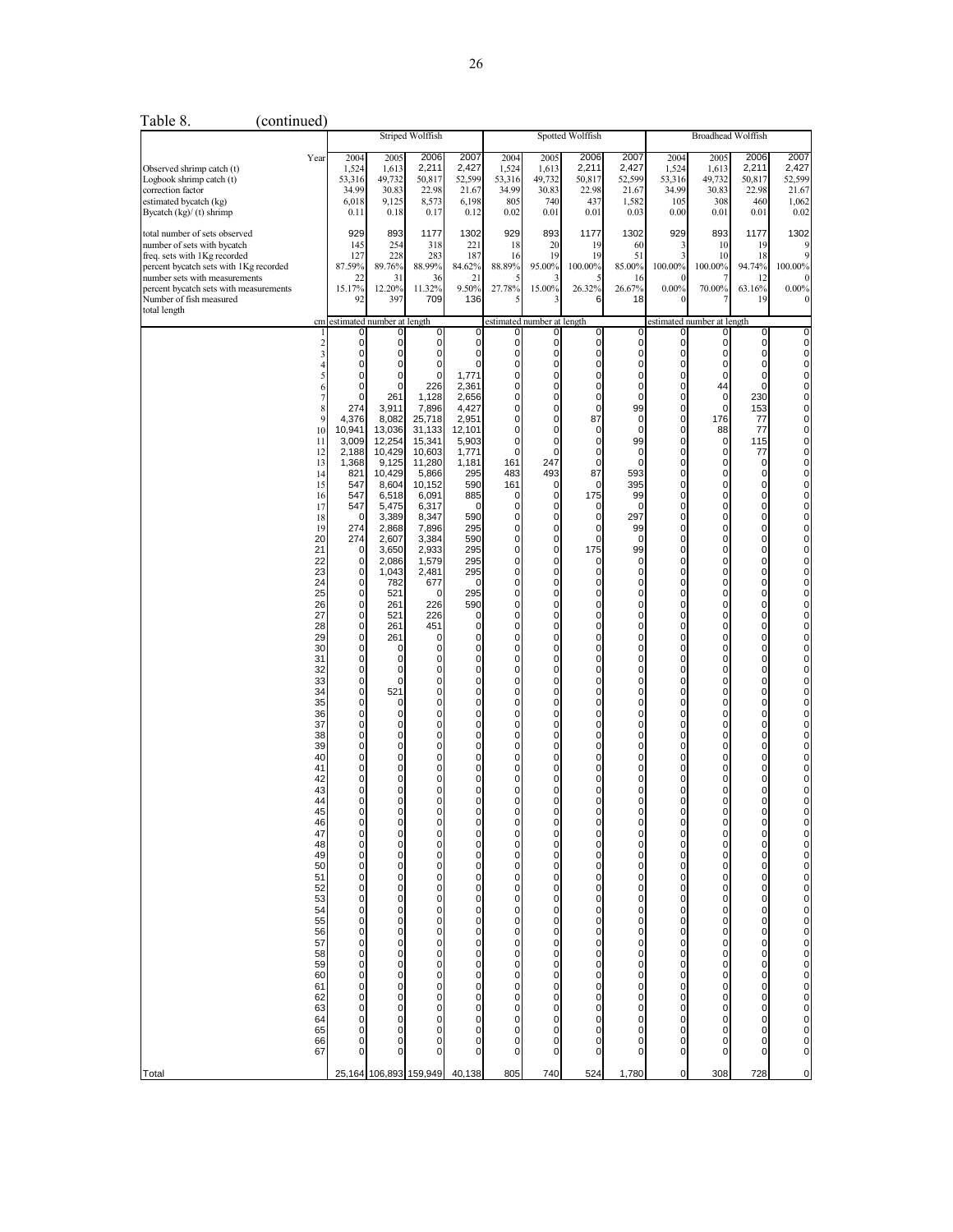Table 9. A summary of the bycatch species taken by the small vessel fleet fishing for shrimp in Hawke Channel  $+ 3K$  (SFA 6), over the management year  $2007 - 2008$ .

number of species in bycatch  $=$  67 OCCUR WEIGHT WEIGHT OCCUR (%) kg (%) Common name 262 20.12 494 0.02 SKATES (NS) 105 8.06 128 0.01 HERRING,ATLANTIC 669 51.38 3411 0.14 CAPELIN 1 0.08 1 0.00 HATCHETFISHES (NS) 1 0.08 1 0.00 VIPERFISHES (NS) 22 1.69 22 0.00 DAGGERTOOTHFISHES (NS) 418 32.10 1677 0.07 LANTERNFISHES (NS) 141 10.83 167 0.01 BARRACUDINAS (NS) 1 0.08 1 0.00 EELS,CONGER 1 0.08 1 0.00 EELS,SNIPE (NS) 1 0.08 1 0.00 BILLFISH 1 0.08 1 0.00 COD(NS) GADUS SP. 197 15.13 250 0.01 COD,ATLANTIC 2 0.15 2 0.00 HADDOCK 1 0.08 1 0.00 POLLOCK 36 2.76 37 0.00 HAKE,LONGFIN 6 0.46 6 0.00 HAKE,WHITE (COMMON) 1 0.08 1 0.00 HAKE,SILVER 3 0.23 3 0.00 HAKE (NS) MER.SP. 160 12.29 797 0.03 COD,ARCTIC 15 1.15 15 0.00 THREEBEARD ROCKLING (N 7 0.54 7 0.00 CUSK 18 1.38 18 0.00 FOURBEARD ROCKLING 20 1.54 25 0.00 GRENADIERS (NS) 6 0.46 6 0.00 GRENADIERS (NS) 27 2.07 27 0.00 GRENADIER,ROUGHHEAD 24 1.84 24 0.00 MARLIN SPIKE (COMMON) 1 0.08 1 0.00 BLACK SWALLOWER 179 13.75 210 0.01 SAND LANCES (NS) 26 2.00 49 0.00 WOLFFISH,BROADHEAD 221 16.97 286 0.01 WOLFFISH,STRIPED 60 4.61 73 0.00 WOLFFISH,SPOTTED 3 0.23 3 0.00 FOURLINE SNAKEBLENNY 305 23.43 533 0.02 BLENNIES (NS) 41 3.15 54 0.00 WRYMOUTH 868 66.67 1747 0.07 EELPOUT (NS) 1167 89.63 5982 0.24 REDFISH (NS) SEB.SP. 131 10.06 131 0.01 SCULPINS (NS)<br>110 8.45 123 0.01 HOOKEAR SCUI 110 8.45 123 0.01 HOOKEAR SCULPIN (NS) 175 13.44 283 0.01 MAILED SCULPINS (NS) 58 4.45 58 0.00 SCULPIN, RIBBED (HORNE 6 0.46 6 0.00 SCULPIN,DEEP SEA 509 39.09 657 0.03 ALLIGATORFISH (NS) 13 1.00 13 0.00 SEASNAILS (NS) 639 49.08 892 0.04 AMERICAN PLAICE 92 7.07 96 0.00 WITCH FLOUNDER 29 2.23 37 0.00 YELLOWTAIL FLOUNDER 1183 90.86 4351 0.18 GREENLAND HALIBUT 3 0.23 3 0.00 FLOUNDER,SMOOTH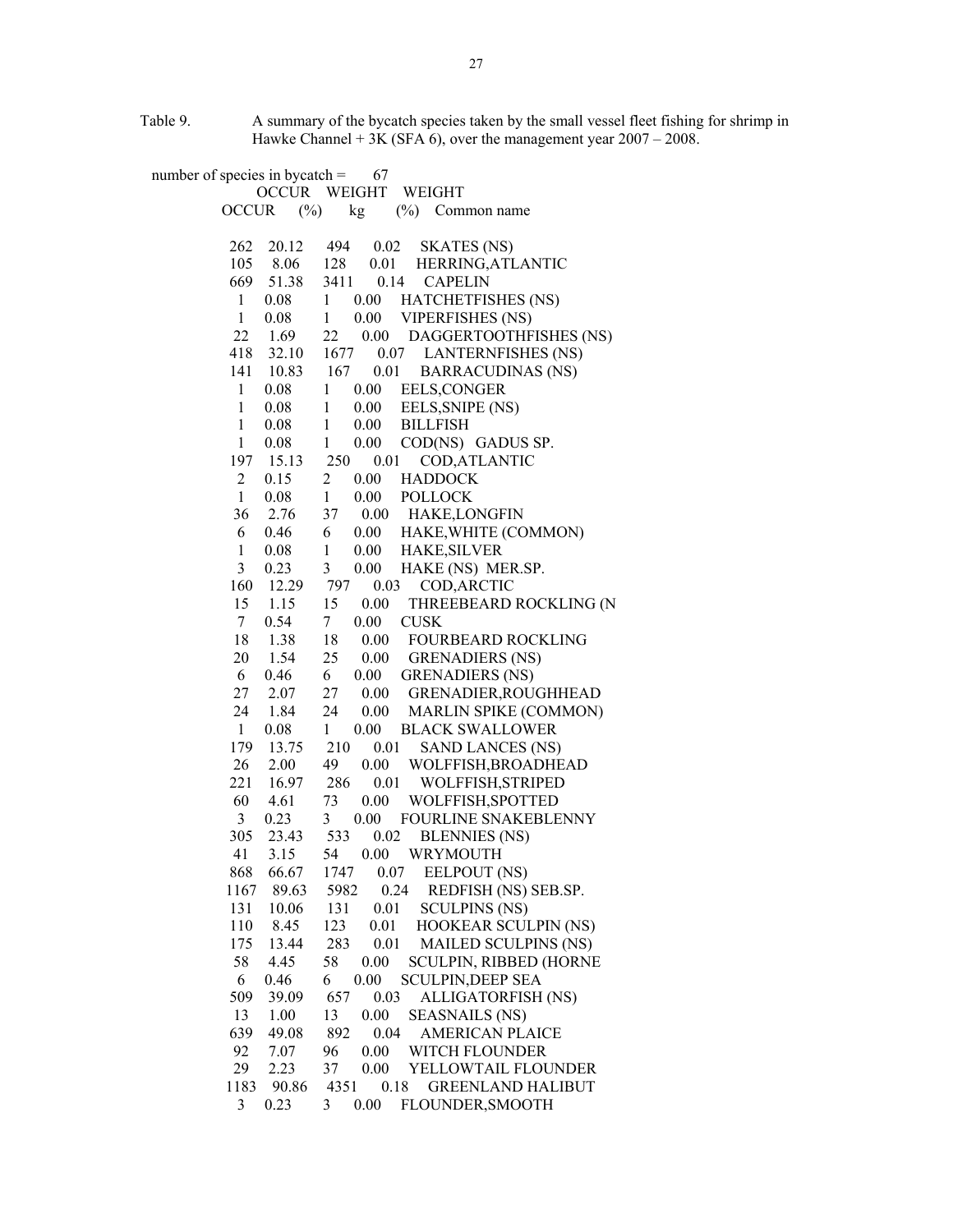Table 9 (Continued)

|                | OCCUR-             |                |          | WEIGHT WEIGHT      |                           |
|----------------|--------------------|----------------|----------|--------------------|---------------------------|
| <b>OCCUR</b>   | $(\%)$             |                | kg       | $(\%)$ Common name |                           |
| 2              | 0.15               | 2              | 0.00     |                    | FLOUNDER, WINTER          |
| 4              | 0.31               | 4              | $0.00\,$ |                    | UNIDENTIFIED FISH         |
| 1              | 0.08               | $\mathbf{1}$   | $0.00\,$ |                    | <b>SCALLOP, ICELANDIC</b> |
|                | 303 23.27          | 364            |          |                    | 0.01 CEPHALOPOD (NS)      |
| $\overline{2}$ | 0.15               | 2              | 0.00     |                    | <b>OCTOPUS OCTOPODA</b>   |
|                | 31 2.38            | 31             | 0.00     | SHRIMP NATA.       |                           |
|                | 28 2.15            | 29             | 0.00     |                    | SHRIMP SERG.ARC.          |
| $\mathfrak{Z}$ | 0.23               | 3 <sup>7</sup> |          | 0.00 SHRIMP PASIP. |                           |
| 6              | 0.46               | 6              |          |                    | 0.00 SHRIMP PASIP.MUL.    |
| 1              | 0.08               | $\mathbf{1}$   | 0.00     |                    | SHRIMP SPIRO.SP.          |
|                | 1296 99.54 2427177 |                |          | 99.05              | SHRIMP PAND.BOR.          |
| 13             | 1.00               | 13             | $0.00\,$ |                    | SHRIMP PAND.MON.          |
|                | 32 2.46            | 32             | $0.00\,$ |                    | SHRIMP SAB.SP.            |
|                | 54 4.15            | 74             |          |                    | 0.00 CRAB, SNOW OR QUEEN  |
| 8              | 0.61               | 8              | $0.00\,$ |                    | CRAB, TOAD HYAS.SP.       |
| $\overline{2}$ | 0.15               | $\overline{2}$ | $0.00\,$ |                    | <b>SEA URCHIN ECH.</b>    |
| 59             | 4.53               | 59             | 0.00     | <b>SEA STAR</b>    |                           |
| 1              | 0.08               | 1              | $0.00\,$ |                    | <b>CORAL ALCYONACEAN</b>  |
|                |                    |                |          |                    |                           |

2450521 99.98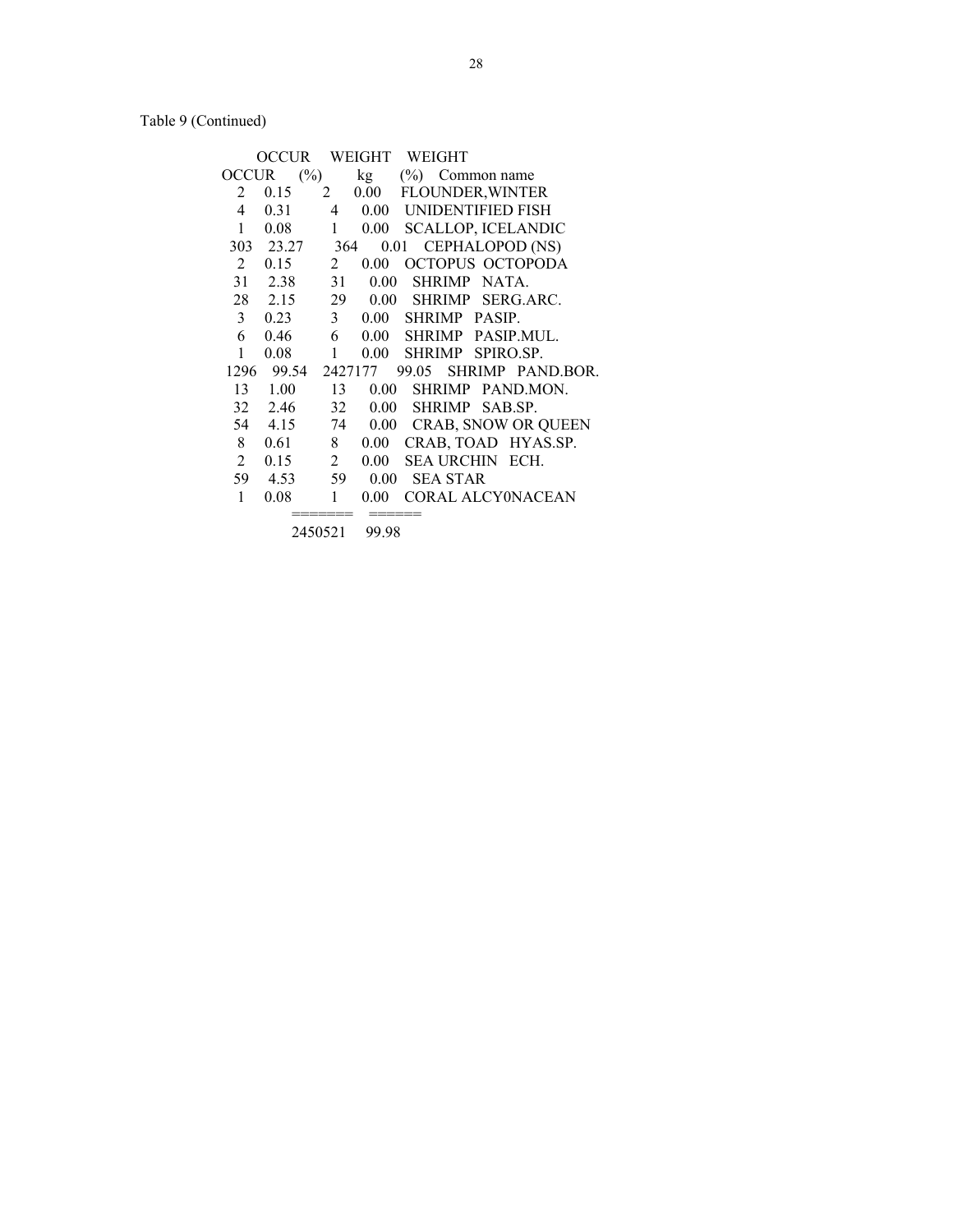Table 10. NAFO Division 3L (Shrimp Fishing Area 7) Canadian large vessel (>500 t) bycatch over the period 2004 - 2007. As with all NAFO straddling shrimp stocks, this unit is managed on a calendar year basis  $(Jan 1 - Dec. 31)$ . All trips on large shrimp fishing vessels must have an observer therefore the correction factor (logbook catch/observer catch) is always close to 1. Please note that if the observer catch is greater than the logbook catch, the correction factor is 1.

|                                                              | Year                    | 2004            | 2005                       | 2006                    | 2007                    | 2004            | 2005                       | 2006            | 2007            |
|--------------------------------------------------------------|-------------------------|-----------------|----------------------------|-------------------------|-------------------------|-----------------|----------------------------|-----------------|-----------------|
| Observed shrimp catch (t)                                    |                         | 4,397           | 4,423                      | 5,968                   | 6,168                   | 4,397           | 4,423                      | 5,968           | 6,168           |
| Logbook shrimp catch (t)<br>correction factor                |                         | 4,036<br>1.0000 | 4,039<br>1.0000            | 6,016<br>1.0080         | 5,743<br>1.0000         | 4,036<br>1.0000 | 4,039<br>1.0000            | 6,016<br>1.0080 | 5,743<br>1.0000 |
| estimated bycatch (kg)                                       |                         | 89              | 66                         | 90                      | 76                      | 898             | 768                        | 2.337           | 2,326           |
| Bycatch (kg)/ (t) shrimp                                     |                         | 0.02            | 0.01                       | 0.01                    | 0.01                    | 0.20            | 0.17                       | 0.39            | 0.41            |
|                                                              |                         |                 |                            |                         |                         |                 |                            |                 |                 |
| total number of sets observed<br>number of sets with bycatch |                         | 757<br>83       | 775<br>56                  | 960<br>72               | 1,076<br>74             | 757<br>461      | 775<br>449                 | 960<br>643      | 1,076<br>647    |
| freq. sets with 1Kg recorded                                 |                         | 77              | 50                         | 62                      | 70                      | 265             | 275                        | 306             | 329             |
| percent bycatch sets with 1Kg recorded                       |                         | 92.77%          | 89.29%                     | 86.11%                  | 94.59%                  | 57.48%          | 61.25%                     | 47.59%          | 50.85%          |
| number sets with measurements                                |                         | 15              | 6                          | 40                      | 41                      | 8               | 2                          | 18              | 20              |
| percent bycatch sets with measurements                       |                         | 18.07%          | 10.71%                     | 55.56%                  | 55.41%                  | 1.74%           | 0.45%                      | 2.80%           | 3.09%           |
| number of fish measured                                      |                         | 25              | 12                         | 102                     | 63                      | 383             | 87                         | 881             | 546             |
| total length                                                 | cm                      |                 | estimated number at length |                         |                         |                 | estimated number at length |                 |                 |
|                                                              |                         |                 |                            |                         |                         |                 |                            |                 |                 |
|                                                              | 1                       | $\mathbf 0$     | 0                          | 0                       | 0                       | 0               | 0                          | $\mathbf 0$     | O               |
|                                                              | $\overline{\mathbf{c}}$ | 0               | 0                          | 0                       | 0                       | 0               | 0                          | $\mathbf 0$     | 0               |
|                                                              | 3                       | 0               | 0                          | 0                       | 0                       | 0               | 0                          | $\circ$         | 0               |
|                                                              |                         | 0               | 0                          | 0                       | 0                       | 0               | 0                          | $\circ$         | 0               |
|                                                              | 4                       |                 |                            |                         |                         |                 |                            |                 |                 |
|                                                              | 5                       | 0               | $\overline{0}$             | $\overline{0}$          | $\mathbf{0}$            | $\mathbf 0$     | 0                          | $\overline{0}$  | O               |
|                                                              | 6                       | 0               | o                          | o                       | 0                       | $\mathbf 0$     | $\overline{0}$             | $\circ$         | 0               |
|                                                              | $\overline{7}$          | 0               | 0                          | 0                       | 0                       | 0               | 0                          | $\overline{0}$  | 0               |
|                                                              |                         |                 |                            |                         |                         |                 |                            |                 |                 |
|                                                              | 8                       | 0               | 0                          | 0                       | 0                       | 0               | 0                          | $\overline{0}$  | 0               |
|                                                              | 9                       | 0               | 0                          | $\overline{0}$          | $\mathbf{0}$            | $\mathbf 0$     | $\overline{0}$             | $\mathbf 0$     | 27              |
|                                                              | 10                      | 0               | $\overline{0}$             | $\overline{0}$          | $\mathbf{0}$            | $\mathbf 0$     | 0                          | 48              | 164             |
|                                                              |                         |                 |                            |                         |                         |                 |                            |                 |                 |
|                                                              | 11                      | 0               | 0                          | 0                       | 0                       | 28              | 0                          | 72              | 27              |
|                                                              | 12                      | 0               | 0                          | $\overline{\mathbf{c}}$ | 0                       | 0               | 0                          | 72              | O               |
|                                                              | 13                      | 0               | 0                          | 0                       | 0                       | 56              | 0                          | 72              | 274             |
|                                                              |                         |                 |                            |                         |                         |                 |                            |                 |                 |
|                                                              | 14                      | 0               | $\overline{0}$             | $\overline{0}$          | $\mathbf{0}$            | 112             | 0                          | 48              | 376             |
|                                                              | 15                      | 0               | 11                         | $\overline{0}$          | $\mathbf{0}$            | 449             | 77                         | 120             | 493             |
|                                                              | 16                      | 0               | 0                          | 5                       | 3                       | 814             | $\pmb{0}$                  | 367             | 813             |
|                                                              | 17                      | 0               | 0                          | 7                       | 0                       | 1,235           | 77                         | 578             | 554             |
|                                                              |                         |                 |                            |                         |                         |                 |                            |                 |                 |
|                                                              | 18                      | 6               | 0                          | 20                      | 1                       | 1,347           | 384                        | 921             | 430             |
|                                                              | 19                      | 12              | 11                         | 25                      | 3                       | 1,123           | 307                        | 1,036           | 488             |
|                                                              | 20                      | $\mathbf 0$     | 22                         | 25                      | 7                       | 1,515           | 922                        | 1,891           | 1,481           |
|                                                              |                         |                 |                            |                         |                         |                 |                            |                 |                 |
|                                                              | 21                      | 12              | 11                         | 45                      | 12                      | 1,094           | 1,382                      | 2,565           | 1,646           |
|                                                              | 22                      | 6               | 11                         | 32                      | 18                      | 870             | 1,382                      | 2,066           | 877             |
|                                                              | 23                      | 24              | 22                         | 29                      | 3                       | 1,123           | 1,459                      | 1,512           | 1,003           |
|                                                              |                         |                 |                            |                         |                         |                 |                            |                 |                 |
|                                                              | 24                      | 12              | 11                         | 5                       | 4                       | 449             | 768                        | 1,728           | 783             |
|                                                              | 25                      | 30              | 11                         | 9                       | 10                      | 421             | 384                        | 1,897           | 963             |
|                                                              | 26                      | 12              | 0                          | $\overline{\mathbf{c}}$ | 3                       | 589             | 384                        | 1,861           | 1,042           |
|                                                              |                         |                 |                            |                         |                         |                 |                            |                 |                 |
|                                                              | 27                      | 12              | 0                          | 7                       | 4                       | 365             | 384                        | 1,331           | 1,350           |
|                                                              | 28                      | 12              | 11                         | $\overline{a}$          | 1                       | 309             | 461                        | 903             | 892             |
|                                                              | 29                      | $\mathbf 0$     | 0                          | $\overline{a}$          | $\overline{a}$          | 281             | 77                         | 687             | 745             |
|                                                              | 30                      | 6               | $\overline{0}$             | 5                       | 0                       | 112             | 0                          | 578             | 325             |
|                                                              |                         |                 |                            |                         |                         |                 |                            |                 |                 |
|                                                              | 31                      | 6               | 11                         | 0                       | 0                       | 112             | 154                        | 361             | 342             |
|                                                              | 32                      | 0               | 0                          | 0                       | $\overline{a}$          | 28              | 0                          | 199             | 331             |
|                                                              | 33                      | 0               | $\overline{0}$             | $\overline{0}$          | $\mathbf{0}$            | 56              | 0                          | 169             | 397             |
|                                                              |                         |                 |                            |                         |                         |                 |                            |                 |                 |
|                                                              | 34                      | 0               | 0                          | 0                       | 0                       | 56              | 0                          | 151             | 137             |
|                                                              | 35                      | 0               | 0                          | 0                       | 0                       | 56              | 0                          | 120             | 434             |
|                                                              | 36                      | 0               | 0                          | 0                       | $\overline{c}$          | 0               | 0                          | 24              | 55              |
|                                                              |                         |                 |                            | $\overline{\mathbf{c}}$ | $\overline{\mathbf{c}}$ |                 |                            |                 |                 |
|                                                              | 37                      | 0               | 0                          |                         |                         | 0               | 0                          | 0               | 55              |
|                                                              | 38                      | 0               | $\overline{0}$             | $\overline{0}$          | $\mathbf{0}$            | $\mathbf 0$     | 0                          | 24              | 55              |
|                                                              | 39                      | O               | 0                          | $\overline{\mathbf{c}}$ | 0                       | 0               | $\overline{0}$             | $\mathbf 0$     | 82              |
|                                                              | 40                      | 0               | 0                          | 0                       | 0                       | 0               | 0                          | $\overline{0}$  | 27              |
|                                                              |                         |                 |                            |                         |                         |                 |                            |                 |                 |
|                                                              | 41                      | 0               | 0                          | 0                       | $\overline{\mathbf{c}}$ | 0               | 0                          | 24              | 0               |
|                                                              | 42                      | 0               | 0                          | $\overline{\mathbf{c}}$ | $\overline{\mathbf{c}}$ | 0               | 0                          | $\pmb{0}$       | 0               |
|                                                              | 43                      | 0               | $\overline{0}$             | $\overline{a}$          | $\overline{a}$          | $\mathbf 0$     | 0                          | $\mathbf{0}$    | O               |
|                                                              | 44                      | 0               | 0                          | 0                       | 0                       | 0               | 0                          | $\circ$         | O               |
|                                                              |                         |                 |                            |                         |                         |                 |                            |                 |                 |
|                                                              | 45                      | 0               | 0                          | 0                       | 0                       | 0               | 0                          | $\overline{0}$  | O               |
|                                                              | 46                      | 0               | O                          | 0                       | 0                       | 0               | 0                          | o               | O               |
|                                                              | 47                      | 0               | $\overline{0}$             | $\overline{0}$          | $\overline{a}$          | $\mathbf 0$     | $\overline{0}$             | $\mathbf 0$     | $\overline{0}$  |
|                                                              | 48                      | 0               | 0                          | 0                       | 0                       | 0               | 0                          |                 | 27              |
|                                                              |                         |                 |                            |                         |                         |                 |                            | 0               |                 |
|                                                              | 49                      | 0               | 0                          | 0                       | 0                       | 0               | 0                          | $\circ$         | O               |
|                                                              | 50                      | 0               | 0                          | $\mathbf{0}$            | 0                       | 0               | 0                          | $\circ$         | 0               |
|                                                              | 51                      | 0               | 0                          | 0                       | 0                       | 0               | 0                          | $\overline{0}$  | 0               |
|                                                              |                         |                 |                            |                         |                         |                 |                            |                 |                 |
|                                                              | 52                      | $\mathbf 0$     | 0                          | 0                       | $\mathbf 0$             | 0               | $\overline{0}$             | $\overline{0}$  | o               |
|                                                              | 53                      | 0               | 0                          | 0                       | 0                       | 0               | 0                          | $\circ$         | $\circ$         |
|                                                              | 54                      | $\pmb{0}$       | 0                          | o                       | O                       | 0               | 0                          | $\circ$         | o               |
|                                                              | 55                      | 0               | o                          | o                       | $\overline{c}$          | 0               | 0                          | $\circ$         | o               |
|                                                              |                         |                 |                            |                         |                         |                 |                            |                 |                 |
|                                                              | 56                      | 0               | 0                          | 0                       | 0                       | 0               | 0                          | $\overline{0}$  | 0               |
|                                                              | 57                      | $\mathbf 0$     | 0                          | 0                       | 0                       | 0               | 0                          | $\overline{0}$  | O               |
|                                                              |                         |                 | 0                          | 0                       | $\mathbf 0$             | 0               | 0                          | $\circ$         | o               |
|                                                              |                         |                 |                            |                         |                         |                 |                            |                 |                 |
|                                                              | 58                      | 0               |                            |                         |                         |                 |                            |                 |                 |
|                                                              | 59                      | 0               | 0                          | 0                       | 0                       | 0               | 0                          | $\circ$         | o               |
|                                                              | 60                      | 0               | 0                          | 0                       | 0                       | 0               | 0                          | $\overline{0}$  | 0               |
|                                                              |                         |                 |                            |                         |                         |                 |                            |                 |                 |
|                                                              | 61                      | 0               | 0                          | 0                       | 0                       | 0               | 0                          | $\overline{0}$  | O               |
|                                                              | 62                      | $\mathbf 0$     | 0                          | 0                       | $\mathbf 0$             | 0               | 0                          | $\overline{0}$  | 0               |
|                                                              | 63                      | 0               | $\mathbf{0}$               | 0                       | 0                       | $\mathbf 0$     | 0                          | $\mathbf{0}$    | O               |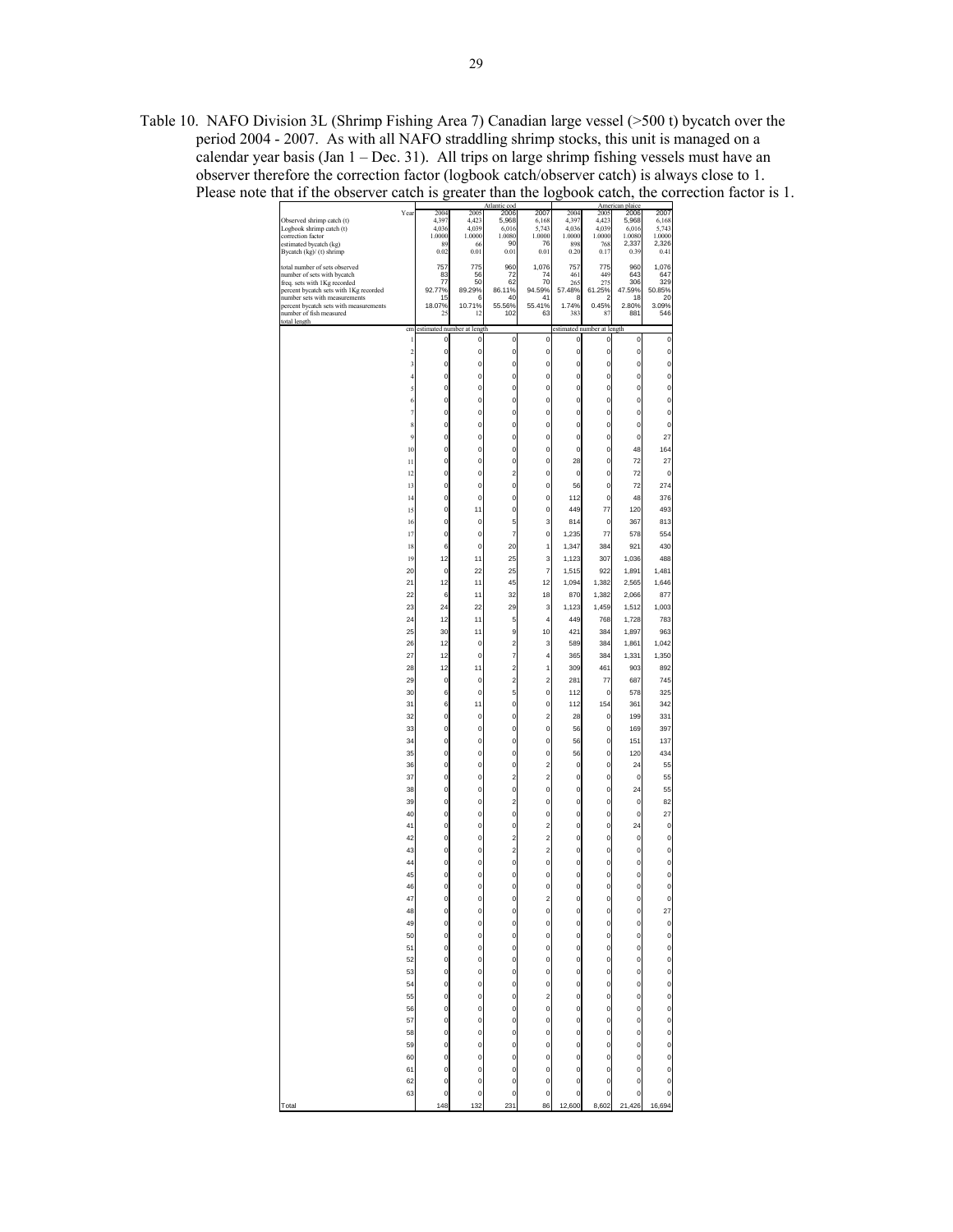Table 10. (Continued)

|                                        |                         |                            | redfish     |           |             |                            | Greenland halibut |             |         |
|----------------------------------------|-------------------------|----------------------------|-------------|-----------|-------------|----------------------------|-------------------|-------------|---------|
|                                        | Year                    | 2004                       | 2005        | 2006      | 2007        | 2004                       | 2005              | 2006        | 2007    |
| Observed shrimp catch (t)              |                         | 4,397                      | 4,423       | 5,968     | 6,168       | 4,397                      | 4,423             | 5,968       | 6,168   |
| Logbook shrimp catch (t)               |                         | 4,036                      | 4,039       | 6,016     | 5.743       | 4,036                      | 4,039             | 6,016       | 5,743   |
| correction factor                      |                         | 1.0000                     | 1.0000      | 1.0080    | 1.0000      | 1.0000                     | 1.0000            | 1.0080      | 1.0000  |
| estimated bycatch (kg)                 |                         | 2,315                      | 3,340       | 2,075     | 2.771       | 9,162                      | 7,094             | 6,568       | 9,345   |
| Bycatch (kg)/ (t) shrimp               |                         | 0.53                       | 0.76        | 0.35      | 0.48        | 2.08                       | 1.60              | 1.09        | 1.63    |
| total number of sets observed          |                         | 757                        | 775         | 960       | 1,076       | 757                        | 775               | 960         | 1,076   |
| number of sets with bycatch            |                         | 595                        | 631         | 768       | 812         | 725                        | 764               | 934         | 1,047   |
| freq. sets with 1Kg recorded           |                         | 237                        | 112         | 329       | 98          | 59                         | 46                | 131         | 152     |
| percent bycatch sets with 1Kg recorded |                         | 39.83%                     | 17.75%      | 42.84%    | 12.07%      | 8.14%                      | 6.02%             | 14.03%      | 14.52%  |
| number sets with measurements          |                         | З                          | 11          | 9         | 20          | 24                         | 14                | 24          | 30      |
| percent bycatch sets with measurements |                         | 0.50%                      | 1.74%       | 1.17%     | 2.46%       | 3.31%                      | 1.83%             | 2.57%       | 2.87%   |
| number of fish measured                |                         | 312                        | 1,667       | 571       | 1,908       | 4,014                      | 2,218             | 2,413       | 2,739   |
| total length                           |                         |                            |             |           |             |                            |                   |             |         |
|                                        | cm                      | estimated number at length |             |           |             | estimated number at length |                   |             |         |
|                                        | 1                       | 0                          | 0           | $\pmb{0}$ | 0           | 0                          | 0                 | $\mathbf 0$ | 0       |
|                                        | $\overline{\mathbf{c}}$ | $\mathbf 0$                | $\pmb{0}$   | 0         | $\pmb{0}$   | 0                          | 0                 | O           | 0       |
|                                        |                         |                            |             |           |             |                            |                   |             |         |
|                                        | 3                       | $\mathbf 0$                | 0           | 0         | $\mathbf 0$ | 0                          | 0                 | 0           | 0       |
|                                        | 4                       | $\mathbf 0$                | 0           | 0         | $\mathbf 0$ | 0                          | 0                 | O           | 0       |
|                                        | 5                       | $\mathbf{0}$               | 0           | 0         | 54          | O                          | 0                 | 0           | 0       |
|                                        |                         |                            |             |           |             |                            |                   |             |         |
|                                        | 6                       | $\mathbf 0$                | $\mathbf 0$ | 399       | 372         | 0                          | 0                 | O           | 0       |
|                                        | $\overline{7}$          | $\mathbf 0$                | $\mathbf 0$ | 559       | 628         | $\mathbf 0$                | 0                 | 0           | 0       |
|                                        |                         |                            |             |           |             |                            |                   |             |         |
|                                        | 8                       | 122                        | 173         | 878       | 1,679       | 17                         | 0                 | O           | 0       |
|                                        | $\overline{9}$          | 244                        | 495         | 1,118     | 4,561       | 31                         | 0                 | 514         | 548     |
|                                        | 10                      | 609                        | 891         | 4,470     | 7,438       | 189                        | $\pmb{0}$         | 1,709       | 204     |
|                                        |                         |                            |             |           |             |                            |                   |             |         |
|                                        | 11                      | 853                        | 2,250       | 7,610     | 4,602       | 1,281                      | 376               | 3,374       | 140     |
|                                        | 12                      | 4,143                      | 3,673       | 6,359     | 1,266       | 1,982                      | 394               | 5,443       | 677     |
|                                        | 13                      | 7,189                      | 6,455       | 9,100     | 3,464       | 1,019                      | 680               | 5,990       | 2,632   |
|                                        |                         |                            |             |           |             |                            |                   |             |         |
|                                        | 14                      | 7,798                      | 6,840       | 10,031    | 6,091       | 846                        | 525               | 3,522       | 3,157   |
|                                        | 15                      | 9,747                      | 3,810       | 9,632     | 8,028       | 958                        | 797               | 1,815       | 5,455   |
|                                        | 16                      | 11,209                     | 3,617       | 6,546     | 5,083       | 1,550                      | 613               | 963         | 9,127   |
|                                        |                         |                            |             |           |             |                            |                   |             |         |
|                                        | 17                      | 6,336                      | 3,246       | 2,767     | 4,257       | 2,828                      | 1,356             | 1,774       | 16,092  |
|                                        | 18                      | 2,437                      | 4,447       | 2,102     | 3,950       | 7,275                      | 2,594             | 3,575       | 17,390  |
|                                        | 19                      | 1,218                      | 3,680       | 639       | 3,135       | 12,884                     | 3,950             | 5,430       | 15,178  |
|                                        |                         |                            |             |           |             |                            |                   |             |         |
|                                        | 20                      | 487                        | 3,820       | 0         | 1,549       | 16,297                     | 6,956             | 4,518       | 10,720  |
|                                        | 21                      | 487                        | 3,159       | 0         | 1,782       | 15,680                     | 8,757             | 4,486       | 6,583   |
|                                        |                         |                            |             |           |             | 9.678                      |                   |             |         |
|                                        | 22                      | 0                          | 1,941       | 0         | 706         |                            | 8,148             | 4,024       | 4,522   |
|                                        | 23                      | $\mathbf 0$                | 1,448       | 80        | 272         | 6,809                      | 4,998             | 6,115       | 2,758   |
|                                        | 24                      | $\mathbf 0$                | 378         | 0         | 54          | 4,769                      | 4,198             | 6.129       | 1,268   |
|                                        |                         |                            |             |           |             |                            |                   |             |         |
|                                        | 25                      | $\mathbf 0$                | 222         | 0         | 82          | 2,870                      | 2,801             | 4,257       | 1,187   |
|                                        | 26                      | $\mathbf 0$                | 25          | 0         | 54          | 1,978                      | 2,150             | 3,010       | 440     |
|                                        | 27                      | $\mathbf 0$                | $\pmb{0}$   | 0         | $\pmb{0}$   | 2,598                      | 2,327             | 1,479       | 939     |
|                                        |                         |                            |             |           |             |                            |                   |             |         |
|                                        | 28                      | $\mathbf 0$                | $\mathbf 0$ | 0         | $\mathbf 0$ | 2,345                      | 2,564             | 663         | 937     |
|                                        | 29                      | $\mathbf 0$                | 25          | 0         | 0           | 2,692                      | 2,905             | 815         | 1,514   |
|                                        | 30                      | $\mathbf 0$                | $\mathbf 0$ | 0         | $\mathbf 0$ | 2,102                      | 2,482             | 1,041       | 1,693   |
|                                        |                         |                            |             |           |             |                            |                   |             |         |
|                                        | 31                      | $\mathbf 0$                | 0           | 0         | 0           | 1,417                      | 2,217             | 760         | 1,553   |
|                                        | 32                      | $\mathbf 0$                | 0           | 0         | $\mathbf 0$ | 1,139                      | 1,129             | 994         | 842     |
|                                        | 33                      | $\mathbf 0$                | 0           | 0         | 0           | 443                        | 920               | 516         | 427     |
|                                        |                         |                            |             |           |             |                            |                   |             |         |
|                                        | 34                      | $\mathbf 0$                | 0           | 0         | $\mathbf 0$ | 156                        | 911               | 551         | 449     |
|                                        | 35                      | $\mathbf 0$                | 0           | 0         | $\pmb{0}$   | 89                         | 664               | 242         | 338     |
|                                        | 36                      | $\mathbf 0$                | 0           | 0         | $\mathbf 0$ | 135                        | 294               | 140         | 451     |
|                                        |                         |                            |             |           |             |                            |                   |             |         |
|                                        | 37                      | $\mathbf 0$                | 0           | 0         | 0           | 26                         | 232               | 314         | 403     |
|                                        | 38                      | $\mathbf 0$                | 0           | 0         | 0           | 26                         | 179               | 186         | 499     |
|                                        | 39                      | $\mathbf{0}$               | 0           | 0         | $\mathbf 0$ | 0                          | 166               | 56          | 258     |
|                                        |                         |                            |             |           |             |                            |                   |             |         |
|                                        | 40                      | $\mathbf 0$                | 0           | 0         | $\pmb{0}$   | 0                          | 53                | 168         | 338     |
|                                        | 41                      | $\mathbf 0$                | 0           | 0         | $\mathbf 0$ | 0                          | 77                | 56          | 258     |
|                                        | 42                      | $\mathbf 0$                | 0           | 0         | $\mathbf 0$ | O                          | 78                | 196         | 306     |
|                                        |                         |                            |             |           |             |                            |                   |             |         |
|                                        | 43                      | $\mathbf 0$                | 0           | 0         | $\mathbf 0$ | 0                          | $\mathbf 0$       | 56          | 290     |
|                                        | 44                      | $\boldsymbol{0}$           | 0           | 0         | 0           | $\mathbf{0}$               | 0                 | 56          | 226     |
|                                        | 45                      | $\mathbf 0$                | 0           | 0         | 0           | 0                          | 0                 | $\pmb{0}$   | 161     |
|                                        |                         | $\mathbf 0$                | 0           | 0         | $\pmb{0}$   | 0                          |                   | 0           | 97      |
|                                        | 46                      |                            |             |           |             |                            | 0                 |             |         |
|                                        | 47                      | $\mathbf 0$                | 0           | 0         | $\mathbf 0$ | 0                          | 0                 | 28          | 32      |
|                                        | 48                      | $\mathbf 0$                | 0           | 0         | $\pmb{0}$   | 0                          | 0                 | 0           | 32      |
|                                        | 49                      | $\mathbf 0$                | 0           | 0         | $\pmb{0}$   | 0                          | 0                 | $\mathbf 0$ |         |
|                                        |                         |                            |             |           |             |                            |                   |             | 0       |
|                                        | 50                      | $\mathbf 0$                | 0           | 0         | 0           | o                          | 0                 | 0           | 0       |
|                                        | 51                      | $\mathbf 0$                | 0           | 0         | $\pmb{0}$   | 0                          | 0                 | 0           | 0       |
|                                        | 52                      | $\mathbf 0$                | 0           | 0         | 0           | o                          | 0                 | O           | 0       |
|                                        |                         |                            |             |           |             |                            |                   |             |         |
|                                        | 53                      | $\mathbf 0$                | 0           | 0         | $\pmb{0}$   | 0                          | 0                 | 0           | 0       |
|                                        | 54                      | $\mathbf 0$                | 0           | 0         | 0           | 0                          | 0                 | 0           | 0       |
|                                        | 55                      | $\mathbf 0$                | 0           | 0         | $\mathbf 0$ | 0                          | 0                 | 0           | 0       |
|                                        |                         |                            |             |           |             |                            |                   |             |         |
|                                        | 56                      | $\pmb{0}$                  | 0           | 0         | $\mathbf 0$ | 0                          | 0                 | 0           | 0       |
|                                        | 57                      | $\mathbf 0$                | 0           | 0         | $\pmb{0}$   | o                          | 0                 | 0           | 0       |
|                                        | 58                      | $\mathbf 0$                | 0           | 0         | 0           | 0                          | 0                 |             |         |
|                                        |                         |                            |             |           |             |                            |                   | 0           | 0       |
|                                        | 59                      | $\mathbf 0$                | 0           | 0         | $\pmb{0}$   | 0                          | 0                 | 0           | 0       |
|                                        | 60                      | $\mathbf 0$                | 0           | 0         | 0           | O                          | 0                 | 0           | 0       |
|                                        |                         |                            |             |           |             |                            |                   |             |         |
|                                        | 61                      | $\mathbf 0$                | 0           | 0         | $\pmb{0}$   | 0                          | 0                 | 0           | 0       |
|                                        | 62                      | $\mathbf 0$                | 0           | 0         | $\mathbf 0$ | 0                          | $\mathbf 0$       | $\pmb{0}$   | 0       |
|                                        | 63                      | 0                          | 0           | 0         | 0           | 0                          | 0                 | 0           | 0       |
| Total                                  |                         | 52,879                     | 50,592      | 62,291    | 59,106      | 102,107                    | 66,494            | 74,963      | 110,119 |
|                                        |                         |                            |             |           |             |                            |                   |             |         |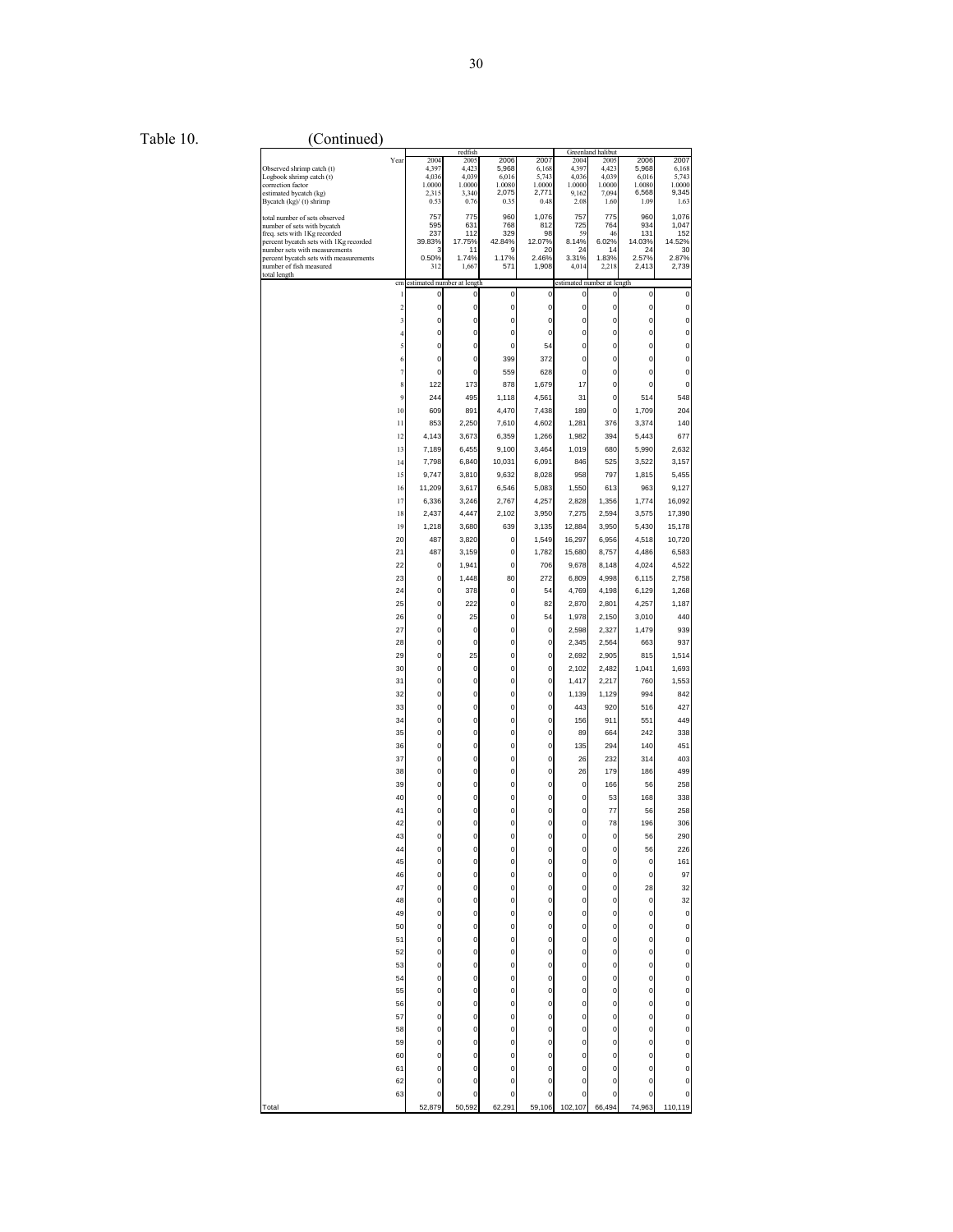| Table 10 |  |
|----------|--|
|          |  |
|          |  |

 $10.$  (Continued)

|                                                                         |         | Striped Wolffish |                            |               |                | Spotted Wolffish        |                                           |                |                | <b>Broadhead Wolffish</b> |                            |                |                                      |
|-------------------------------------------------------------------------|---------|------------------|----------------------------|---------------|----------------|-------------------------|-------------------------------------------|----------------|----------------|---------------------------|----------------------------|----------------|--------------------------------------|
|                                                                         | Yea     | 2004<br>4,397    | 2005                       | 2006<br>5,968 | 2007           | 2004                    | 2005                                      | 2006<br>5,968  | 2007           | 2004<br>4,397             | 2005                       | 2006<br>5,968  | 2007                                 |
| Observed shrimp catch (t)<br>Logbook shrimp catch (t)                   |         | 4,036            | 4,423<br>4,039             | 6,016         | 6,168<br>5,743 | 4,397<br>4,036          | 4,423<br>4,039                            | 6,016          | 6,168<br>5,743 | 4,036                     | 4,423<br>4,039             | 6,016          | 6,168<br>5,743                       |
| correction factor                                                       |         | 1.0000           | 1.0000                     | 1.0080        | 1.0000         | 1.0000                  | 1.0000                                    | 1.0080         | 1.0000         | 1.0000                    | 1.0000                     | 1.0080         | 1.0000                               |
| estimated bycatch (kg)<br>Bycatch (kg)/ (t) shrimp                      |         | 89<br>0.02       | 119<br>0.03                | 539<br>0.09   | 557<br>0.10    | 0.00                    | 23<br>0.01                                | 36<br>0.01     | 58<br>0.01     | 42<br>0.01                | -6<br>0.00                 | 0<br>0.00      | $\overline{2}$<br>0.00               |
|                                                                         |         |                  |                            |               |                |                         |                                           |                |                |                           |                            |                |                                      |
| total number of sets observed                                           |         | 757              | 775<br>107                 | 960<br>457    | 1,076          | 757                     | 775                                       | 960<br>36      | 1,076          | 757                       | 775                        | 960            | 1,076                                |
| number of sets with bycatch<br>freq. sets with 1Kg recorded             |         | 74<br>60         | 97                         | 419           | 372<br>272     |                         | 23<br>23                                  | 36             | 33<br>28       | 17<br>4                   | 0<br>$\Omega$              | 0<br>0         | $\circ$<br>$^{\circ}$                |
| percent bycatch sets with 1Kg recorded                                  |         | 81.08%           | 90.65%                     | 91.68%        | 73.12%         | 100.00%                 | 100.00%                                   | 100.00%        | 84.85%         | 23.53%                    | undefined                  | undefined      | undefined                            |
| number sets with measurements<br>percent bycatch sets with measurements |         | 21<br>28.38%     | 15<br>14.02%               | 32<br>7.00%   | 29<br>7.80%    | 50.00%                  | 17.39%                                    | c<br>25.00%    | Δ<br>12.12%    | c<br>0.00%                | ſ<br>undefined             | C<br>undefined | $^{\circ}$<br>undefined              |
| number of fish measured                                                 |         | 84               | 125                        | 343           | 248            |                         | 11                                        | 13             | 4              |                           |                            | C              | $\circ$                              |
| total length                                                            |         |                  |                            |               |                |                         |                                           |                |                |                           |                            |                |                                      |
|                                                                         | cm<br>1 | 0                | estimated number at length |               |                |                         | estimated number at length<br>$\mathbf 0$ |                |                |                           | estimated number at length | 0              | $\mathbf 0$                          |
|                                                                         |         |                  | 0                          | 0             | $\pmb{0}$      | $\pmb{0}$               |                                           | $\circ$        | 0              | $\circ$                   | $\boldsymbol{0}$           |                |                                      |
|                                                                         |         | 0                | $\pmb{0}$                  | 0             | $\pmb{0}$      | 0                       | 0                                         | $\circ$        | 0              | $\circ$                   | $\circ$                    | 0              | 0                                    |
|                                                                         |         | 0                | $\mathbf 0$                | 0             | $\mathbf 0$    | $\Omega$                | 0                                         | $\mathbf 0$    | $\mathbf{0}$   | $\overline{0}$            | $\mathbf{0}$               | 0              | 0                                    |
|                                                                         |         | 0                | $\pmb{0}$                  | $\mathbf 0$   | $\mathbf 0$    | 0                       | 0                                         | $\pmb{0}$      | 0              | $\overline{0}$            | $\pmb{0}$                  | 0              | O                                    |
|                                                                         |         | 0                | $\mathbf 0$                | $\mathbf 0$   | $\mathbf 0$    | 0                       | 0                                         | $\circ$        | $\mathbf 0$    | $\overline{0}$            | $\circ$                    | 0              |                                      |
|                                                                         |         | 0                | $\mathbf 0$                | 0             | 0              | $\Omega$                | 0                                         | $\pmb{0}$      | 0              | $\overline{0}$            | $\pmb{0}$                  | 0              |                                      |
|                                                                         |         | 0                | $\mathbf 0$                | 0             | $\mathbf 0$    | 0                       | 0                                         | $\mathbf 0$    | $\mathbf{0}$   | $\circ$                   | 0                          | 0              |                                      |
|                                                                         |         | 0                | $\pmb{0}$                  | 84            | $\mathbf 0$    | $\Omega$                | $\mathbf 0$                               | $\circ$        | 0              | $\overline{0}$            | $\mathbf 0$                | 0              | 0                                    |
|                                                                         |         | 0                | 70                         | 185           | 0              | 0                       | 0                                         | $\mathbf{0}$   | 0              | 0                         | 0                          | 0              |                                      |
|                                                                         |         |                  |                            |               |                |                         |                                           |                |                |                           |                            |                |                                      |
|                                                                         | 10      | 24               | 56                         | 337           | $\mathbf 0$    | $\Omega$                | 0                                         | $\mathbf 0$    | 0              | $\overline{0}$            | $\pmb{0}$                  | $\mathbf 0$    | 0                                    |
|                                                                         | 11      | 28               | 49                         | 742           | 53             | 0                       | 0                                         | 8              | 0              | $\pmb{0}$                 | 0                          | 0              |                                      |
|                                                                         | 12      | 20               | 56                         | 691           | 93             | $\overline{\mathbf{c}}$ | 6                                         | 4              | $\mathbf{0}$   | $\pmb{0}$                 | $\pmb{0}$                  | 0              | 0                                    |
|                                                                         | 13      | 20               | 84                         | 506           | 199            | 2                       | 12                                        | 12             | 15             | $\circ$                   | $\pmb{0}$                  | 0              |                                      |
|                                                                         | 14      | 16               | 84                         | 489           | 279            | 0                       | 6                                         | $\mathbf 0$    | 0              | $\mathbf 0$               | $\mathbf 0$                | 0              |                                      |
|                                                                         | 15      | 16               | 56                         | 489           | 279            | 0                       | 17                                        | 12             | 0              | $\pmb{0}$                 | $\mathbf 0$                | 0              | O                                    |
|                                                                         | 16      | 16               | 91                         | 253           | 318            | 0                       | $\mathbf 0$                               | 8              | 15             | $\overline{0}$            | $\circ$                    | 0              |                                      |
|                                                                         |         |                  | 28                         |               | 438            | $\Omega$                |                                           | $\overline{4}$ |                | $\circ$                   | $\mathbf 0$                | 0              | O                                    |
|                                                                         | 17      | 24               |                            | 388           |                |                         | 6                                         |                | 15             |                           |                            |                |                                      |
|                                                                         | 18      | 32               | 70                         | 371           | 398            | 0                       | 12                                        | 4              | 0              | $\circ$                   | $\pmb{0}$                  | $\mathbf 0$    |                                      |
|                                                                         | 19      | 24               | 56                         | 270           | 265            | $\Omega$                | $\mathbf 0$                               | $\mathbf 0$    | 15             | $\overline{0}$            | $\mathbf 0$                | $\mathbf 0$    | 0                                    |
|                                                                         | 20      | 24               | 56                         | 185           | 80             | 0                       | 6                                         | 0              | 0              | 0                         | 0                          | 0              |                                      |
|                                                                         | 21      | 4                | 21                         | 236           | 27             | $\Omega$                | $\mathbf 0$                               | $\circ$        | 0              | $\overline{0}$            | $\pmb{0}$                  | $\mathbf 0$    | 0                                    |
|                                                                         | 22      | 12               | 56                         | 169           | 40             | 0                       | 0                                         | 0              | 0              | $\pmb{0}$                 | 0                          | 0              |                                      |
|                                                                         | 23      | $\overline{4}$   | $\overline{7}$             | 118           | 66             | $\Omega$                | $\mathbf 0$                               | $\mathbf 0$    | 0              | $\pmb{0}$                 | $\pmb{0}$                  | 0              | 0                                    |
|                                                                         | 24      | 28               | 21                         | 67            | 53             | 0                       | 0                                         | $\pmb{0}$      | 0              | $\circ$                   | $\pmb{0}$                  | 0              |                                      |
|                                                                         |         |                  |                            |               |                |                         |                                           |                |                |                           |                            |                |                                      |
|                                                                         | 25      | 8                | $\mathbf 0$                | 51            | 80             | 0                       | 0                                         | $\mathbf 0$    | $\mathbf{0}$   | $\mathbf 0$               | $\mathbf 0$                | 0              |                                      |
|                                                                         | 26      | 0                | $\overline{7}$             | 17            | 93             | 0                       | 0                                         | $\pmb{0}$      | 0              | $\circ$                   | $\mathbf 0$                | 0              | n                                    |
|                                                                         | 27      | 0                | $\mathbf 0$                | 51            | 93             | 0                       | $\mathbf 0$                               | $\circ$        | $\mathbf{0}$   | $\overline{0}$            | $\circ$                    | 0              |                                      |
|                                                                         | 28      | 8                | $\mathbf 0$                | 0             | 27             | $\Omega$                | 0                                         | $\pmb{0}$      | 0              | $\overline{0}$            | $\pmb{0}$                  | 0              | n                                    |
|                                                                         | 29      | 4                | $\pmb{0}$                  | 17            | 13             | 0                       | 0                                         | 0              | 0              | $\pmb{0}$                 | 0                          | 0              |                                      |
|                                                                         | 30      | 4                | $\overline{7}$             | 0             | 40             | $\Omega$                | $\mathbf 0$                               | $\circ$        | 0              | $\overline{0}$            | $\mathbf 0$                | 0              | 0                                    |
|                                                                         | 31      | 4                | $\mathbf 0$                | 0             | 27             | 0                       | 0                                         | $\pmb{0}$      | 0              | 0                         | 0                          | 0              |                                      |
|                                                                         |         | 0                | $\mathbf 0$                | $\mathbf 0$   | 27             | $\Omega$                | $\mathbf 0$                               | $\circ$        | 0              | $\overline{0}$            | $\mathbf 0$                | $\mathbf 0$    | 0                                    |
|                                                                         | 32      |                  |                            |               |                |                         |                                           |                |                |                           |                            |                |                                      |
|                                                                         | 33      | 0                | $\pmb{0}$                  | 17            | 27             | 0                       | 0                                         | 0              | 0              | $\pmb{0}$                 | 0                          | 0              |                                      |
|                                                                         | 34      | 0                | $\mathbf 0$                | 17            | 40             | $\Omega$                | $\mathbf 0$                               | $\pmb{0}$      | 0              | $\pmb{0}$                 | $\pmb{0}$                  | 0              | 0                                    |
|                                                                         | 35      | 4                | $\mathbf 0$                | 0             | 13             | 0                       | 0                                         | $\pmb{0}$      | 0              | $\circ$                   | $\mathbf 0$                | 0              | O                                    |
|                                                                         | 36      | 0                | $\mathbf 0$                | 17            | 27             | 0                       | 0                                         | $\mathbf 0$    | $\mathbf{0}$   | $\mathbf 0$               | $\mathbf 0$                | 0              |                                      |
|                                                                         | 37      | 4                | $\mathbf 0$                | 0             | 13             | 0                       | 0                                         | $\pmb{0}$      | 0              | $\pmb{0}$                 | $\mathbf 0$                | 0              | n                                    |
|                                                                         | 38      | 0                | $\mathbf 0$                | 0             | 66             | 0                       | $\mathbf 0$                               | $\circ$        | $\mathbf{0}$   | $\overline{0}$            | $\circ$                    | 0              |                                      |
|                                                                         | 39      | 0                | $\mathbf 0$                | 0             | 27             | $\Omega$                | 0                                         | $\mathbf{0}$   | 0              | $\circ$                   | $\pmb{0}$                  | 0              | n                                    |
|                                                                         | 40      | 0                | $\pmb{0}$                  | 17            | 53             | 0                       | 0                                         | 0              | 0              | $\pmb{0}$                 | 0                          | 0              |                                      |
|                                                                         | 41      | 0                | $\mathbf 0$                | 0             | 0              | $\Omega$                | $\mathbf 0$                               | $\mathbf 0$    | $\mathbf{0}$   | $\mathbf 0$               | $\mathbf 0$                | $\Omega$       |                                      |
|                                                                         |         |                  |                            |               |                |                         |                                           |                |                |                           |                            |                |                                      |
|                                                                         | 42      | 0                | 0                          | 0             | 0              | 0                       | 0                                         | 0              | 0              | 0                         | 0                          | 0              |                                      |
|                                                                         | 43      | 0                | $\mathbf 0$                | $\mathbf 0$   | 13             | $\Omega$                | $\mathbf 0$                               | $\mathbf 0$    | 0              | $\circ$                   | 0                          | 0              | 0                                    |
|                                                                         | 44      | 0                | $\mathbf 0$                | $\mathbf 0$   | 0              |                         | O                                         | $\mathbf{0}$   | 0              | $\circ$                   | $\mathbf{0}$               | 0              | 0                                    |
|                                                                         | 45      | 0                | $\pmb{0}$                  | 0             | 0              | 0                       | 0                                         | 0              | 0              | $\boldsymbol{0}$          | $\boldsymbol{0}$           | 0              | 0                                    |
|                                                                         | 46      | 4                | $\mathbf 0$                | $\mathbf 0$   | $\pmb{0}$      | 0                       | 0                                         | $\mathbf 0$    | 0              | $\mathbf{0}$              | $\mathbf{0}$               | $\mathbf 0$    | 0                                    |
|                                                                         | 47      | 0                | $\mathbf 0$                | 0             | $\mathbf 0$    | 0                       | $\mathbf 0$                               | $\pmb{0}$      | 0              | $\circ$                   | $\pmb{0}$                  | $\mathbf 0$    | 0                                    |
|                                                                         | 48      | $\mathbf 0$      | $\mathbf 0$                | $\mathbf 0$   | $\mathbf 0$    | 0                       | $\mathbf 0$                               | $\mathbf 0$    | 0              | $\mathbf 0$               | $\mathbf{0}$               | $\mathbf 0$    | $\mathbf{0}$                         |
|                                                                         | 49      | $\bf{0}$         | $\mathbf{0}$               | 0             | $\mathbf 0$    | 0                       | $\mathbf 0$                               | $\circ$        | 0              | $\mathbf{0}$              | $\circ$                    | $\mathbf 0$    | O                                    |
|                                                                         | 50      | $\mathbf 0$      | $\mathbf 0$                | $\mathbf 0$   | $\mathbf 0$    | 0                       | $\pmb{0}$                                 | $\mathbf 0$    | 0              | $\mathbf 0$               | $\mathbf{0}$               | 0              | $\mathbf{0}$                         |
|                                                                         |         |                  |                            |               |                |                         |                                           |                |                |                           |                            |                |                                      |
|                                                                         | 51      | $\mathbf 0$      | $\mathbf 0$                | $\mathbf 0$   | $\mathbf 0$    | 0                       | 0                                         | $\mathbf 0$    | 0              | $\mathbf{0}$              | $\mathbf 0$                | $\mathbf 0$    | $\mathbf{0}$                         |
|                                                                         | 52      | $\mathbf 0$      | $\mathbf{0}$               | 0             | $\mathbf 0$    | 0                       | $\pmb{0}$                                 | $\circ$        | 0              | $\circ$                   | $\mathbf{0}$               | $\mathbf 0$    | O                                    |
|                                                                         | 53      | 4                | $\mathbf 0$                | $\mathbf 0$   | $\mathbf 0$    | 0                       | 0                                         | $\mathbf{0}$   | 0              | $\mathbf 0$               | $\mathbf 0$                | 0              | $\mathbf{0}$                         |
|                                                                         | 54      | $\bf{0}$         | $\mathbf 0$                | 0             | 13             | 0                       | $\pmb{0}$                                 | $\mathbf 0$    | $\mathbf 0$    | $\circ$                   | $\mathbf 0$                | $\mathbf 0$    | 0                                    |
|                                                                         | 55      | $\bf{0}$         | $\mathbf{0}$               | 0             | 13             | 0                       | $\mathbf 0$                               | $\mathbf 0$    | 0              | $\mathbf 0$               | $\mathbf 0$                | 0              | $\circ$                              |
|                                                                         | 56      | $\bf{0}$         | $\mathbf 0$                | 0             | $\pmb{0}$      | 0                       | $\mathbf 0$                               | $\mathbf 0$    | $\mathbf 0$    | $\circ$                   | $\mathbf 0$                | $\mathbf 0$    | $\circ$                              |
|                                                                         | 57      | 0                | $\mathbf 0$                | 0             | $\mathbf 0$    | 0                       | $\pmb{0}$                                 | $\mathbf 0$    | $\mathbf 0$    | $\mathbf{0}$              | $\mathbf{0}$               | $\mathbf 0$    | O                                    |
|                                                                         | 58      | $\bf{0}$         | $\mathbf{0}$               | 0             | $\mathbf 0$    | 0                       | $\mathbf 0$                               | $\mathbf 0$    | $\mathbf 0$    | $\mathbf 0$               | $\mathbf 0$                | 0              | $\circ$                              |
|                                                                         | 59      | $\mathbf 0$      | $\mathbf 0$                | $\mathbf 0$   | $\mathbf 0$    | 0                       | $\pmb{0}$                                 | $\mathbf 0$    | 0              | $\circ$                   | $\mathbf 0$                | 0              | $\mathbf{0}$                         |
|                                                                         |         |                  |                            |               |                |                         |                                           |                |                |                           |                            |                |                                      |
|                                                                         | 60      | $\bf{0}$         | $\mathbf{0}$               | $\mathbf 0$   | $\mathbf 0$    | 0                       | $\mathbf 0$                               | $\mathbf 0$    | 0              | $\mathbf 0$               | $\mathbf{0}$               | $\mathbf 0$    | $\mathbf{0}$                         |
|                                                                         | 61      | 0                | $\mathbf 0$                | 0             | $\mathbf 0$    | 0                       | $\mathbf 0$                               | $\mathbf 0$    | 0              | $\mathbf 0$               | $\mathbf 0$                | 0              | $\begin{matrix} 0 \\ 0 \end{matrix}$ |
|                                                                         | 62      | 0                | $\mathbf 0$                | 0             | 0              | 0                       | 0                                         | $\mathbf{0}$   | 0              | $\mathbf 0$               | $\mathbf 0$                | 0              |                                      |
|                                                                         | 63      | $\bf{0}$         | $\mathbf 0$                | 0             | 0              | 0                       | $\pmb{0}$                                 | $\mathbf 0$    | 0              | $\mathbf{0}$              | $\mathbf 0$                | $\mathbf 0$    | $\circ$                              |
| Total                                                                   |         | 340              | 875                        | 5,780         | 3,289          |                         | 63                                        | 52             | 58             | 0                         | 0                          | 0              | $\mathbf{o}$                         |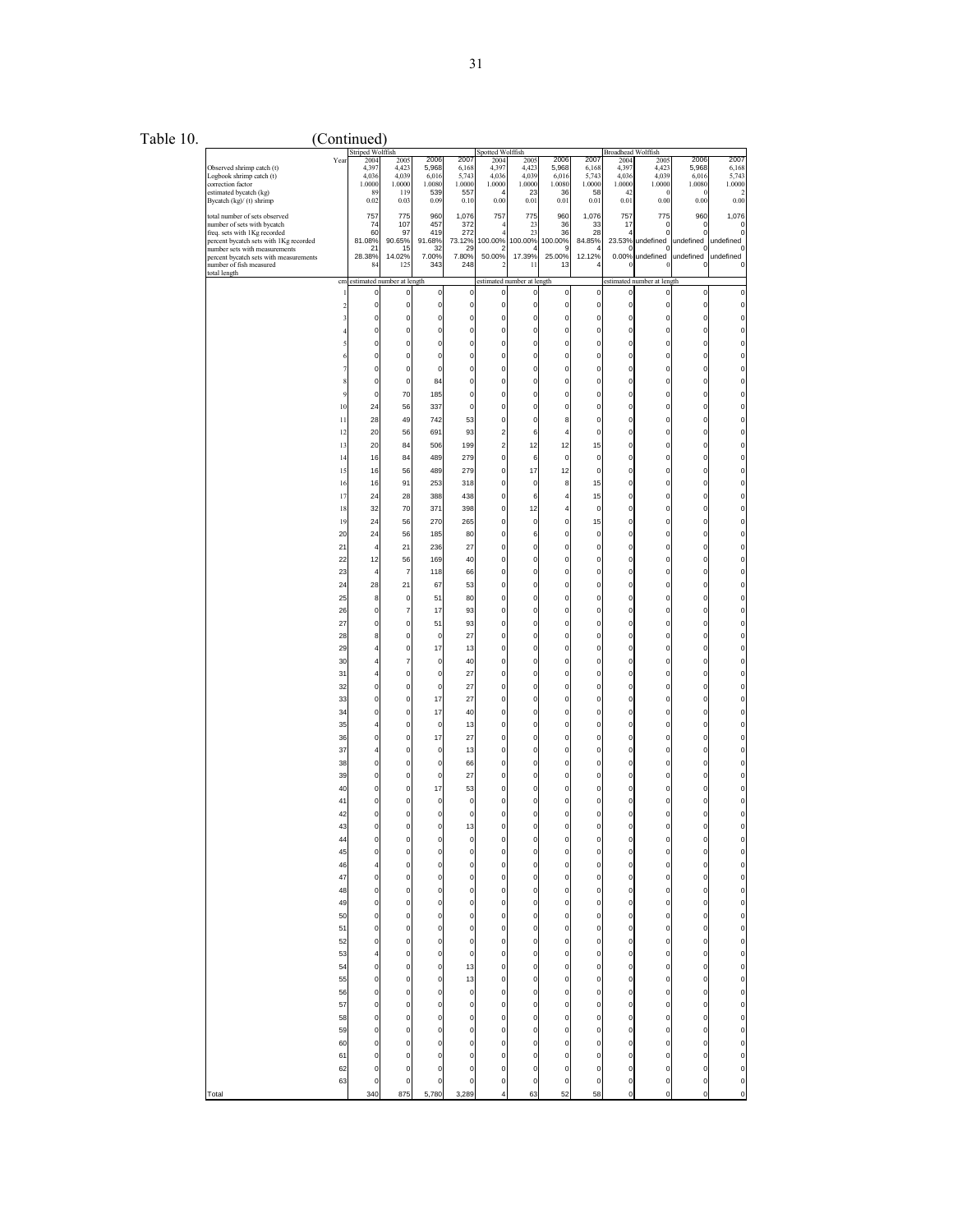Table 11. A summary of the bycatch species taken by the Canadian large vessel fleet fishing for shrimp in NAFO Division 3L (SFA 7), over the management year  $2007 - 2008$ .<br>ies in bycatch = 69

| number of species in bycatch $=$ | 69                                                         |
|----------------------------------|------------------------------------------------------------|
|                                  | OCCUR WEIGHT WEIGHT                                        |
| $(\%)$<br><b>OCCUR</b>           | $(\%)$ Common name<br>kg                                   |
|                                  |                                                            |
| 33.18<br>357                     | 581<br>0.01<br><b>SKATES</b> (NS)                          |
| $\mathbf{1}$<br>0.09             | 0.00<br><b>HERRINGS (NS)</b><br>1                          |
| 195<br>18.12                     | 577<br>0.01<br>HERRING, ATLANTIC                           |
| 1011 93.96                       | 1.88<br>119082<br><b>CAPELIN</b>                           |
| 6<br>0.56                        | $7\overline{ }$<br>BLACKSMELT, GOITRE<br>0.00              |
| $\overline{2}$<br>0.19           | HATCHETFISHES (NS)<br>$\overline{2}$<br>0.00               |
| 74<br>6.88                       | <b>VIPERFISHES (NS)</b><br>119<br>0.00                     |
| $\tau$<br>0.65                   | 0.00<br>DRAGONFISHES, SCALED (N<br>7                       |
| 619<br>57.53                     | 6127<br>0.10<br><b>LANTERNFISHES (NS)</b>                  |
| 1<br>0.09                        | 0.00<br><b>LOOSEJAWS</b> (NS)<br>$\mathbf{1}$              |
| 367<br>34.11                     | 895<br>0.01<br><b>BARRACUDINAS (NS)</b>                    |
| $\frac{1.95}{6}$<br>21           | 0.00<br>21<br>EELS, SNIPE (NS)                             |
| 6.69<br>72                       | 76<br>0.00<br>COD, ATLANTIC                                |
| $\mathbf{1}$<br>0.09             | $\mathbf{1}$<br>0.00<br><b>HADDOCK</b>                     |
| 0.09<br>$\mathbf{1}$             | $\mathbf{1}$<br>0.00<br>HAKE, LONGFIN                      |
| 4.93<br>53                       | 54<br>0.00<br>HAKE, WHITE (COMMON)                         |
| 11<br>1.02                       | 11<br>0.00<br>COD, ARCTIC                                  |
| 91<br>8.46                       | 0.00<br>91<br>THREEBEARD ROCKLING (N                       |
| 26<br>2.42                       | 26<br>0.00<br><b>CUSK</b>                                  |
| 11<br>1.02                       | 11<br>0.00<br><b>FOURBEARD ROCKLING</b>                    |
| $\mathbf{1}$<br>0.09             | $\mathbf{1}$<br>0.00<br><b>GRENADIERS (NS)</b>             |
| 28<br>2.60                       | 30<br>0.00<br>GRENADIER, ROUGHHEAD                         |
| 3<br>0.28                        | $\mathfrak{Z}$<br>MARLIN SPIKE (COMMON)<br>0.00            |
| 5<br>0.46                        | GRENADIER, ROUNDNOSE<br>9<br>0.00                          |
| 39<br>3.62                       | 40<br>0.00<br>MACKEREL, ATLANTIC                           |
| $\mathbf{1}$<br>0.09             | $\mathbf{1}$<br>0.00<br><b>DOLPHIN</b>                     |
| 13<br>1.21                       | 23<br><b>SAND LANCES (NS)</b><br>0.00                      |
| $\overline{2}$<br>0.19           | $\overline{2}$<br>WOLFFISH, BROADHEAD<br>0.00              |
| 370<br>34.39                     | 557<br>0.01<br>WOLFFISH, STRIPED                           |
| 31<br>2.88                       | 58<br>0.00 WOLFFISH, SPOTTED                               |
| 103<br>9.57                      | 0.00 FOURLINE SNAKEBLENNY<br>132                           |
| 17<br>1.58                       | 0.00<br>18<br>SHANNY, RADIATED                             |
| 441<br>40.99                     | 0.01<br>515<br><b>BLENNIES (NS)</b>                        |
| 916<br>85.13                     | 3616 0.06<br>EELPOUT (NS)                                  |
| $\mathbf{1}$<br>0.09             | 0.00<br>WOLF EEL (NS)<br>1<br>0.06<br>REDFISH (NS) SEB.SP. |
| 914<br>84.94<br>89<br>8.27       | 3658<br>112<br>0.00<br><b>SCULPINS (NS)</b>                |
| 94<br>8.74                       | 94<br>0.00<br><b>HOOKEAR SCULPIN (NS)</b>                  |
| 347<br>32.25                     | 366<br>0.01<br><b>MAILED SCULPINS (NS)</b>                 |
| 22<br>2.04                       | 24<br>0.00<br>SCULPIN, RIBBED (HORNE                       |
| 0.09<br>$\mathbf{1}$             | 0.00<br><b>SCULPIN, DEEP SEA</b><br>1                      |
| 566<br>52.60                     | 625<br>ALLIGATORFISH (NS)<br>0.01                          |
| 4<br>0.37                        | 13<br>0.00<br>LUMPFISH (NS) EUM.SP.                        |
| 28<br>2.60                       | 0.00<br>28<br><b>SEASNAILS (NS)</b>                        |
| 673<br>62.55                     | 2326<br>0.04<br><b>AMERICAN PLAICE</b>                     |
| 68<br>6.32                       | 85<br>0.00<br>WITCH FLOUNDER                               |
| 97.30<br>1047                    | 9345<br>0.15<br><b>GREENLAND HALIBUT</b>                   |
| $\mathbf{1}$<br>0.09             | 57<br>0.00<br><b>HALIBUT (ATLANTIC)</b>                    |
| 16<br>1.49                       | 560<br>0.01<br>UNIDENTIFIED FISH                           |
| 42<br>3.90                       | 83<br>0.00<br><b>SPONGE</b>                                |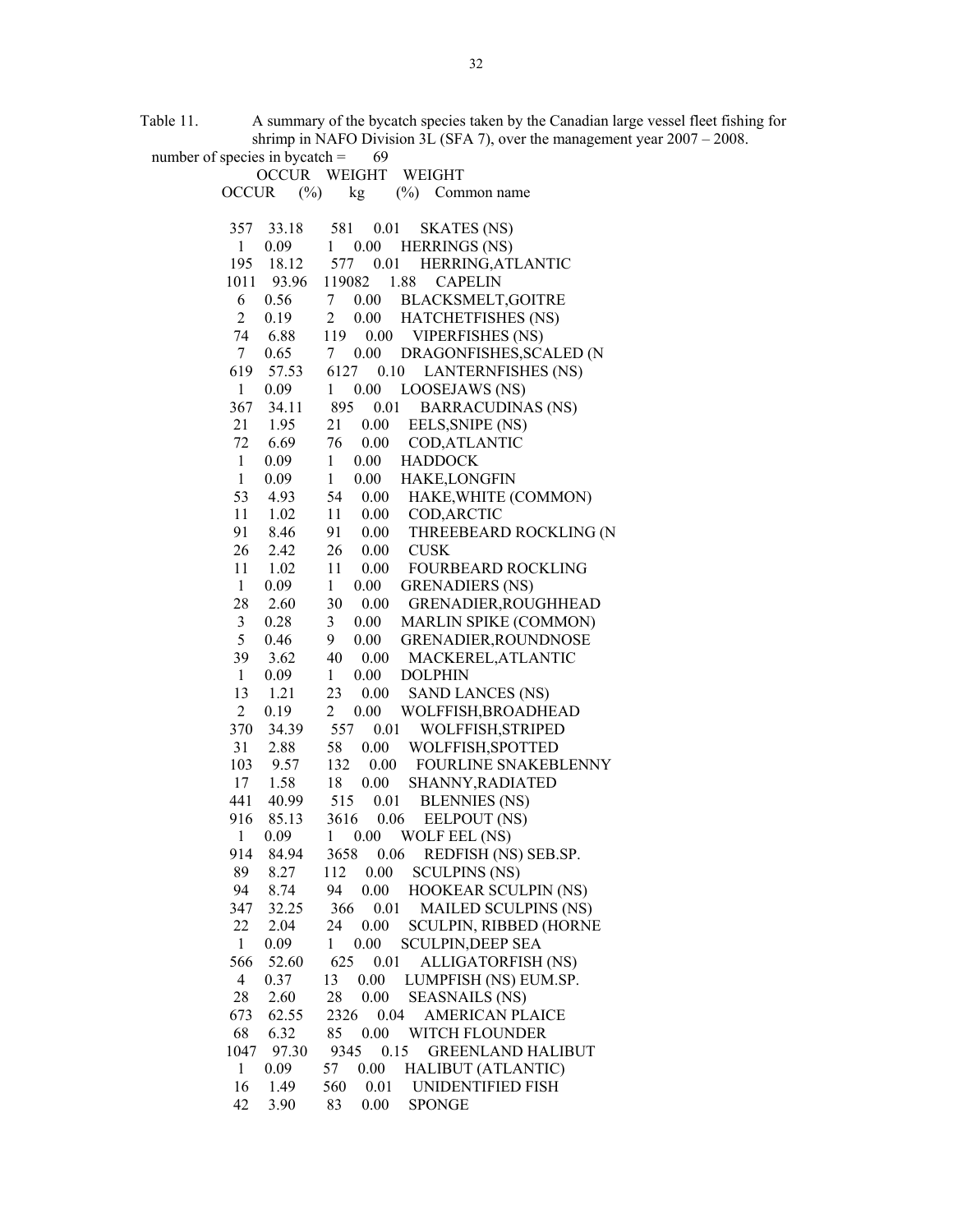Table 11 (Continued)

|                        | OCCUR WEIGHT WEIGHT                       |
|------------------------|-------------------------------------------|
| OCCUR                  | $(\%)$<br>kg<br>$(\%)$<br>Common name     |
|                        |                                           |
| 0.28<br>$\mathfrak{Z}$ | 0.00 CNIDARIAN<br>$\mathbf{3}$            |
| 43<br>4.00             | 0.00 ANTHOZOAN<br>54                      |
| $\overline{2}$<br>0.19 | 2<br>0.00 SEA ANEMONE                     |
| $12 \quad 1.12$        | 12<br>0.00 WHELK BUCC.                    |
|                        | 262 24.35 470 0.01 CEPHALOPOD (NS)        |
| 14 1.30                | 0.00 OCTOPUS OCTOPODA<br>14               |
| $\mathbf{2}$<br>0.19   | $0.00$ MYSID<br>2                         |
| 124 11.52              | 3416 0.05 SHRIMP SERG.ARC.                |
| $\mathbf{1}$<br>0.09   | 0.00 SHRIMP PASIP.<br>$\mathbf{1}$        |
| $\mathbf{1}$<br>0.09   | $\mathbf{1}$<br>0.00 SHRIMP PASIP.MUL.    |
|                        | 1069 99.35 6168242 97.52 SHRIMP PAND.BOR. |
| 127 11.80              | 2681<br>0.04 SHRIMP PAND.MON.             |
| 19 1.77                | 19<br>0.00<br>SHRIMP SAB.SP.              |
| 3 <sup>7</sup><br>0.28 | 3 <sup>1</sup><br>0.00<br>SHRIMP ARG.DEN. |
| 156 14.50              | 0.00 CRAB, SNOW OR QUEEN<br>211           |
| 20 1.86                | 20<br>0.00 CRAB, TOAD HYAS.SP.            |
| 31 2.88                | SEA CUCUMBER HOL.<br>57<br>0.00           |
| 34 3.16                | 34<br>0.00<br><b>SEA STAR</b>             |
| 35<br>3.25             | 0.00 CORAL ALCY0NACEAN<br>35              |
|                        |                                           |

6325351 99.99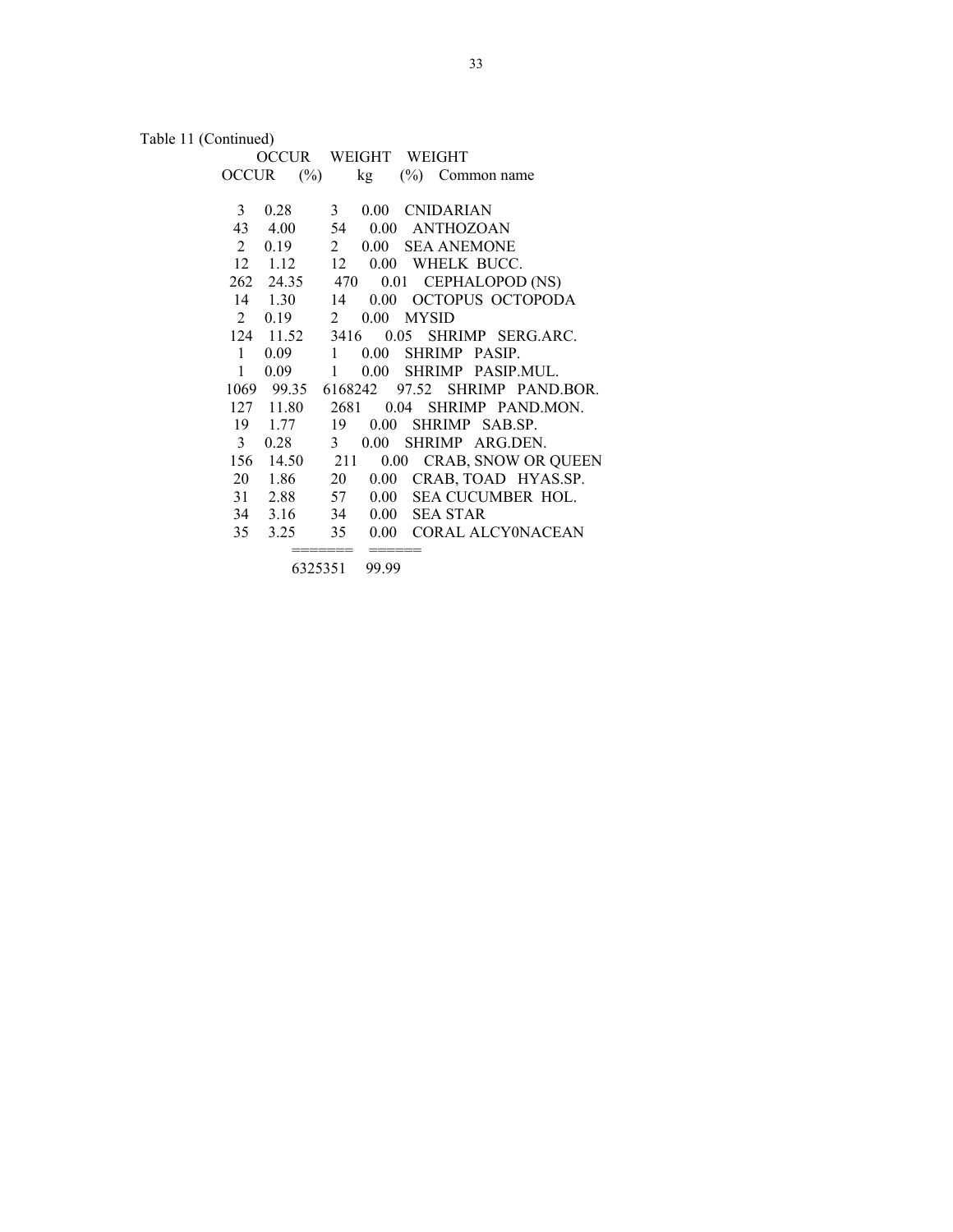Table 12. NAFO Division 3L (Shrimp Fishing Area 7) Canadian small vessel (<=500 t; LOA<100') bycatch over the period 2004 - 2007. As with all NAFO straddling shrimp stocks, this unit is managed on a calendar year basis (Jan 1 – Dec. 31). There is a target of 10% observer coverage on these vessels; however, as indicated by the correction factors, this target is not usually met (correction factor = logbook catch/observer catch).

|                                        |                |              |                            | Atlantic cod |              |                |                            | American plaice |              |
|----------------------------------------|----------------|--------------|----------------------------|--------------|--------------|----------------|----------------------------|-----------------|--------------|
|                                        | Year           | 2004         | 2005                       | 2006         | 2007         | 2004           | 2005                       | 2006            | 2007         |
| Observed shrimp catch (t)              |                | 316          | 204                        | 723          | 808          | 316            | 204                        | 723             | 712          |
| Logbook shrimp catch (t)               |                | 6,524        | 7,070                      | 12,112       | 12,564       | 6,524          | 7,070                      | 12,112          | 12.564       |
| correction factor                      |                | 20.6772      | 34.7108                    | 16.7523      | 15.5505      | 20.6772        | 34.7108                    | 16.7523         | 17.6447      |
| estimated bycatch (kg)                 |                | 186          | $\sqrt{ }$                 | 955          | 638          | 2.295          | 3,228                      | 3,334           | 4,341        |
| Bycatch (kg)/ (t) shrimp               |                | 0.03         | 0.00                       | 0.08         | 0.05         | 0.35           | 0.46                       | 0.28            | 0.35         |
| total number of sets observed          |                | 203          | 99                         | 452          | 503          | 203            | 99                         | 452             | 503          |
| number of sets with bycatch            |                | 9            | $\circ$                    | 45           | 30           | 84             | 68                         | 164             | 111          |
| freq. sets with 1Kg recorded           |                | 9            | 0                          | 40           | 24           | 63             | 49                         | 136             | 62           |
| percent bycatch sets with 1Kg recorded |                | 100.00%      | undefined                  | 88.89%       | 80.00%       | 75.00%         | 72.06%                     | 82.93%          | 55.86%       |
| number sets with measurements          |                | 1            | O                          | 3            | 1            | 3              | 0                          | O               | 0            |
| percent bycatch sets with measurements |                | 11.11%       | undefined                  | 6.67%        | 3.33%        | 3.57%          | 0.00%                      | 0.00%           | 0.00%        |
| number of fish measured                |                | 2            | $\overline{0}$             | 39           |              | 35             | 0                          | 0               | 0            |
| total length                           |                |              |                            |              |              |                |                            |                 |              |
|                                        | cm             |              | estimated number at length |              |              |                | estimated number at length |                 |              |
|                                        | 1              | 0            | 0                          | 0            | 0            | 0              | 0                          | 0               | 0            |
|                                        | $\overline{a}$ | 0            | O                          | 0            | 0            | 0              | $\mathbf{0}$               | 0               | 0            |
|                                        | 3              | 0            | O                          | 0            | 0            | o              | 0                          | 0               | $\mathbf 0$  |
|                                        |                |              |                            |              |              |                |                            |                 |              |
|                                        | $\overline{4}$ | $\mathbf{0}$ | O                          | $\mathbf{0}$ | $\mathbf{0}$ | o              | $\mathbf 0$                | $\mathbf 0$     | $\mathbf 0$  |
|                                        | 5              | $\mathbf{0}$ | $\mathbf 0$                | $\mathbf{0}$ | $\mathbf{0}$ | o              | $\mathbf{0}$               | $\mathbf{0}$    | $\mathbf 0$  |
|                                        | 6              | $\mathbf{0}$ | $\mathbf{0}$               | $\mathbf{0}$ | $\mathbf{0}$ | $\overline{0}$ | $\mathbf{0}$               | $\mathbf 0$     | $\mathbf{0}$ |
|                                        |                |              |                            |              |              |                |                            |                 |              |
|                                        | 7              | $\mathbf{0}$ | $\mathbf 0$                | $\mathbf{0}$ | $\mathbf{0}$ | o              | $\mathbf{0}$               | $\mathbf{0}$    | $\mathbf 0$  |
|                                        | 8              | $\mathbf{0}$ | $\mathbf 0$                | $\mathbf{0}$ | $\mathbf{0}$ | o              | $\mathbf 0$                | $\mathbf{0}$    | $\mathbf 0$  |
|                                        | $\overline{9}$ | $\mathbf{0}$ | $\mathbf 0$                | $\mathbf{0}$ | O            | o              | $\mathbf{0}$               | $\mathbf{0}$    | $\mathbf 0$  |
|                                        | 10             | $\mathbf{0}$ | $\mathbf 0$                | $\mathbf{0}$ |              | $\mathbf{0}$   | $\mathbf{0}$               | 0               | $\mathbf 0$  |
|                                        |                |              |                            |              | 0            |                |                            |                 |              |
|                                        | 11             | $\mathbf{0}$ | $\mathbf 0$                | $\mathbf{0}$ | O            | o              | o                          | $\mathbf{0}$    | $\mathbf 0$  |
|                                        | 12             | 186          | $\mathbf 0$                | $\mathbf{0}$ | 0            | o              | 0                          | $\mathbf{0}$    | $\mathbf 0$  |
|                                        | 13             | 186          | $\mathbf 0$                | 318          | O            | o              | $\mathbf{0}$               | $\mathbf{0}$    | $\mathbf 0$  |
|                                        |                |              |                            |              |              |                |                            |                 |              |
|                                        | 14             | 0            | $\mathbf 0$                | 0            | 0            | o              | 0                          | 0               | $\mathbf 0$  |
|                                        | 15             | 0            | $\mathbf{o}$               | 1,273        | 638          | 574            | 0                          | O               | $\mathbf 0$  |
|                                        | 16             | 0            | $\circ$                    | 1,591        | 0            | 0              | 0                          | 0               | $\mathbf 0$  |
|                                        | 17             | 0            | $\mathbf 0$                | 1,910        | 0            | 1,148          | 0                          | o               | $\mathbf{0}$ |
|                                        |                |              |                            |              |              |                |                            |                 |              |
|                                        | 18             | 0            | $\mathbf 0$                | 2,546        | 0            | 1,913          | o                          | 0               | $\mathbf 0$  |
|                                        | 19             | 0            | $\mathbf{0}$               | 2,228        | 0            | 574            | 0                          | 0               | 0            |
|                                        | 20             | 0            | O                          | 637          | 0            | 1,148          | 0                          | 0               | 0            |
|                                        | 21             | 0            | $\mathbf{0}$               | 1,591        | 0            | 1,339          | 0                          | 0               | 0            |
|                                        |                |              |                            |              |              |                |                            |                 |              |
|                                        | 22             | 0            | O                          | 318          | 0            | 0              | 0                          | 0               | 0            |
|                                        | 23             | 0            | $\mathbf{0}$               | 0            | 0            | 1,339          | 0                          | 0               | 0            |
|                                        | 24             | 0            | $\mathbf 0$                | 0            | 0            | 2,104          | 0                          | 0               | 0            |
|                                        |                |              |                            |              |              |                |                            |                 |              |
|                                        | 25             | $\mathbf{0}$ | $\mathbf{0}$               | $\mathbf 0$  | $\mathbf 0$  | 1,530          | $\mathbf{0}$               | $\mathbf 0$     | $\mathbf{0}$ |
|                                        | 26             | $\mathbf{0}$ | $\mathbf 0$                | $\mathbf{0}$ | $\mathbf{0}$ | 956            | $\mathbf{0}$               | $\mathbf{0}$    | $\mathbf 0$  |
|                                        | 27             | $\mathbf{0}$ | $\mathbf 0$                | $\mathbf{0}$ | $\mathbf 0$  | 1,530          | $\mathbf 0$                | $\mathbf{0}$    | $\mathbf 0$  |
|                                        | 28             | $\mathbf{0}$ | $\mathbf 0$                | $\mathbf{0}$ | $\mathbf 0$  | 574            | $\mathbf{0}$               | $\mathbf{0}$    | $\mathbf 0$  |
|                                        |                |              |                            |              |              |                |                            |                 |              |
|                                        | 29             | $\mathbf{0}$ | $\mathbf{0}$               | $\mathbf{0}$ | $\mathbf 0$  | 765            | $\mathbf{0}$               | 0               | $\mathbf{0}$ |
|                                        | 30             | o            | $\mathbf 0$                | $\mathbf{0}$ | O            | 383            | o                          | $\mathbf{0}$    | $\mathbf 0$  |
|                                        | 31             | 0            | $\mathbf 0$                | $\mathbf{0}$ | 0            | 383            | 0                          | $\mathbf{0}$    | $\mathbf 0$  |
|                                        |                | $\mathbf{0}$ | $\mathbf 0$                |              |              |                |                            | $\mathbf{0}$    |              |
|                                        | 32             |              |                            | $\mathbf 0$  | O            | 0              | $\mathbf{0}$               |                 | $\mathbf 0$  |
|                                        | 33             | 0            | $\mathbf 0$                | $\mathbf{0}$ | O            | o              | $\mathbf{0}$               | 0               | $\mathbf 0$  |
|                                        | 34             | o            | $\mathbf 0$                | $\mathbf{0}$ | O            | o              | o                          | $\mathbf{0}$    | $\mathbf 0$  |
|                                        | 35             | 0            | $\mathbf 0$                | $\mathbf{0}$ | O            | o              | 0                          | $\mathbf{0}$    | $\mathbf 0$  |
|                                        |                |              |                            |              |              |                |                            |                 |              |
|                                        | 36             | 0            | $\mathbf 0$                | $\mathbf 0$  | 0            | o              | 0                          | 0               | $\mathbf 0$  |
|                                        | 37             | 0            | $\mathbf 0$                | $\mathbf{0}$ | O            | o              | 0                          | 0               | $\mathbf 0$  |
|                                        | 38             | 0            | $\mathbf{o}$               | $\mathbf 0$  | O            | $\circ$        | 0                          | O               | $\mathbf 0$  |
|                                        | 39             | 0            | $\mathbf{0}$               | $\mathbf 0$  | O            | $\mathbf{0}$   | 0                          | 0               | $\mathbf 0$  |
|                                        |                |              | $\mathbf{o}$               | $\mathbf 0$  | O            | $\circ$        |                            |                 | $\mathbf 0$  |
|                                        | 40             | 0            |                            |              |              |                | 0                          | 0               |              |
|                                        | 41             | 0            | $\mathbf 0$                | 0            | 0            | o              | 0                          | 0               | $\mathbf 0$  |
|                                        | 42             | 0            | O                          | 0            | 0            | o              | 0                          | 0               | 0            |
|                                        | 43             | 0            | $\mathbf 0$                | 0            | 0            | o              | 0                          | 0               | 0            |
|                                        |                |              | O                          |              |              | o              |                            |                 |              |
|                                        | 44             | 0            |                            | 0            | 0            |                | 0                          | 0               | 0            |
|                                        | 45             | 0            | O                          | 0            | 0            | o              | 0                          | 0               | 0            |
|                                        | 46             | 0            | O                          | 0            | 0            | o              | 0                          | 0               | 0            |
|                                        | 47             | $\mathbf{0}$ | $\mathbf{0}$               | $\mathsf{o}$ | $\mathbf{0}$ | $\mathbf{0}$   | $\mathbf{0}$               | o               | $\mathbf 0$  |
|                                        |                |              |                            |              |              |                |                            |                 |              |
|                                        | 48             | 0            | $\circ$                    | 0            | 0            | 0              | 0                          | 0               | $\mathbf 0$  |
|                                        | 49             | o            | $\circ$                    | $\mathbf 0$  | 0            | $\circ$        | $\mathbf{0}$               | O               | $\circ$      |
|                                        | 50             | o            | $\circ$                    | $\mathbf 0$  | 0            | o              | 0                          | O               | $\mathbf{0}$ |
|                                        | 51             | o            | $\mathbf{o}$               | $\mathbf 0$  | 0            | $\circ$        | o                          | O               | $\circ$      |
|                                        |                |              |                            |              |              |                |                            |                 |              |
|                                        | 52             | O            | $\mathbf{0}$               | $\mathbf 0$  | 0            | $\mathbf{0}$   | O                          | o               | $\circ$      |
|                                        | 53             | O            | $\circ$                    | $\circ$      | $\circ$      | $\circ$        | 0                          | O               | $\circ$      |
|                                        | 54             | 0            | $\circ$                    | $\mathbf 0$  | 0            | $\circ$        | 0                          | O               | $\circ$      |
|                                        |                |              | $\frac{1}{\sqrt{2}}$       |              |              | $\circ$        |                            |                 | $\circ$      |
|                                        | 55             | O            |                            | $\circ$      | 0            |                | 0                          | O               |              |
|                                        | 56             | O            | $\mathbf{0}$               | $\mathbf{0}$ | 0            | $\circ$        | O                          | O               | $\circ$      |
|                                        | 57             | O            | $\mathbf{o}$               | $\circ$      | 0            | $\circ$        | O                          | 0               | $\mathbf 0$  |
|                                        | 58             |              | $\mathbf{o}$               | $\circ$      | 0            | $\circ$        | 0                          | 0               | $\circ$      |
|                                        |                | 0            |                            |              |              |                |                            |                 |              |
|                                        | 59             | o            | $\circ$                    | $\circ$      | 0            | $\circ$        | O                          | $\mathbf 0$     | $\mathbf{0}$ |
|                                        | 60             | o            | $\mathbf{0}$               | $\mathbf 0$  | 0            | $\mathbf{0}$   | O                          | 0               | $\mathbf 0$  |
|                                        | 61             | 0            | $\mathbf{o}$               | $\mathbf 0$  | 0            | $\mathbf{0}$   | O                          | O               | $\mathbf{0}$ |
|                                        |                |              |                            |              |              |                |                            |                 |              |
|                                        | 62             | 0            | $\circ$                    | $\mathbf 0$  | 0            | $\circ$        | 0                          | O               | $\circ$      |
|                                        | 63             | 0            | $\circ$                    | $\mathbf 0$  | $\mathbf{0}$ | o              | o                          | O               | $\circ$      |
| Total                                  |                | 372          | o                          | 12,413       | 638          | 16,257         | o                          | 0               | $\mathbf 0$  |
|                                        |                |              |                            |              |              |                |                            |                 |              |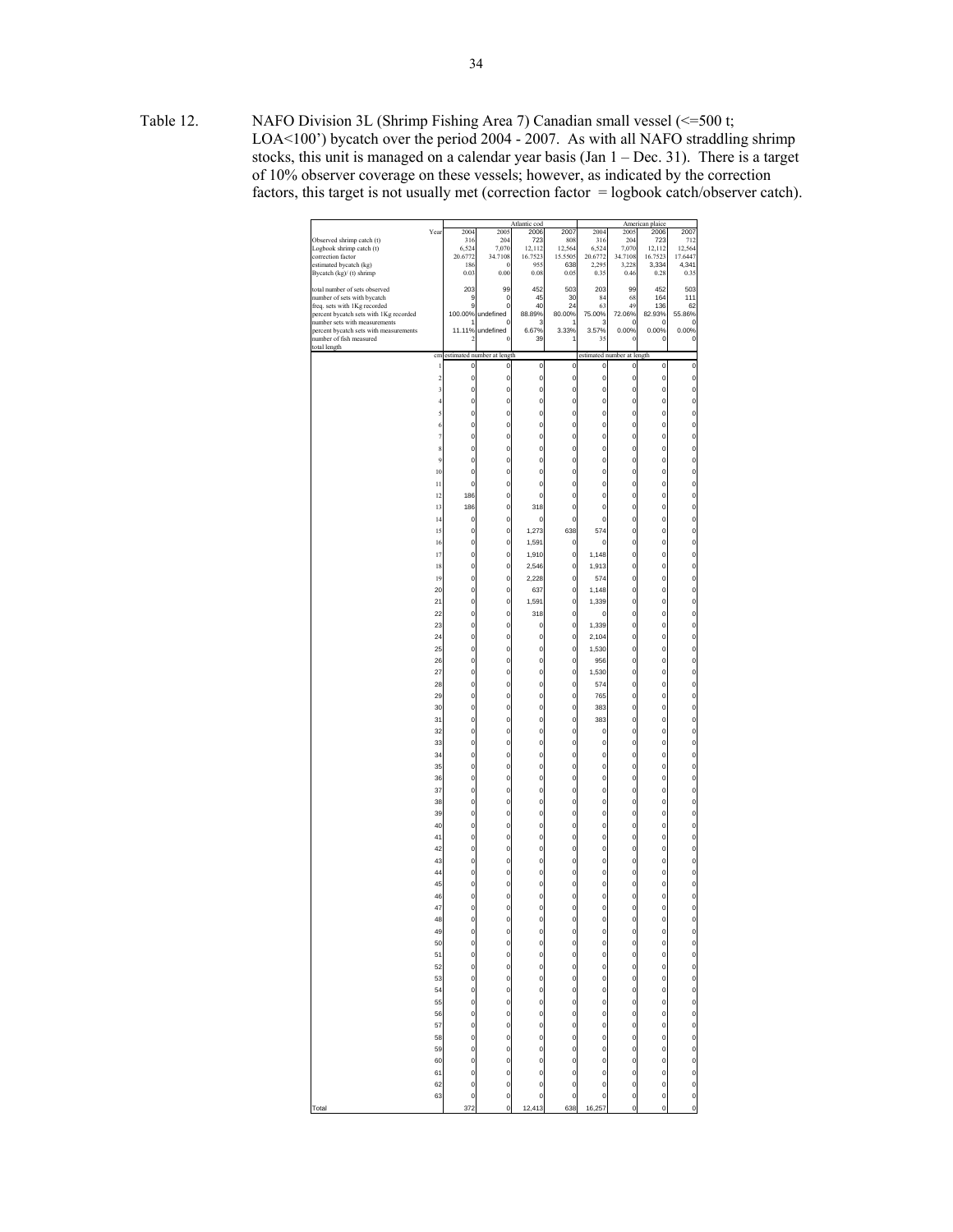Table 12. (Continued)

|                                                                   |                            | redfish        |                         |             |                            | Greenland halibut |              |              |
|-------------------------------------------------------------------|----------------------------|----------------|-------------------------|-------------|----------------------------|-------------------|--------------|--------------|
| Year                                                              | 2004                       | 2005           | 2006                    | 2007        | 2004                       | 2005              | 2006         | 2007         |
| Observed shrimp catch (t)                                         | 316                        | 204            | 723                     | 712         | 316                        | 204               | 723          | 712          |
| Logbook shrimp catch (t)                                          | 6,524                      | 7,070          | 12,112                  | 12,564      | 6,524                      | 7,070             | 12,112       | 12,564       |
| correction factor                                                 | 20.6772                    | 34.7108        | 16.7523                 | 17.6447     | 20.6772                    | 34.7108           | 16.7523      | 17.6447      |
| estimated bycatch (kg)                                            | 5,169                      | 7,775          | 17,774                  | 21,191      | 5,562                      | 5,172             | 8,209        | 14,310       |
| Bycatch (kg)/ (t) shrimp                                          | 0.79                       | 1.10           | 1.47                    | 1.69        | 0.85                       | 0.73              | 0.68         | 1.14         |
|                                                                   |                            |                |                         |             |                            |                   |              |              |
| total number of sets observed                                     | 203                        | 99             | 452                     | 503         | 203                        | 99                | 452          | 503          |
| number of sets with bycatch                                       | 165                        | 87             | 346                     | 377         | 163                        | 90                | 268          | 329          |
| freq. sets with 1Kg recorded                                      | 123<br>74.55%              | 49             | 159                     | 223         | 115<br>70.55%              | 59<br>65.56%      | 152          | 188          |
| percent bycatch sets with 1Kg recorded                            |                            | 56.32%         | 45.95%                  | 59.15%      |                            |                   | 56.72%       | 57.14%       |
| number sets with measurements                                     | 9<br>5.45%                 | 0<br>0.00%     | $\overline{a}$<br>0.58% | 1<br>0.27%  | 7<br>4.29%                 | 0<br>0.00%        | 18<br>6.72%  | 1<br>0.30%   |
| percent bycatch sets with measurements<br>number of fish measured | 580                        | 0              | 383                     | 25          | 277                        | 0                 | 665          | 9            |
| total length                                                      |                            |                |                         |             |                            |                   |              |              |
| cm                                                                | estimated number at length |                |                         |             | estimated number at length |                   |              |              |
|                                                                   |                            |                |                         |             |                            |                   |              |              |
| 1                                                                 | 0                          | $\mathbf 0$    | 0                       | 0           | 0                          | 0                 | 0            | 0            |
| $\overline{\mathbf{c}}$                                           | 0                          | 0              | 0                       | $\pmb{0}$   | 0                          | $\pmb{0}$         | 0            | 0            |
| 3                                                                 | 0                          | $\mathbf{0}$   | 0                       | $\mathbf 0$ | $\mathbf 0$                | $\mathbf 0$       | 0            | 0            |
|                                                                   |                            |                |                         |             |                            |                   |              |              |
| Δ                                                                 | 0                          | 0              | 0                       | $\pmb{0}$   | $\pmb{0}$                  | $\pmb{0}$         | 0            | 0            |
| 5                                                                 | 0                          | $\mathbf{0}$   | 0                       | $\mathbf 0$ | $\mathbf 0$                | $\mathbf 0$       | 0            | 0            |
|                                                                   |                            |                |                         |             |                            |                   |              |              |
| 6                                                                 | 0                          | 0              | 0                       | $\pmb{0}$   | 0                          | 0                 | 0            | 0            |
| 7                                                                 | 3,360                      | $\mathbf{0}$   | 0                       | 0           | $\mathbf 0$                | $\mathbf 0$       | 0            | 0            |
|                                                                   |                            |                |                         |             |                            |                   |              |              |
| 8                                                                 | 6,720                      | $\pmb{0}$      | 0                       | $\pmb{0}$   | $\pmb{0}$                  | $\pmb{0}$         | 0            | 0            |
| $\overline{9}$                                                    | 17,576                     | $\pmb{0}$      | 7,406                   | $\mathbf 0$ | 242                        | $\mathbf 0$       | 0            | $\mathbf{0}$ |
|                                                                   |                            |                |                         |             |                            |                   |              |              |
| 10                                                                | 30,757                     | 0              | 741                     | 0           | 484                        | 0                 | 724          | 8,412        |
| 11                                                                | 25,071                     | 0              | 0                       | $\mathbf 0$ | 1,451                      | $\mathbf 0$       | 1,449        | $\mathbf 0$  |
|                                                                   |                            |                |                         |             |                            |                   |              |              |
| 12                                                                | 16,800                     | 0              | 5,184                   | 56,060      | 2,177                      | 0                 | 8,691        | 4,206        |
| 13                                                                | 18,351                     | $\mathbf 0$    | 10,368                  | 18,687      | 5,320                      | $\pmb{0}$         | 21,970       | 0            |
|                                                                   |                            |                |                         |             |                            |                   |              |              |
| 14                                                                | 13,957                     | 0              | 11,849                  | 37,373      | 8,464                      | $\pmb{0}$         | 32,593       | 4,206        |
| 15                                                                | 8,271                      | 0              | 23,699                  | 74,746      | 11,366                     | 0                 | 38,870       | 0            |
|                                                                   |                            |                |                         |             |                            |                   |              |              |
| 16                                                                | 3,619                      | 0              | 72,578                  | 56,060      | 7,013                      | 0                 | 27,523       | 12,618       |
| 17                                                                | 3,619                      | $\mathbf 0$    | 74,059                  | 93,433      | 2,902                      | $\pmb{0}$         | 11,106       | 4,206        |
|                                                                   |                            |                |                         |             |                            |                   |              |              |
| 18                                                                | 1,292                      | $\mathbf 0$    | 51,841                  | 74,746      | 1,693                      | $\mathbf 0$       | 3,380        | 4,206        |
| 19                                                                | 517                        | 0              | 22,218                  | 37,373      | 242                        | 0                 | 966          | 0            |
|                                                                   |                            |                |                         |             |                            |                   |              |              |
| 20                                                                | 0                          | 0              | 1,481                   | 0           | 242                        | $\mathbf 0$       | 241          | 0            |
| 21                                                                | 0                          | $\pmb{0}$      | 2,222                   | 18,687      | 484                        | $\pmb{0}$         | 241          | 0            |
| 22                                                                | 0                          | $\mathbf{0}$   | 0                       | 0           |                            | $\mathbf 0$       | 241          | 0            |
|                                                                   |                            |                |                         |             | 2,177                      |                   |              |              |
| 23                                                                | 0                          | 0              | 0                       | 0           | 1,693                      | $\pmb{0}$         | 241          | 0            |
| 24                                                                | 0                          | $\mathbf{0}$   | 0                       | $\mathbf 0$ | 2.660                      | $\mathbf 0$       | 724          | 0            |
|                                                                   |                            |                |                         |             |                            |                   |              |              |
| 25                                                                | 0                          | 0              | 0                       | $\pmb{0}$   | 2,660                      | $\pmb{0}$         | 966          | 0            |
| 26                                                                | 0                          | $\mathbf{0}$   | 0                       | $\pmb{0}$   | 2,902                      | $\pmb{0}$         | 1,207        | 0            |
|                                                                   |                            |                |                         |             |                            |                   |              |              |
| 27                                                                | 0                          | 0              | 0                       | 0           | 2,660                      | 0                 | 1,449        | 0            |
| 28                                                                | 0                          | $\mathbf{0}$   | 0                       | $\mathbf 0$ | 2,902                      | $\mathbf 0$       | 2,414        | 0            |
|                                                                   |                            |                |                         |             |                            |                   |              |              |
| 29                                                                | 0                          | 0              | 0                       | 0           | 2,177                      | $\pmb{0}$         | 2,173        | 0            |
| 30                                                                | 0                          | 0              | 0                       | $\pmb{0}$   | 1,693                      | $\mathbf 0$       | 966          | 0            |
|                                                                   |                            |                |                         |             |                            |                   |              |              |
| 31                                                                | 0                          | 0              | 0                       | 0           | 1,209                      | 0                 | 241          | 0            |
| 32                                                                | 0                          | $\mathbf{0}$   | 0                       | $\pmb{0}$   | 484                        | $\pmb{0}$         | 241          | 0            |
|                                                                   |                            |                |                         |             |                            |                   |              |              |
| 33                                                                | 0                          | 0              | 0                       | 0           | 726                        | 0                 | 241          | 0            |
| 34                                                                | 0                          | $\mathbf 0$    | 0                       | $\pmb{0}$   | 484                        | $\pmb{0}$         | 241          | 0            |
|                                                                   |                            |                |                         |             |                            |                   |              |              |
| 35                                                                | 0                          | $\mathbf{0}$   | 0                       | $\mathbf 0$ | 0                          | $\mathbf 0$       | 241          | 0            |
| 36                                                                | 0                          | 0              | 0                       | $\pmb{0}$   | 242                        | 0                 | 0            | 0            |
| 37                                                                | 0                          | $\mathbf{0}$   | 0                       | $\mathbf 0$ | 242                        | $\mathbf 0$       | 241          | 0            |
|                                                                   |                            |                |                         |             |                            |                   |              |              |
| 38                                                                | 0                          | 0              | 0                       | $\pmb{0}$   | 0                          | $\pmb{0}$         | 0            | 0            |
| 39                                                                | 0                          | $\mathbf{0}$   | 0                       | $\mathbf 0$ | $\mathbf 0$                | $\mathbf 0$       | 241          | 0            |
|                                                                   |                            |                |                         |             |                            |                   |              |              |
| 40                                                                | 0                          | 0              | 0                       | 0           | 0                          | 0                 | 0            | 0            |
| 41                                                                | 0                          | $\mathbf{0}$   | 0                       | 0           | $\mathbf 0$                | $\mathbf{0}$      | 0            | 0            |
|                                                                   |                            |                |                         |             |                            |                   |              |              |
| 42                                                                | 0                          | $\pmb{0}$      | 0                       | $\mathbf 0$ | $\pmb{0}$                  | $\pmb{0}$         | 241          | 0            |
| 43                                                                | $\mathbf{0}$               | $\circ$        | $\mathbf 0$             | $\mathbf 0$ | $\mathbf 0$                | $\mathbf 0$       | 0            | $\mathbf 0$  |
|                                                                   |                            |                |                         |             |                            |                   |              |              |
| 44                                                                | 0                          | 0              | 0                       | 0           | 0                          | 0                 | 241          | 0            |
| 45                                                                | 0                          | 0              | 0                       | 0           | 0                          | 0                 | 0            | 0            |
| 46                                                                | 0                          | 0              | 0                       | 0           | $\mathbf{0}$               | 0                 | 241          | 0            |
|                                                                   |                            |                |                         |             |                            |                   |              |              |
| 47                                                                | 0                          | $\pmb{0}$      | 0                       | $\mathbf 0$ | $\mathbf 0$                | $\pmb{0}$         | 0            | 0            |
| 48                                                                | 0                          | 0              | 0                       | 0           | 0                          | 0                 | 0            | 0            |
|                                                                   |                            |                |                         |             |                            |                   |              |              |
| 49                                                                | 0                          | $\mathbf 0$    | O                       | $\pmb{0}$   | $\mathbf 0$                | $\mathbf 0$       | 0            | 0            |
| 50                                                                | 0                          | $\pmb{0}$      | 0                       | 0           | 0                          | 0                 | 0            | 0            |
|                                                                   |                            |                |                         |             |                            |                   |              |              |
| 51                                                                | 0                          | $\pmb{0}$      | 0                       | $\mathbf 0$ | $\mathbf 0$                | $\pmb{0}$         | $\mathbf{0}$ | 0            |
| 52                                                                | 0                          | $\mathbf 0$    | O                       | $\mathbf 0$ | 0                          | $\mathbf 0$       | 0            | O            |
|                                                                   |                            |                |                         |             |                            |                   |              |              |
| 53                                                                | 0                          | $\pmb{0}$      | 0                       | $\pmb{0}$   | 0                          | $\pmb{0}$         | 0            | 0            |
| 54                                                                | 0                          | $\mathbf{0}$   | 0                       | 0           | $\mathbf 0$                | $\mathbf 0$       | 0            | 0            |
| 55                                                                | 0                          | $\mathbf 0$    | 0                       | $\mathbf 0$ | $\pmb{0}$                  | $\pmb{0}$         | 0            | 0            |
|                                                                   |                            |                |                         |             |                            |                   |              |              |
| 56                                                                | 0                          | $\mathbf 0$    | 0                       | $\pmb{0}$   | $\mathbf 0$                | $\mathbf 0$       | 0            | 0            |
| 57                                                                | 0                          | $\pmb{0}$      | 0                       | 0           | $\mathbf 0$                | $\pmb{0}$         | 0            | 0            |
|                                                                   |                            |                |                         |             |                            |                   |              |              |
| 58                                                                | 0                          | $\mathbf{0}$   | 0                       | 0           | $\mathbf 0$                | $\mathbf 0$       | 0            | 0            |
| 59                                                                | 0                          | $\pmb{0}$      | 0                       | $\mathbf 0$ | $\pmb{0}$                  | $\pmb{0}$         | 0            | 0            |
|                                                                   |                            |                |                         |             |                            |                   |              |              |
| 60                                                                | 0                          | $\mathbf 0$    | 0                       | 0           | $\mathbf{0}$               | $\mathbf 0$       | 0            | O            |
| 61                                                                | 0                          | 0              | 0                       | 0           | 0                          | 0                 | 0            | 0            |
|                                                                   |                            |                |                         |             |                            |                   |              |              |
| 62                                                                | 0                          | $\mathbf{0}$   | 0                       | $\mathbf 0$ | $\mathbf{0}$               | $\mathbf 0$       | 0            | 0            |
| 63                                                                | 0                          | 0              | 0                       | 0           | $\mathbf{0}$               | 0                 | 0            | 0            |
|                                                                   |                            |                |                         |             |                            |                   |              |              |
| Total                                                             | 149,910                    | $\overline{0}$ | 283,647                 | 467,164     | 66,988                     | $\overline{0}$    | 160,551      | 37,855       |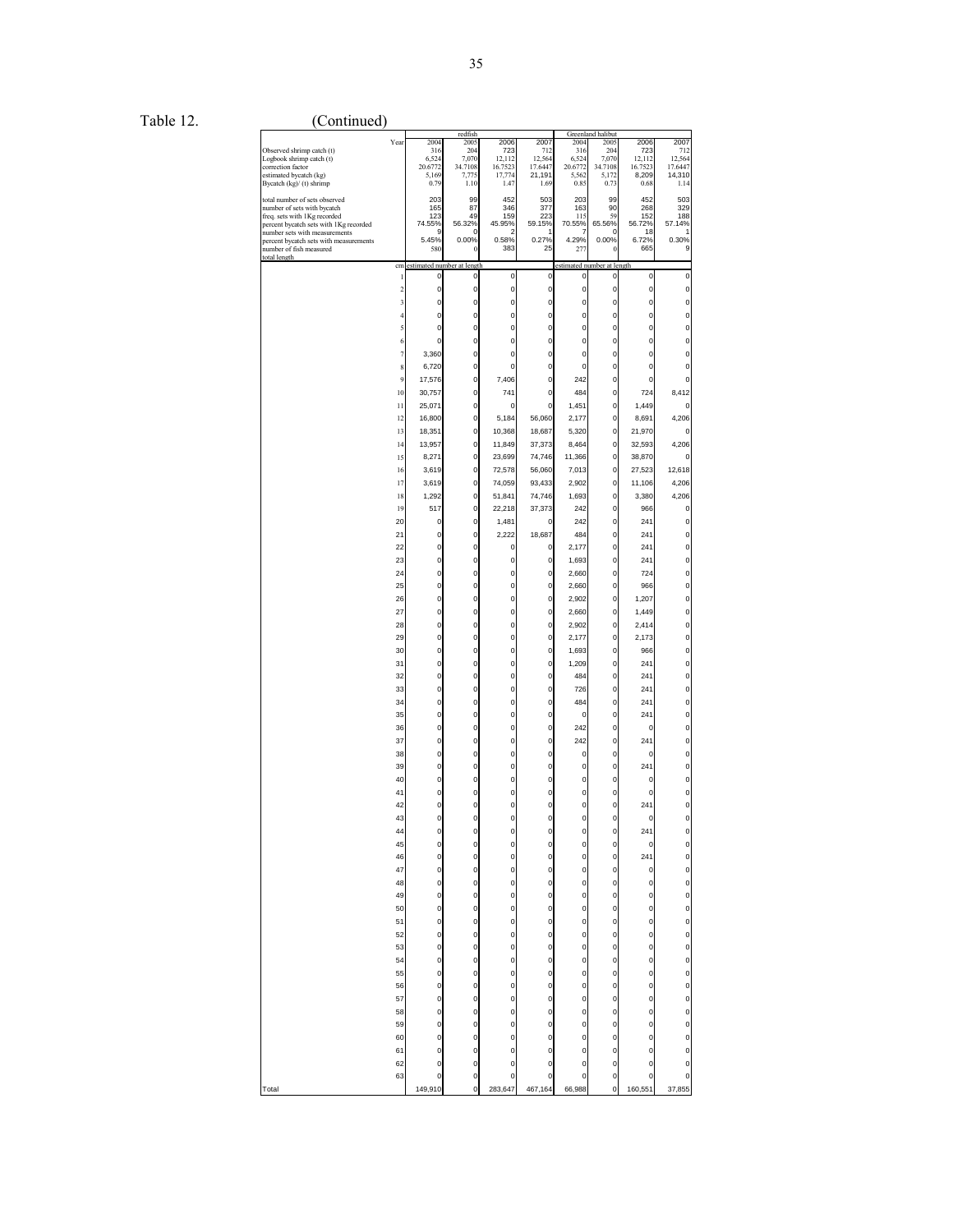| `able 12. |  |  |
|-----------|--|--|
|-----------|--|--|

| Table 12. |                                                                                                                                                                                                                                  |                                                                                                                                                                                                                                                                                                                                       | (Continued)                                                                                                                                                                                                                                                                                                                                                                                                                                                                                   |                                                                                                                                                                                                                                                                                                                                                                                                                                                                                                                                                                                                                                          |                                                                                                                                                                                                                                                                                                                                                                                                                                                                                                                                                                                                                                                                |                                                                                                                                                                                                                                                                                                                                                                                                                                                                                                                                                                                                                                                                                                                                                 |                                                                                                                                                                                                                                                                                                                                                                                                                                                      |                                                                                                                                                                                                                                                                                                                                                                                                                                                                                                                                                                                                                                                                                                                                                                                                                                 |                                                                                                                                                                                                                                                                                                                                                                                                                                                                                                                                                                                                           |                                                                                                                                                                                                                                                                                                                                                                                                                                                                     |                                                                                                                                                                                                                                                                                                                                                                                                                                                                                                                                 |                                                                                                                                                                                                                                                                                                                                                                                                        |                                                                                                                                                                                                                                                                                                                                                                                                                                                                                                                                                                                                                                                                                     |                                                                                                                                                                                                                                                                                                                                                                                                                                                                                                                       |
|-----------|----------------------------------------------------------------------------------------------------------------------------------------------------------------------------------------------------------------------------------|---------------------------------------------------------------------------------------------------------------------------------------------------------------------------------------------------------------------------------------------------------------------------------------------------------------------------------------|-----------------------------------------------------------------------------------------------------------------------------------------------------------------------------------------------------------------------------------------------------------------------------------------------------------------------------------------------------------------------------------------------------------------------------------------------------------------------------------------------|------------------------------------------------------------------------------------------------------------------------------------------------------------------------------------------------------------------------------------------------------------------------------------------------------------------------------------------------------------------------------------------------------------------------------------------------------------------------------------------------------------------------------------------------------------------------------------------------------------------------------------------|----------------------------------------------------------------------------------------------------------------------------------------------------------------------------------------------------------------------------------------------------------------------------------------------------------------------------------------------------------------------------------------------------------------------------------------------------------------------------------------------------------------------------------------------------------------------------------------------------------------------------------------------------------------|-------------------------------------------------------------------------------------------------------------------------------------------------------------------------------------------------------------------------------------------------------------------------------------------------------------------------------------------------------------------------------------------------------------------------------------------------------------------------------------------------------------------------------------------------------------------------------------------------------------------------------------------------------------------------------------------------------------------------------------------------|------------------------------------------------------------------------------------------------------------------------------------------------------------------------------------------------------------------------------------------------------------------------------------------------------------------------------------------------------------------------------------------------------------------------------------------------------|---------------------------------------------------------------------------------------------------------------------------------------------------------------------------------------------------------------------------------------------------------------------------------------------------------------------------------------------------------------------------------------------------------------------------------------------------------------------------------------------------------------------------------------------------------------------------------------------------------------------------------------------------------------------------------------------------------------------------------------------------------------------------------------------------------------------------------|-----------------------------------------------------------------------------------------------------------------------------------------------------------------------------------------------------------------------------------------------------------------------------------------------------------------------------------------------------------------------------------------------------------------------------------------------------------------------------------------------------------------------------------------------------------------------------------------------------------|---------------------------------------------------------------------------------------------------------------------------------------------------------------------------------------------------------------------------------------------------------------------------------------------------------------------------------------------------------------------------------------------------------------------------------------------------------------------|---------------------------------------------------------------------------------------------------------------------------------------------------------------------------------------------------------------------------------------------------------------------------------------------------------------------------------------------------------------------------------------------------------------------------------------------------------------------------------------------------------------------------------|--------------------------------------------------------------------------------------------------------------------------------------------------------------------------------------------------------------------------------------------------------------------------------------------------------------------------------------------------------------------------------------------------------|-------------------------------------------------------------------------------------------------------------------------------------------------------------------------------------------------------------------------------------------------------------------------------------------------------------------------------------------------------------------------------------------------------------------------------------------------------------------------------------------------------------------------------------------------------------------------------------------------------------------------------------------------------------------------------------|-----------------------------------------------------------------------------------------------------------------------------------------------------------------------------------------------------------------------------------------------------------------------------------------------------------------------------------------------------------------------------------------------------------------------------------------------------------------------------------------------------------------------|
|           | Observed shrimp catch (t)<br>Logbook shrimp catch (t)<br>correction factor<br>estimated bycatch (kg)<br>Bycatch (kg)/ (t) shrimp<br>total number of sets observed<br>number of sets with bycatch<br>freq. sets with 1Kg recorded | Year                                                                                                                                                                                                                                                                                                                                  | Striped Wolffish<br>2004<br>316<br>6,524<br>20.6772<br>806<br>0.12<br>203<br>28<br>17                                                                                                                                                                                                                                                                                                                                                                                                         | 2005<br>204<br>7,070<br>34.7108<br>868<br>0.12<br>99<br>25<br>25                                                                                                                                                                                                                                                                                                                                                                                                                                                                                                                                                                         | 2006<br>723<br>12,112<br>16.7523<br>2,714<br>0.22<br>452<br>95<br>66                                                                                                                                                                                                                                                                                                                                                                                                                                                                                                                                                                                           | 2007<br>712<br>12,564<br>17.6447<br>1,959<br>0.16<br>503<br>76<br>57                                                                                                                                                                                                                                                                                                                                                                                                                                                                                                                                                                                                                                                                            | Spotted Wolffish<br>2004<br>316<br>6,524<br>20.6772<br>0<br>0.00<br>203<br>C<br>$\Omega$                                                                                                                                                                                                                                                                                                                                                             | 2005<br>204<br>7,070<br>34.7108<br>-<br>0.00<br>99<br>-                                                                                                                                                                                                                                                                                                                                                                                                                                                                                                                                                                                                                                                                                                                                                                         | 2006<br>723<br>12,112<br>16.7523<br>251<br>0.02<br>452<br>15<br>15                                                                                                                                                                                                                                                                                                                                                                                                                                                                                                                                        | 2007<br>712<br>12,564<br>17.6447<br>335<br>0.03<br>503<br>11<br>6                                                                                                                                                                                                                                                                                                                                                                                                   | <b>Broadhead Wolffish</b><br>2004<br>316<br>6,524<br>20.6772<br>0<br>0.00<br>203<br>0<br>0                                                                                                                                                                                                                                                                                                                                                                                                                                      | 2005<br>204<br>7,070<br>34.7108<br>0.00<br>99<br>C                                                                                                                                                                                                                                                                                                                                                     | 2006<br>723<br>12,112<br>16.7523<br>34<br>0.00<br>452<br>0                                                                                                                                                                                                                                                                                                                                                                                                                                                                                                                                                                                                                          | 2007<br>712<br>12,564<br>17.6447<br>$0.00\,$<br>503<br>0<br>$\mathbf 0$                                                                                                                                                                                                                                                                                                                                                                                                                                               |
|           | percent bycatch sets with 1Kg recorded<br>number sets with measurements<br>percent bycatch sets with measurements<br>number of fish measured<br>total length                                                                     |                                                                                                                                                                                                                                                                                                                                       | 60.71%<br>14.29%<br>33                                                                                                                                                                                                                                                                                                                                                                                                                                                                        | 100.00%<br>c<br>0.00%                                                                                                                                                                                                                                                                                                                                                                                                                                                                                                                                                                                                                    | 69.47%<br>27<br>28.42%<br>470                                                                                                                                                                                                                                                                                                                                                                                                                                                                                                                                                                                                                                  | 75.00%<br>1.32%<br>$\overline{c}$                                                                                                                                                                                                                                                                                                                                                                                                                                                                                                                                                                                                                                                                                                               | undefined<br>0<br>undefined<br>0                                                                                                                                                                                                                                                                                                                                                                                                                     | undefined<br>C<br>undefined                                                                                                                                                                                                                                                                                                                                                                                                                                                                                                                                                                                                                                                                                                                                                                                                     | 100.00%<br>33.33%                                                                                                                                                                                                                                                                                                                                                                                                                                                                                                                                                                                         | 54.55%<br>C<br>0.00%                                                                                                                                                                                                                                                                                                                                                                                                                                                | undefined<br>C<br>undefined                                                                                                                                                                                                                                                                                                                                                                                                                                                                                                     | undefined<br>undefined                                                                                                                                                                                                                                                                                                                                                                                 | undefined<br>undefined undefined<br>0                                                                                                                                                                                                                                                                                                                                                                                                                                                                                                                                                                                                                                               | undefined<br>$\mathbf 0$                                                                                                                                                                                                                                                                                                                                                                                                                                                                                              |
|           | Total                                                                                                                                                                                                                            | g<br>10<br>11<br>12<br>13<br>14<br>15<br>16<br>17<br>18<br>19<br>20<br>21<br>22<br>23<br>24<br>25<br>26<br>27<br>28<br>29<br>30<br>31<br>32<br>33<br>34<br>35<br>36<br>37<br>38<br>39<br>40<br>41<br>42<br>43<br>44<br>45<br>46<br>47<br>48<br>49<br>50<br>51<br>52<br>53<br>54<br>55<br>56<br>57<br>58<br>59<br>60<br>61<br>62<br>63 | 0<br>0<br>$\Omega$<br>$\Omega$<br>0<br>$\mathbf 0$<br>$\mathbf 0$<br>269<br>0<br>134<br>403<br>403<br>269<br>403<br>1,075<br>538<br>134<br>134<br>$\pmb{0}$<br>403<br>$\mathbf 0$<br>269<br>134<br>403<br>538<br>0<br>0<br>0<br>$\Omega$<br>0<br>Ó<br>$\Omega$<br>$\mathbf 0$<br>$\Omega$<br>Ó<br>0<br>$\Omega$<br>0<br>0<br>0<br>0<br>$\Omega$<br>0<br>0<br>0<br>0<br>0<br>0<br>0<br>0<br>0<br>$\mathbf 0$<br>0<br>0<br>$\mathbf 0$<br>0<br>0<br>0<br>0<br>0<br>0<br>$\overline{0}$<br>5,510 | $\mathbf 0$<br>$\Omega$<br>0<br>0<br>0<br>$\pmb{0}$<br>$\pmb{0}$<br>$\mathbf 0$<br>$\mathbf 0$<br>$\mathbf 0$<br>$\pmb{0}$<br>$\mathbf 0$<br>$\pmb{0}$<br>0<br>$\mathbf 0$<br>0<br>$\mathbf 0$<br>$\mathbf 0$<br>0<br>$\mathbf 0$<br>0<br>$\pmb{0}$<br>$\mathbf 0$<br>$\mathbf 0$<br>0<br>0<br>$\Omega$<br>O<br>O<br>0<br>O<br>$\Omega$<br>C<br>O<br>C<br>O<br>$\mathbf 0$<br>$\mathbf 0$<br>$\mathbf 0$<br>$\mathbf 0$<br>$\mathbf 0$<br>$\pmb{0}$<br>$\mathbf 0$<br>$\mathbf 0$<br>$\mathbf 0$<br>$\mathbf 0$<br>$\mathbf 0$<br>$\mathbf 0$<br>$\pmb{0}$<br>$\mathbf 0$<br>$\mathbf 0$<br>$\mathbf 0$<br>$\pmb{0}$<br>0<br>0<br>0<br>0 | $\circ$<br>$\mathbf 0$<br>$\mathbf 0$<br>0<br>$\mathbf 0$<br>$\mathbf 0$<br>170<br>933<br>2,544<br>3,647<br>5,682<br>4,410<br>3,223<br>3,562<br>2,035<br>1,866<br>2,290<br>1,527<br>2,290<br>1,527<br>1,187<br>678<br>594<br>509<br>339<br>339<br>254<br>85<br>$\mathbf 0$<br>0<br>$\epsilon$<br>0<br>$\epsilon$<br>$\mathbf 0$<br>0<br>C<br>$\Omega$<br>$\epsilon$<br>0<br>$\circ$<br>85<br>$\pmb{0}$<br>$\mathbf 0$<br>$\mathbf 0$<br>$\mathbf 0$<br>$\mathbf 0$<br>$\mathbf 0$<br>$\mathbf 0$<br>85<br>$\mathbf 0$<br>$\mathbf 0$<br>$\mathbf 0$<br>$\mathbf 0$<br>$\mathbf 0$<br>$\pmb{0}$<br>$\bf{0}$<br>$\mathbf 0$<br>$\mathbf 0$<br>$\bf{0}$<br>39,860 | $\pmb{0}$<br>$\mathbf 0$<br>0<br>$\mathbf 0$<br>$\mathbf 0$<br>$\mathbf 0$<br>$\mathbf 0$<br>0<br>$\mathbf 0$<br>0<br>0<br>$\mathbf 0$<br>$\mathbf 0$<br>0<br>$\mathbf 0$<br>$\mathbf 0$<br>$\mathbf 0$<br>$\mathbf 0$<br>0<br>$\mathbf 0$<br>0<br>1,727<br>0<br>$\mathbf 0$<br>0<br>0<br>1,727<br>0<br>$\mathbf 0$<br>0<br>$\mathbf 0$<br>0<br>0<br>$\mathbf 0$<br>$\mathbf 0$<br>0<br>$\mathbf 0$<br>0<br>0<br>0<br>0<br>$\mathbf 0$<br>$\mathbf 0$<br>0<br>$\mathbf 0$<br>$\mathbf 0$<br>$\mathbf 0$<br>$\mathbf 0$<br>$\mathbf 0$<br>$\mathbf 0$<br>$\mathbf 0$<br>$\mathbf 0$<br>$\circ$<br>$\mathbf 0$<br>$\mathbf 0$<br>$\mathbf{o}$<br>$\circ$<br>$\mathbf 0$<br>$\mathbf 0$<br>$\mathbf 0$<br>$\mathbf 0$<br>$\mathbf 0$<br>0<br>3,454 | 0<br>0<br>0<br>0<br>0<br>0<br>0<br>0<br>0<br>0<br>$\mathbf 0$<br>0<br>$\mathbf 0$<br>0<br>$\mathbf 0$<br>0<br>0<br>0<br>0<br>0<br>0<br>$\mathbf 0$<br>0<br>$\mathbf 0$<br>0<br>$\mathbf 0$<br>0<br>0<br>0<br>0<br>$\mathbf 0$<br>0<br>$\mathbf 0$<br>0<br>$\mathbf 0$<br>0<br>$\mathbf 0$<br>0<br>0<br>0<br>0<br>$\mathbf 0$<br>$\mathbf 0$<br>0<br>0<br>0<br>0<br>0<br>0<br>0<br>0<br>0<br>0<br>0<br>0<br>0<br>0<br>0<br>0<br>0<br>0<br>0<br>0<br>0 | $\mathbf 0$<br>$\mathbf 0$<br>0<br>$\mathbf 0$<br>0<br>$\mathbf 0$<br>0<br>$\mathbf 0$<br>0<br>$\mathbf 0$<br>$\mathbf 0$<br>0<br>$\mathbf 0$<br>$\mathbf 0$<br>$\pmb{0}$<br>$\mathbf 0$<br>$\mathbf 0$<br>$\pmb{0}$<br>$\mathbf 0$<br>0<br>0<br>$\overline{0}$<br>0<br>$\mathbf 0$<br>0<br>$\mathbf 0$<br>$\mathbf 0$<br>$\mathbf 0$<br>$\pmb{0}$<br>$\mathbf 0$<br>$\mathbf 0$<br>0<br>$\overline{0}$<br>0<br>$\mathbf 0$<br>0<br>$\mathbf 0$<br>$\mathbf 0$<br>$\mathbf 0$<br>0<br>$\mathbf 0$<br>0<br>$\mathbf 0$<br>$\mathbf 0$<br>$\mathbf 0$<br>$\mathbf 0$<br>$\mathbf 0$<br>$\mathbf 0$<br>$\mathbf 0$<br>$\mathbf{0}$<br>$\mathbf 0$<br>$\mathbf 0$<br>$\mathbf{0}$<br>$\mathbf 0$<br>$\mathbf{0}$<br>$\mathbf 0$<br>$\mathbf 0$<br>$\mathbf 0$<br>$\mathbf 0$<br>$\mathbf 0$<br>$\mathbf 0$<br>$\mathbf 0$<br>0<br>0 | $\mathbf 0$<br>$\Omega$<br>$\mathbf 0$<br>n<br>Ò<br>O<br>O<br>O<br>0<br>50<br>C<br>50<br>101<br>$\mathbf 0$<br>$\Omega$<br>50<br>$\Omega$<br>٥<br>O<br>O<br>O<br>$\mathbf 0$<br>n<br>$\Omega$<br>$\Omega$<br>Ò<br>$\Omega$<br>O<br>Ó<br>$\Omega$<br>٥<br>$\mathbf 0$<br>O<br>Ò<br>O<br>n<br>$\circ$<br>$\mathbf{0}$<br>$\overline{0}$<br>$\mathbf{0}$<br>$\overline{0}$<br>$\mathbf 0$<br>$\circ$<br>$\mathbf 0$<br>$\circ$<br>$\mathbf{0}$<br>$\mathbf{0}$<br>$\overline{0}$<br>$\mathbf{0}$<br>$\circ$<br>$\mathbf{0}$<br>$\overline{0}$<br>$\overline{0}$<br>$\overline{0}$<br>$\mathbf 0$<br>Ò<br>251 | 0<br>$\Omega$<br>0<br>0<br>0<br>0<br>0<br>0<br>0<br>0<br>$\mathbf 0$<br>0<br>$\Omega$<br>0<br>0<br>0<br>0<br>0<br>0<br>0<br>0<br>$\Omega$<br>0<br>$\Omega$<br>0<br>0<br>0<br>0<br>0<br>0<br>$\Omega$<br>0<br>$\mathbf 0$<br>0<br>$\Omega$<br>0<br>0<br>0<br>0<br>0<br>0<br>$\Omega$<br>$\Omega$<br>$\mathbf 0$<br>0<br>0<br>0<br>0<br>0<br>$\pmb{0}$<br>$\mathbf 0$<br>$\pmb{0}$<br>$\pmb{0}$<br>0<br>$\pmb{0}$<br>0<br>0<br>0<br>$\bf{0}$<br>0<br>0<br>0<br>0<br>0 | $\circ$<br>$\Omega$<br>$\Omega$<br>$\Omega$<br>$\Omega$<br>$\Omega$<br>0<br>O<br>C<br>0<br>C<br>O<br>$\Omega$<br>$\Omega$<br>$\Omega$<br>0<br>$\Omega$<br>0<br>O<br>0<br>0<br>C<br>$\mathbf 0$<br>C<br>$\Omega$<br>0<br>$\Omega$<br>O<br>C<br>0<br>C<br>$\Omega$<br>C<br>0<br>C<br>$\bf{0}$<br>$\bf{0}$<br>$\mathbf 0$<br>$\bf{0}$<br>$\mathbf 0$<br>0<br>$\bf{0}$<br>$\bf{0}$<br>$\mathbf 0$<br>$\mathbf 0$<br>$\mathbf 0$<br>$\mathbf 0$<br>0<br>0<br>0<br>$\mathbf 0$<br>$\mathbf 0$<br>$\mathbf 0$<br>0<br>$\mathbf 0$<br>0 | 0<br>$\Omega$<br>0<br>$\Omega$<br>0<br>0<br>$\Omega$<br>$\Omega$<br>0<br>0<br>C<br>$\Omega$<br>$\Omega$<br>0<br>$\Omega$<br>$\Omega$<br>$\Omega$<br>0<br>0<br>$\Omega$<br>C<br>Ω<br>$\Omega$<br>C<br>C<br>C<br>$\Omega$<br>$\Omega$<br>C<br>0<br>0<br>0<br>$\pmb{0}$<br>0<br>0<br>$\bf{0}$<br>0<br>$\mathbf 0$<br>$\mathbf 0$<br>0<br>$\mathbf 0$<br>0<br>$\pmb{0}$<br>0<br>0<br>0<br>0<br>0<br>0<br>C | $\mathbf 0$<br>$\Omega$<br>0<br>$\Omega$<br>0<br>$\mathsf 0$<br>0<br>$\mathsf 0$<br>0<br>$\Omega$<br>0<br>$\Omega$<br>0<br>$\mathsf 0$<br>0<br>0<br>$\mathsf 0$<br>0<br>$\mathsf 0$<br>0<br>$\Omega$<br>0<br>$\Omega$<br>0<br>$\mathsf 0$<br>0<br>0<br>$\mathsf 0$<br>0<br>$\mathbf 0$<br>0<br>$\Omega$<br>0<br>$\Omega$<br>0<br>$\mathbf 0$<br>0<br>0<br>0<br>0<br>$\Omega$<br>$\mathbf 0$<br>$\mathbf 0$<br>$\mathbf 0$<br>$\mathbf 0$<br>$\mathbf 0$<br>$\mathbf 0$<br>$\mathbf 0$<br>$\circ$<br>$\mathbf 0$<br>$\circ$<br>$\mathbf 0$<br>$\mathbf 0$<br>$\mathbf 0$<br>$\mathbf 0$<br>$\mathbf 0$<br>$\mathbf 0$<br>$\mathbf 0$<br>$\mathbf 0$<br>$\mathbf 0$<br>$\pmb{0}$<br>0 | 0<br>0<br>0<br>0<br>0<br>0<br>0<br>0<br>0<br>0<br>0<br>0<br>$\mathbf 0$<br>0<br>0<br>0<br>0<br>0<br>0<br>0<br>0<br>$\Omega$<br>0<br>$\mathbf 0$<br>0<br>0<br>0<br>0<br>0<br>0<br>0<br>0<br>0<br>0<br>$\mathbf 0$<br>0<br>0<br>0<br>0<br>0<br>0<br>0<br>0<br>$\mathbf 0$<br>$\mathbf 0$<br>$\circ$<br>$\circ$<br>$\circ$<br>$\circ$<br>$\circ$<br>$\circ$<br>$\circ$<br>$\circ$<br>$\circ$<br>$\circ$<br>$\circ$<br>$\circ$<br>$\circ$<br>$\circ$<br>$\mathbf{o}$<br>$\circ$<br>$\mathbf 0$<br>$\circ$<br>$\mathbf{o}$ |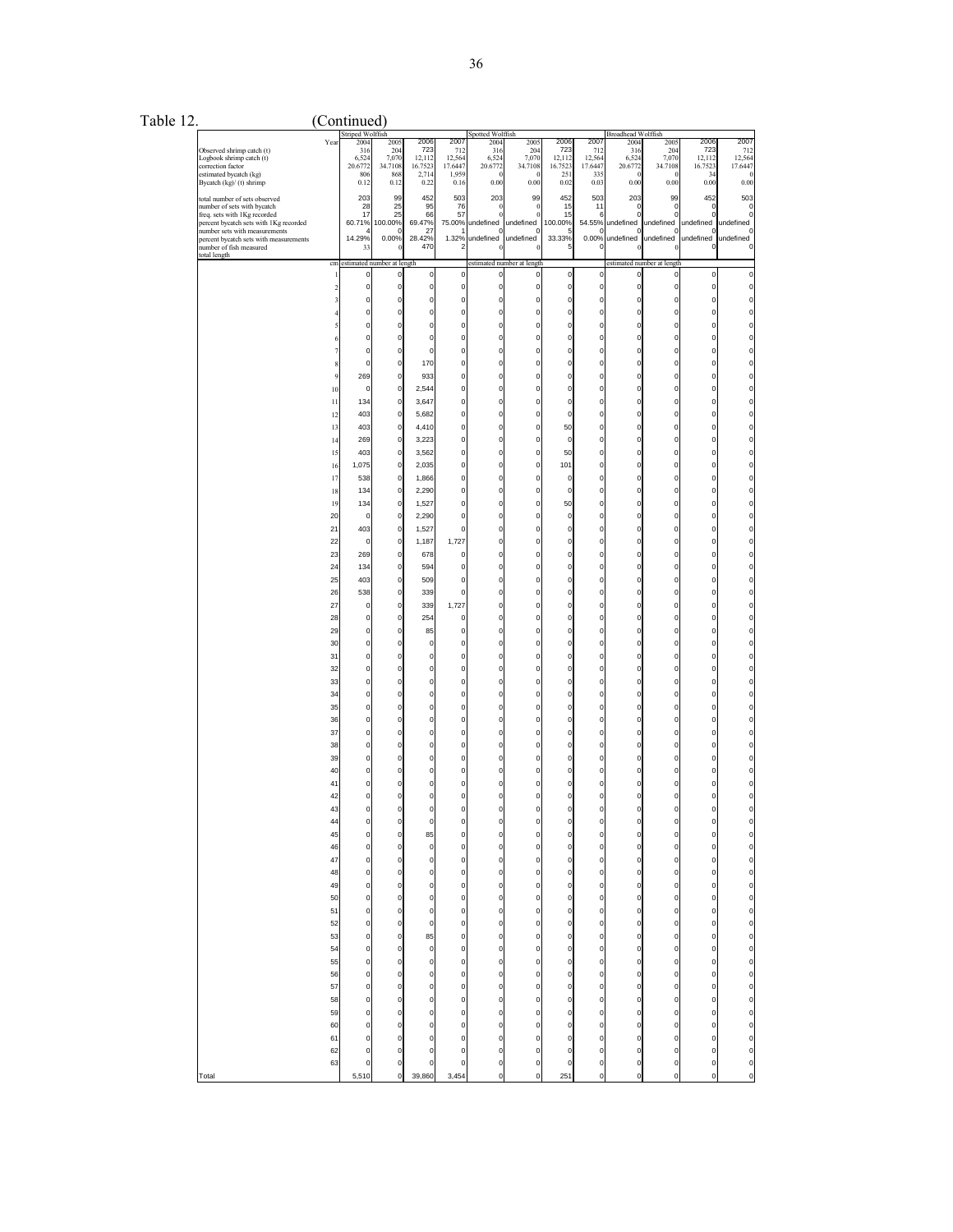Table 13. A summary of the bycatch species taken by the Canadian small vessel fleet fishing for shrimp in NAFO Division 3L (SFA 7), over the management year 2007 – 2008. number of species in bycatch  $= 56$ 

|                         | <b>OCCUR</b> | WEIGHT<br>WEIGHT                                      |
|-------------------------|--------------|-------------------------------------------------------|
| <b>OCCUR</b>            | $(\%)$       | $(\%)$<br>kg<br>Common name                           |
|                         |              |                                                       |
| 46                      | 9.15         | 0.02<br>136<br><b>SKATES</b> (NS)                     |
| 30                      | 5.96         | 0.00 HERRINGS (NS)<br>37                              |
| 15                      | 2.98         | 0.00<br>23<br>HERRING, ATLANTIC                       |
| 317                     | 63.02        | 5429<br>0.66<br><b>CAPELIN</b>                        |
| $\overline{4}$          | 0.80         | <b>VIPERFISHES (NS)</b><br>9<br>0.00                  |
| 59                      | 11.73        | 84<br>0.01<br><b>LANTERNFISHES (NS)</b>               |
| 14                      | 2.78         | 14<br>$0.00\,$<br><b>BARRACUDINAS (NS)</b>            |
| 3                       | 0.60         | $\mathfrak{Z}$<br>0.00<br>EELS, SNIPE (NS)            |
| $\mathbf{1}$            | 0.20         | $\mathbf{1}$<br>$0.00\,$<br>EELS, CUTTHROAT (NS)      |
| $\mathbf{1}$            | 0.20         | $\mathbf{1}$<br>$0.00\,$<br>LONGNOSE EEL              |
| 8                       | 1.59         | 8<br>0.00<br><b>BILLFISH</b>                          |
| 12                      | 2.39         | 12<br>0.00<br>COD(NS) GADUS SP.                       |
| 30                      | 5.96         | 41<br>0.01<br>COD, ATLANTIC                           |
| $\mathfrak{Z}$          | 0.60         | $\mathfrak{Z}$<br>$0.00\,$<br>HAKE, SILVER            |
| 20                      |              | 21<br>0.00                                            |
|                         | 3.98         | HAKE (NS) MER.SP.                                     |
| 4                       | 0.80         | $\overline{4}$<br>$0.00\,$<br>COD, ARCTIC             |
| 4                       | 0.80         | $\overline{4}$<br>0.00<br>THREEBEARD ROCKLING (N      |
| 27                      | 5.37         | 55<br>0.01<br><b>CUSK</b>                             |
| 6                       | 1.19         | 6<br>0.00<br><b>GRENADIERS (NS)</b>                   |
| 3                       | 0.60         | $\mathfrak{Z}$<br>$0.00\,$<br><b>GRENADIERS (NS)</b>  |
| 17                      | 3.38         | 42<br>0.01<br>GRENADIER, ROUGHHEAD                    |
| $\overline{4}$          | 0.80         | $\overline{4}$<br>0.00<br>GRENADIER, ROUNDNOSE        |
| $\overline{2}$          | 0.40         | $\overline{2}$<br>MACKEREL, ATLANTIC<br>$0.00\,$      |
| 20                      | 3.98         | 46<br>0.01<br><b>SAND LANCES (NS)</b>                 |
| 8                       | 1.59         | 21<br>0.00<br>WOLFFISH, BROADHEAD                     |
| 76                      | 15.11        | 111<br>0.01<br>WOLFFISH, STRIPED                      |
| 11                      | 2.19         | 19<br>0.00<br>WOLFFISH, SPOTTED                       |
| 9                       | 1.79         | 10<br>$0.00\,$<br>FOURLINE SNAKEBLENNY                |
| 39                      | 7.75         | 68<br>0.01<br><b>BLENNIES</b> (NS)                    |
| 176                     | 34.99        | 314<br>0.04<br>EELPOUT (NS)                           |
| 377                     | 74.95        | 1201<br>0.15<br>REDFISH (NS) SEB.SP.                  |
| 46                      | 9.15         | <b>SCULPINS (NS)</b><br>74<br>0.01                    |
| 8                       | 1.59         | 8<br>HOOKEAR SCULPIN (NS)<br>$0.00\,$                 |
| 9                       | 1.79         | 9<br>$0.00\,$<br><b>MAILED SCULPINS (NS)</b>          |
| $\mathbf{1}$            | 0.20         | $\mathbf{1}$<br>0.00<br><b>SCULPIN, RIBBED (HORNE</b> |
| 98                      | 19.48        | 106<br>0.01<br>ALLIGATORFISH (NS)                     |
| $\mathbf{1}$            | 0.20         | 0.00 LUMPFISH (NS) EUM.SP.<br>$\mathbf{1}$            |
| $\overline{2}$          | 0.40         | 0.00<br><b>SEASNAILS (NS)</b><br>$\overline{c}$       |
| 111                     | 22.07        | 246<br>0.03<br><b>AMERICAN PLAICE</b>                 |
| $\overline{4}$          | 0.80         | 4<br>0.00<br>WITCH FLOUNDER                           |
| 23                      | 4.57         | 46<br>0.01<br>YELLOWTAIL FLOUNDER                     |
| 329                     | 65.41        | 811<br>0.10<br><b>GREENLAND HALIBUT</b>               |
| 3                       | 0.60         | 3<br>ANGLER, COMMON(MONKFISH<br>0.00                  |
| $\overline{\mathbf{3}}$ | 0.60         | 68<br>0.01<br>UNIDENTIFIED FISH                       |
| 5                       | 0.99         | 5<br>0.00<br><b>SPONGE</b>                            |
|                         |              |                                                       |
| $\mathbf{1}$            | 0.20         | $\mathbf{1}$<br>0.00<br>WHELK BUCC.                   |
| 152                     | 30.22        | 408<br>0.05<br>CEPHALOPOD (NS)                        |
| 9                       | 1.79         | 9<br>0.00<br>SHRIMP NATA.                             |
| $\mathbf{1}$            | 0.20         | 0.00<br>SHRIMP SERG.ARC.<br>1                         |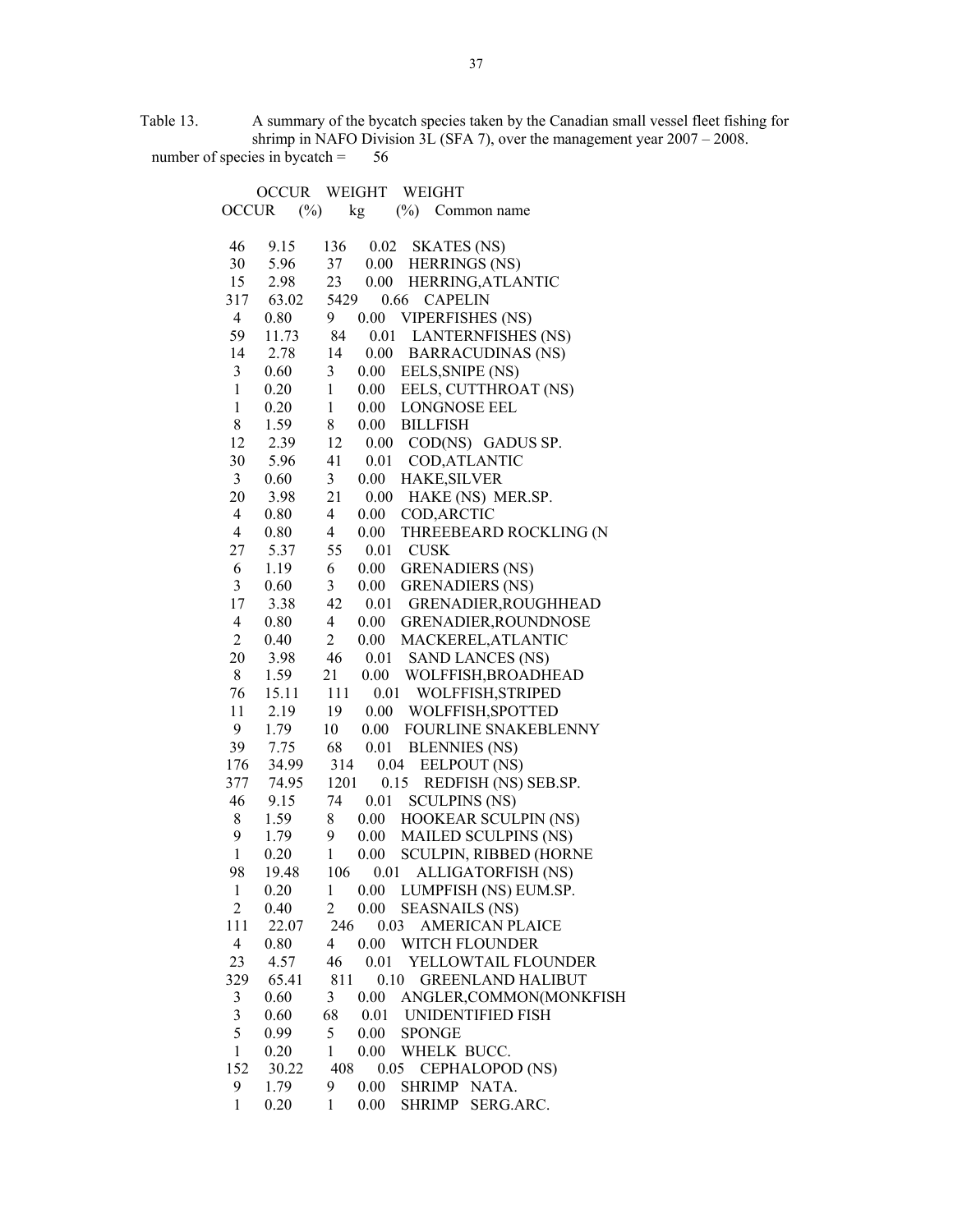# Table 13 (continued)

|              |               |    | WEIGHT WEIGHT |        |             |                               |
|--------------|---------------|----|---------------|--------|-------------|-------------------------------|
| <b>OCCUR</b> | $\frac{6}{2}$ |    | kg            | $(\%)$ | Common name |                               |
| 499          | 99.20         |    |               |        |             | 807948 98.83 SHRIMP PAND.BOR. |
|              | 0.20          | 1  | 0.00          |        |             | SPINY CRAB LITH.MAJ.          |
| 23           | 4.57          |    |               |        |             | 32 0.00 CRAB, SNOW OR QUEEN   |
| 11           | 2.19          | 11 |               |        |             | 0.00 CRAB, TOAD HYAS.SP.      |
|              | 0.20          | 1  | 0.00          |        |             | SEA CUCUMBER HOL.             |
| 5            | 0.99          | 5  | 0.00          |        | SEA STAR    |                               |
| 3            | 0.60          | 3  | 0.00          |        |             | CORAL ALCYONACEAN             |
|              |               |    |               |        |             |                               |
|              | 817536        |    | 99 99         |        |             |                               |
|              |               |    |               |        |             |                               |

Table 14. Bycatch of various groundfish species taken by Estonian vessels fishing for shrimp in the NAFO Division 3L NRA over the period 2006 – 2008.

|                              |                           |      | Year |      |
|------------------------------|---------------------------|------|------|------|
| Scientific name              | <b>Common Name</b>        | 2006 | 2007 | 2008 |
|                              |                           | Kg   | Kg   | Kg   |
| Anarhichas lupus             | Atlantic wolffish         | 82   | 27.2 | 16   |
| Mallotus villosus            | Capelin                   | 3458 | 5106 | 4142 |
| Anarhichas minor             | Spotted wolffish          |      | O    | 20   |
| Anarhichas sp.               | Wolffishes (NS)           | 57   |      |      |
| Lycodes sp.                  | Eelpouts (NS)             | 104  | 75.2 | 6    |
| Reinhardtius hippoglossoides | <b>Greenland halibut</b>  | 96   | 84   | 192  |
| Urophycis chesteri           | Longfin hake              |      |      |      |
| Merluccius bilinearis        | Silver hake               | 66   | 3    |      |
|                              | marine fish not specified | 3541 | 9307 | 3734 |
| Hippoglossoides platessoides | American plaice           | 561  |      |      |
| Sebastes sp.                 | Atlantic redfishes        | 937  | 629  | 565  |
| Macrourus berglax            | Roughhead grenadier       |      |      | 8    |
| Amblyraja radiata            | Thorny skate              |      |      | 5    |
| Coryphaenoides rupestris     | Roundnose grenadier       | 71   | 0    |      |
| Raja sp.                     | Skates (NS)               |      |      | 30   |
| Glyptocephalus cynoglossus   | Witch flounder            | 11   |      |      |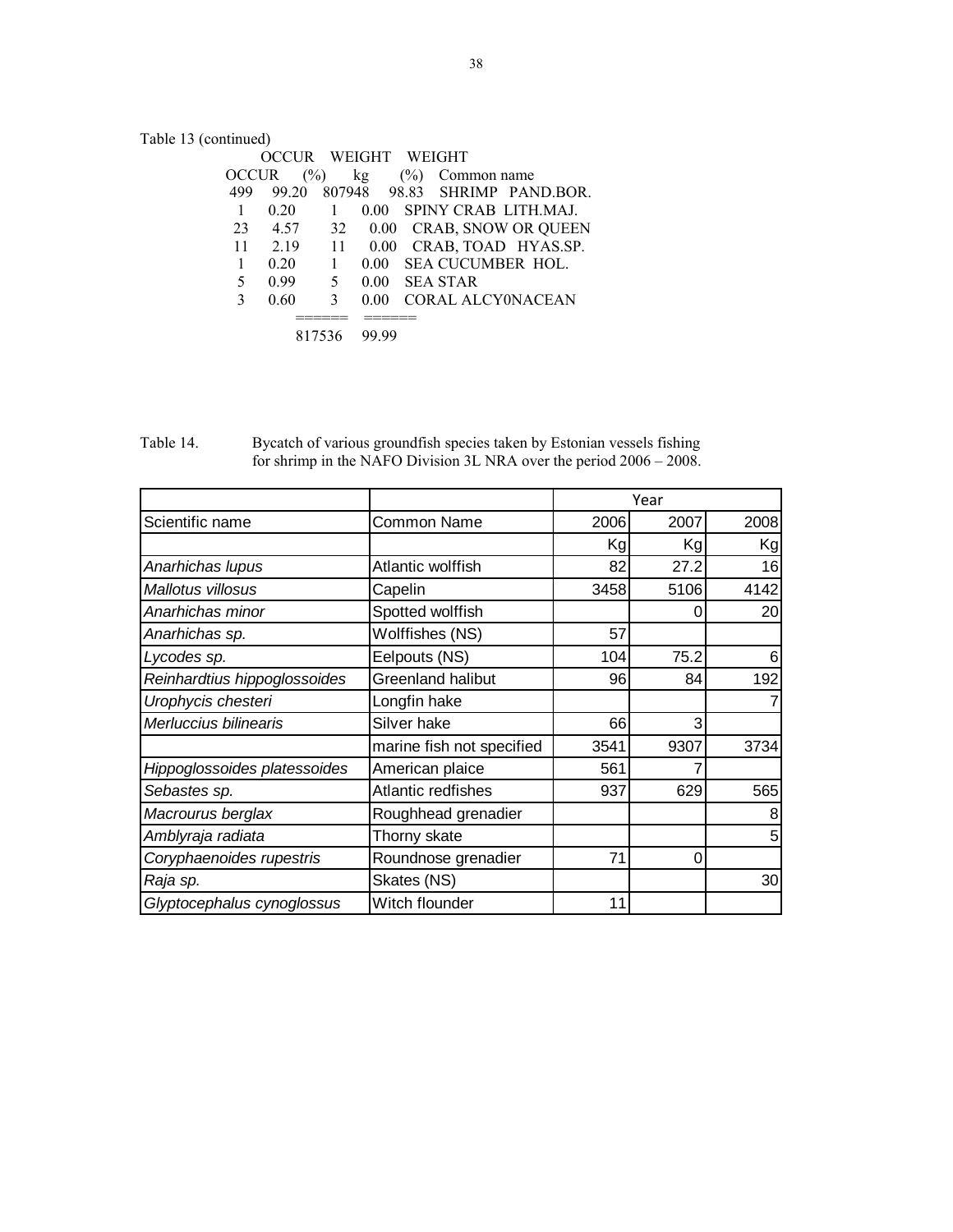| discarded catch (kgs.) | January - March |
|------------------------|-----------------|
|                        |                 |
| Lanternfish            | 766             |
| Arctic eelpot          | 335             |
| American plaice        | 228             |
| Redfish                | 73              |
| Greenland halibut      | 27              |
| Witch flounder         | 25              |
| Capelan                | 14              |
| Longfin hake           | 13              |
| Other pisces           | 40              |
| Crustacea              | 3               |
| Other invertebrata     | 8               |
|                        |                 |

Table 15. Bycatch of various groundfish species taken by Spanish vessels fishing for shrimp in the NAFO Division 3L NRA during the first three months of 2008..

Table 16. Bycatch of unidentified finfish and redfish taken by Greenlandic vessels fishing for shrimp in the NAFO Division 3L NRA over the period 2005 – 2008.

| ICommon Name         | Year |      |      |      |  |  |
|----------------------|------|------|------|------|--|--|
|                      | 2005 | 2006 | 2007 | 2008 |  |  |
|                      | kg   | kg   | kg   | κg   |  |  |
| Redfish              | 200  | 1355 | 75   |      |  |  |
| Unidentified finfish | 310  | 3206 | 2271 | 1316 |  |  |

Table 17. Bycatch of unidentified finfish and redfish taken by Norwegian vessels fishing for shrimp in the NAFO Division 3L NRA during 2007.

| Common Name          | kΩ          |
|----------------------|-------------|
| Redfish              | 250<br>79 ک |
| Unidentified finfish | 430         |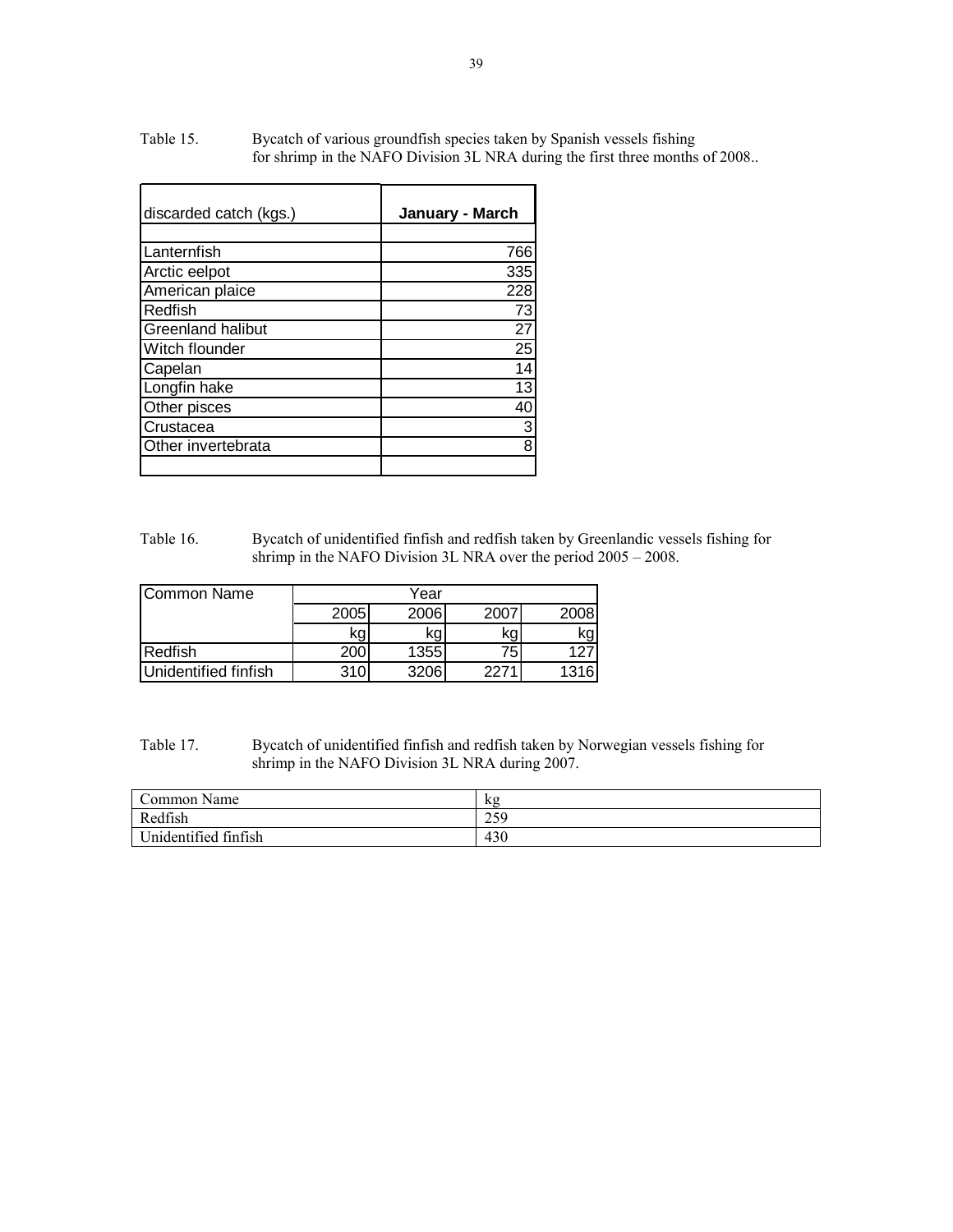

Figure 1. Distribution of observed Canadian large (>500 t) and small (<=500 t; LOA<100') shrimp fishing positions in Shrimp Fishing Areas (SFAs) 4-7 during 2007. The blue boxes indicate the location of areas that are closed to bottom trawling. The northern box was voluntarily closed by the large vessel fleet to protect coral. The middle box is referred to the Hawke Channel box and was closed to all but snow crab pot fishing. The more southern box is referred to as the Funk Island Deep box and is closed to small vessel bottom trawling and voluntarily closed to large vessel bottom trawling.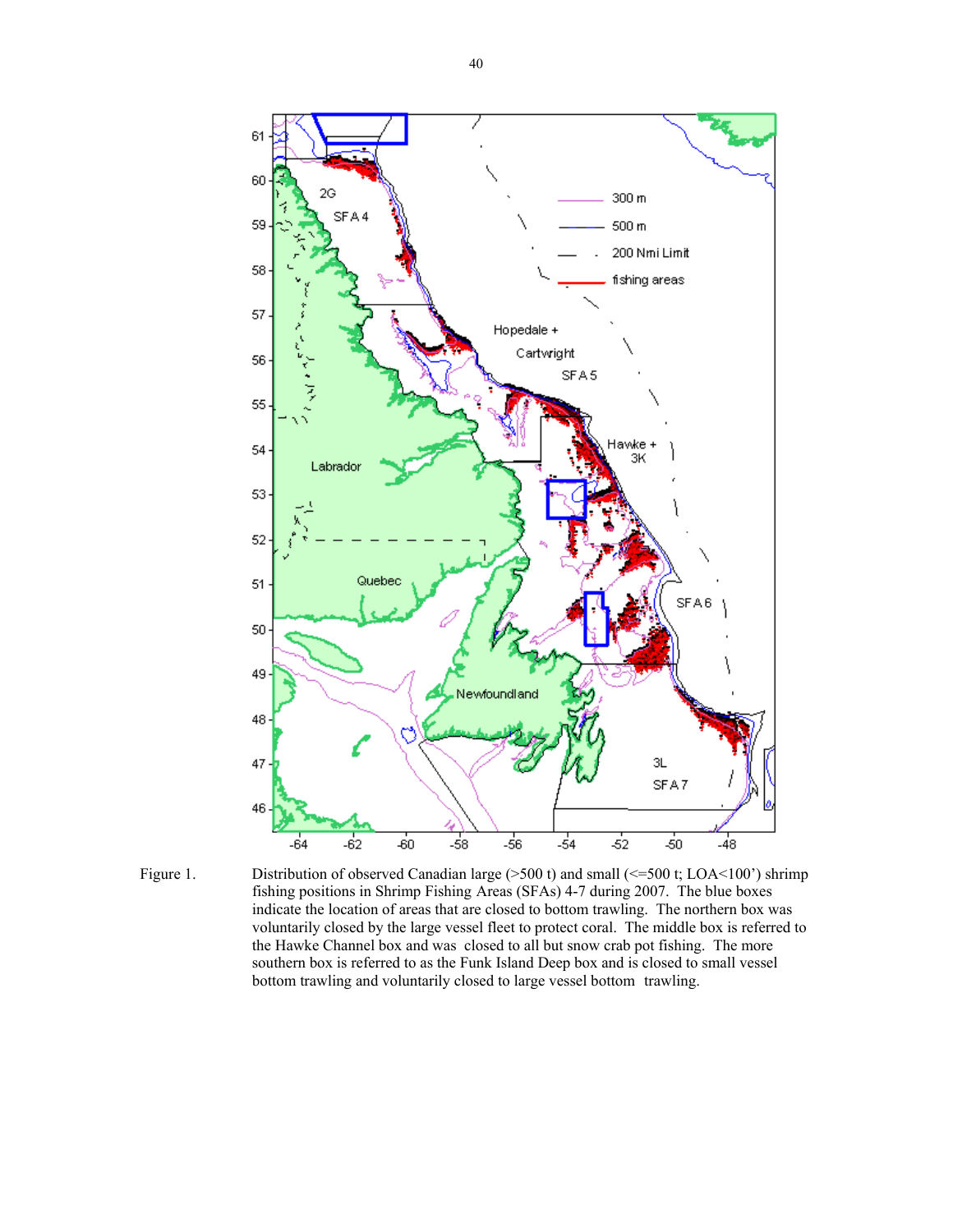

Figure 2. Distribution of logbook Canadian small (<=500 t; LOA<100') shrimp fishing positions in Shrimp Fishing Areas (SFAs) 4-7 during 2007. The blue boxes indicate the location of areas that are closed to bottom trawling. The northern box was voluntarily closed by the large vessel fleet to protect coral. The middle box is referred to the Hawke Channel box and was closed to all but snow crab pot fishing. The more southern box is referred to as the Funk Island Deep box and is closed to small vessel bottom trawling and voluntarily closed to large vessel bottom trawling.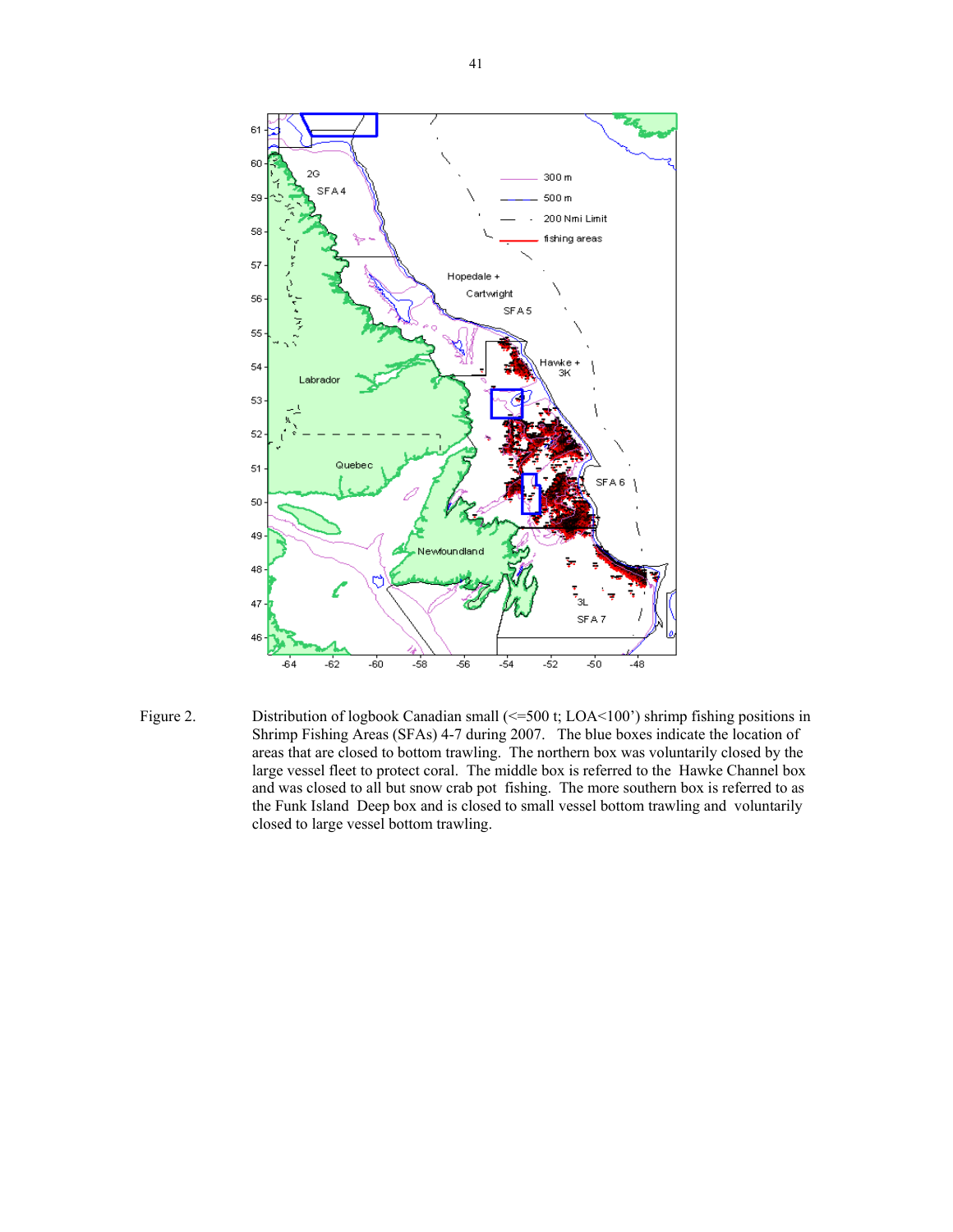

Figure 3. Distribution of northern shrimp in relation to Greenland halibut (TL<=24 cm) collected during Canadian autumn 1999 – autumn 2006 multi-species bottom trawl surveys in FA5 (Hopedale and Cartwright Channels). Catches were made using a Campelen 1800 shrimp trawl; standard 15 min. tows).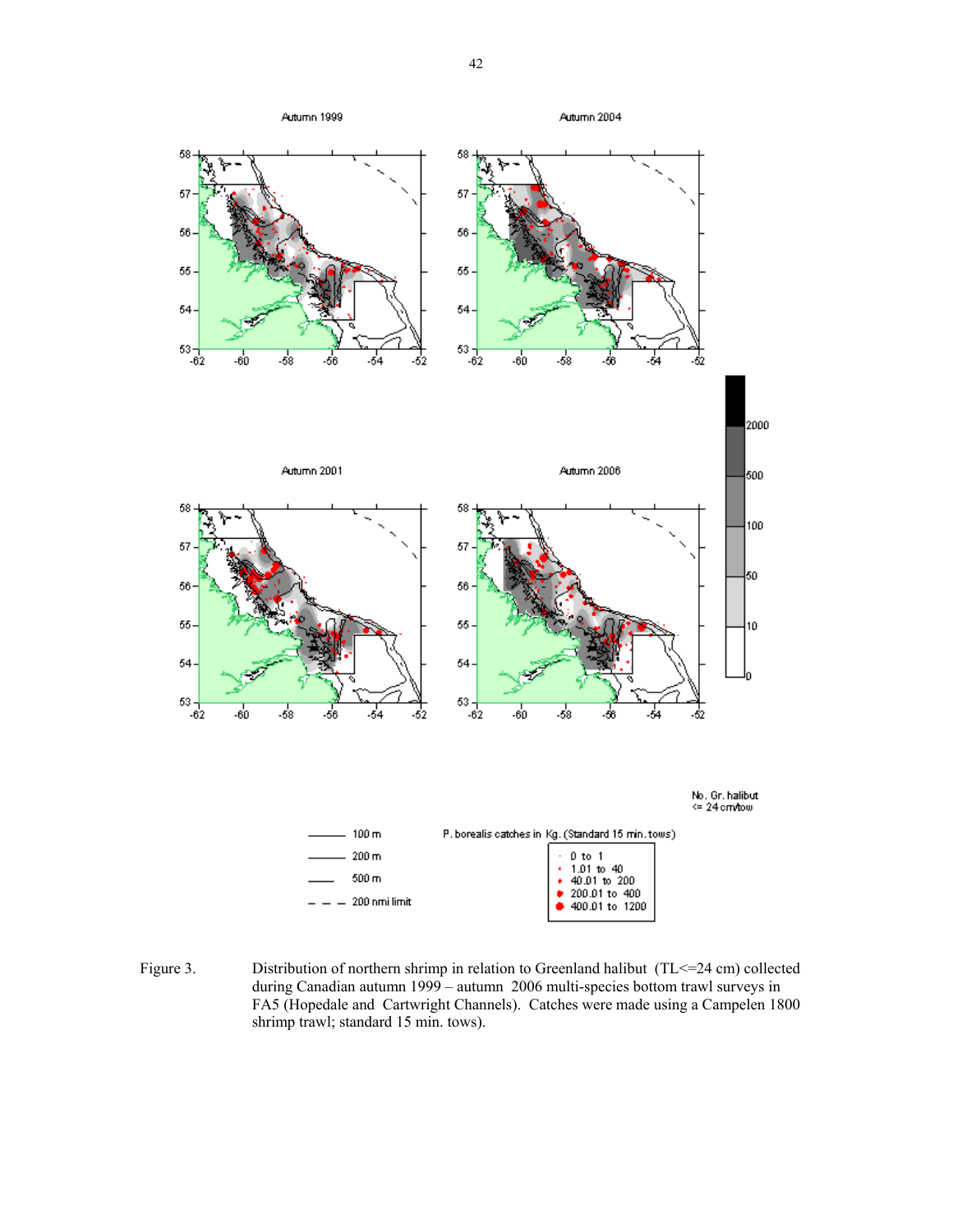

Figure 4. Distribution of northern shrimp in relation to Greenland halibut (TL <= 24 cm) collected during Canadian autumn 2004 – autumn 2007 multi-species bottom trawl surveys in FA6 (Hawke Channel + NAFO Div. 3K). Catches were made using a Campelen 1800 shrimp trawl; standard 15 min. tows).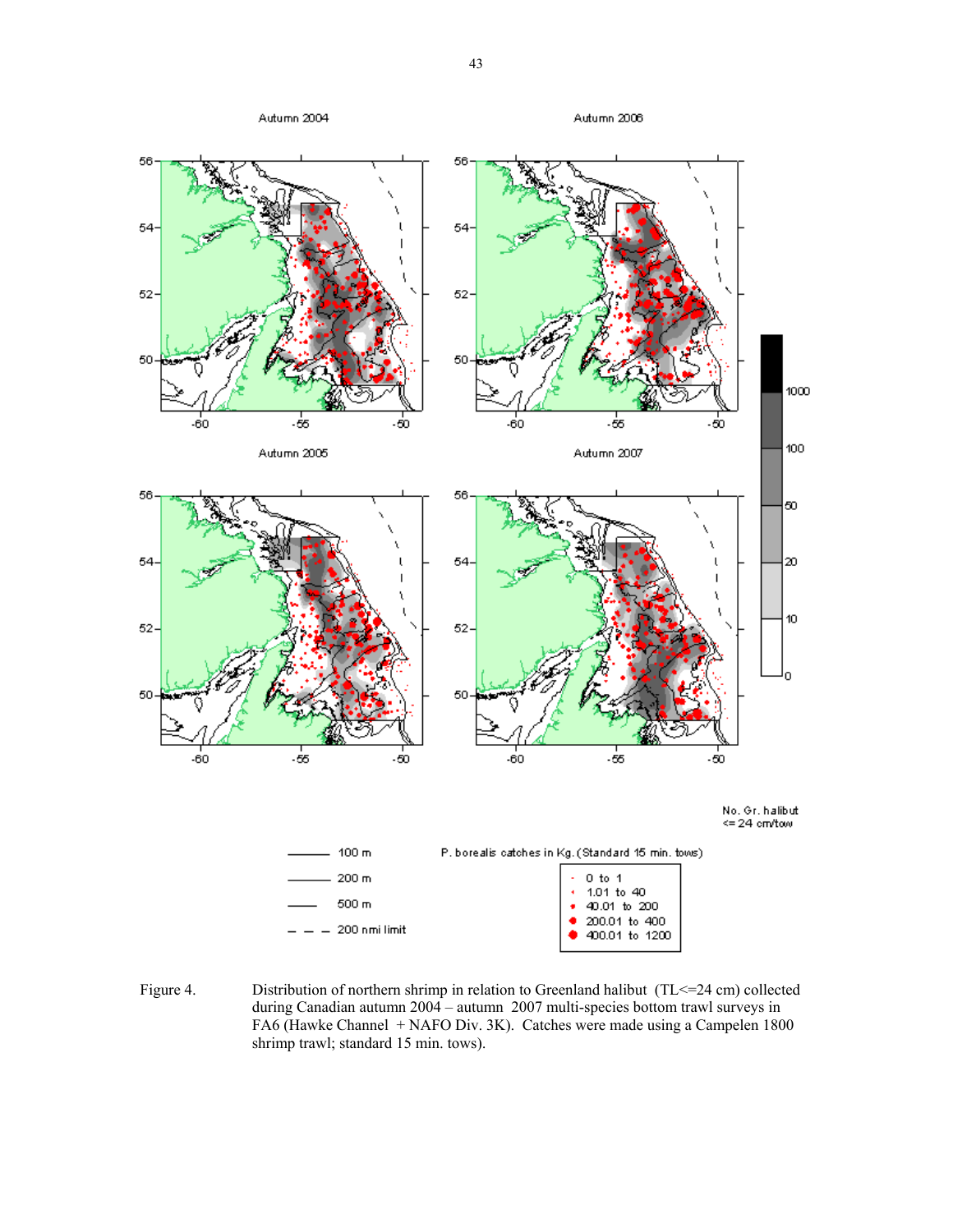

Figure 5. Distribution of northern shrimp in relation to Greenland halibut  $(TL \le 24 \text{ cm})$  collected during Canadian autumn 2005 – spring 2007 multi-species bottom trawl surveys in SFA 7 (NAFO Divs. 3LNO). Catches were made using a Campelen 1800 shrimp trawl; standard 15 min. tows).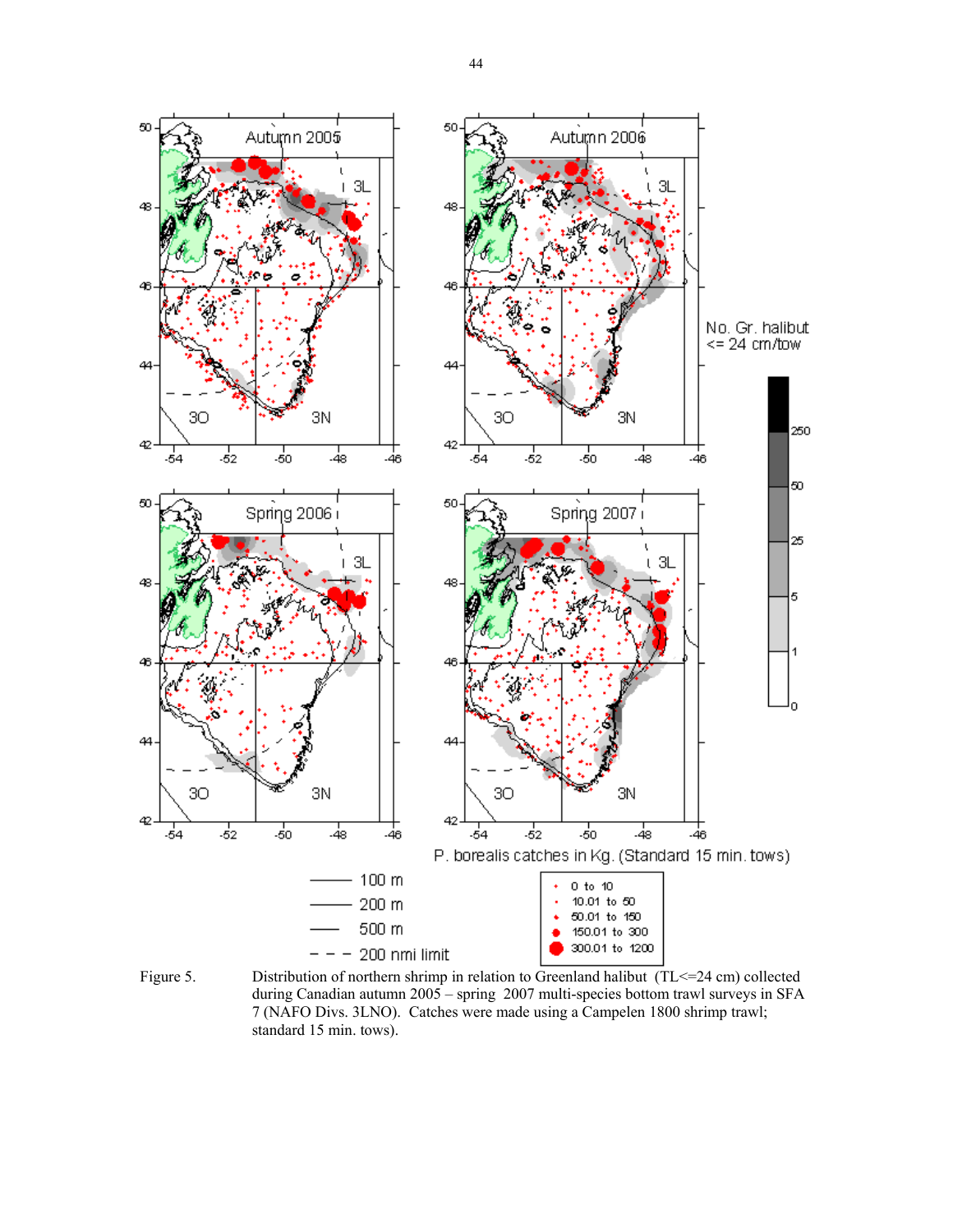

Figure 6. Distribution of northern shrimp in relation to redfish (TL <= 16 cm) collected during Canadian autumn 1999 – autumn 2006 multi-species bottom trawl surveys in SFA 5 (Hopedale and Cartwright Channels). Catches were made using a Campelen 1800 shrimp trawl; standard 15 min. tows).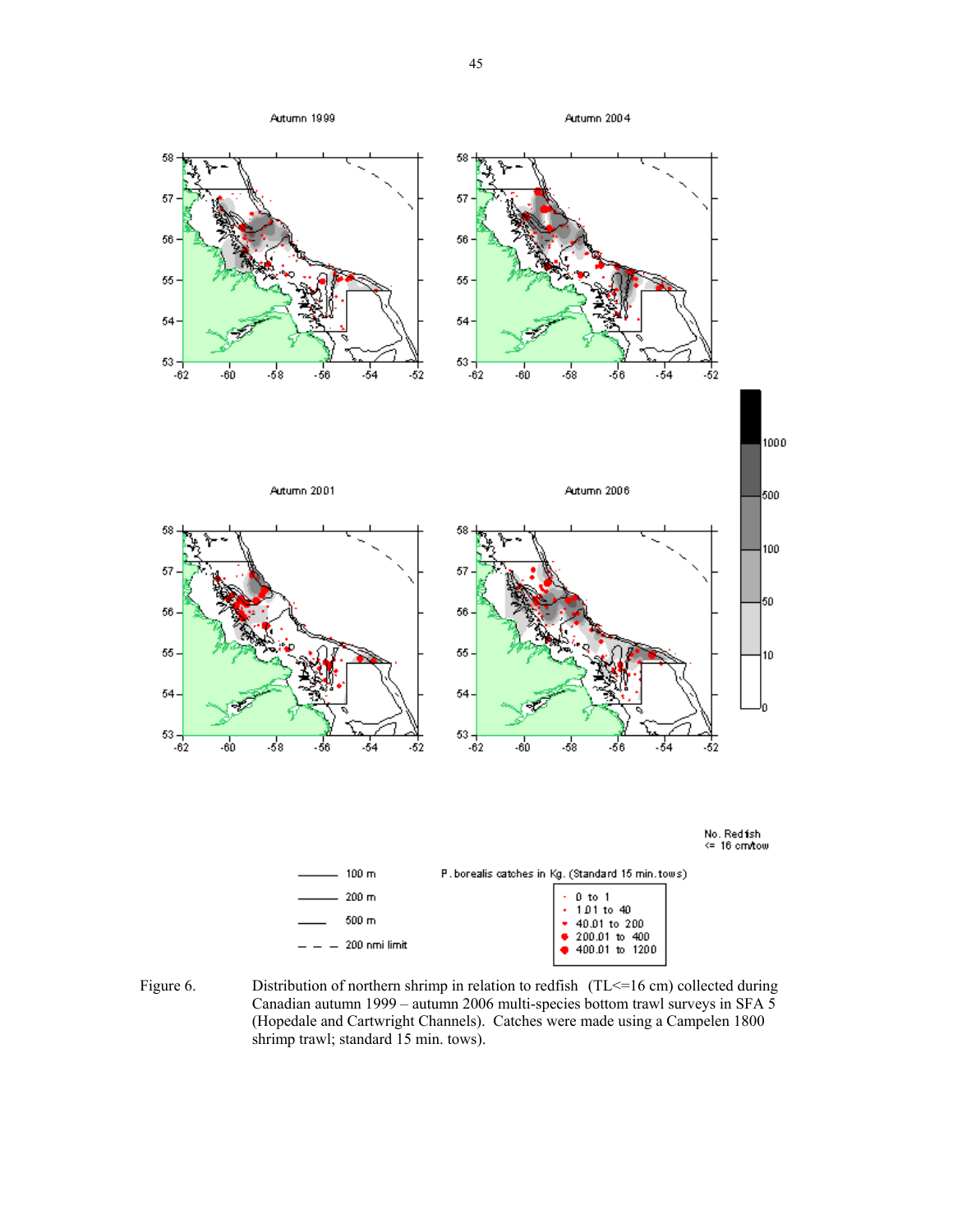

Figure 7. Distribution of northern shrimp in relation to redfish (TL <= 16 cm) collected during Canadian autumn 2004 – autumn 2007 multi-species bottom trawl surveys in SFA 6 (Hawke Channel + NAFO Div. 3K). Catches were made using a Campelen 1800 shrimp trawl; standard 15 min. tows).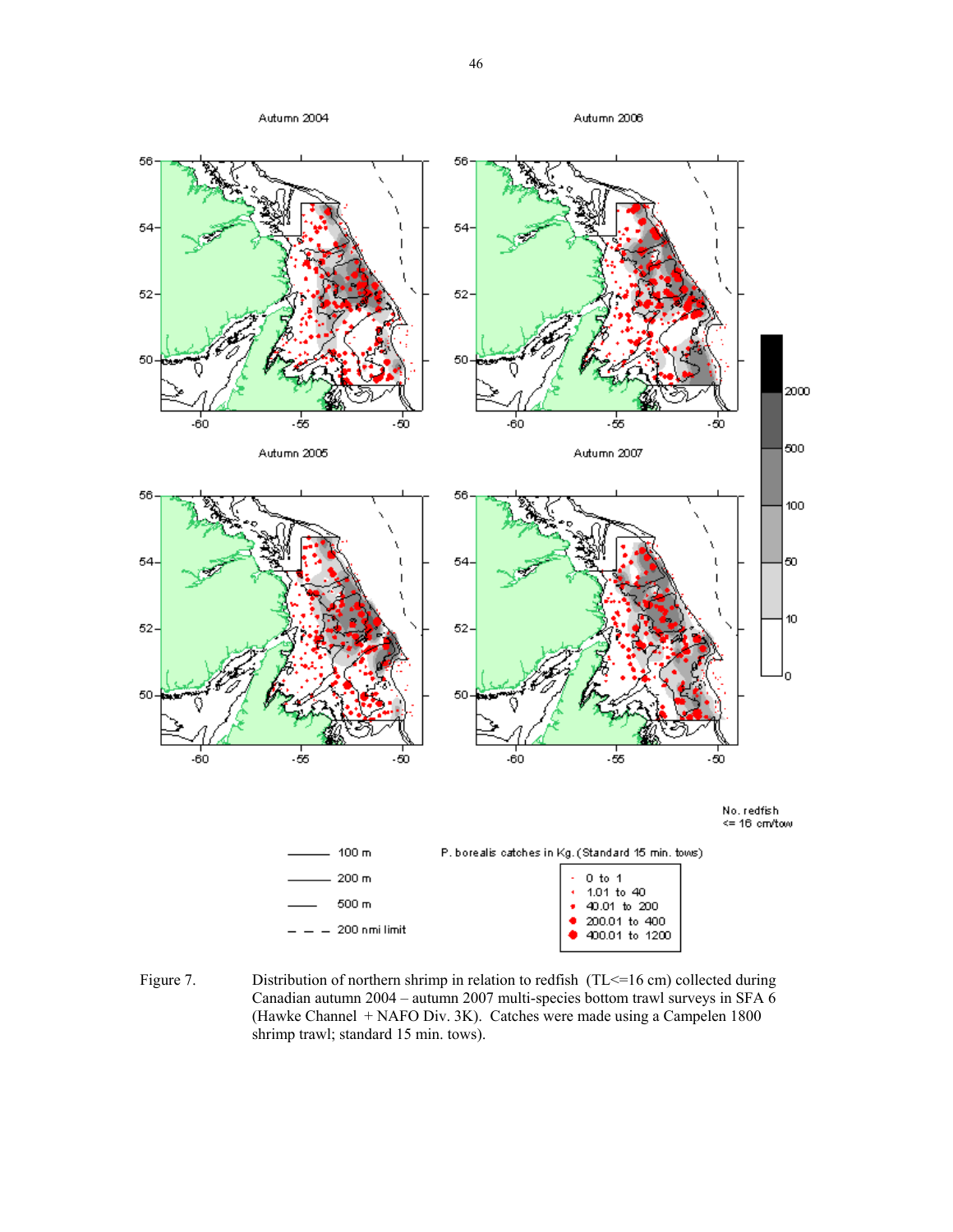

Figure 8. Distribution of northern shrimp in relation to redfish (TL <= 16 cm) collected during Canadian autumn 2005 – spring 2007 multi-species bottom trawl surveys in SFA 7 (NAFO Divs. 3LNO). Catches were made using a Campelen 1800 shrimp trawl; standard 15 min. tows).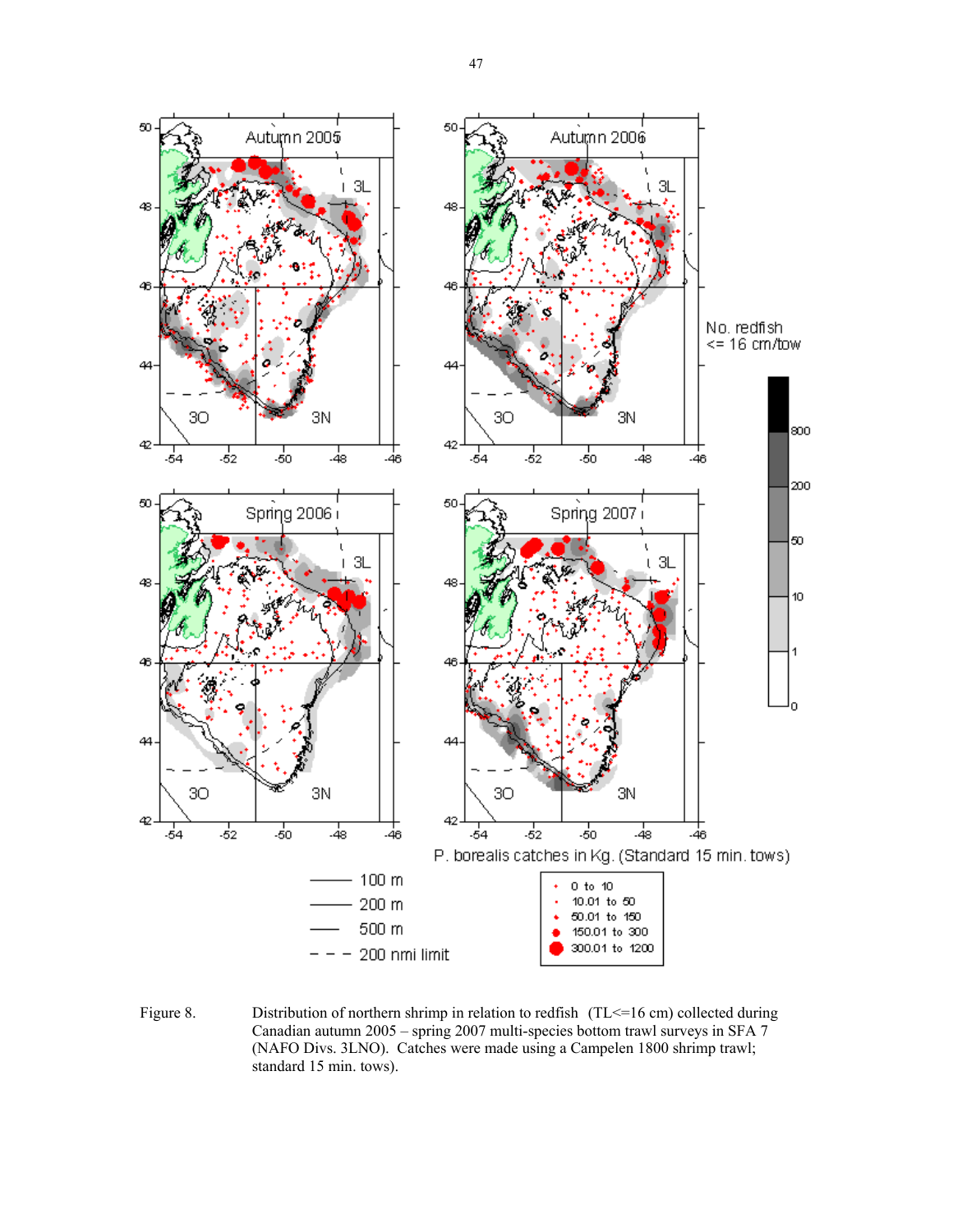

Figure 9. Distribution of northern shrimp in relation to Atlantic cod (TL <= 19 cm) collected during Canadian autumn 1999 – autumn 2006 multi-species bottom trawl surveys in SFA 5 (Hopedale and Cartwright Channels). Catches were made using a Campelen 1800 shrimp trawl; standard 15 min. tows).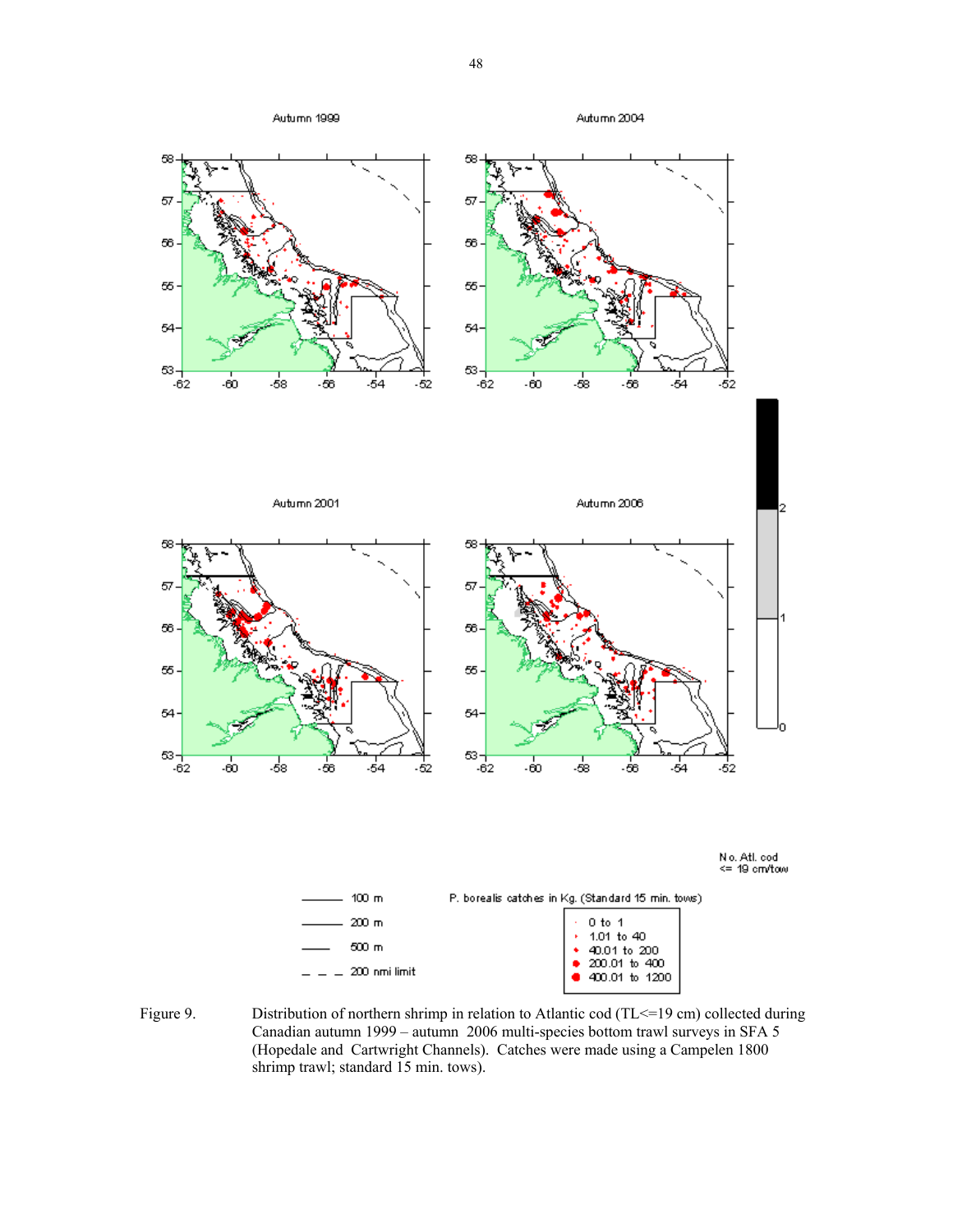

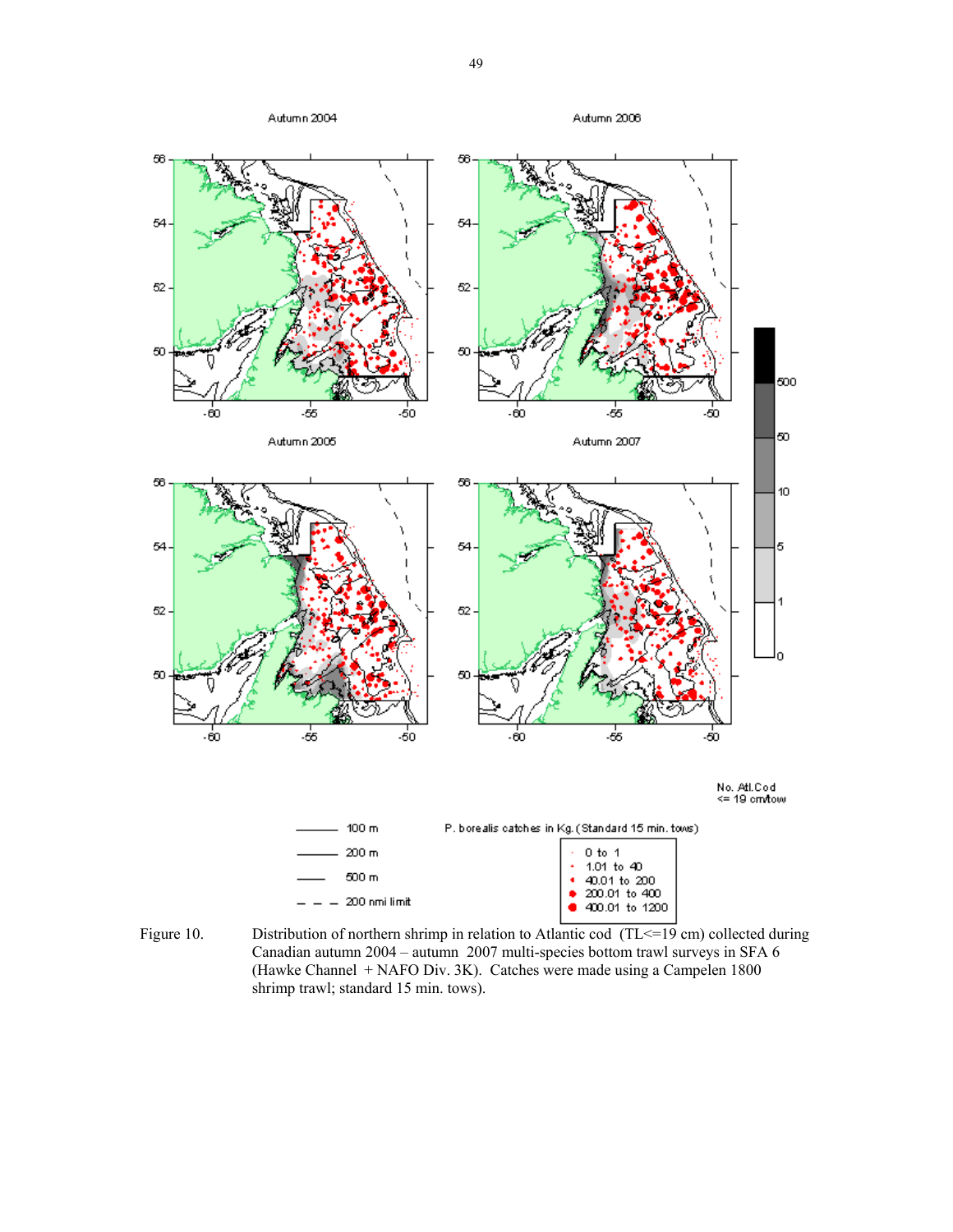

Figure 11. Distribution of northern shrimp in relation to Atlantic cod (TL <= 19 cm) collected during Canadian autumn 2005 – spring 2007 multi-species bottom trawl surveys in SFA 7 (NAFO Divs. 3LNO). Catches were made using a Campelen 1800 shrimp trawl; standard 15 min. tows).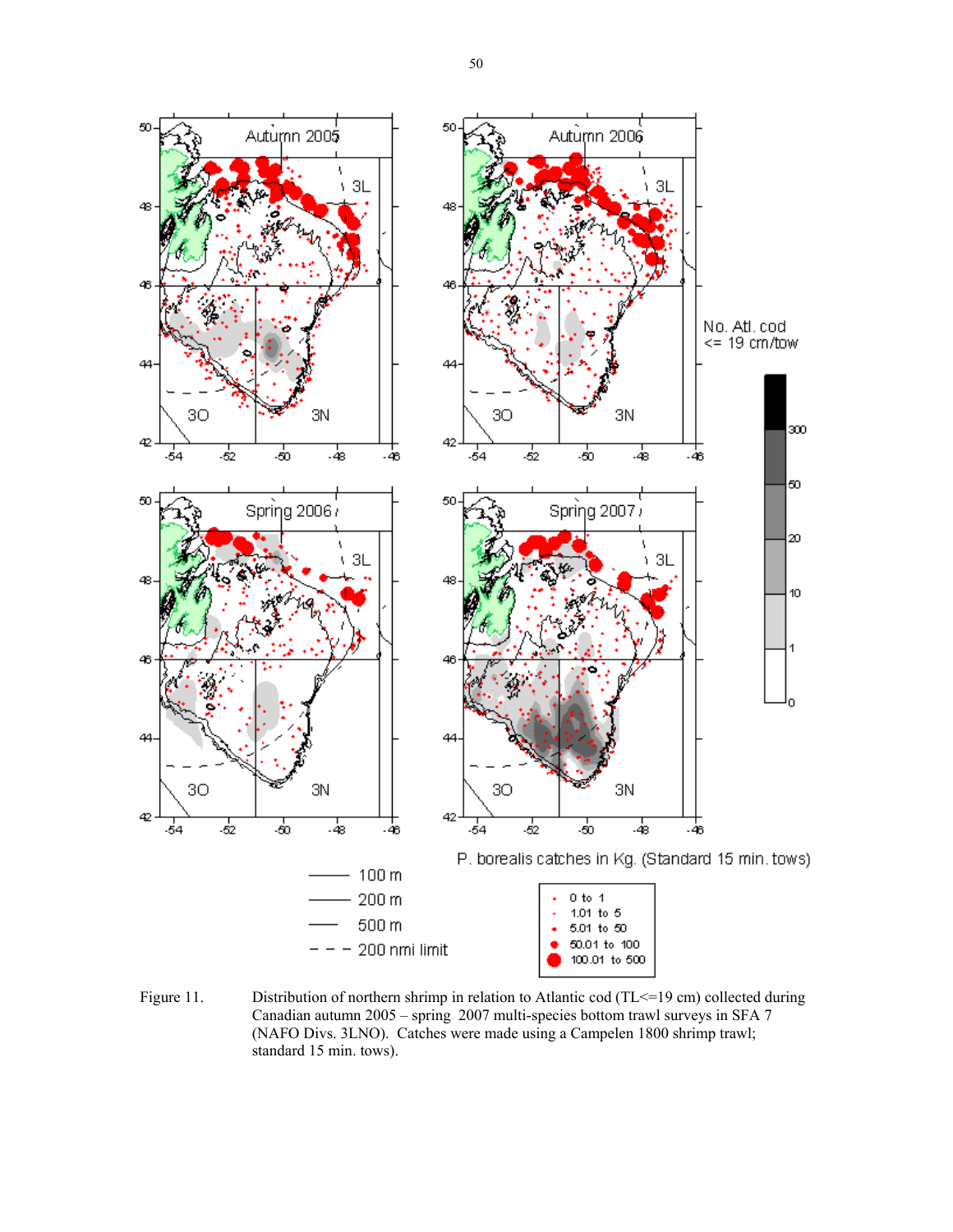

Figure 12. Distribution of northern shrimp in relation to American plaice (TL <= 23 cm) collected during Canadian autumn 1999 – autumn 2006 multi-species bottom trawl surveys in SFA 5 (Hopedale and Cartwright Channels). Catches were made using a Campelen 1800 shrimp trawl; standard 15 min. tows).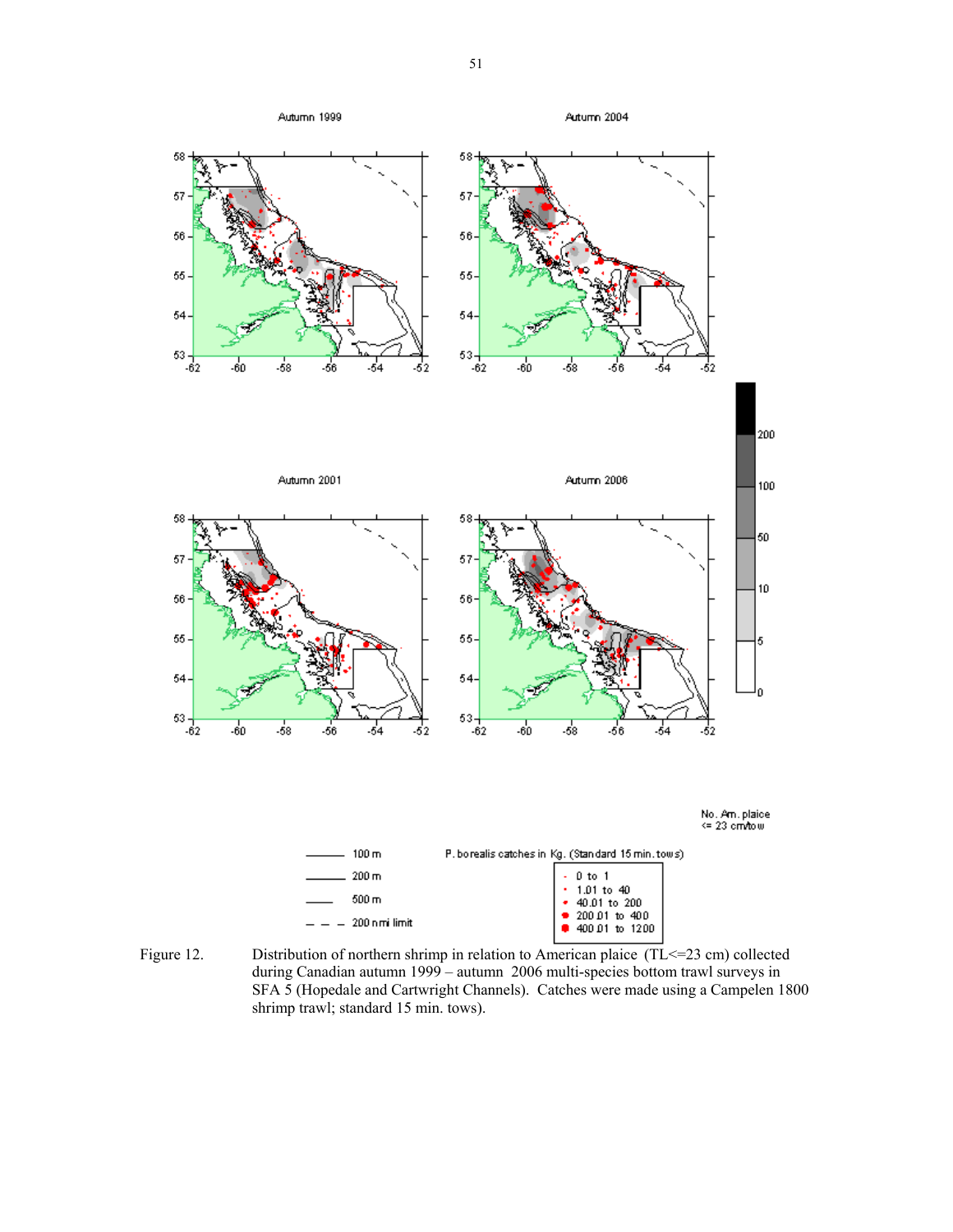

Figure 13. Distribution of northern shrimp in relation to American plaice (TL<=23 cm) collected during Canadian autumn 2004 – autumn 2007 multi-species bottom trawl surveys in SFA 6 (Hawke Channel + NAFO Div. 3K). Catches were made using a Campelen 1800 shrimp trawl; standard 15 min. tows).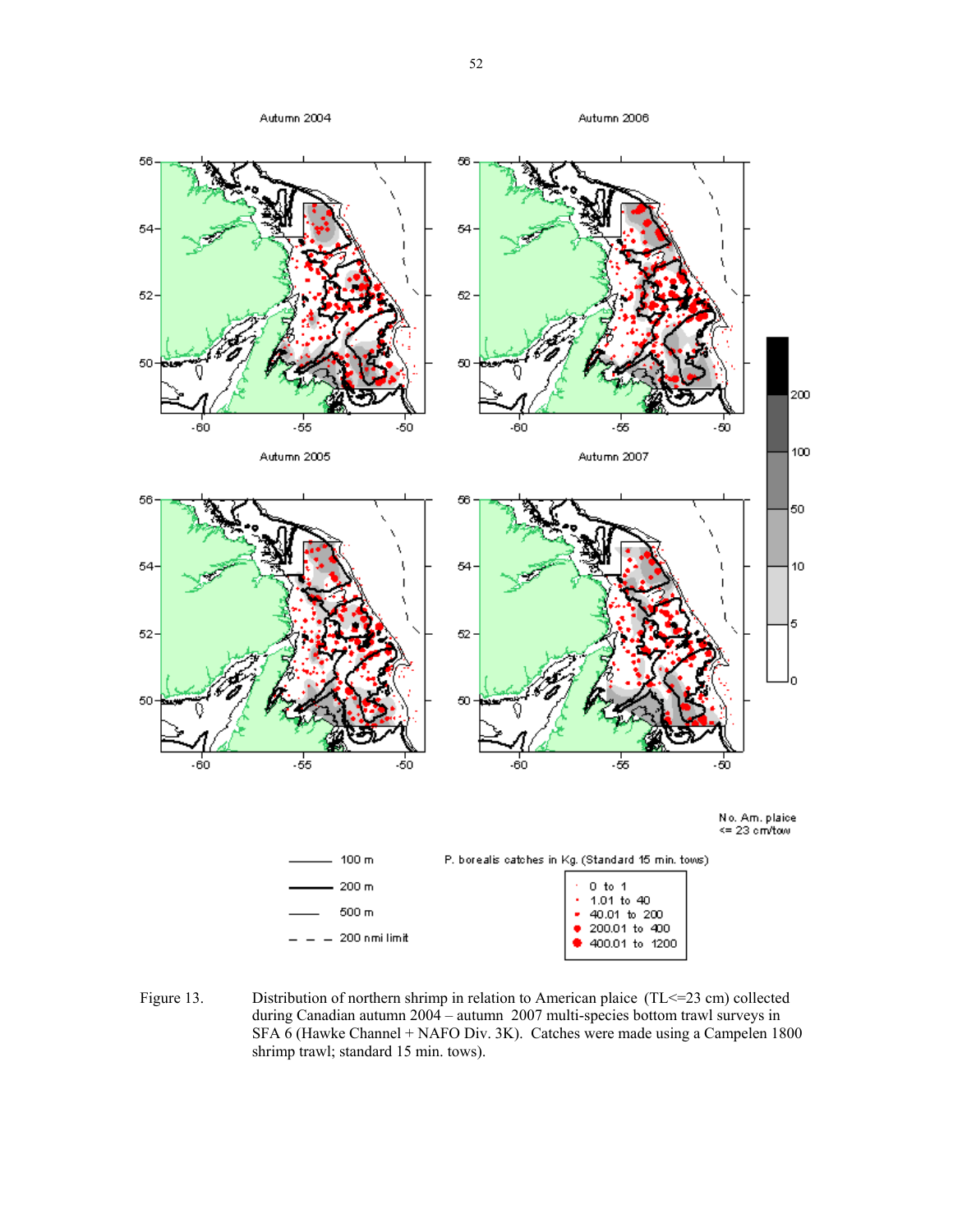

Figure 14. Distribution of northern shrimp in relation to American plaice (TL <= 23 cm) collected during Canadian autumn 2005 – spring 2007 multi-species bottom trawl surveys in SFA 7 (NAFO Divs. 3LNO). Catches were made using a Campelen 1800 shrimp trawl; standard 15 min. tows).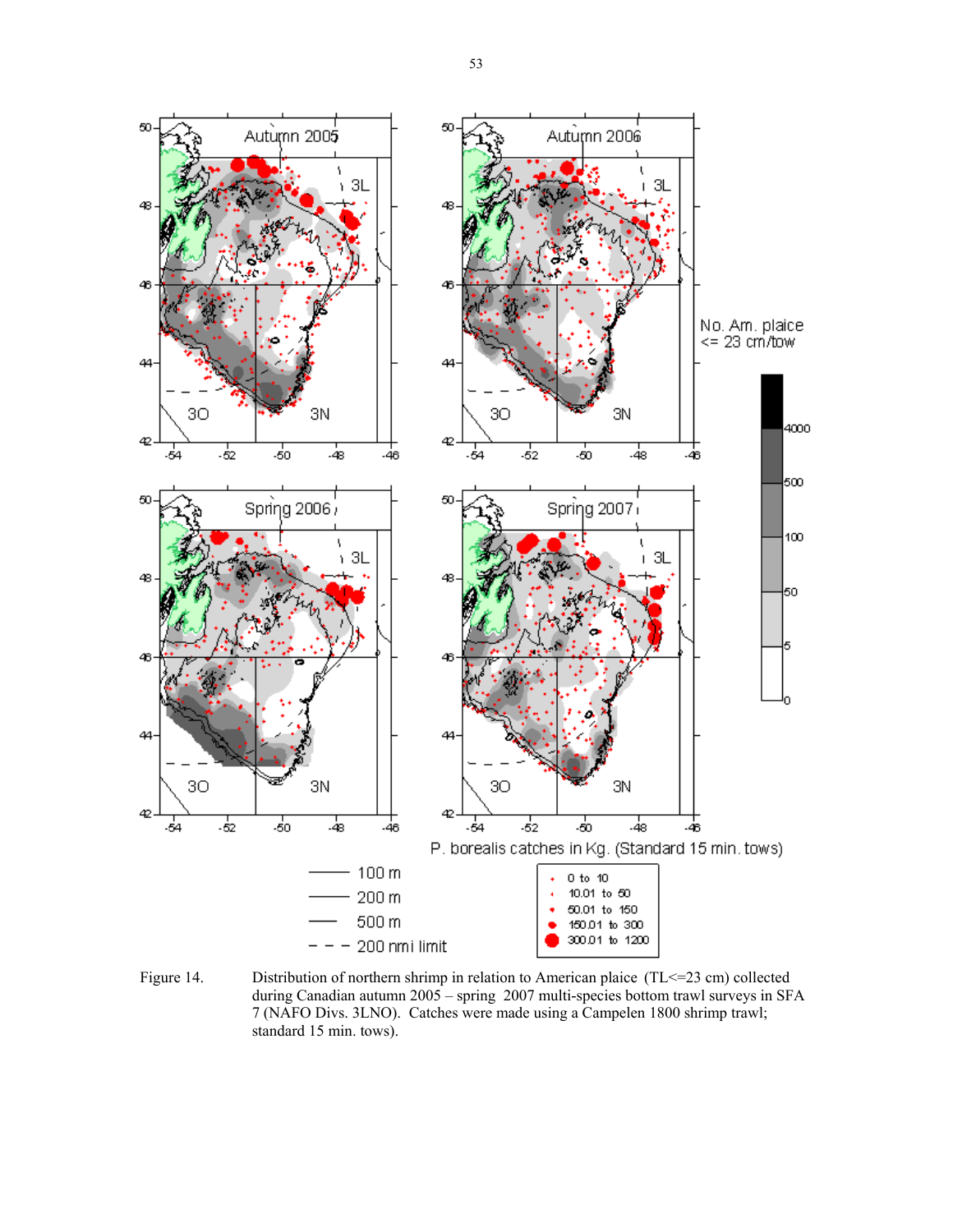

Figure 15. Distribution of northern shrimp in relation to spotted wolfish (TL <= 20 cm) collected during Canadian autumn 2004 – autumn 2007 multi-species bottom trawl surveys in SFA 6 (Hawke Channel + NAFO Div. 3K). Catches were made using a Campelen 1800 shrimp trawl; standard 15 min. tows).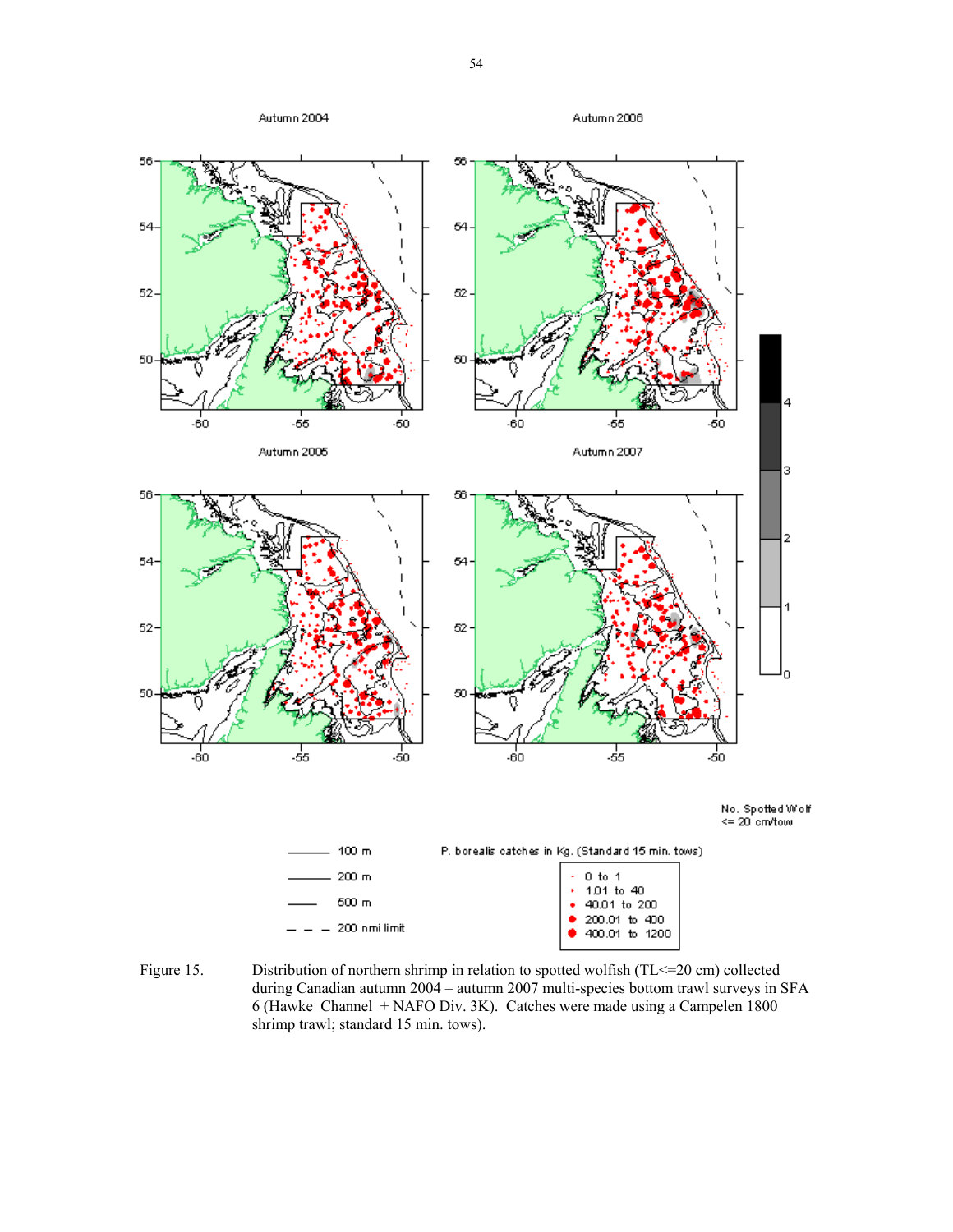

Figure 16. Distribution of northern shrimp in relation to spotted wolfish (TL <= 20 cm) collected during Canadian autumn 2005 – spring 2007 multi-species bottom trawl surveys in SFA 7 (NAFO Divs. 3LNO). Catches were made using a Campelen 1800 shrimp trawl; standard 15 min. tows).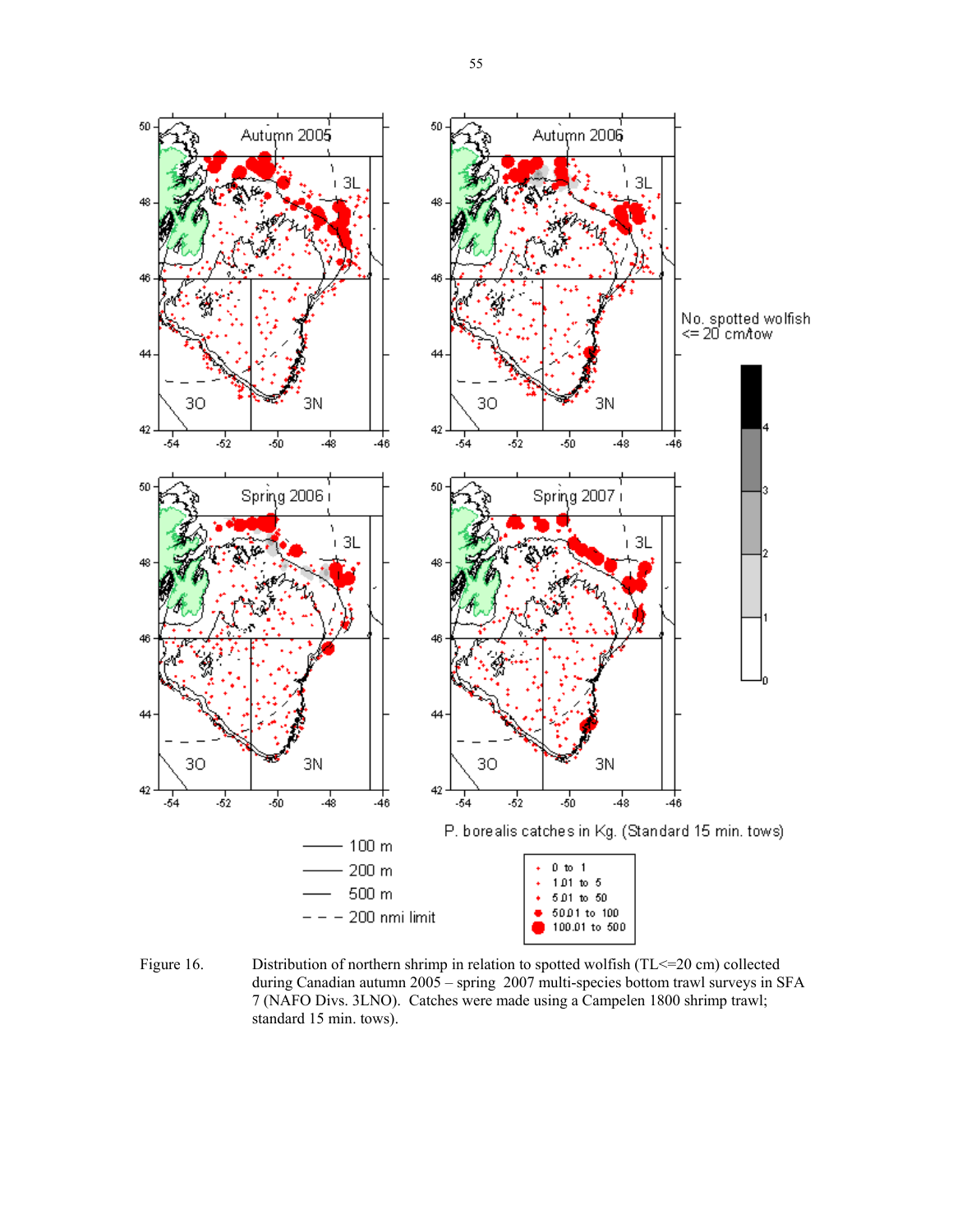

Figure 17. Distribution of northern shrimp in relation to striped wolfish (TL <= 20 cm) collected during Canadian autumn 2004 – autumn 2007 multi-species bottom trawl surveys in SFA 6 (Hawke Channel + NAFO Div. 3K). Catches were made using a Campelen 1800 shrimp trawl; standard 15 min. tows).